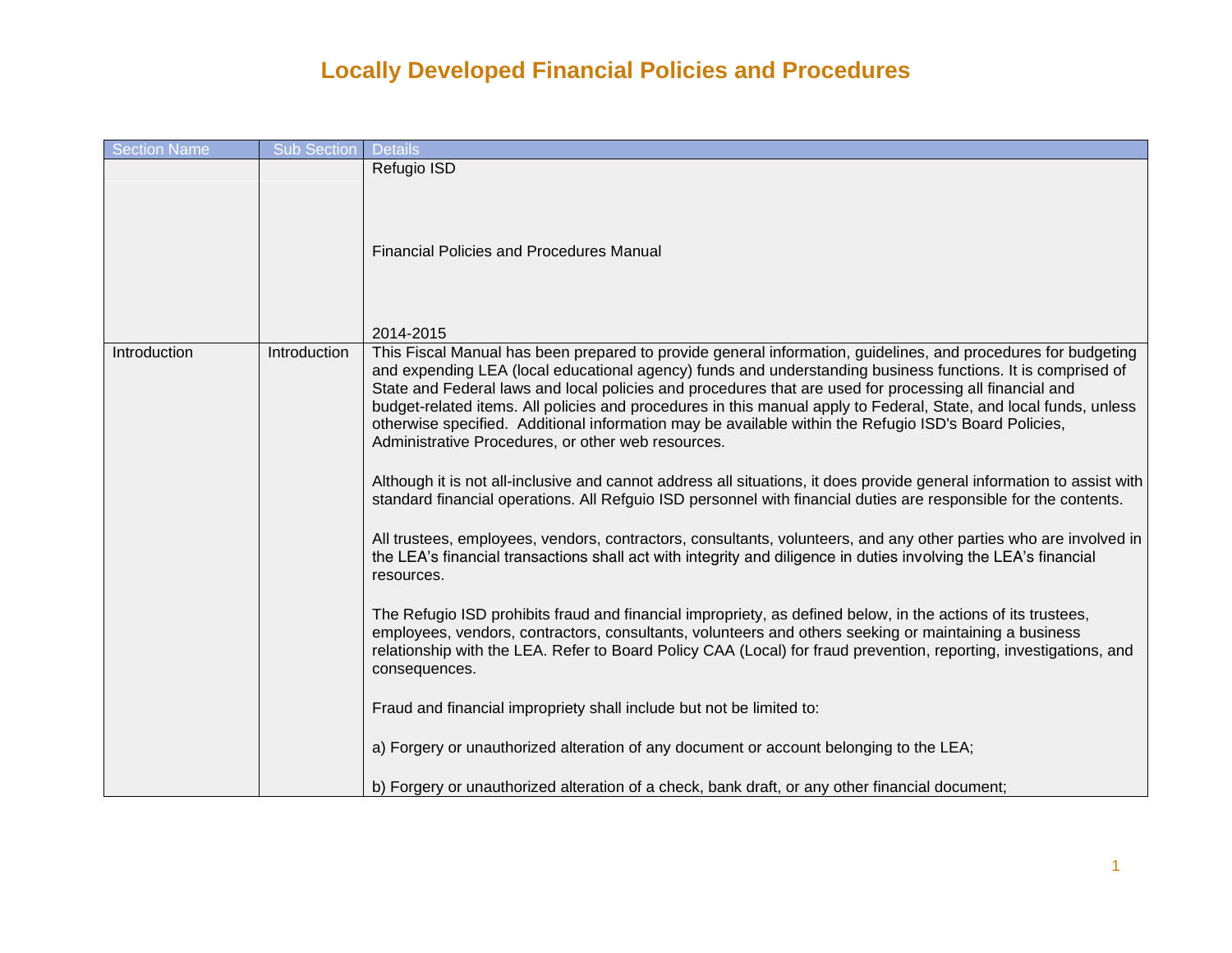|                                     |                                        | c) Misappropriation of funds, securities, supplies, or other LEA assets, including employee time;                                                                                                                                                                    |
|-------------------------------------|----------------------------------------|----------------------------------------------------------------------------------------------------------------------------------------------------------------------------------------------------------------------------------------------------------------------|
|                                     |                                        | d) Impropriety in the handling of money or reporting of LEA financial transactions;                                                                                                                                                                                  |
|                                     |                                        | e) Profiteering as a result of insider knowledge of LEA information or activities;                                                                                                                                                                                   |
|                                     |                                        | f) Unauthorized disclosure of confidential or proprietary information to outside parties;                                                                                                                                                                            |
|                                     |                                        | g) Unauthorized disclosure of investment activities engaged in or contemplated by the LEA;                                                                                                                                                                           |
|                                     |                                        | h) Accepting or seeking anything of material value from contractors, vendors, or other persons providing services<br>or materials to the LEA;                                                                                                                        |
|                                     |                                        | i) Destroying, removing, or inappropriately using records, furniture, fixtures, or equipment;                                                                                                                                                                        |
|                                     |                                        | j) Failure to provide financial records required by state or local entities;                                                                                                                                                                                         |
|                                     |                                        | k) Failure to disclose conflicts of interest as required by policy; and                                                                                                                                                                                              |
|                                     |                                        | I) Any other dishonest act regarding the finances of the LEA.                                                                                                                                                                                                        |
|                                     |                                        | Any person who suspects fraud or financial impropriety shall report the suspicions immediately to any supervisor,<br>the Superintendent or designee, the Board President, or local law enforcement.                                                                  |
|                                     |                                        | If assistance is needed in any area of our business operations, please contact any of the staff members listed in<br>the Business Office Staff section of this manual.                                                                                               |
| <b>Accounting Code</b><br>Structure | Accounting<br>Code<br><b>Structure</b> | The proper coding of the budget and classification of expenditures is critical for the accurate oversight of<br>the LEA's budget. The Refugio ISD uses the accounting code structure described in the TEA Financial<br>Accountability System Resource Guide (FASRG). |
|                                     |                                        | The following elements are included in the accounting code structure, in this sequence:                                                                                                                                                                              |
|                                     |                                        | a) A mandatory three-digit Fund Code;                                                                                                                                                                                                                                |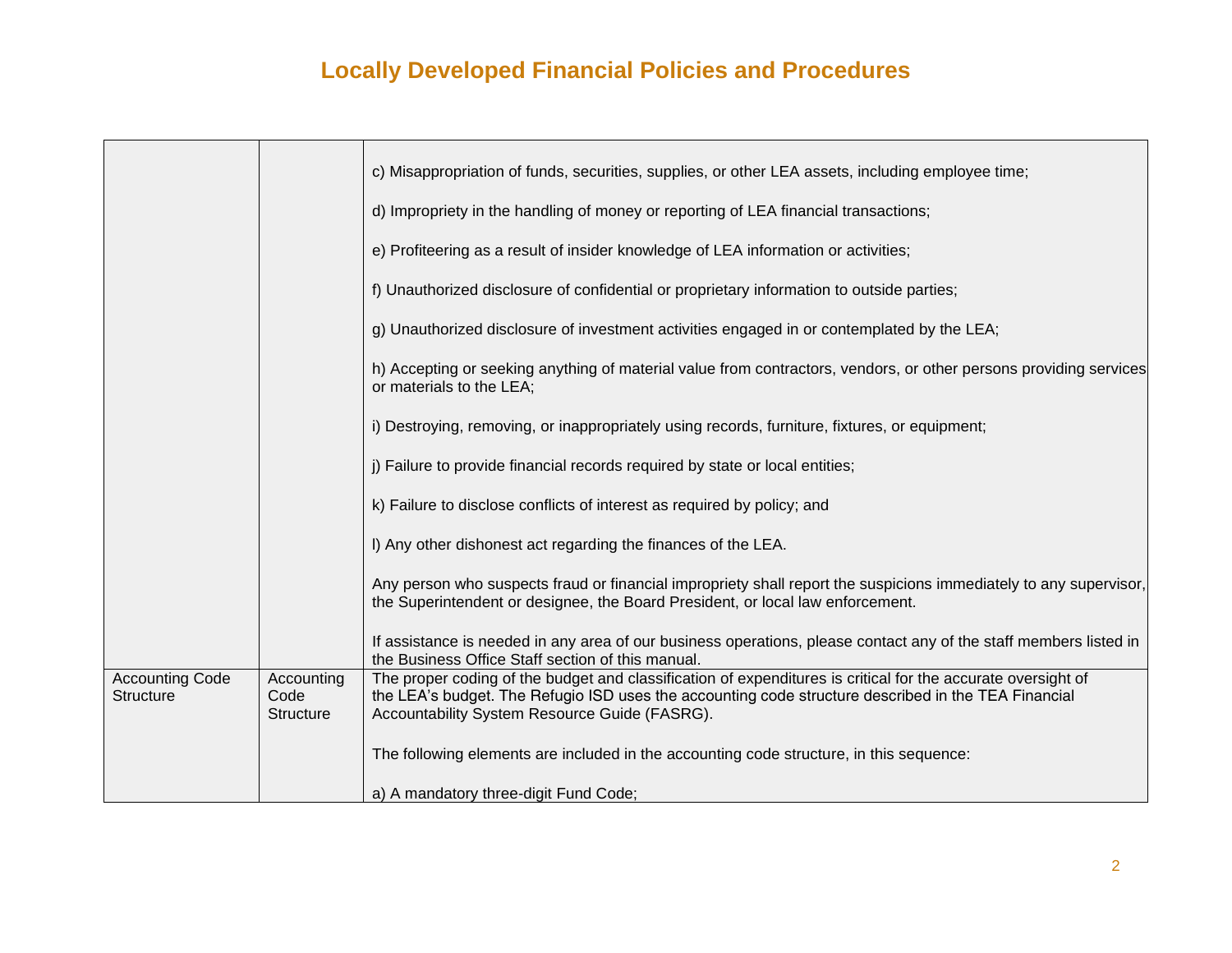|                       |                                                    | b) A mandatory two-digit Function Code;                                                                                                                                                                                                                                                                                                                                                                                                                                   |
|-----------------------|----------------------------------------------------|---------------------------------------------------------------------------------------------------------------------------------------------------------------------------------------------------------------------------------------------------------------------------------------------------------------------------------------------------------------------------------------------------------------------------------------------------------------------------|
|                       |                                                    | c) A mandatory four-digit Object Code;                                                                                                                                                                                                                                                                                                                                                                                                                                    |
|                       |                                                    | d) An optional two-digit to provide special accountability at the local level;                                                                                                                                                                                                                                                                                                                                                                                            |
|                       |                                                    | e) A mandatory three-digit Organization Code;                                                                                                                                                                                                                                                                                                                                                                                                                             |
|                       |                                                    | f) A mandatory single-digit Fiscal Year Code;                                                                                                                                                                                                                                                                                                                                                                                                                             |
|                       |                                                    | g) A two-digit Program Intent Code;                                                                                                                                                                                                                                                                                                                                                                                                                                       |
|                       |                                                    | h) An optional single-digit code that is used at the local level;                                                                                                                                                                                                                                                                                                                                                                                                         |
|                       |                                                    | i) An optional two-digit code that is used at the local level to further describe the transaction.                                                                                                                                                                                                                                                                                                                                                                        |
|                       |                                                    | For Federal grants, local option codes are established to ensure proper monitoring and tracking of IDEA-B funds<br>used for proportionate share for equitable services to parentally-placed private school children with disabilities<br>[Note: proportionate share not applicable to charter schools], the 25% set-aside for residential placement, if using<br>IDEA-B funds for the set-aside, and for<br>Coordinated Early Intervening Services (CEIS), if applicable. |
|                       |                                                    | Appendix A provides the Refugio ISD's entire chart of accounts for all funds and expenditures at the level of the<br>number, name, and description of each account. Locally defined option codes are included, as well as a chart of<br>accounts that identifies funds reserved for various grant requirements.                                                                                                                                                           |
| <b>Activity Funds</b> |                                                    |                                                                                                                                                                                                                                                                                                                                                                                                                                                                           |
| <b>Activity Funds</b> | Campus<br>Activity<br><b>Funds</b>                 | Campus activity funds are funds generated by teachers, sponsors, or the principal as a result of fundraising,<br>vending or other approved campus activities. These funds, in accordance with Board Policy CFD (Local) may be<br>used for activities of the students, faculty, staff or campus. The collection and disbursement of campus activity<br>funds must comply with the Refugio ISD Activity Fund Procedures Manual.                                             |
| <b>Activity Funds</b> | Student<br>Activity<br><b>Accounts</b><br>(Student | Student activity funds are held by the school as trustee to be expended only for the purposes authorized by the<br>student club, class or organization. All funds raised by student organizations must be expended exclusively for the<br>benefit of students. The collection and disbursement of student activity funds must comply with the Refugio ISD<br>Activity Fund Procedures Manual.                                                                             |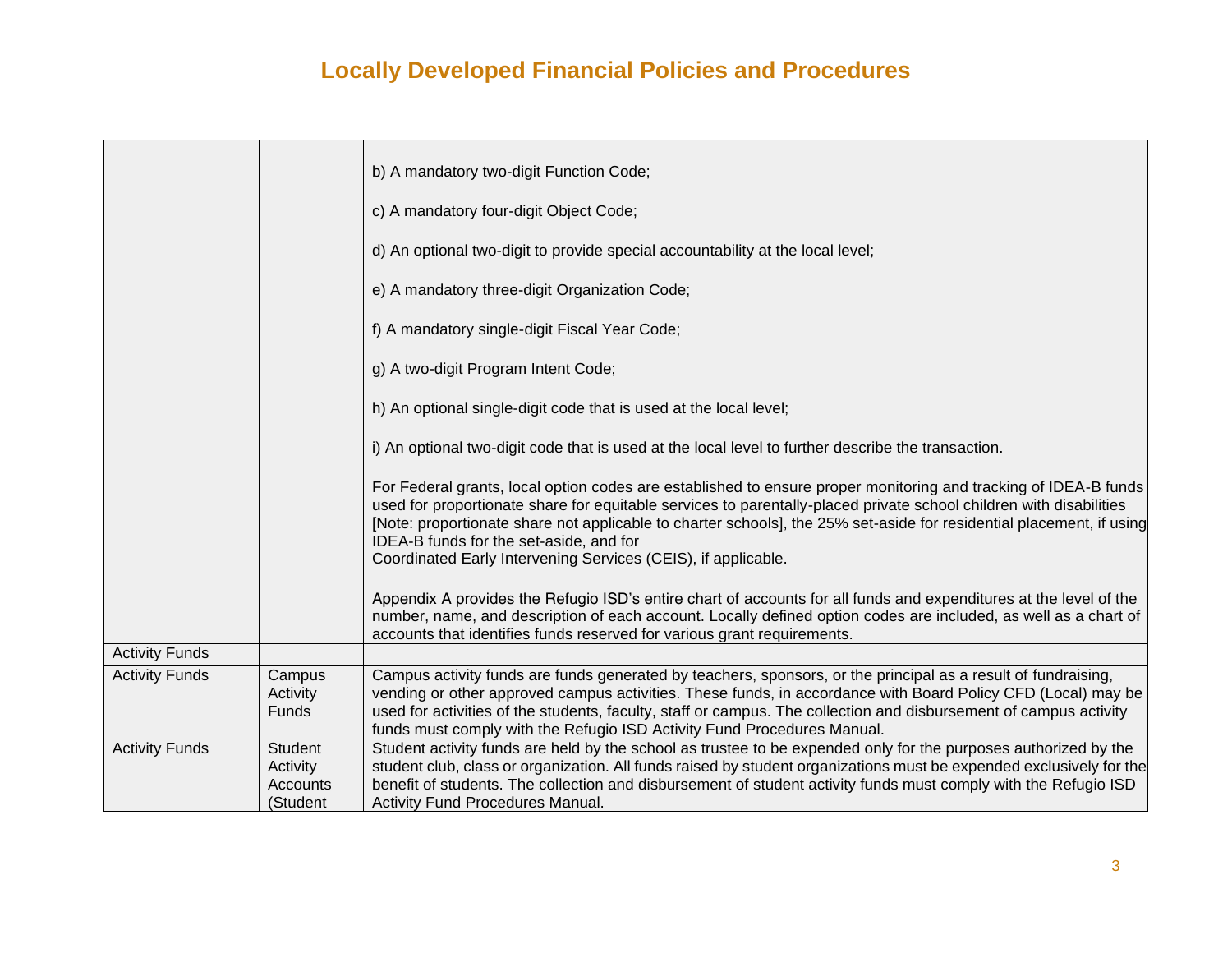|                                                 | Organization<br>S)               |                                                                                                                                                                                                                                                                                                        |
|-------------------------------------------------|----------------------------------|--------------------------------------------------------------------------------------------------------------------------------------------------------------------------------------------------------------------------------------------------------------------------------------------------------|
| After Employee<br>Termination or<br>Resignation | After<br>Employee<br>Termination | Any staff member who resigns or is terminated will be ineligible to attend any conference, workshop, or convention<br>paid out of any LEA funds, when such attendance occurs after the separation date.                                                                                                |
|                                                 | or<br>Resignation                | Any staff member who resigns or is terminated and attends a conference, workshop, or convention paid out of any<br>LEA funds, when such attendance occurs after the separation date, will be liable for the costs of the conference,<br>workshop, or convention and will not be reimbursed by the LEA. |
| Authorized Use of                               | Authorized                       | The [position title or department] is responsible for ensuring compliance with this requirement.<br>All expenditures with Federal funds must comply with the Federal Cost Principles (2 CFR Part 225, OMB Circular                                                                                     |
| <b>Federal Funds</b>                            | Use of<br>Federal                | A-87). All costs must:                                                                                                                                                                                                                                                                                 |
|                                                 | <b>Funds</b>                     | a) Be necessary and reasonable for proper and efficient performance and administration of Federal awards;                                                                                                                                                                                              |
|                                                 |                                  | b) Be allocable to Federal awards under the provisions of the Federal Cost Principles;                                                                                                                                                                                                                 |
|                                                 |                                  | c) Be authorized or not prohibited under State or local laws or regulations;                                                                                                                                                                                                                           |
|                                                 |                                  | d) Conform to any limitations or exclusions set forth in the Federal Cost Principles, Federal laws, terms and<br>conditions of the Federal award, or other governing regulations as to types or amounts of cost items;                                                                                 |
|                                                 |                                  | e) Be consistent with policies, regulations, and procedures that apply uniformly to both Federal awards and other<br>district activities;                                                                                                                                                              |
|                                                 |                                  | f) Be accorded consistent treatment. A cost may not be assigned to a Federal award as a direct cost if any other<br>cost incurred for the same purpose in like circumstances has been allocated to the Federal award as an indirect<br>cost;                                                           |
|                                                 |                                  | g) Except as otherwise provided for in the Federal Cost Principles, be determined in accordance with generally<br>accepted accounting principles;                                                                                                                                                      |
|                                                 |                                  | h) Not be included as a cost or used to meet cost sharing or matching requirements of any other Federal award in<br>either the current or a prior period, except as specifically provided by Federal law or regulation;                                                                                |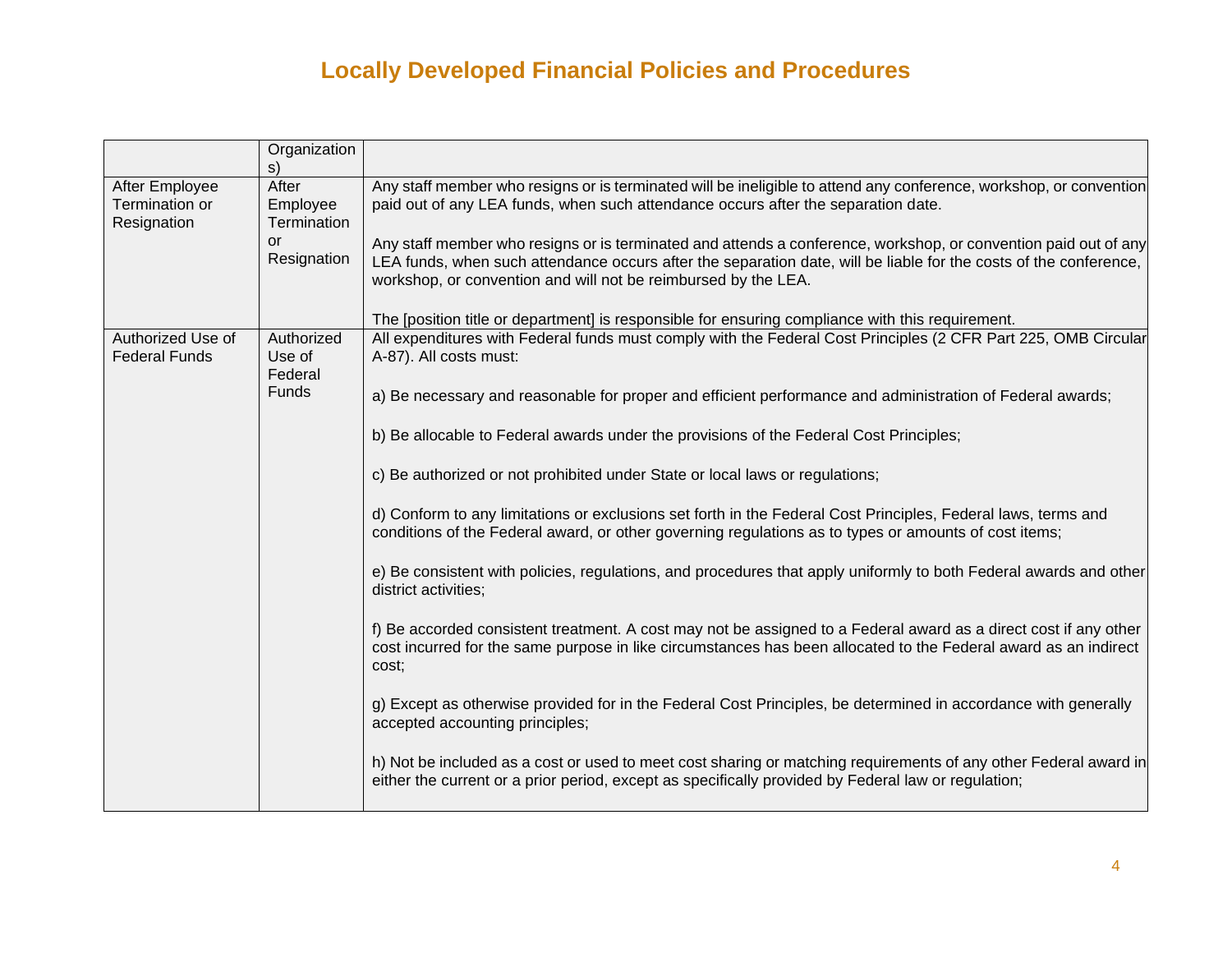| i) Be the net of all applicable credits;                                                                                                                                                                                                                                                                                                                                                                                                                                                                                                              |
|-------------------------------------------------------------------------------------------------------------------------------------------------------------------------------------------------------------------------------------------------------------------------------------------------------------------------------------------------------------------------------------------------------------------------------------------------------------------------------------------------------------------------------------------------------|
| j) Be adequately documented.                                                                                                                                                                                                                                                                                                                                                                                                                                                                                                                          |
| Responsibilities:                                                                                                                                                                                                                                                                                                                                                                                                                                                                                                                                     |
| a) Federal program directors will refer to the applicable program guidelines issued by TEA and the program<br>statutes or regulations to determine allowable use of grant funds and to ensure that expenditures do not violate the<br>"Supplement, Not Supplant" requirement.                                                                                                                                                                                                                                                                         |
| b) In addition, Business Administration staff will ensure that costs conform to the Federal Cost Principles and are<br>allowable according to the program guidelines prior to approval of any expenditure with Federal funds.                                                                                                                                                                                                                                                                                                                         |
| c) IDEA-B and ESEA: The Business Manager will monitor compliance with Maintenance of Effort (MOE) for NCLB<br>(ESEA) and IDEA-B on a regular basis, but at least semi-annually.                                                                                                                                                                                                                                                                                                                                                                       |
| d) IDEA-B and ESEA: The [position title or department] will monitor compliance with the Federal requirement to<br>provide equitable services to parentally-placed private school children with disabilities for the IDEA-B and ESEA<br>programs. [The position title or department] will compile the data for reporting to TEA the number of<br>parentally-placed private school students evaluated, found eligible<br>and served. The [position title or department] will track the activities conducted for the provision of equitable<br>services. |
| e) IDEA-B: The [position title or department] will perform the Excess Cost calculation for IDEA-B annually.                                                                                                                                                                                                                                                                                                                                                                                                                                           |
| f) IDEA-B: If the LEA reserves IDEA-B funds for Coordinated Early Intervening Services (CEIS), the [position title<br>or department] will ensure expenditures are tracked using a local option code. The [position title or department] will<br>be responsible for tracking activities and students served. The [position title or department] will be responsible for<br>submitting to TEA the required reporting of the number of students served and students who subsequently receive<br>special education and/or related services.               |
| g) ESEA: The [position title or department] will annually perform the Comparability calculation for ESEA Title I<br>funding.                                                                                                                                                                                                                                                                                                                                                                                                                          |
| h) ESEA: Applicable only to LEAs in a Multiple Attendance Area and required to allocate funds to campuses based                                                                                                                                                                                                                                                                                                                                                                                                                                       |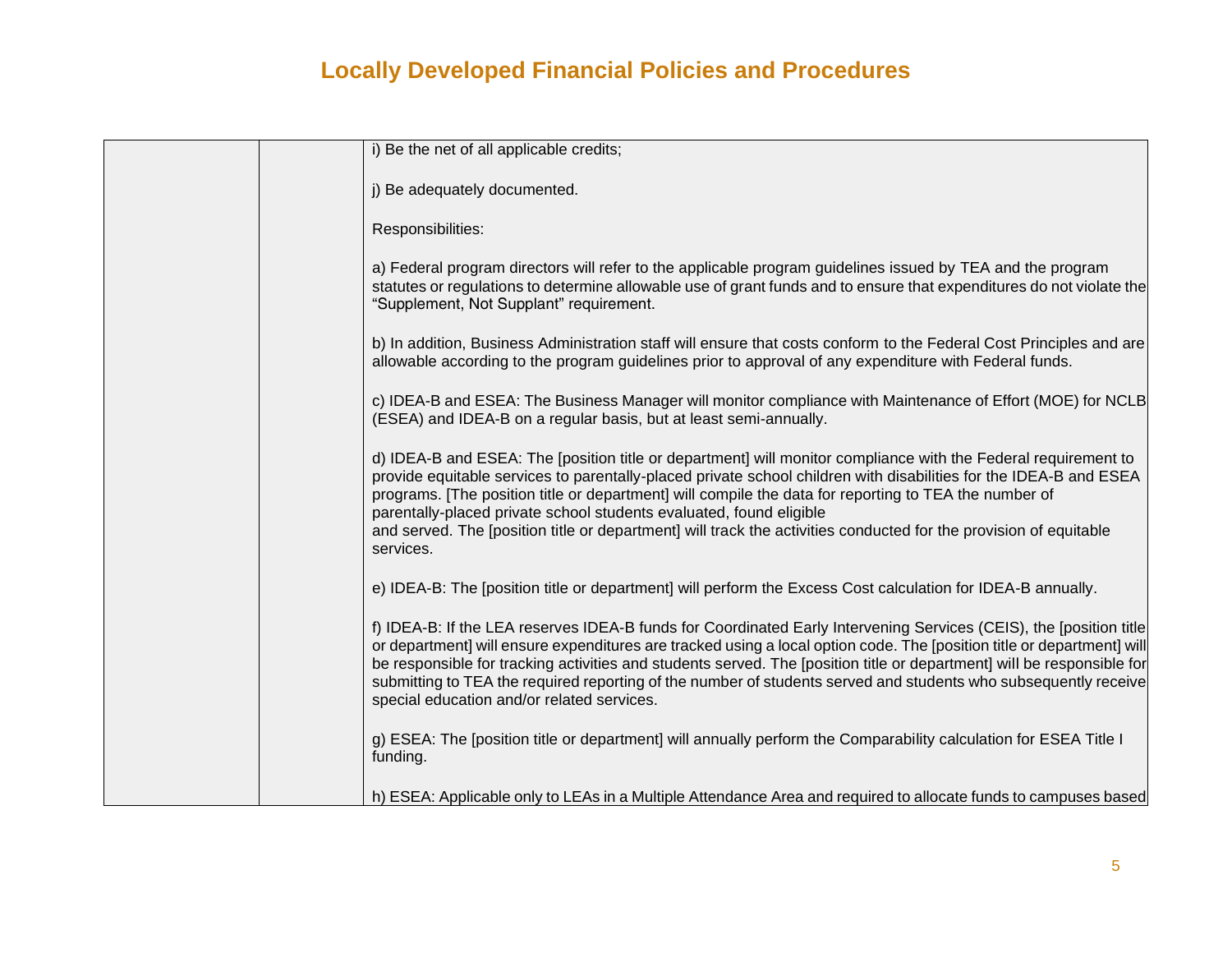| on the basis of the total number of low-income students in each attendance area:<br>The [position title or department] is responsible for the ranking of campuses funded with Title I, Part A grant funds<br>and the per-pupil amount allocated for each campus.                                                                                                                                                                                                                                                    |
|---------------------------------------------------------------------------------------------------------------------------------------------------------------------------------------------------------------------------------------------------------------------------------------------------------------------------------------------------------------------------------------------------------------------------------------------------------------------------------------------------------------------|
| i) ESEA: Applicable only if the LEA reserved Title I, Part A grant funds for serving homeless students who attend<br>non-Title I schools: The [position title or department] is responsible for maintaining documents in support of funds<br>reserved under ESEA, Section 1113(c)(3) (Services to Homeless Students Attending Campuses Not Served by<br>Title I, Part A), including a chart of accounts that identifies the funds appropriated and expended under this<br>provision in the detailed general ledger. |
| j) ESEA: Applicable only if the LEA was required to set aside funds for school improvement: The [position title or<br>department] is responsible for maintaining documents in support of funds reserved under ESEA, Section 1116<br>(School Improvement), including a chart of accounts that identifies the funds appropriated and expended under<br>this provision in the detailed general ledger.                                                                                                                 |
| k) ESEA: Applicable only if LEA was required to reserve funds for district-wide parental involvement activities<br>under the Title I, Part A program: The [position title or department] is responsible for maintaining documents in<br>support of funds reserved under ESEA, Section 1118 (District-Wide Parental Involvement Activities), including:                                                                                                                                                              |
| i. A chart of accounts that identifies the funds appropriated and expended under this provision in the detailed<br>general ledger.                                                                                                                                                                                                                                                                                                                                                                                  |
| ii. Written policy developed jointly with, agreed to by, and distributed to, parents of participating children as<br>required by law.                                                                                                                                                                                                                                                                                                                                                                               |
| I) ESEA: Applicable only if LEA was required to set aside funds for professional development for highly qualified<br>activities: The [position title or department] is responsible for maintaining documents in support of funds reserved<br>under ESEA, Section 1119 (Professional Development), including a chart of accounts that identifies funds<br>appropriated and expended under this provision in the detailed general ledger.                                                                             |
| m) ESEA: Applicable only if LEA was required to set aside funds for Private Nonprofit (PNP) under Title I, Part A:<br>The [position title or department] is responsible for maintaining documents in support of funds used under ESEA,<br>Section 1120 (Private Nonprofit School Participation), including:                                                                                                                                                                                                         |
| i. Work-papers to support the calculation of amounts appropriated for equitable services provided to private                                                                                                                                                                                                                                                                                                                                                                                                        |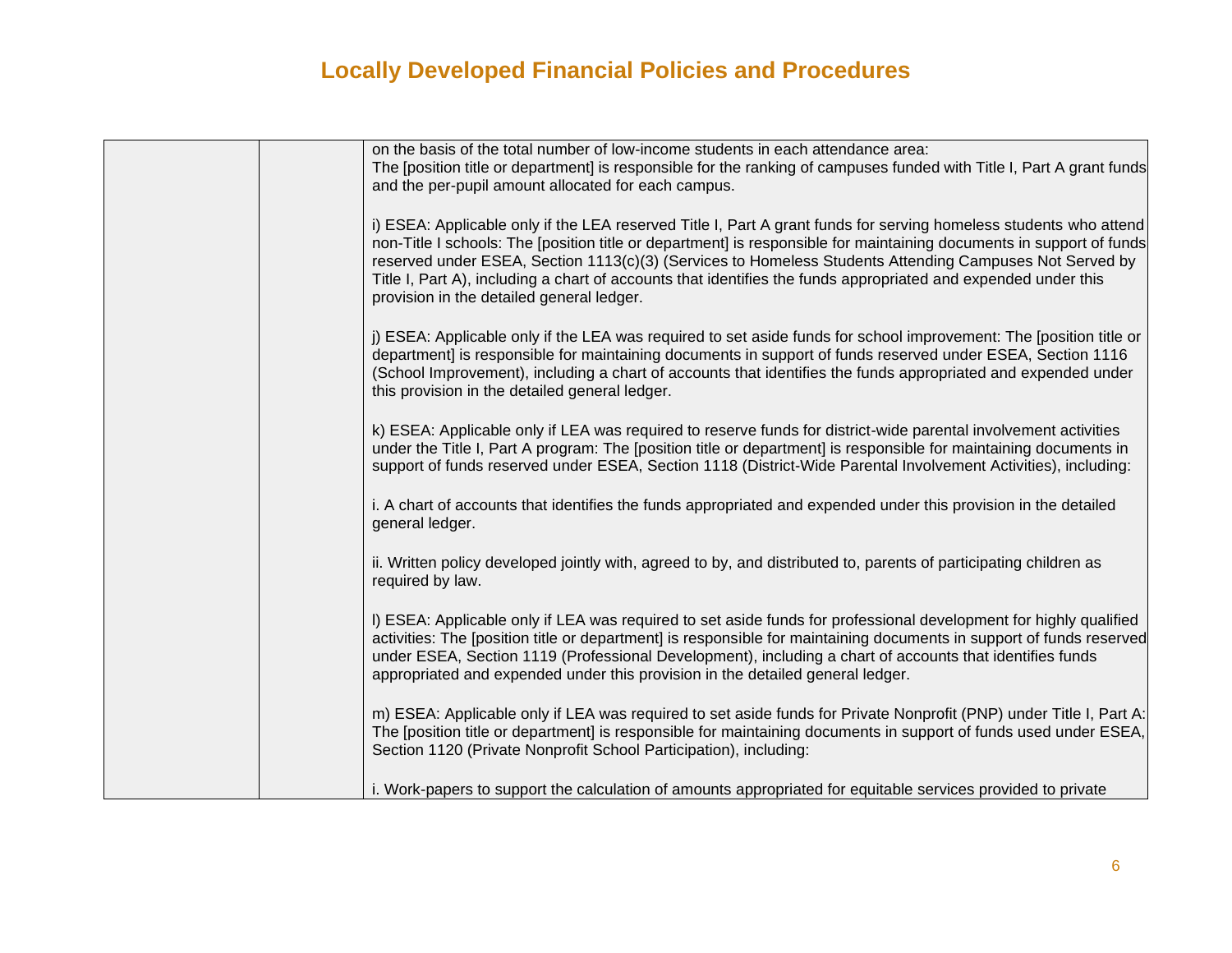| nonprofit school children.                                                                                                                                                                                                                                                                                                                                                                                                                                                                                                                                                                                                                                                                                                                                                                                                                                                                                                                                                                                                                                                                                                    |
|-------------------------------------------------------------------------------------------------------------------------------------------------------------------------------------------------------------------------------------------------------------------------------------------------------------------------------------------------------------------------------------------------------------------------------------------------------------------------------------------------------------------------------------------------------------------------------------------------------------------------------------------------------------------------------------------------------------------------------------------------------------------------------------------------------------------------------------------------------------------------------------------------------------------------------------------------------------------------------------------------------------------------------------------------------------------------------------------------------------------------------|
|                                                                                                                                                                                                                                                                                                                                                                                                                                                                                                                                                                                                                                                                                                                                                                                                                                                                                                                                                                                                                                                                                                                               |
| ii. A chart of accounts that identifies funds appropriated and expended for equitable services for private nonprofit<br>school participation in the detailed general ledger.                                                                                                                                                                                                                                                                                                                                                                                                                                                                                                                                                                                                                                                                                                                                                                                                                                                                                                                                                  |
| iii. If services were provided under an arrangement with a third-party provider, a written contract that describes the<br>list of services provided and documentation supporting the retention of ownership of materials, equipment, and<br>property purchased with grant funds.                                                                                                                                                                                                                                                                                                                                                                                                                                                                                                                                                                                                                                                                                                                                                                                                                                              |
| Schoolwide Program under Title I of the Elementary and Secondary Education Act (ESEA):                                                                                                                                                                                                                                                                                                                                                                                                                                                                                                                                                                                                                                                                                                                                                                                                                                                                                                                                                                                                                                        |
| [The [xxx] [ISD or Charter School] does not consolidate funding sources in a schoolwide program.]                                                                                                                                                                                                                                                                                                                                                                                                                                                                                                                                                                                                                                                                                                                                                                                                                                                                                                                                                                                                                             |
| [OR:]                                                                                                                                                                                                                                                                                                                                                                                                                                                                                                                                                                                                                                                                                                                                                                                                                                                                                                                                                                                                                                                                                                                         |
| [If the LEA does not consolidate funds in a schoolwide program, delete the remaining text. If the LEA does<br>consolidate funds in a schoolwide program, delete the preceding statement.]                                                                                                                                                                                                                                                                                                                                                                                                                                                                                                                                                                                                                                                                                                                                                                                                                                                                                                                                     |
| The [xxx] [ISD or Charter School] consolidates funds in a schoolwide program.                                                                                                                                                                                                                                                                                                                                                                                                                                                                                                                                                                                                                                                                                                                                                                                                                                                                                                                                                                                                                                                 |
| The [position title or department] ensures that the school meets the intent and purposes of the Federal programs<br>included in the consolidation so that the needs of the intended beneficiaries are met.                                                                                                                                                                                                                                                                                                                                                                                                                                                                                                                                                                                                                                                                                                                                                                                                                                                                                                                    |
| IDEA-B funds [are OR: are not] included in the schoolwide consolidation. [If IDEA-B funds are used in the<br>consolidation, include this text: The [position title or department] is responsible for the development of a<br>comprehensive needs assessment, consolidation plan, and evaluation process that ensures children with<br>disabilities in a schoolwide program receive services in accordance with a properly identified Individualized<br>Education Program (IEP) and are afforded all the rights and services guaranteed to children by the Individuals with<br>Disabilities Education Act. The [position title or department] is responsible for the calculation of the amount of<br>IDEA-B funds used in the schoolwide program in accordance with IDEA-B requirements: The amount of IDEA-B<br>funds used in the school wide program may not exceed the IDEA-B amount received by the LEA for that fiscal year<br>divided by the number of children with disabilities in the jurisdiction of the LEA and multiplied by the number of<br>children with disabilities participating in the schoolwide program.] |
| The [position title or department] accounts for expenditures from funds included in a consolidated                                                                                                                                                                                                                                                                                                                                                                                                                                                                                                                                                                                                                                                                                                                                                                                                                                                                                                                                                                                                                            |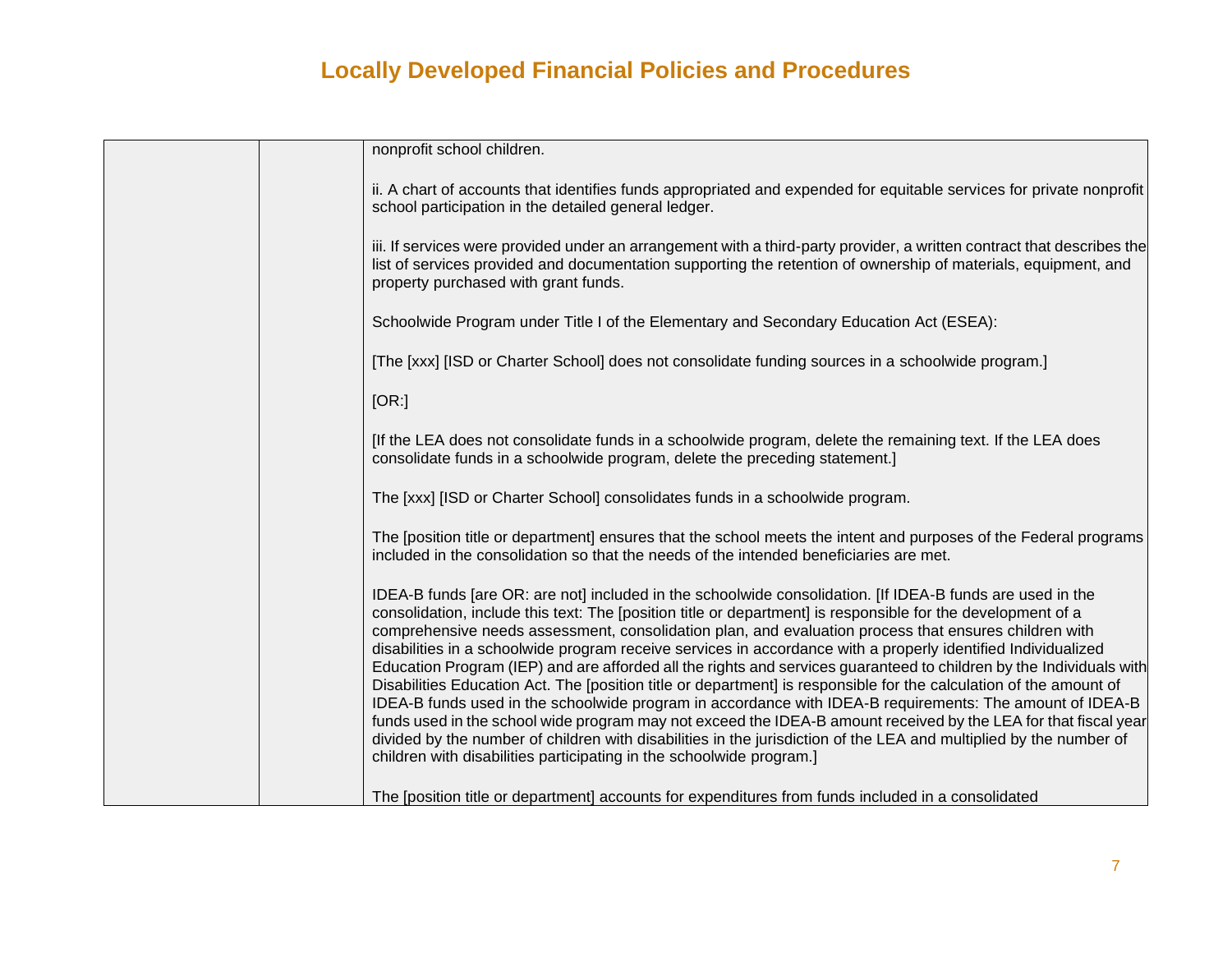|               |                                                                                      | schoolwide pool in the following manner:                                                                                                                                                                                                                                                                                                                                                                                                                                                                                                                    |
|---------------|--------------------------------------------------------------------------------------|-------------------------------------------------------------------------------------------------------------------------------------------------------------------------------------------------------------------------------------------------------------------------------------------------------------------------------------------------------------------------------------------------------------------------------------------------------------------------------------------------------------------------------------------------------------|
|               |                                                                                      | [Insert local procedures. Refer to the "Schoolwide Programs Q&A" on the TEA website for examples of how to<br>account for funds in a schoolwide consolidation:<br>http://www.tea.state.tx.us/index2.aspx?id=2147499894]                                                                                                                                                                                                                                                                                                                                     |
| <b>Budget</b> |                                                                                      |                                                                                                                                                                                                                                                                                                                                                                                                                                                                                                                                                             |
| <b>Budget</b> | <b>Budget</b><br>Proposal and<br>Adoption of<br><b>LEA's Annual</b><br><b>Budget</b> | The Refugio ISD's superintendent will, by the deadline set by the State Board of Education, prepare, or cause to<br>be prepared, a proposed budget covering all estimated revenue and proposed expenditures of the LEA for the<br>following fiscal year. The budget will be prepared according to generally accepted accounting principles rules<br>adopted by the State Board of Education, and adopted<br>policies of the Board of Trustees. TEC 44.002                                                                                                   |
|               |                                                                                      | The Business Manager will, on behalf of the superintendent, ensure that all budget records are kept and that<br>copies of all budgets, all forms, and all other reports are filed on behalf of the LEA at the proper times and in the<br>proper offices as required by TEC 44.003.                                                                                                                                                                                                                                                                          |
|               |                                                                                      | When the budget has been prepared, the president of the Board of Trustees will call a meeting for the purpose of<br>adopting the budget for the succeeding fiscal year and will provide for the publication of notice for the budget and<br>proposed tax rate meeting according to the requirements outlined in TEC 44.004. Concurrently with the publication<br>of notice of the budget, the LEA will post a summary of the proposed budget according to the requirements of TEC<br>44.0041. The Administrative Assistant is responsible for this posting. |
|               |                                                                                      | In compliance with TEC 44.004, the Board of Trustees, at the meeting called for that purpose, will adopt a budget<br>to cover all expenditures for the LEA for the next succeeding fiscal year. The budget must be adopted before the<br>adoption of the tax rate for the tax year in which the fiscal year covered by the budget begins.                                                                                                                                                                                                                   |
|               |                                                                                      | In compliance with TEC 44.005, the budget will be filed with Texas Education Agency according to the rules<br>established by the State Board of Education. The Business Manager is responsible for ensuring the budget is filed<br>by the deadline established by the State Board of Education.                                                                                                                                                                                                                                                             |
|               |                                                                                      | In compliance with TEC 39.084, upon approval of the budget by the Board of Trustees, the LEA will post a copy of<br>the adopted budget on the LEA's Internet website and will maintain the adopted budget on the website until the<br>third anniversary of the date the budget was adopted. The Administrative Assistant is responsible for posting the<br>adopted budget on the Internet website for Refugio ISD.                                                                                                                                          |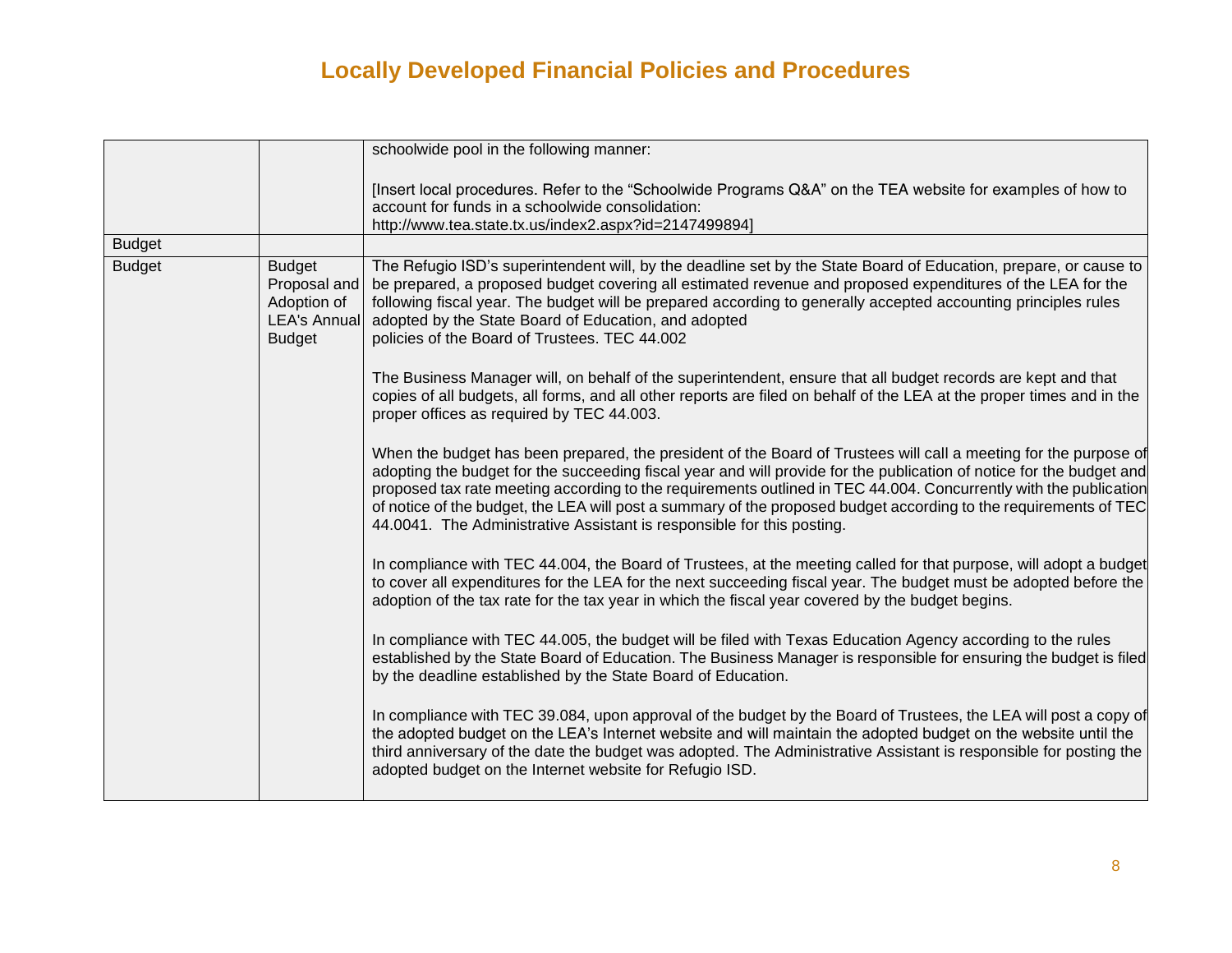|               |                                                                    | The LEA's public funds may not be spent in any manner other than as provided for in the budget adopted by the<br>Board of Trustees, unless the Board amends the budget or adopts a supplementary emergency budget to cover<br>unnecessary unforeseen expenses. TEC 44.006<br>The Business Manager will ensure the budget is prepared in accordance with GAAP (generally accepted<br>accounting principles) and state guidelines. The Business Manager will develop a budget calendar of critical dates<br>for budget development, submission, and review, including the person or department responsible for each activity<br>listed in the calendar.<br>According to the TEA 2010 Financial Accountability System Resource Guide (FASRG), Budgeting Module, |
|---------------|--------------------------------------------------------------------|--------------------------------------------------------------------------------------------------------------------------------------------------------------------------------------------------------------------------------------------------------------------------------------------------------------------------------------------------------------------------------------------------------------------------------------------------------------------------------------------------------------------------------------------------------------------------------------------------------------------------------------------------------------------------------------------------------------------------------------------------------------|
|               |                                                                    | inclusion of budgets for local, State, and Federal grant programs is not required for an LEA's officially adopted<br>annual budget; however, budget information for grant programs may be included as a supplement to the official<br>budget. If the LEA has a policy that requires the approval of grant budgets by the school board, the level of detail at<br>which they are approved is left to the discretion of the local school<br>board. However, the authority to approve a budget or a budget amendment for a grant program lies with the<br>granting agency and not with the school board.                                                                                                                                                        |
|               |                                                                    | The Refugio ISD does not require that grant program budget information be included as a supplement to the LEA's<br>officially adopted annual budget. The Refugio ISD does require board approval for grant budgets or amendments.                                                                                                                                                                                                                                                                                                                                                                                                                                                                                                                            |
| <b>Budget</b> | <b>Budget</b><br>Development<br>for Federal<br>and State<br>Grants | Local, State, and Federal grant program funds are received from a granting agency to fund special programs or<br>projects and are distinguished from funds received from local, State, or Federal sources for ongoing district<br>operations. Since grants are unique and require special treatment, specific program budgets should be prepared<br>for each grant. The unique character of grant funds results from both the<br>difference in authority over grant funds and their restriction to specific purposes.                                                                                                                                                                                                                                        |
|               |                                                                    | The grant budget should be based on how the grant funds can best aid in the implementation of the program plan.<br>The Refugio ISD will take into consideration the legal considerations that may affect how grant funds can be used.                                                                                                                                                                                                                                                                                                                                                                                                                                                                                                                        |
|               |                                                                    | If the grant program has a "Supplement, Not Supplant" requirement which prevents grant funds from being used to<br>replace existing resource allocations, the entire funding picture for the program must be examined to ensure that<br>grant funds are not being used to supplant state, local, or other Federal funds, as applicable. The Business<br>Manager is responsible for ensuring the "Supplement, Not Supplant" requirements are not violated.                                                                                                                                                                                                                                                                                                    |
|               |                                                                    | If program requirements stipulate a category or element that must be tracked but is not identifiable from TEA's<br>mandatory account code structure, the LEA will designate a local code to track such an expenditure. For example,<br>a local option code will be used to track IDEA-B proportionate share funds and expenditures for the provision of                                                                                                                                                                                                                                                                                                                                                                                                      |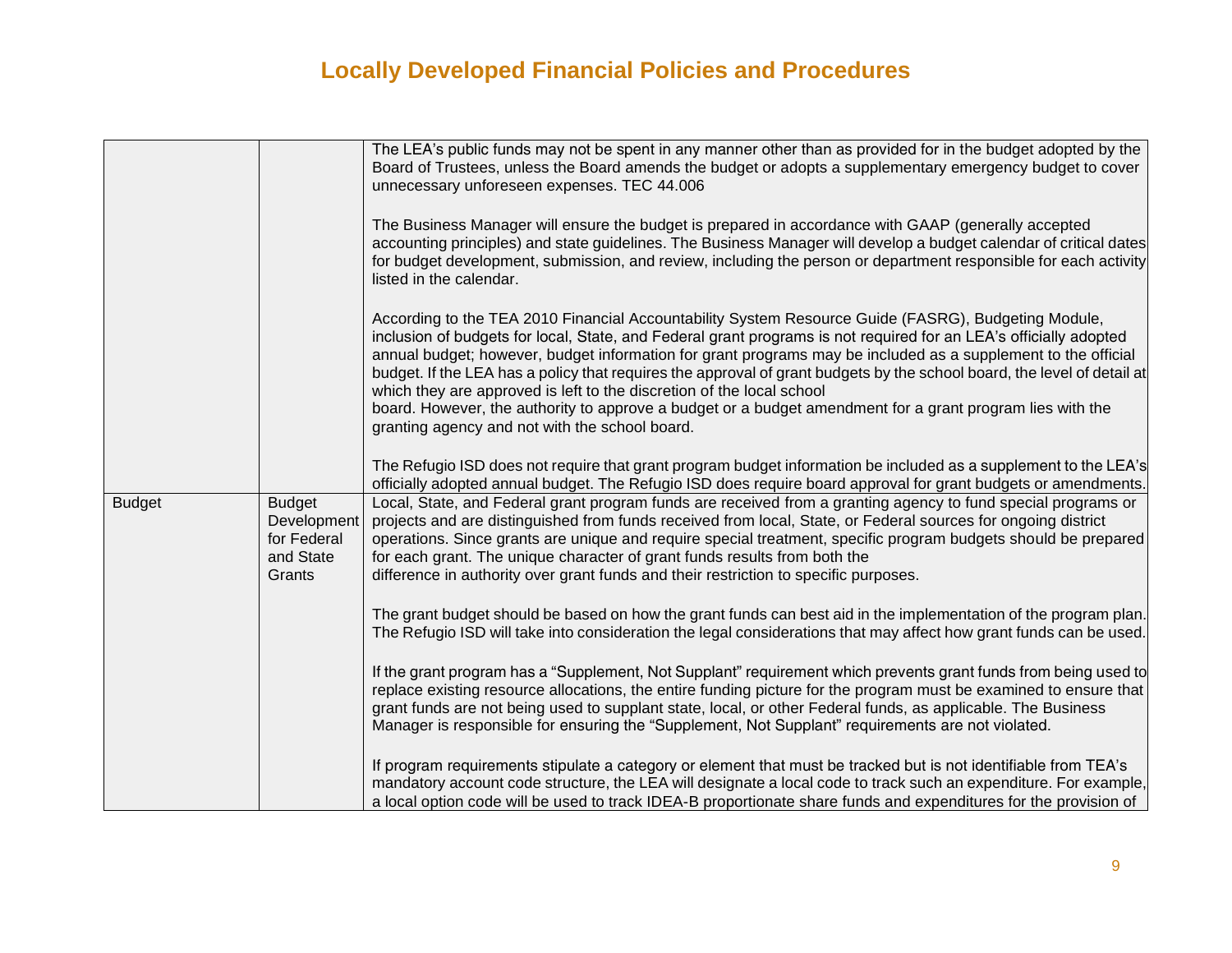| equitable services for parentally-placed private school students with disabilities. A local option code will be used to<br>track IDEA-B funds and expenditures used for Coordinated Early Intervening Services (CEIS), if applicable. |
|---------------------------------------------------------------------------------------------------------------------------------------------------------------------------------------------------------------------------------------|
| The following sources are used to develop budgets for Federal grants:                                                                                                                                                                 |
| a) Historical data based on previous grant year actual budget;                                                                                                                                                                        |
| b) Campus Improvement Plan (CIP);                                                                                                                                                                                                     |
| c) Needs Assessments;                                                                                                                                                                                                                 |
| d) District Improvement Plan (DIP);                                                                                                                                                                                                   |
| e) Staffing Needs;                                                                                                                                                                                                                    |
| f) Grant Requirements;                                                                                                                                                                                                                |
| g) Carryover (Roll-Forward) Funds, if applicable.                                                                                                                                                                                     |
| Responsibilities for grants submitted via TEA's eGrants applications:                                                                                                                                                                 |
| a) Budgeting projections are performed by the Business Manager.                                                                                                                                                                       |
| b) Data is compiled on the LEA's Federal Grant Eligibility Spreadsheets to ensure budgeted amounts match<br>allocations by the Business Manager.                                                                                      |
| c) Data entry into the eGrants application is performed by the Director of Education.                                                                                                                                                 |
| d) The certification and submittal of the completed eGrants application is performed by Director of Education.                                                                                                                        |
| e) The Director of Education ensures that the LEA meets TEA's deadlines for submittal of grant applications and<br>amendments.                                                                                                        |
| f) The Business Manager ensures obligations or expenditures are not incurred prior to the approval or effective                                                                                                                       |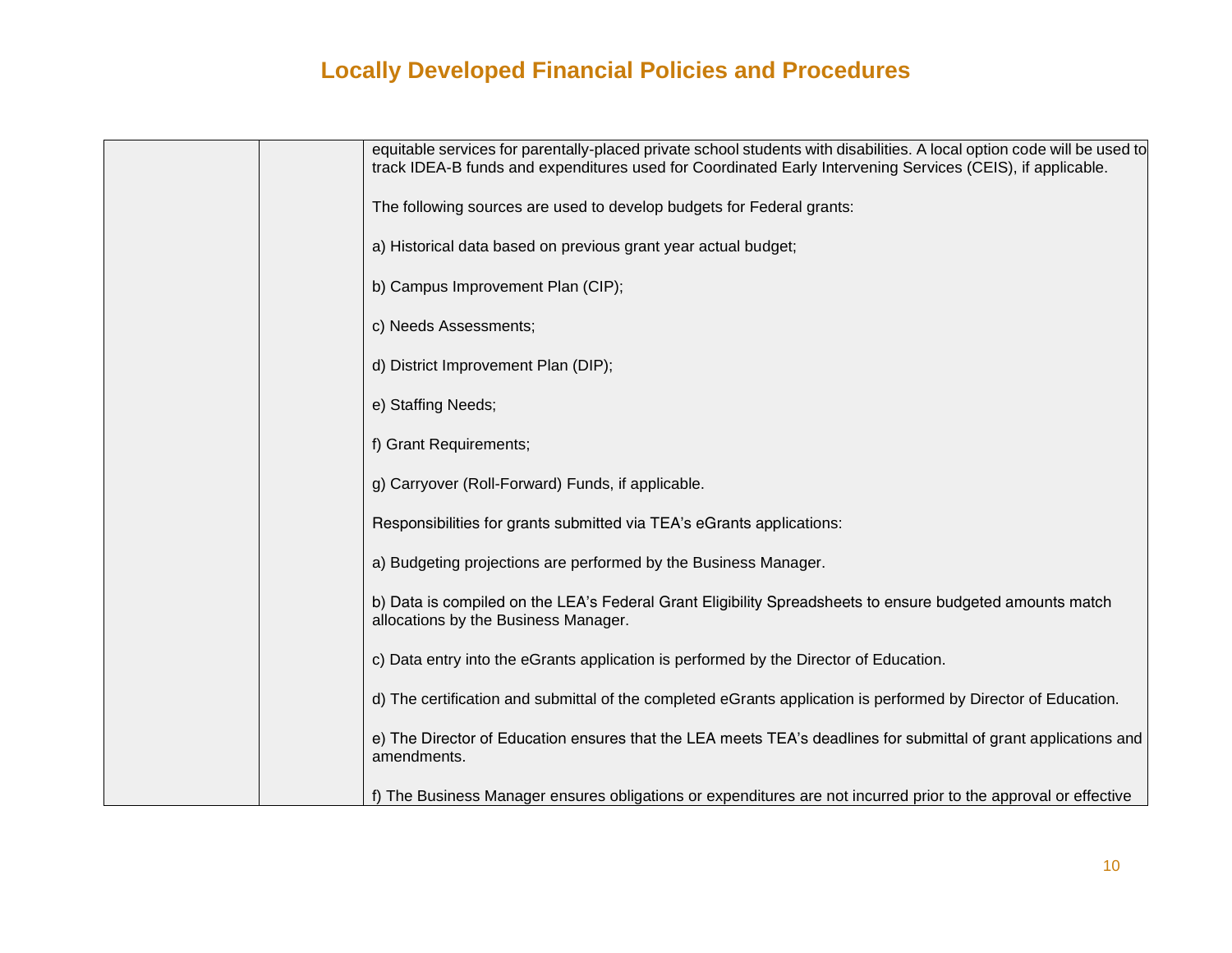|               |                                                                     | date, based on the period of obligation established in 34 CFR 76.707 of the Education Department General<br>Administrative Regulations and based on the effective date of the Notice of Grant Award (NOGA).<br>g) When the NOGA is received, the Director of Education will compare the approved NOGA with the grant<br>application to identify any budget revisions the granting agency may have required before issuing the approval.<br>h) Expenditure monitoring is performed by the Business Manger throughout the grant period as a control measure.<br>i) Expenditure Reporting (ER) into the TEA system is performed by the Business Manager.                                         |
|---------------|---------------------------------------------------------------------|-----------------------------------------------------------------------------------------------------------------------------------------------------------------------------------------------------------------------------------------------------------------------------------------------------------------------------------------------------------------------------------------------------------------------------------------------------------------------------------------------------------------------------------------------------------------------------------------------------------------------------------------------------------------------------------------------|
|               |                                                                     | j) The Business Manager ensures that the LEA meets TEA's Final Expenditure Reporting deadlines.                                                                                                                                                                                                                                                                                                                                                                                                                                                                                                                                                                                               |
| <b>Budget</b> | <b>Budget</b><br>Amendments<br>for LEA's<br>Annual<br><b>Budget</b> | As described in the TEA 2010 Financial Accountability System Resource Guide (FASRG), Budgeting Module,<br>budget amendments are mandated by the State for budgeted funds reallocated from one function level to another<br>and from one State and/or Federal project to another. These budget changes are usually the result of unexpected<br>levels of expenditures in certain categories and must be amended in the budget for legal compliance. The official<br>budget of the LEA must be amended before exceeding a financial expenditure category, i.e., instruction,<br>administration, etc., in the total district budget. Other budget amendments are determined by the school board. |
|               |                                                                     | All necessary budget amendments must be formally adopted by the school board and recorded in the board<br>minutes. Adequate planning is required since the Board meets once per month. All budget amendments are<br>required to be adopted by the last day of the fiscal year.                                                                                                                                                                                                                                                                                                                                                                                                                |
|               |                                                                     | Based upon the level of detail at which the budget is adopted, budget revisions may or may not be required for<br>reallocations within functional levels or programs. Amendments for budgeted funds reallocated within functions do<br>not require board approval since the changes are within the function and will not decrease or increase the adopted<br>budget. Budget transfers within function areas may be initiated by a campus principal, coordinators, directors, or<br>department heads as the need arises.                                                                                                                                                                       |
|               |                                                                     | To provide an adequate audit trail for budget amendments, the amendments will include:                                                                                                                                                                                                                                                                                                                                                                                                                                                                                                                                                                                                        |
|               |                                                                     | a) The original budget amount by fund and function;                                                                                                                                                                                                                                                                                                                                                                                                                                                                                                                                                                                                                                           |
|               |                                                                     | b) The amount of the amendment by fund and function; and                                                                                                                                                                                                                                                                                                                                                                                                                                                                                                                                                                                                                                      |
|               |                                                                     | c) The amended budget amount by fund and function.                                                                                                                                                                                                                                                                                                                                                                                                                                                                                                                                                                                                                                            |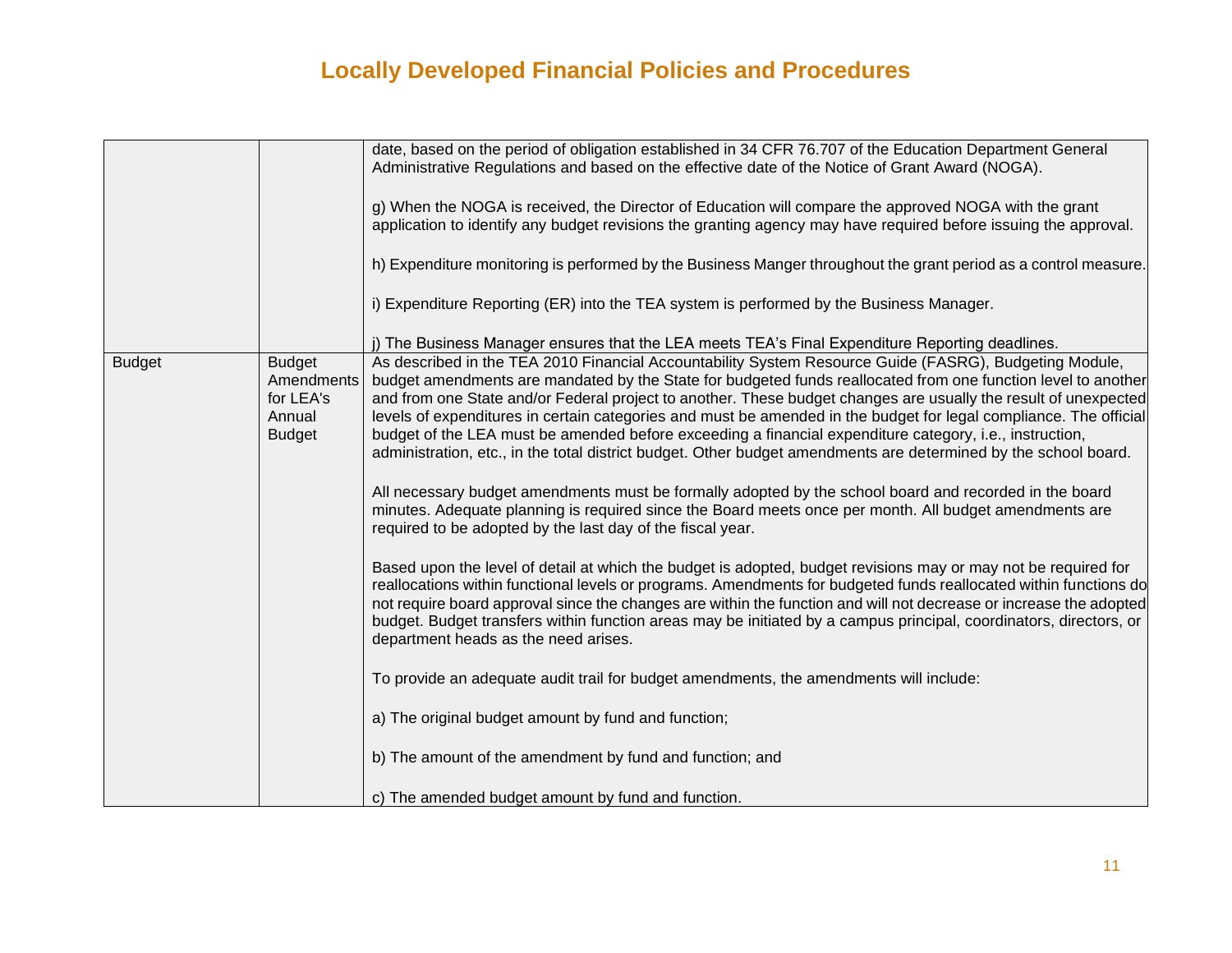|  | Major program or budget changes, regardless of whether board approved or non-board approved, are reviewed by<br>district administrators to ensure the LEA's legal compliance with state expenditure mandates.                                                                                                                                                                                                                                                                                                                                                                                                                                                                                                                                                                     |
|--|-----------------------------------------------------------------------------------------------------------------------------------------------------------------------------------------------------------------------------------------------------------------------------------------------------------------------------------------------------------------------------------------------------------------------------------------------------------------------------------------------------------------------------------------------------------------------------------------------------------------------------------------------------------------------------------------------------------------------------------------------------------------------------------|
|  | The Business Manager will approve and record budget transfers on a timely basis. As described in the TEA 2010<br>Financial Accountability System Resource Guide (FASRG), Budgeting Module, budget amendments are<br>mandated by the State for budgeted funds reallocated from one function level to another and from one State<br>and/or Federal project to another. These budget changes are usually the result of unexpected levels of<br>expenditures in certain categories and must be amended in the budget for legal compliance. The official budget of<br>the LEA must be amended before exceeding a financial expenditure category, i.e., instruction, administration, etc.,<br>in the total district budget. Other budget amendments are determined by the school board. |
|  | All necessary budget amendments must be formally adopted by the school board and recorded in the board<br>minutes. Adequate planning is required since the Board meets once per month. All budget amendments are<br>required to be adopted by the last day of the fiscal year.                                                                                                                                                                                                                                                                                                                                                                                                                                                                                                    |
|  | Based upon the level of detail at which the budget is adopted, budget revisions may or may not be required for<br>reallocations within functional levels or programs. Amendments for budgeted funds reallocated within functions do<br>not require board approval since the changes are within the function and will not decrease or increase the adopted<br>budget. Budget transfers within function areas may be initiated by a campus principals, coordinators, directors, or<br>department heads as the need arises.                                                                                                                                                                                                                                                          |
|  | To provide an adequate audit trail for budget amendments, the amendments will include:                                                                                                                                                                                                                                                                                                                                                                                                                                                                                                                                                                                                                                                                                            |
|  | a) The original budget amount by fund and function;                                                                                                                                                                                                                                                                                                                                                                                                                                                                                                                                                                                                                                                                                                                               |
|  | b) The amount of the amendment by fund and function; and                                                                                                                                                                                                                                                                                                                                                                                                                                                                                                                                                                                                                                                                                                                          |
|  | c) The amended budget amount by fund and function.                                                                                                                                                                                                                                                                                                                                                                                                                                                                                                                                                                                                                                                                                                                                |
|  | Major program or budget changes, regardless of whether board approved or non-board approved, are reviewed by<br>district administrators to ensure the LEA's legal compliance with state expenditure mandates.                                                                                                                                                                                                                                                                                                                                                                                                                                                                                                                                                                     |
|  | The business manager will approve and record budget transfers on a timely basis up to \$25,000. Budget transfers<br>of \$25,000 or more require the approval of the Superintendent and Board.                                                                                                                                                                                                                                                                                                                                                                                                                                                                                                                                                                                     |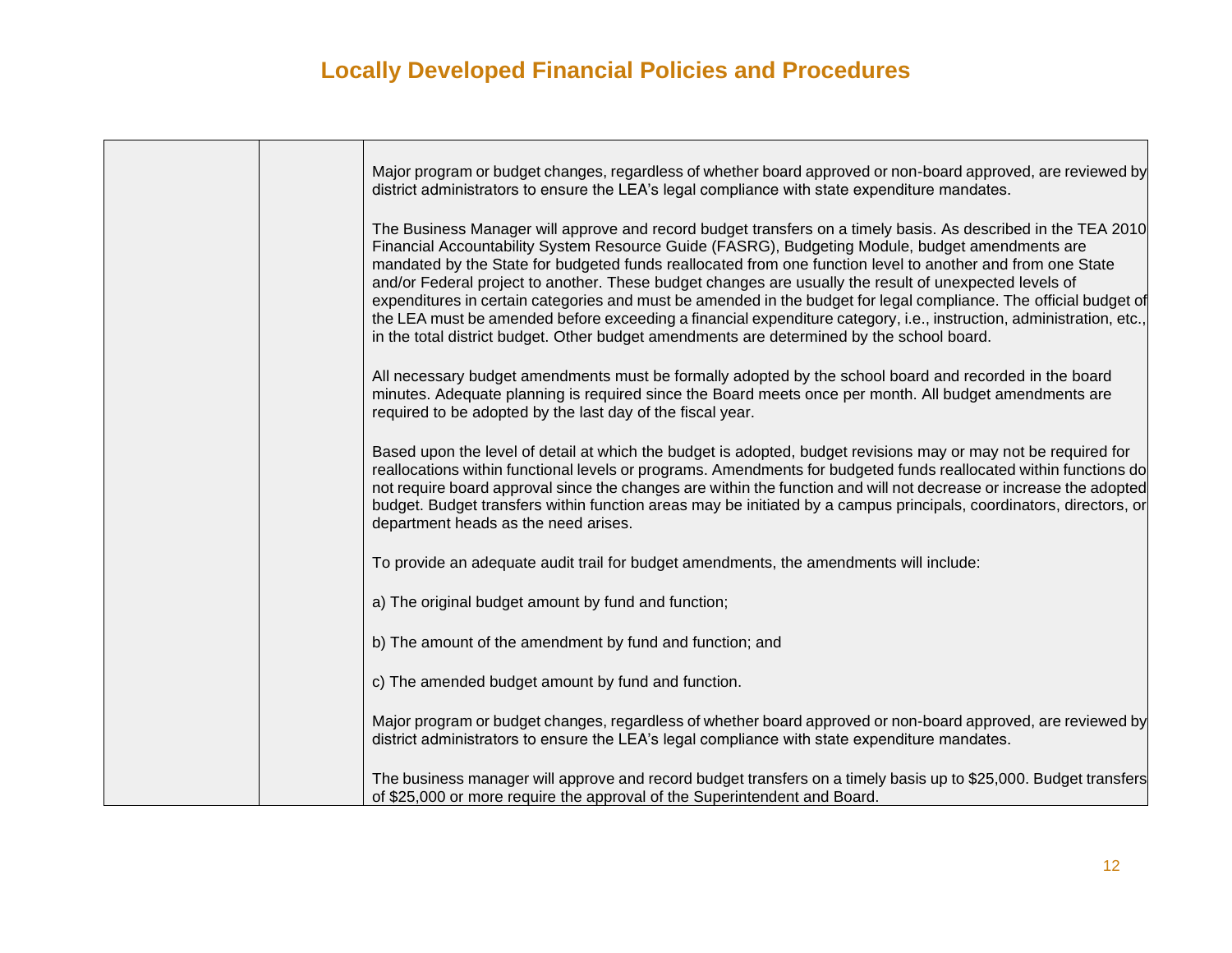|               |                                                  | A budget transfer/amendment form is available through the Business Office.                                                                                                                                                                                                                                                                                                                                                                                           |
|---------------|--------------------------------------------------|----------------------------------------------------------------------------------------------------------------------------------------------------------------------------------------------------------------------------------------------------------------------------------------------------------------------------------------------------------------------------------------------------------------------------------------------------------------------|
|               |                                                  | Budget amendments will not be accepted after August 20th for budgets ending in August. Budget amendments<br>pertaining to the purchase of equipment with Federal funds will not be accepted after the 20th of the grant's ending<br>date to ensure expenditures benefit the grant period. Budget managers are to reasonably project needs for the rest<br>of the school year when transferring money, so as to minimize the number of requests.                      |
| <b>Budget</b> | <b>Budget</b>                                    | For Federal or State Grants Budget Amendments:                                                                                                                                                                                                                                                                                                                                                                                                                       |
|               | Amendments<br>for Federal<br>and State<br>Grants | As described in the TEA 2010 Financial Accountability System Resource Guide (FASRG), Budgeting Module,<br>budget amendments should be requested before expenditures that exceed acceptable limits are incurred to<br>ensure that the grant remains in compliance with the granting agency's guidelines. In addition, expenditures<br>requiring a budget amendment generally are not allowable if the obligation is incurred before the approval of the<br>amendment. |
|               |                                                  | All approved amendments are recorded in the accounting records either by memorandum entry or by journal entry,<br>performed by the Business Manager. The accounting records should provide a complete record of the approved<br>grant budget and all amendments, as well as transactions that do not require an official amendment submission to<br>TEA.                                                                                                             |
|               |                                                  | The Refugio ISD follows the TEA guidelines for deadlines to submit Federal and State grant amendments. The<br>Director of Education monitors the deadlines for each grant to ensure amendments are submitted in a timely<br>manner.                                                                                                                                                                                                                                  |
|               |                                                  | In addition to the budget amendment procedures described in this manual, the following requirements pertain to<br>budget amendments for grants:                                                                                                                                                                                                                                                                                                                      |
|               |                                                  | a) LEA personnel will refer to TEA's "When to Amend the Application" chart for guidance on when to amend a grant<br>application, dependent on type of grant, based on scenarios described in the chart.                                                                                                                                                                                                                                                              |
|               |                                                  | For example:                                                                                                                                                                                                                                                                                                                                                                                                                                                         |
|               |                                                  | A. For a Federally-funded formula grant, an amendment is NOT required to:                                                                                                                                                                                                                                                                                                                                                                                            |
|               |                                                  | i. Increase or decrease the amount of funds currently approved in a class/object code on the Program Budget                                                                                                                                                                                                                                                                                                                                                          |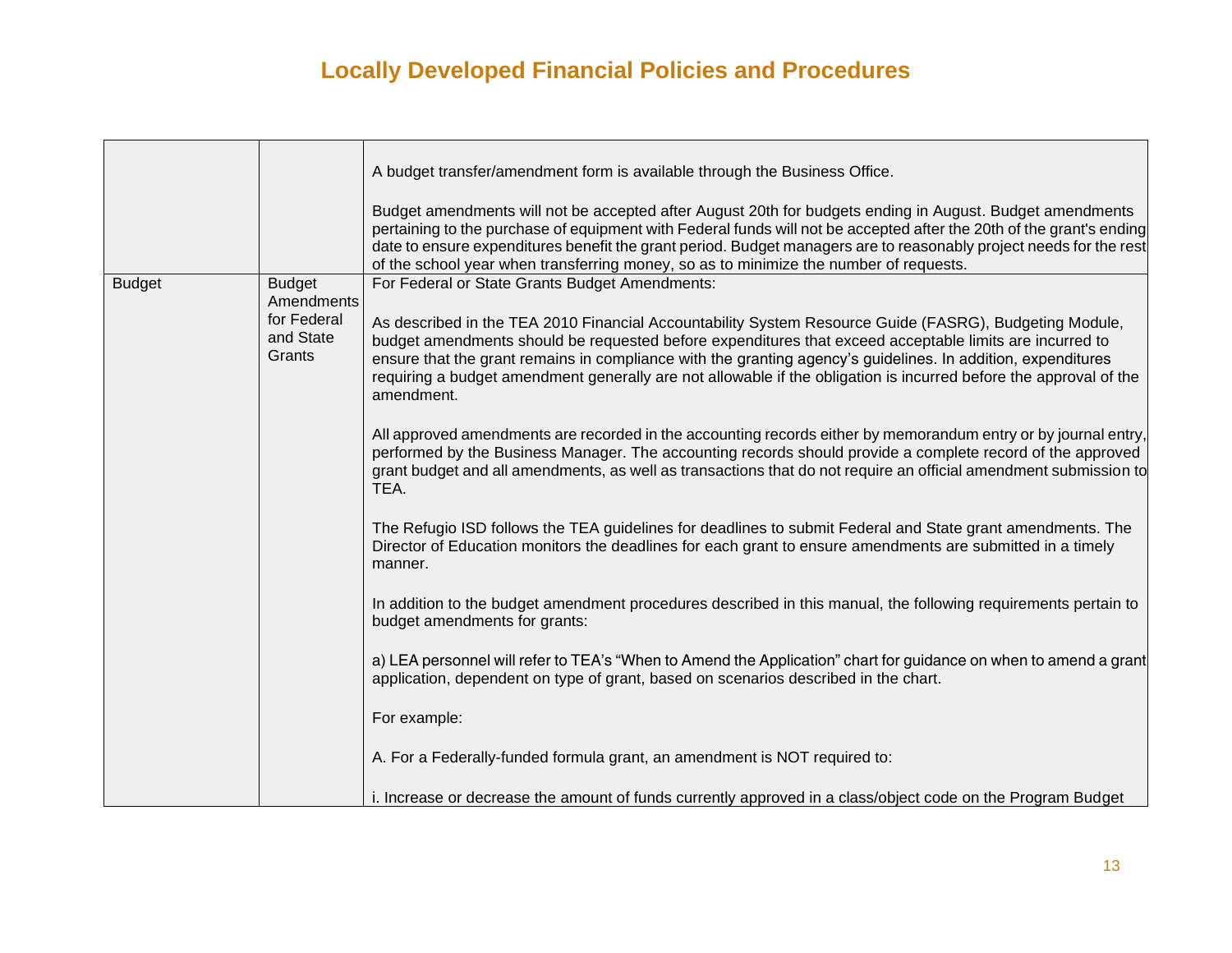| Summary by 25% or less of the total budgeted amount, as long as a new line item is not being added. (Exception:<br>CEIS (Coordinated Early Intervening Services) in the Special Education IDEA-B application always requires an<br>amendment.)                                                                                                                      |
|---------------------------------------------------------------------------------------------------------------------------------------------------------------------------------------------------------------------------------------------------------------------------------------------------------------------------------------------------------------------|
| ii. Increase or decrease the amount of funds budgeted for a line item on any supporting budget schedule (i.e.,<br>within a class/object code) as long as the description of the line item does not change and as long as the current<br>amount approved in that class/object code is not changed by more than 25% of the total budgeted amount.<br>(Exception: CEIS |
| (Coordinated Early Intervening Services) in the Special Education IDEA-B application always requires an<br>amendment.)                                                                                                                                                                                                                                              |
| iii. Increase or decrease the number of positions previously approved by 20% or less, as long as a new position<br>type is not being added.                                                                                                                                                                                                                         |
| iv. Increase the quantity of computer hardware/equipment (not capitalized) previously approved, as long as the<br>description of the line item does not change, as long as a new line item is not being added, and as long as the<br>current amount approved in that class/object code is not changed by more than 25% of the total budgeted amount.                |
| v. Increase the quantity of capital outlay items for articles costing less than \$5,000, as long as the description of the<br>line item does not change, as long as a new line item is not being added, and as long as the current amount<br>approved in that class/object code is not<br>changed by more than 25% of the total budgeted amount.                    |
| B. For a Federally-funded formula grant, an amendment IS required to:                                                                                                                                                                                                                                                                                               |
| i. Add a class/object code not previously budgeted.                                                                                                                                                                                                                                                                                                                 |
| ii. Increase or decrease the amount of funds currently approved in a class/object code on the Program Budget<br>Summary by more than 25% of the total budgeted amount.                                                                                                                                                                                              |
| iii. Add a new line item on any of the supporting budget schedules.                                                                                                                                                                                                                                                                                                 |
| iv. Increase or decrease the amount of funds budgeted for a line item on any supporting budget schedule (i.e.,<br>within a class/object code) if the current amount approved in that<br>class/object code is changed by more than 25% of the total budgeted amount.                                                                                                 |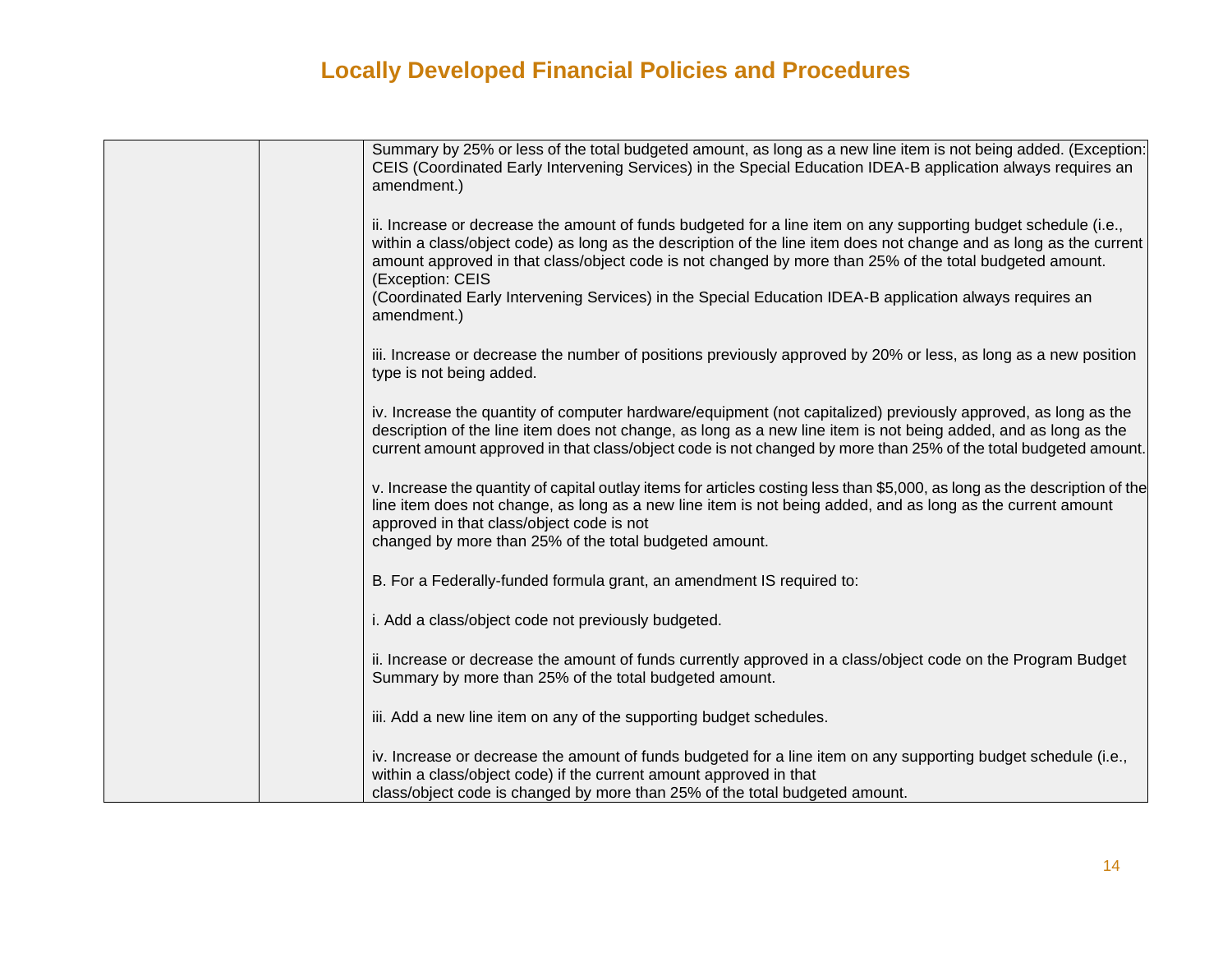|  | v. Add a new type of position (new line item) not initially approved.                                                                                                                                           |
|--|-----------------------------------------------------------------------------------------------------------------------------------------------------------------------------------------------------------------|
|  | vi. Increase or decrease the number of positions previously approved by more than 20%.                                                                                                                          |
|  | vii. Add a new item of computer hardware/equipment (not capitalized).                                                                                                                                           |
|  | viii. Add a new item or increase the quantity of capital outlay items approved for articles costing \$5,000 or more.                                                                                            |
|  | ix. Add a new item of capital outlay for articles costing less than \$5,000.                                                                                                                                    |
|  | x. Reduce funds allotted for training costs, where such costs are direct payments or reimbursements to trainees,<br>primarily travel and lodging for trainees, workshop or                                      |
|  | conference registration fees, tuition, books, and related fees. (Requirement for amendment is waived for programs<br>covered under Ed-Flex.)                                                                    |
|  | xi. Request additional funding, as applicable to the grant.                                                                                                                                                     |
|  | xii. Revise the scope (i.e., extent or range) or objectives of the grant (regardless of whether there is an associated<br>budget revision requiring prior approval).                                            |
|  | b) The LEA's Budget Amendment form is initiated by the Business Manager.                                                                                                                                        |
|  | c) Justification for a budget amendment must include the requested dollar amount, description of the cost item,<br>and reason for the amendment.                                                                |
|  | d) The Business Manager confirms that the funds are available, the proposed expenditures are allowable use of<br>funds, and the reason for the amendment qualifies under grant requirements and TEA guidelines. |
|  | e) If approved, the data is entered into the applicable eGrants application by Director of Education.                                                                                                           |
|  | f) The eGrants application amendment is certified and submitted by Director of Education.                                                                                                                       |
|  | g) Upon receipt of the NOGA (Notice of Grant Award), the Director of Education records the approved                                                                                                             |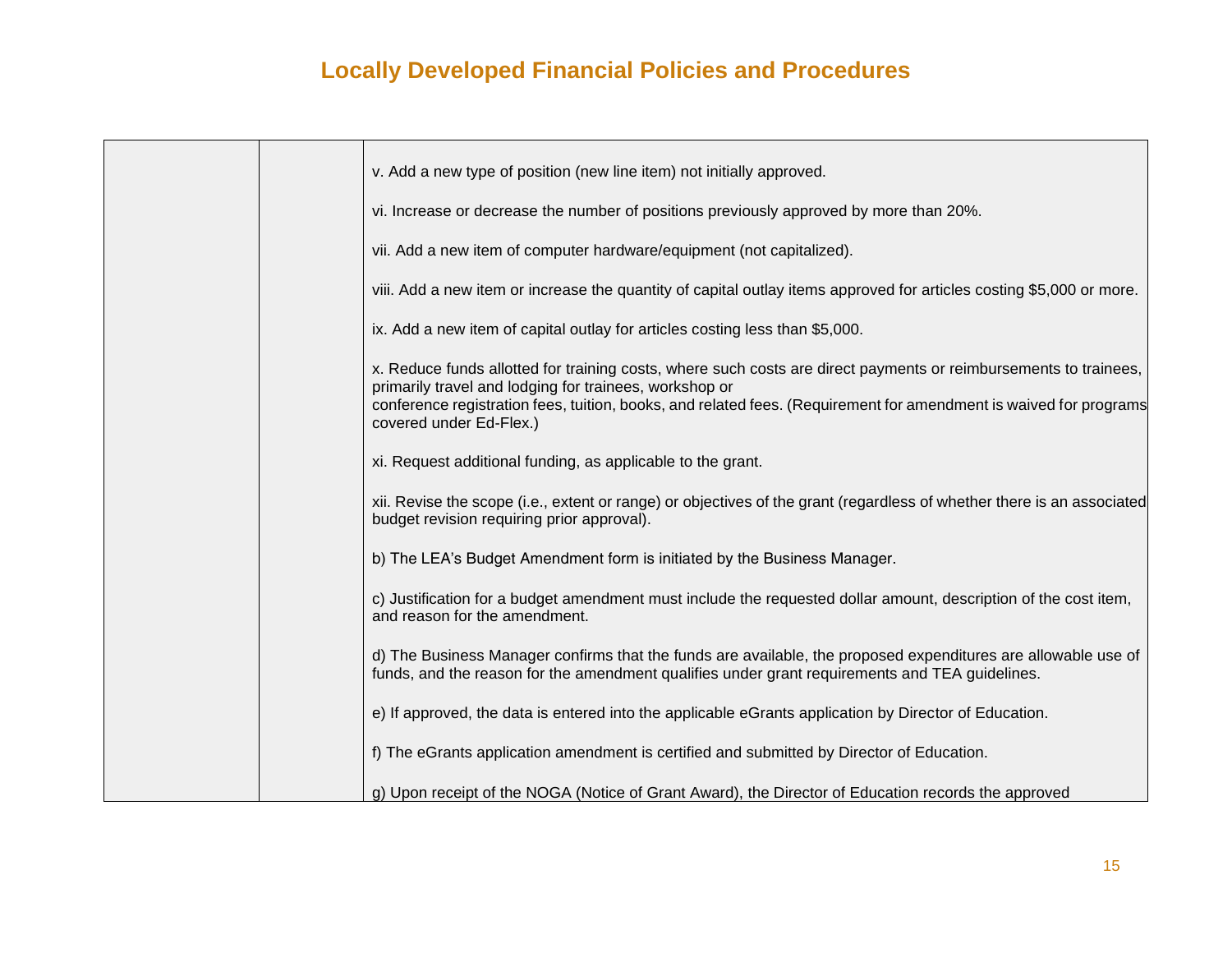|               |                                  | amendments in the accounting records, either by memorandum entry or by journal entry.                                                                                                                                                                                                                                                                                                                                                                                                                  |
|---------------|----------------------------------|--------------------------------------------------------------------------------------------------------------------------------------------------------------------------------------------------------------------------------------------------------------------------------------------------------------------------------------------------------------------------------------------------------------------------------------------------------------------------------------------------------|
|               |                                  | h) The Director of Education ensures that TEA amendment deadlines for the various grants are met.                                                                                                                                                                                                                                                                                                                                                                                                      |
|               |                                  | i) Budget revisions that do not require submittal of an amendment to TEA are recorded in the LEA's accounting<br>records to provide a complete record.                                                                                                                                                                                                                                                                                                                                                 |
| <b>Budget</b> | <b>Budget and</b><br>Expenditure | The Business Manager will monitor actual expenditures to budget projections on a monthly basis.                                                                                                                                                                                                                                                                                                                                                                                                        |
|               | Monitoring                       | The Business Manger is responsible for performing cost reconciliation on a quarterly basis for Federally funded<br>positions of employees working on multiple cost objectives, according to the Time Distribution reporting<br>requirement of OMB Circular A-87. Adjustments will be performed annually if the difference between actual and<br>budgeted is less than ten percent. Adjustments will be performed quarterly if the<br>difference between actual and budgeted is ten percent or greater. |
|               |                                  | The Business Manager will monitor cash flows statements, fund balances, and perform bank reconciliations on a<br>monthly basis.                                                                                                                                                                                                                                                                                                                                                                        |
|               |                                  | The Business Manager will monitor expenditures, and obligated and encumbered balances of Federal funds, on a<br>monthly basis to ensure purchases benefit the beneficiaries during the grant program and to guard against high<br>carryover amounts.                                                                                                                                                                                                                                                   |
|               |                                  | The following special allotments from the Foundation School program (FSP) are monitored monthly by the<br>Business Manager to ensure indirect costs do not exceed the maximum amounts established in Texas<br>Administrative Code (TAC) 105.11: Gifted and Talented allotment, Career and Technology allotment, Special<br>Education allotment, Bilingual Education allotment, and Compensatory Education<br>allotment.                                                                                |
| <b>Budget</b> | General<br>Ledger and<br>Payroll | The Refugio ISD's detailed general ledger includes, at a minimum, the following information for<br>each recorded transaction:                                                                                                                                                                                                                                                                                                                                                                          |
|               | Journals                         | a) A reference number (such as a check number, purchase order number, or journal voucher number)                                                                                                                                                                                                                                                                                                                                                                                                       |
|               |                                  | b) Transaction Date                                                                                                                                                                                                                                                                                                                                                                                                                                                                                    |
|               |                                  | c) The vendor's name                                                                                                                                                                                                                                                                                                                                                                                                                                                                                   |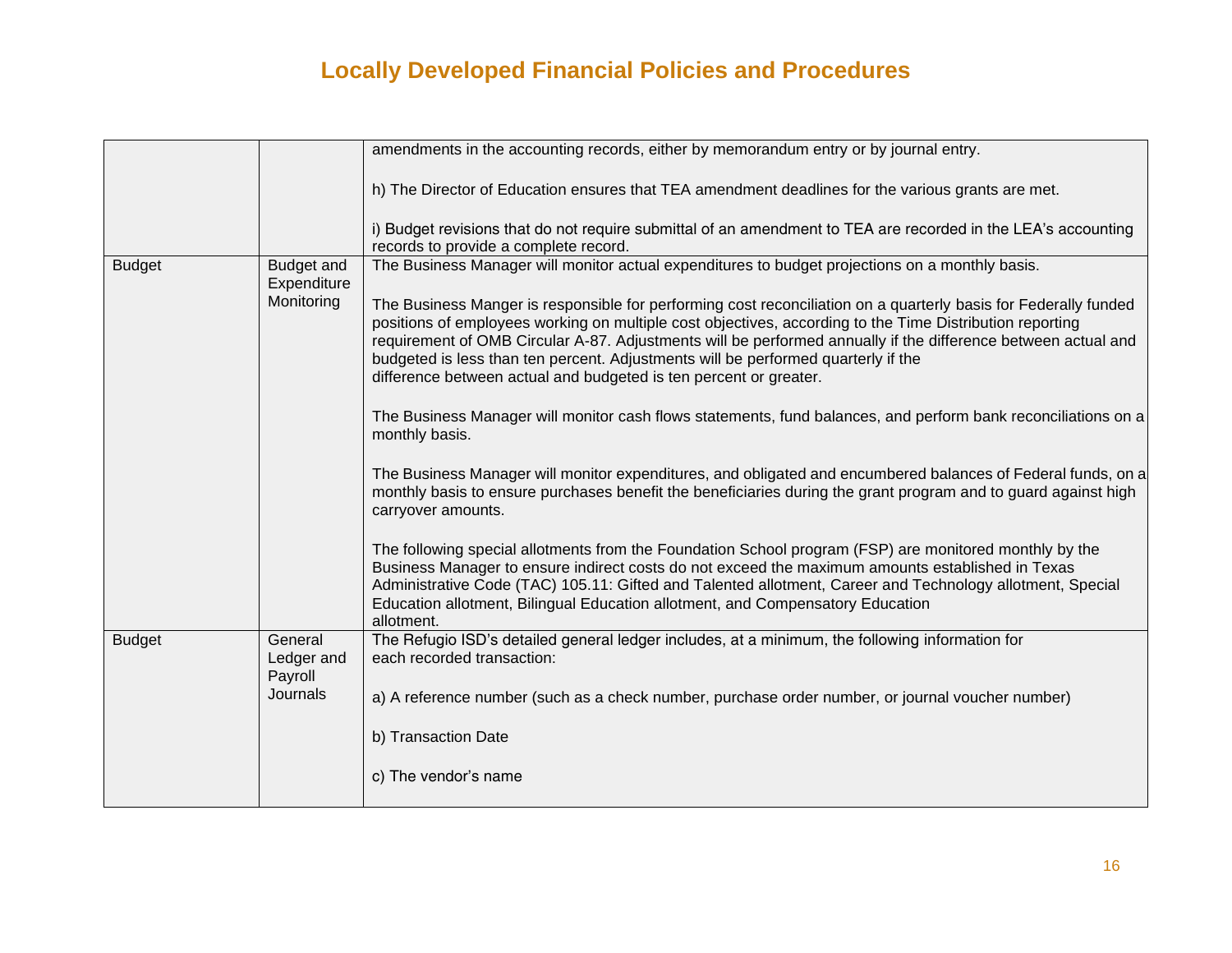|                                       |                             | d) A brief description of the transaction                                                                                                                                                                                                                                                                                            |
|---------------------------------------|-----------------------------|--------------------------------------------------------------------------------------------------------------------------------------------------------------------------------------------------------------------------------------------------------------------------------------------------------------------------------------|
|                                       |                             |                                                                                                                                                                                                                                                                                                                                      |
|                                       |                             | e) The general ledger account code                                                                                                                                                                                                                                                                                                   |
|                                       |                             |                                                                                                                                                                                                                                                                                                                                      |
|                                       |                             | f) The amount encumbered or obligated                                                                                                                                                                                                                                                                                                |
|                                       |                             | g) The amount paid and/or encumbered                                                                                                                                                                                                                                                                                                 |
|                                       |                             | Additionally, for each account code used to account for Federal and State grant expenditures, the detailed general<br>ledger will include budgeted expenditures, the encumbrances, and the actual expenditures. A chart of accounts for<br>funds reserved for various grant requirements is included in the detailed general ledger. |
|                                       |                             | The Refugio ISD's payroll journal includes, at a minimum, the following information:                                                                                                                                                                                                                                                 |
|                                       |                             | a) Employee's first and last name                                                                                                                                                                                                                                                                                                    |
|                                       |                             | b) Employee identification number                                                                                                                                                                                                                                                                                                    |
|                                       |                             | c) Gross salary and other income                                                                                                                                                                                                                                                                                                     |
|                                       |                             | d) Deductions                                                                                                                                                                                                                                                                                                                        |
|                                       |                             | e) Net earnings                                                                                                                                                                                                                                                                                                                      |
|                                       |                             | f) For employees paid with Federal or State grant funds: The percentage paid out of the grant fund(s) and other<br>funding sources                                                                                                                                                                                                   |
|                                       |                             | For each pay period, the payroll journal will also include the check date, check number, and fund code to which the<br>payroll costs were charged.                                                                                                                                                                                   |
| <b>Business Office</b>                | <b>Business</b>             | The Refugio ISD Business Office will maintain financial stability and integrity in conducting day-to-day operations                                                                                                                                                                                                                  |
| <b>Mission Statement</b>              | Office                      | as it pertains to school finance. We will ensure quality financial management in order to provide the highest quality                                                                                                                                                                                                                |
|                                       | <b>Mission</b><br>Statement | education for our students as cost-effectively and efficiently as possible by maximizing each taxpayer dollar.                                                                                                                                                                                                                       |
| <b>Business Office Staff Business</b> |                             | Refugio Business Office staff consists of:                                                                                                                                                                                                                                                                                           |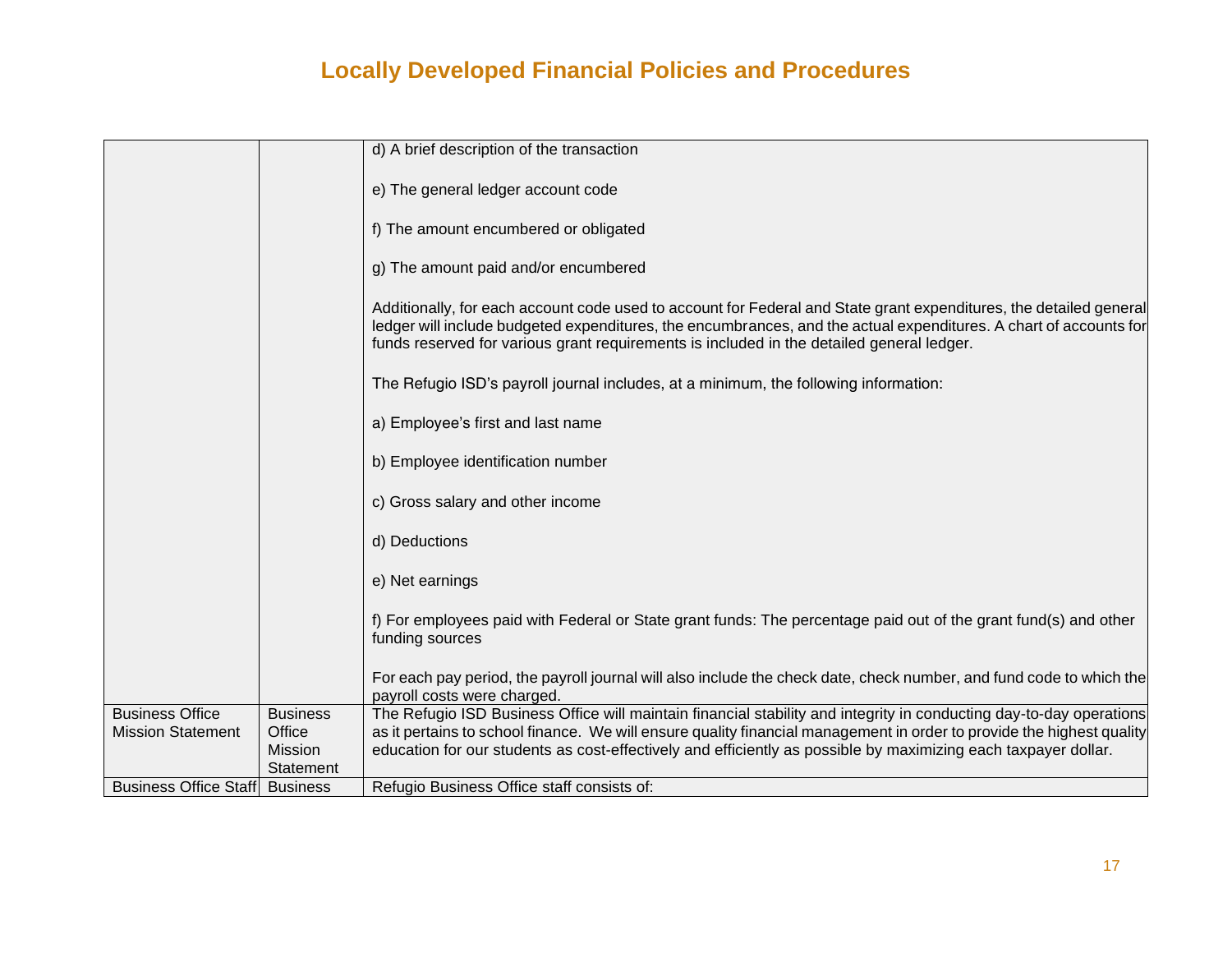|                                  | <b>Office Staff</b> |                                                                                                                  |
|----------------------------------|---------------------|------------------------------------------------------------------------------------------------------------------|
|                                  |                     | Cortney Hunkapillar - 361-526-5400 ext. 2011                                                                     |
|                                  |                     | Assistant Business Manager, Accounts Payable                                                                     |
|                                  |                     | Cortney.Hunkapillar@refugioisd.net                                                                               |
|                                  |                     | Carla Boxell - 361-526-2518                                                                                      |
|                                  |                     | Payroll                                                                                                          |
|                                  |                     | Carla.Boxell@refugioisd.net                                                                                      |
|                                  |                     | Lisa Herring - 361-526-5400 ext. 2009                                                                            |
|                                  |                     | Grants, Federal Funds                                                                                            |
|                                  |                     | Lisa.Herring@refugioisd.net                                                                                      |
| Cash/Check<br>Handling and Petty |                     |                                                                                                                  |
| Cash                             |                     |                                                                                                                  |
| Cash/Check                       | Cash/Check          | All cash and checks will be presented to the campus secretary on a daily basis. No post-dated checks will be     |
| Handling and Petty               | Handling            | accepted. Funds must not be kept in classrooms, personal wallets or purses, or at home. No funds are to be       |
| Cash                             |                     | deposited in personal bank accounts with the intent to reimburse. No cash purchases may be made from these       |
|                                  |                     | funds - every dollar collected must be receipted and deposited to the campus secretary.                          |
|                                  |                     | The campus secretary will receipt and deposit all monies on a daily basis in the bank or secure overnight in a   |
|                                  |                     | locked campus safe if the deposit cannot be made the same day. Personal employee checks may not be cashed        |
|                                  |                     | from monies collected at the campus or LEA level to ensure an                                                    |
|                                  |                     | adequate audit trail of all funds collected by the LEA.                                                          |
|                                  |                     | Pre-numbered tickets for athletic and non-athletic events are mandatory to ensure proper reconciliation of sales |
|                                  |                     | and cash receipts to daily bank deposits of cash. Cash received from miscellaneous sources must never be         |
|                                  |                     | commingled with the Petty Cash Fund.                                                                             |
|                                  |                     | The following procedures are performed for cash receipting:                                                      |
|                                  |                     |                                                                                                                  |
|                                  |                     | a) The cash is counted and verified while in the presence of the person presenting the cash.                     |
|                                  |                     | b) The campus secretary prepares and signs a pre-numbered Official Cash Receipt for all cash and/or checks       |
|                                  |                     | received, with the following information included:                                                               |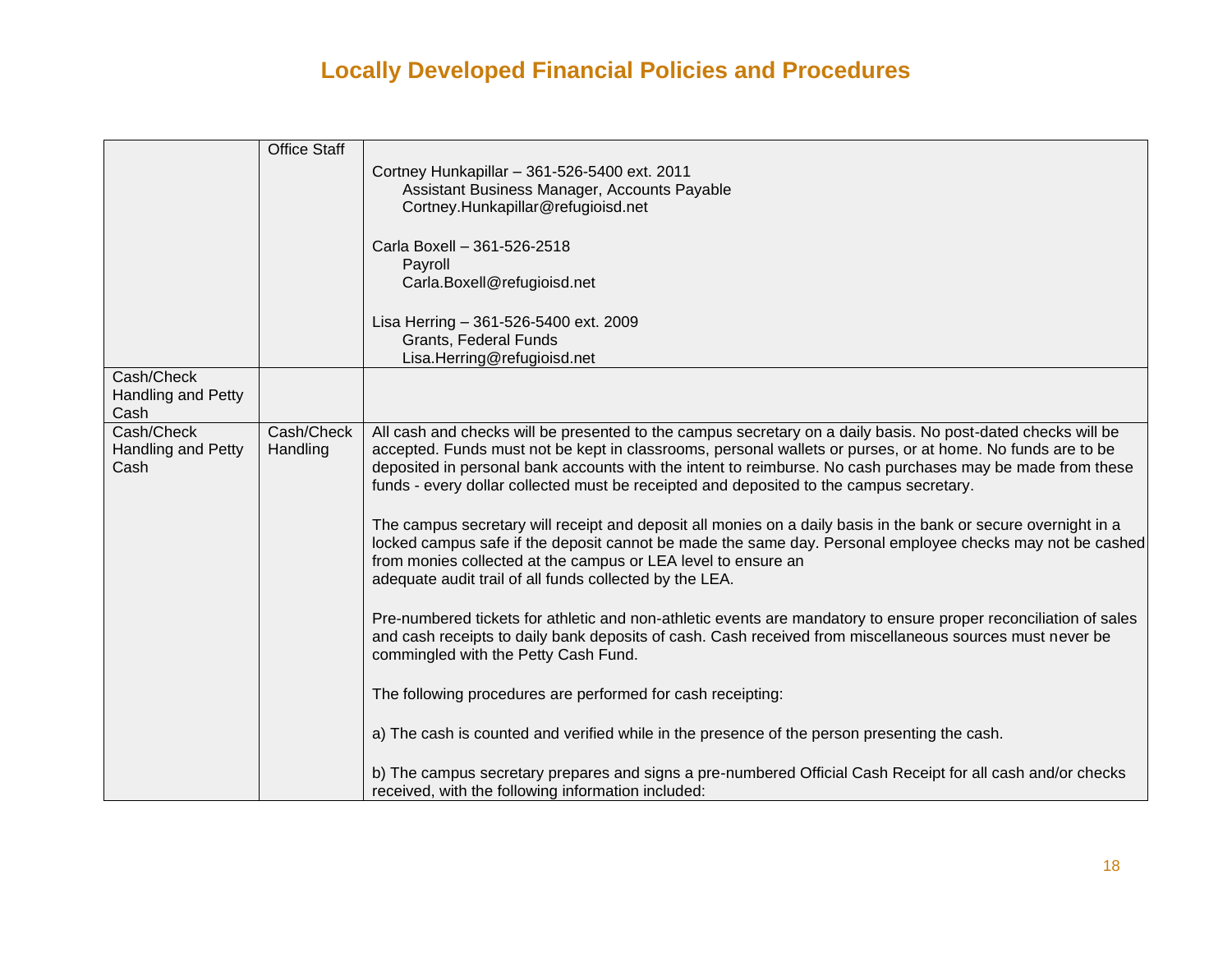|                                          |            | i. A description of the purpose of the cash receipt;                                                                                                                                                                                                                                                                                                                             |
|------------------------------------------|------------|----------------------------------------------------------------------------------------------------------------------------------------------------------------------------------------------------------------------------------------------------------------------------------------------------------------------------------------------------------------------------------|
|                                          |            | ii. The identification of the source of the cash/check;                                                                                                                                                                                                                                                                                                                          |
|                                          |            | iii. The amount of the cash/check;                                                                                                                                                                                                                                                                                                                                               |
|                                          |            | iv. The appropriate account code;                                                                                                                                                                                                                                                                                                                                                |
|                                          |            | v. Signature of person presenting the cash/check;                                                                                                                                                                                                                                                                                                                                |
|                                          |            | vi. Signature of person receiving the cash/check.                                                                                                                                                                                                                                                                                                                                |
|                                          |            | c) The original Official Cash Receipt is given to the person presenting the cash and/or check, while the campus<br>secretary maintains a copy.                                                                                                                                                                                                                                   |
|                                          |            | d) Any time an Official Cash Receipt must be voided due to clerical error, the word "Void" is clearly written on the<br>receipt and the receipt is maintained in the Official Cash Receipt book.                                                                                                                                                                                 |
|                                          |            | e) The campus secretary prepares a Bank Account Deposit or Cash Transfer Form when cash balances exceed<br>\$5,000.                                                                                                                                                                                                                                                              |
|                                          |            | f) The Bank Account Deposit Slip or Cash Transfer Form will show the total cash to be deposited or transferred and<br>will include the number sequence of the Official Cash Receipts supporting the deposit or transfer.                                                                                                                                                         |
|                                          |            | g) The campus secretary will reconcile the amount deposited to the record of pre-numbered tickets that were sold<br>and the amount of cash recorded in cash receipt forms or records, when applicable.                                                                                                                                                                           |
|                                          |            | h) The campus secretary will forward a copy of the Bank Account Deposit Slip and a photocopy of the supporting<br>Official Cash Receipts to the Business Manager.                                                                                                                                                                                                                |
| Cash/Check<br>Handling and Petty<br>Cash | Petty Cash | Petty Cash Accounts are established to facilitate immediate small cash payments. The funds issued for petty cash<br>are to be used to purchase items that are needed quickly and do not total over \$100. Petty Cash funds should be<br>utilized only in an emergency and not used in place of a purchase order. Open purchase orders can be used for<br>routine small expenses. |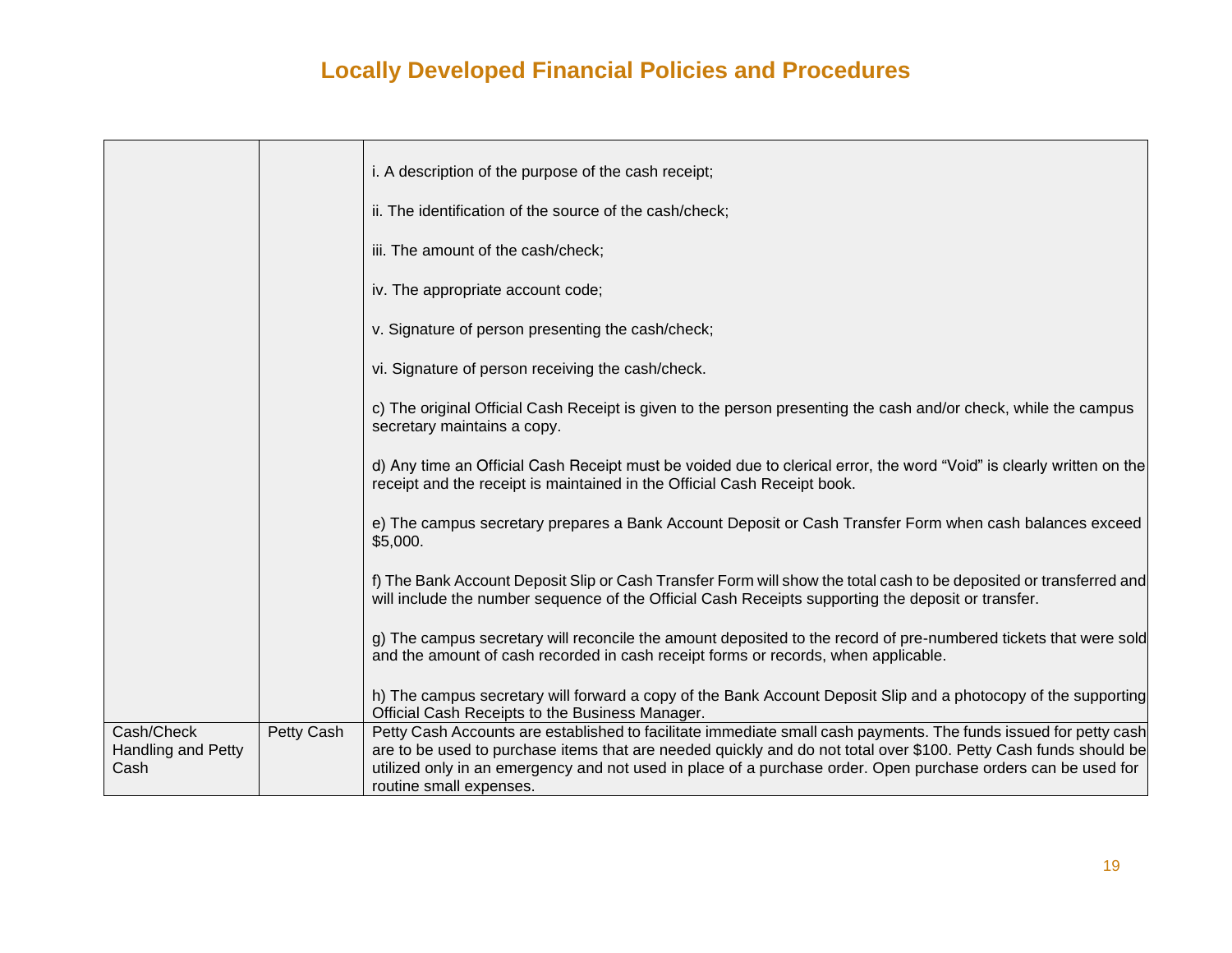|  | The school principal is responsible for maintaining and protecting the Petty Cash Account.                                                                                                                                                                                                                                                                         |
|--|--------------------------------------------------------------------------------------------------------------------------------------------------------------------------------------------------------------------------------------------------------------------------------------------------------------------------------------------------------------------|
|  | A. Setting up Petty Cash Accounts:                                                                                                                                                                                                                                                                                                                                 |
|  | 1) All new Petty Cash Accounts must be approved by central administration.                                                                                                                                                                                                                                                                                         |
|  | 2) If approved, a Petty Cash Custodian will be assigned to the Petty Cash Account. The Petty Cash Custodian will<br>be responsible for maintaining the Petty Cash Account.                                                                                                                                                                                         |
|  | 3) The original balance of the Petty Cash Account is verified by the Petty Cash Custodian and noted on the Petty<br>Cash Ledger.                                                                                                                                                                                                                                   |
|  | 4) The Petty Cash Account must never maintain balances of more than \$200.                                                                                                                                                                                                                                                                                         |
|  | B. Petty Cash Controls:                                                                                                                                                                                                                                                                                                                                            |
|  | 1) The Petty Cash funds are maintained in a secure location, such as a locked filing cabinet or safe.                                                                                                                                                                                                                                                              |
|  | 2) Petty Cash funds are operated under an imprest system where a signed receipt is required for each payment<br>out of the fund and a ledger or running total of the remaining cash in the fund is maintained to ensure that, at all<br>times, the total of remaining cash and receipts for payments made equal the original balance of the Petty Cash<br>Account. |
|  | 3) The Petty Cash Receipts are pre-numbered.                                                                                                                                                                                                                                                                                                                       |
|  | 4) Cash received from miscellaneous sources must never be commingled with the funds in the Petty Cash<br>Account.                                                                                                                                                                                                                                                  |
|  | 5) Personal checks or other checks CANNOT be cashed from the Petty Cash Account.                                                                                                                                                                                                                                                                                   |
|  | 6) Petty Cash funds are prohibited from being used as a source for loans to employees or other persons.                                                                                                                                                                                                                                                            |
|  | 7) The Petty Cash funds are counted, reconciled and replenished every month, or as needed to replenish the                                                                                                                                                                                                                                                         |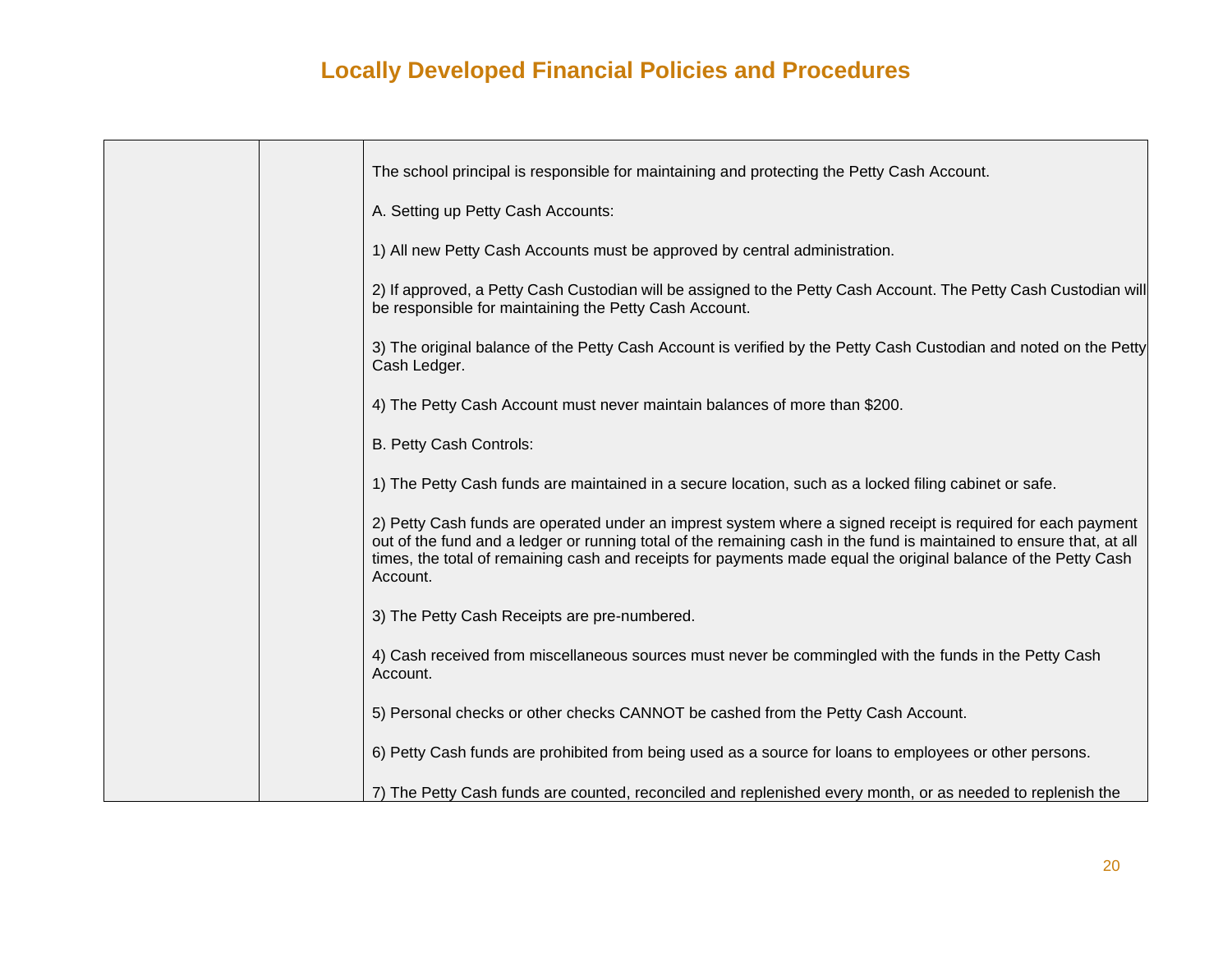| account.                                                                                                                                                                                                                                                           |
|--------------------------------------------------------------------------------------------------------------------------------------------------------------------------------------------------------------------------------------------------------------------|
| 8) The Accounting Department is notified immediately if there is a change in the Petty Cash Custodian.                                                                                                                                                             |
| C. Petty Cash Operating Procedures:                                                                                                                                                                                                                                |
| 1) Petty cash expenditures must be authorized by the Petty Cash Custodian BEFORE an expenditure can be<br>made.                                                                                                                                                    |
| 2) No advances are made from the Petty Cash Account; expenditures will be reimbursed.                                                                                                                                                                              |
| 3) Sales tax cannot be reimbursed.                                                                                                                                                                                                                                 |
| 4) Each expenditure from the Petty Cash Account cannot exceed \$100.                                                                                                                                                                                               |
| 5) Reimbursement payments can only be approved for an authorized school activity and must be supported by<br>appropriate documentation.                                                                                                                            |
| 6) For an approved payment from the Petty Cash Account, the school employee requesting reimbursement<br>completes a Petty Cash Receipt, documenting the name of the payee, purpose of the payment, the amount of the<br>payment, and the appropriate account code. |
| 7) A sales ticket or other supporting documentation is attached to the Petty Cash Receipt.                                                                                                                                                                         |
| 8) The Petty Cash Receipt is signed and dated by the cashier and completed before any cash is given out.                                                                                                                                                           |
| 9) The cashier records the Petty Cash Receipt in the Petty Cash Ledger.                                                                                                                                                                                            |
| 10) Periodically, but at least monthly, the Petty Cash Account is reconciled by the Petty Cash Custodian:                                                                                                                                                          |
| i. The total of the remaining cash in the Petty Cash Account must agree at all times with the Petty Cash Ledger.                                                                                                                                                   |
| ii. The total of the remaining cash and the Petty Cash Receipts must agree with the original balance of the Petty<br>Cash Account as noted in the Petty Cash Ledger.                                                                                               |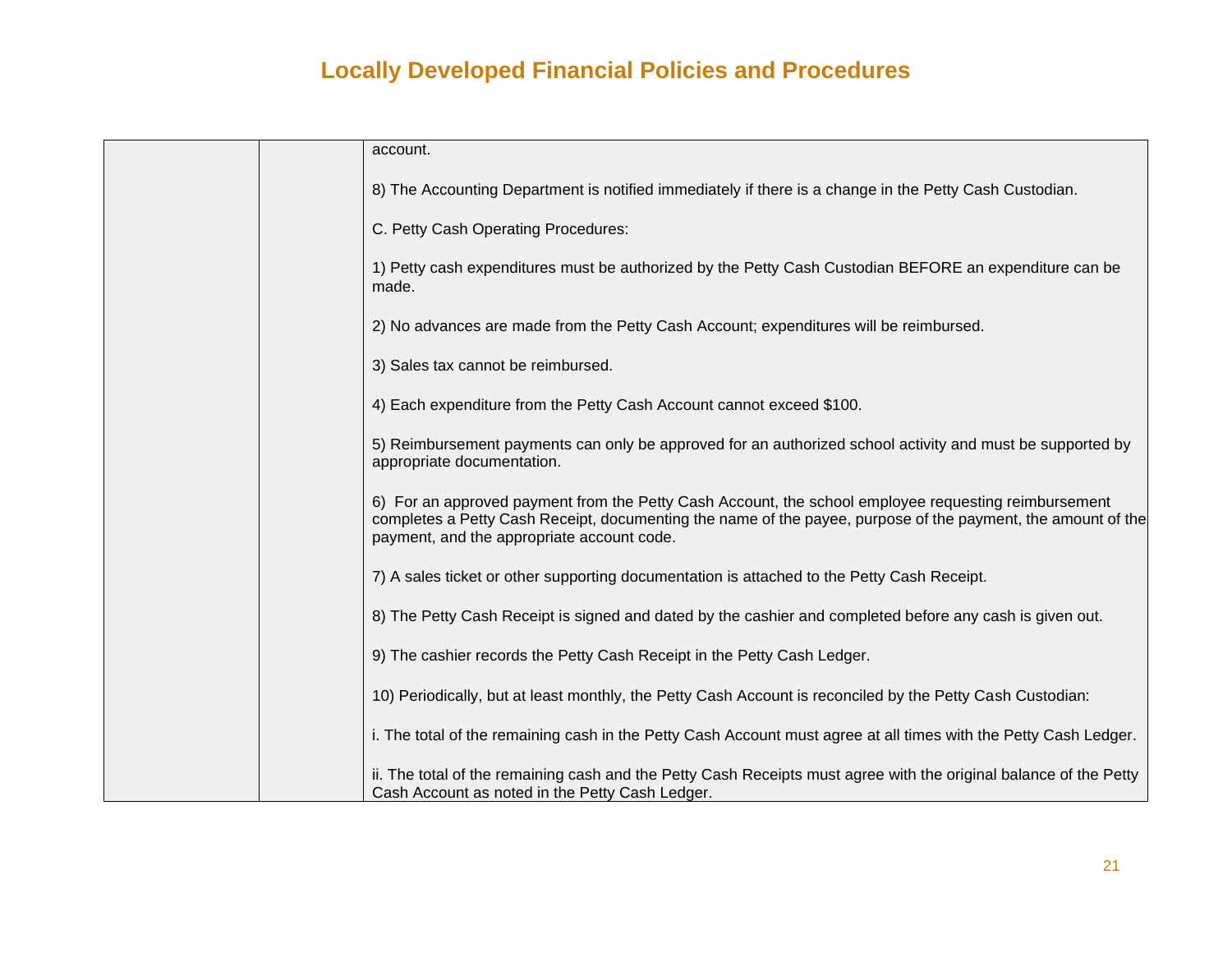|                         |                     | D. Petty Cash Replenishment Procedures:                                                                                                                                                                                                                        |
|-------------------------|---------------------|----------------------------------------------------------------------------------------------------------------------------------------------------------------------------------------------------------------------------------------------------------------|
|                         |                     |                                                                                                                                                                                                                                                                |
|                         |                     | 1) When the remaining cash balance of the Petty Cash Account reaches \$50 or once a month, the fund is<br>replenished.                                                                                                                                         |
|                         |                     | 2) The Petty Cash Custodian completes a Request for Replenishment, summarizing the Petty Cash Receipts.                                                                                                                                                        |
|                         |                     | 3) The Request for Replenishment and Petty Cash Receipts are forwarded to the Accounts Payable Department.<br>The Petty Cash Custodian maintains a copy of the Request for<br>Replenishment.                                                                   |
|                         |                     | 4) The Business Manager verifies the accuracy of the requested amount and ensures that reimbursements are not<br>made for sales taxes, unallowable expenditures, or expenses that have not been properly documented with<br>receipts, vouchers, or signatures. |
|                         |                     | 5) The Petty Cash Custodian verifies the total cash replenishment received and agrees the amount to the copy of<br>the completed Request for Replenishment.                                                                                                    |
|                         |                     | 6) The Petty Cash Custodian records the receipt of cash in the Petty Cash Record and reconciles the account.                                                                                                                                                   |
|                         |                     | E. Closing out Petty Cash:                                                                                                                                                                                                                                     |
|                         |                     | 1) In the event that petty cash is no longer needed, the Accounting Department is notified to close out the Petty<br>Cash Account.                                                                                                                             |
|                         |                     | 2) The Business Manager will reconcile the Petty Cash Account and close out to the proper account.                                                                                                                                                             |
| <b>Check Processing</b> | Check               | State law requires that LEAs pay all invoices within thirty (30) calendar days to avoid penalty and interest charges.                                                                                                                                          |
| (LEA)                   | Processing<br>(LEA) | The accounts payable department ensures invoices are paid within thirty (30) days.                                                                                                                                                                             |
|                         |                     | The Refugio ISD's checks are printed on Wednesday of each week. The Business Office will determine the date                                                                                                                                                    |
|                         |                     | that vendors will be paid; employees should not make prior commitments to vendors about check disbursements.                                                                                                                                                   |
|                         |                     | All payments must be pre-authorized by an approved purchase order. No checks will be issued without an                                                                                                                                                         |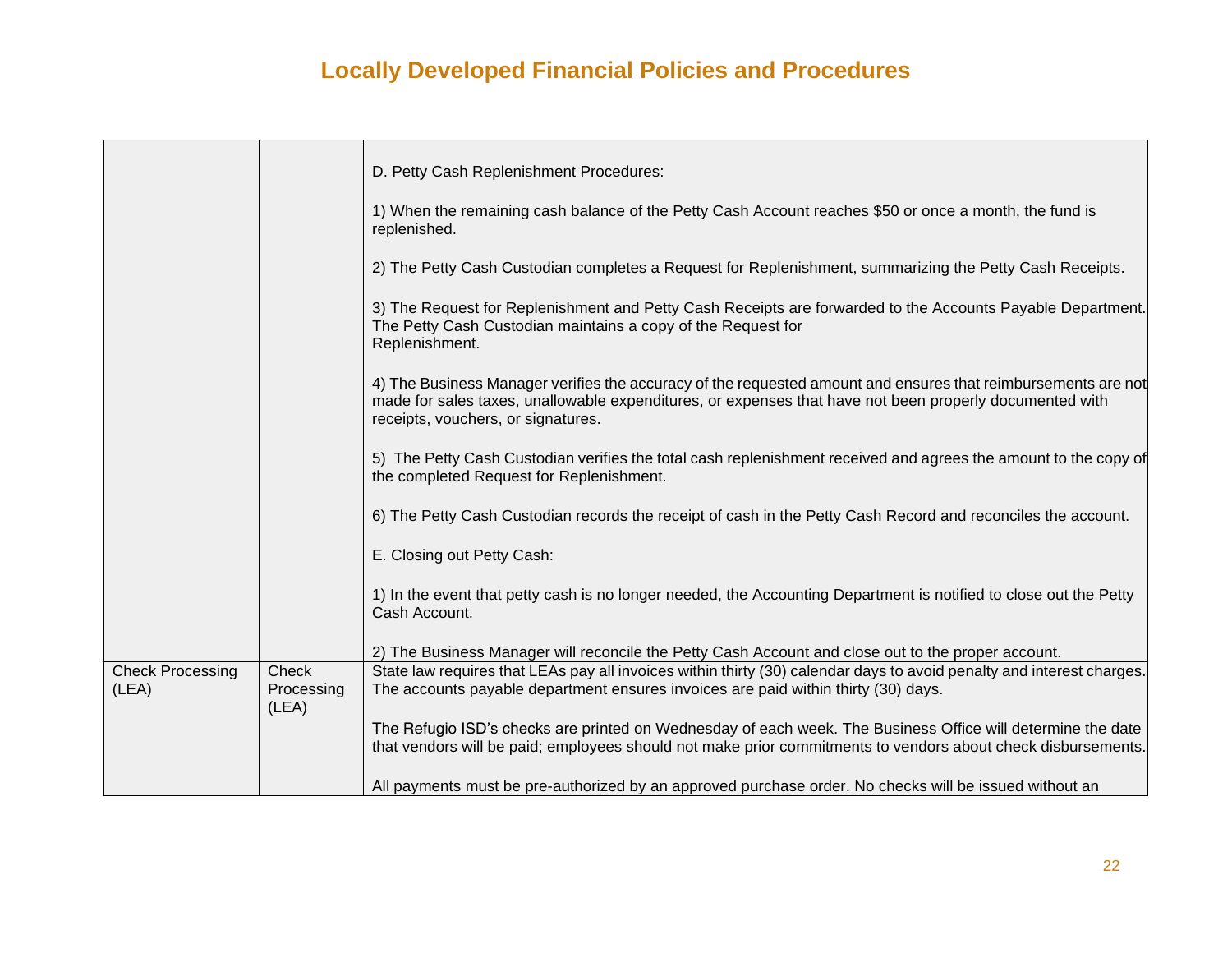|                                              |                                                 | approved purchase order on file prior to travel/purchase.                                                                                                                                                                                                                                                                                                                                                          |
|----------------------------------------------|-------------------------------------------------|--------------------------------------------------------------------------------------------------------------------------------------------------------------------------------------------------------------------------------------------------------------------------------------------------------------------------------------------------------------------------------------------------------------------|
| Conflict of Interest                         | Conflict of<br>Interest                         | Refugio ISD employees shall not accept or solicit any gift, favor, service or other benefit that could reasonably be<br>construed to influence the employee's discharge of assigned duties and responsibilities.                                                                                                                                                                                                   |
|                                              |                                                 | Employees shall disclose to his or her immediate supervisor a personal financial interest, a business interest, or<br>any other obligation or relationship that in any way creates a potential conflict of interest with the proper discharge<br>of assigned duties and responsibilities or that creates a potential conflict of interest with the best interest of the<br>LEA. Refer to Board Policy DBD (Local). |
|                                              |                                                 | Employees shall not recommend, endorse, or require students to purchase any product, material or service in<br>which the employee has a financial interest or that is sold by a company that employs or retains the LEA employee<br>during non-school hours. Employees shall not use their position with the LEA to attempt to sell products or<br>services.                                                       |
|                                              |                                                 | Refer to section "Procurement Standards for Federally-Funded Expenditures" for Conflict of Interest procedures<br>relative to Federal funds.                                                                                                                                                                                                                                                                       |
| Consultants or<br><b>Contracted Services</b> | Consultants<br>or Contracted<br><b>Services</b> | Contracted services include services such as repairs, maintenance, technical support, and related services.<br>Consultants are non-employees who are contracted to perform a personal or professional service such as staff<br>development, medical services, etc.                                                                                                                                                 |
|                                              |                                                 | Only the Superintendent or designee is authorized to sign contracts on behalf of the Refugio ISD. Contracts that<br>exceed \$25,000 shall be approved by the Superintendent and the School Board.                                                                                                                                                                                                                  |
|                                              |                                                 | Procedures for submitting a Consultant Service Contract:                                                                                                                                                                                                                                                                                                                                                           |
|                                              |                                                 | A. Submit the Consultant Service Contract to the Administrative Assistant for review.                                                                                                                                                                                                                                                                                                                              |
|                                              |                                                 | B. Obtain the following documents from the consultant and submit with the purchase order to the Business Office:                                                                                                                                                                                                                                                                                                   |
|                                              |                                                 | a) A completed W-9 Form;                                                                                                                                                                                                                                                                                                                                                                                           |
|                                              |                                                 | b) A Felony Conviction Form;                                                                                                                                                                                                                                                                                                                                                                                       |
|                                              |                                                 | c) A Criminal Check Authorization and Fingerprinting Form, if the consultant will work directly with students;                                                                                                                                                                                                                                                                                                     |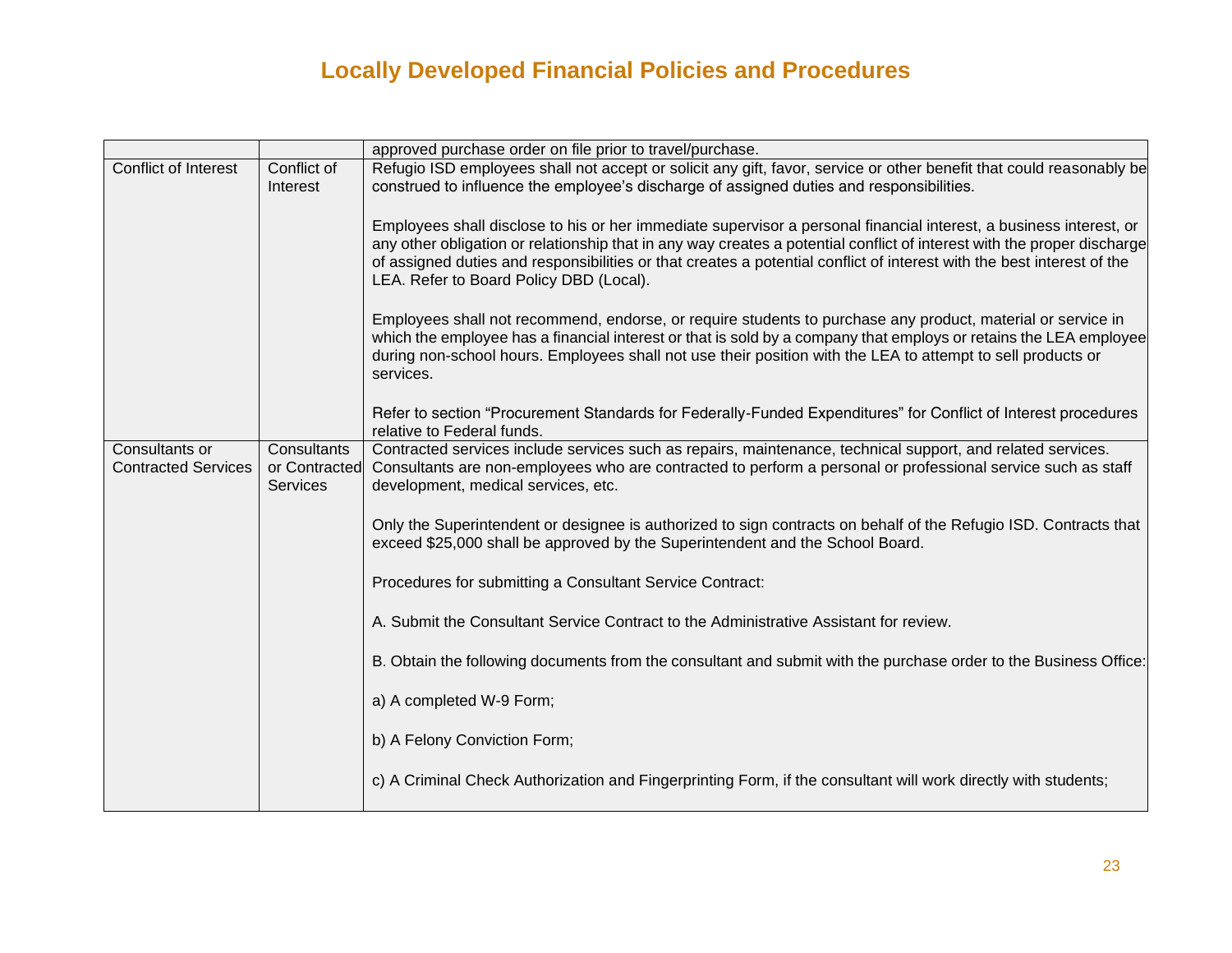|                                            |                                        | d) A Conflict of Interest Questionnaire;                                                                                                                                                                           |
|--------------------------------------------|----------------------------------------|--------------------------------------------------------------------------------------------------------------------------------------------------------------------------------------------------------------------|
|                                            |                                        | e) Documentation of insurance, such as general liability, workers compensation, and auto liability, if applicable.                                                                                                 |
|                                            |                                        | C. Follow the procedures for Suspension and Debarment Verification for transactions supported with Federal<br>funds outlined in this manual, as applicable.                                                        |
|                                            |                                        | The Superintendent will ensure that contractors, consultants, service providers, and vendors perform in<br>accordance with the terms, conditions, and specifications of their contracts or purchase orders.        |
|                                            |                                        | Prior to disbursement of funds to a contractor, consultant, service provider, or vendor, documentation must be<br>provided to the LEA to support the goods or services rendered.                                   |
|                                            |                                        | Documentation includes, but is not limited to:                                                                                                                                                                     |
|                                            |                                        | a) Description of the goods or services rendered;                                                                                                                                                                  |
|                                            |                                        | b) Dates;                                                                                                                                                                                                          |
|                                            |                                        | c) Rate;                                                                                                                                                                                                           |
|                                            |                                        | d) Total Hours, if applicable;                                                                                                                                                                                     |
|                                            |                                        | e) Number of students served or names of students served, if applicable.                                                                                                                                           |
|                                            |                                        | When procuring contracted services with Federal funds, the LEA will ensure that every purchase order or contract<br>includes language to ensure services align with allowable use of grant funds, if applicable.   |
|                                            |                                        | Refer to sections "Procurement Standards for Federally-Funded Expenditures" and "Suspension and Debarment<br>Verification for Transactions Supported with Federal Funds" for procedures relative to Federal funds. |
| Contracts and<br><b>Service Agreements</b> | Contracts<br>and Service<br>Agreements | All contracts and service agreements, etc. must be signed by the Superintendent or designee. Only the<br>Superintendent or designee is authorized to sign a contract or agreement on behalf of the LEA.            |
|                                            |                                        | The Superintendent has designated the Business Manager as having signature authority for the LEA. An                                                                                                               |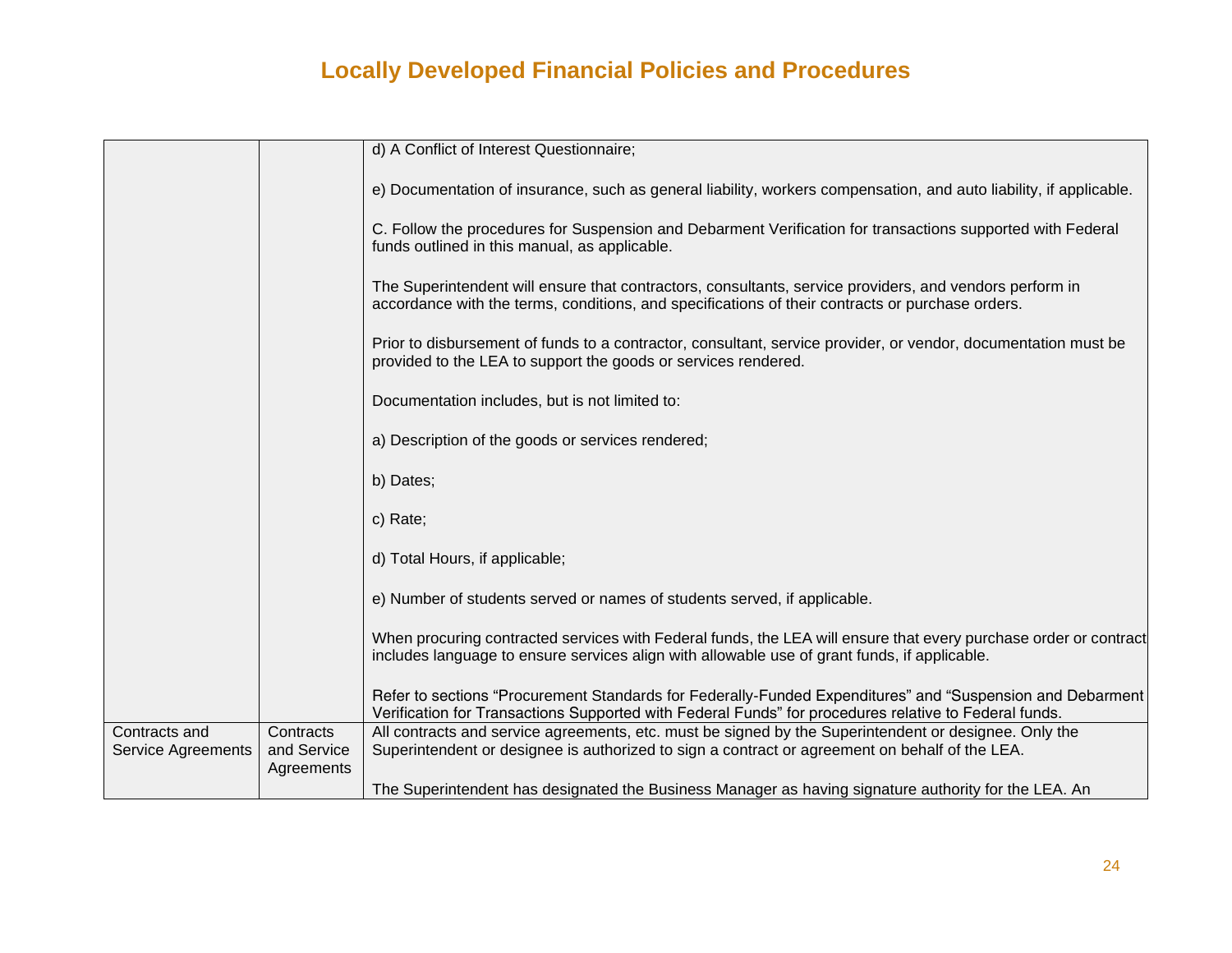|                            |                                         | employee who signs a contract or agreement without proper authorization will be personally liable for the terms of                                                                                                                                                                                                                                                                                                                                                                                                           |
|----------------------------|-----------------------------------------|------------------------------------------------------------------------------------------------------------------------------------------------------------------------------------------------------------------------------------------------------------------------------------------------------------------------------------------------------------------------------------------------------------------------------------------------------------------------------------------------------------------------------|
|                            |                                         | the contract or agreement and the act may be grounds for termination of employment.                                                                                                                                                                                                                                                                                                                                                                                                                                          |
| Credit<br>Cards/Corporate  | Credit<br>Cards/Corpor                  | The Refugio ISD utilizes credit cards for purchasing food, supplies, and travel. Purchasing through the use of<br>corporate accounts and/or LEA credit cards is permissible when requested through the LEA's established                                                                                                                                                                                                                                                                                                     |
| Accounts                   | ate Accounts                            | purchasing process. The administration, campus principals, and athletic director are authorized to use credit cards<br>and/or the corporate accounts in accordance with the purchasing process.                                                                                                                                                                                                                                                                                                                              |
|                            |                                         | All credit/corporate account purchases must be pre-approved on a purchase order. Written justification for the<br>business-related reason for using this form of payment is required. Approval for use of this form of payment is<br>obtained from the Business Manager.                                                                                                                                                                                                                                                     |
|                            |                                         | For corporate account and/or credit card purchases using Federal funds, the purchase request must be approved<br>through the Federal Programs Director and must include the required justification addendum. The Business<br>Manager will grant final approval for the use of the LEA's corporate account and/or credit card by authorizing the<br>purchase order.                                                                                                                                                           |
|                            |                                         | Credit cards will not be checked out without a purchase order. For approved corporate account purchases, the<br>purchase order should reference the LEA's corporate account number and tax identification number. In most<br>instances, the employee will take the approved purchase order to the<br>store/vendor and will be allowed to purchase up to the amount of the purchase order. For approved credit card<br>online purchases, the employee will obtain the LEA's credit card information from the Business Manger. |
|                            |                                         | All credit receipts must be submitted to the Business Office within five (5) business days of purchase to ensure<br>prompt payment to the vendor. LEA credit card usage may be suspended and/or revoked if receipts are not<br>submitted on a timely basis. Only original, itemized third-party receipts will be accepted. The Business Office<br>personnel will match the receipt to the purchase order and will reconcile to the monthly statement from the credit<br>card vendor.                                         |
|                            |                                         | The Business Manager is responsible for verifying and approval the purchases and amounts charged to the<br>corporate account or line of credit.                                                                                                                                                                                                                                                                                                                                                                              |
| <b>Donations and Gifts</b> |                                         |                                                                                                                                                                                                                                                                                                                                                                                                                                                                                                                              |
| <b>Donations and Gifts</b> | Donations<br>and Gifts to<br><b>LEA</b> | Donations or gifts of money, equipment, or materials to individual schools or to the Refugio ISD by individuals or<br>organizations shall become property of the LEA. The Donation Form shall be completed by the donor.                                                                                                                                                                                                                                                                                                     |
|                            |                                         | All donations with a value equal to or greater than \$1,000 must be approved by the School Board. Donations of a                                                                                                                                                                                                                                                                                                                                                                                                             |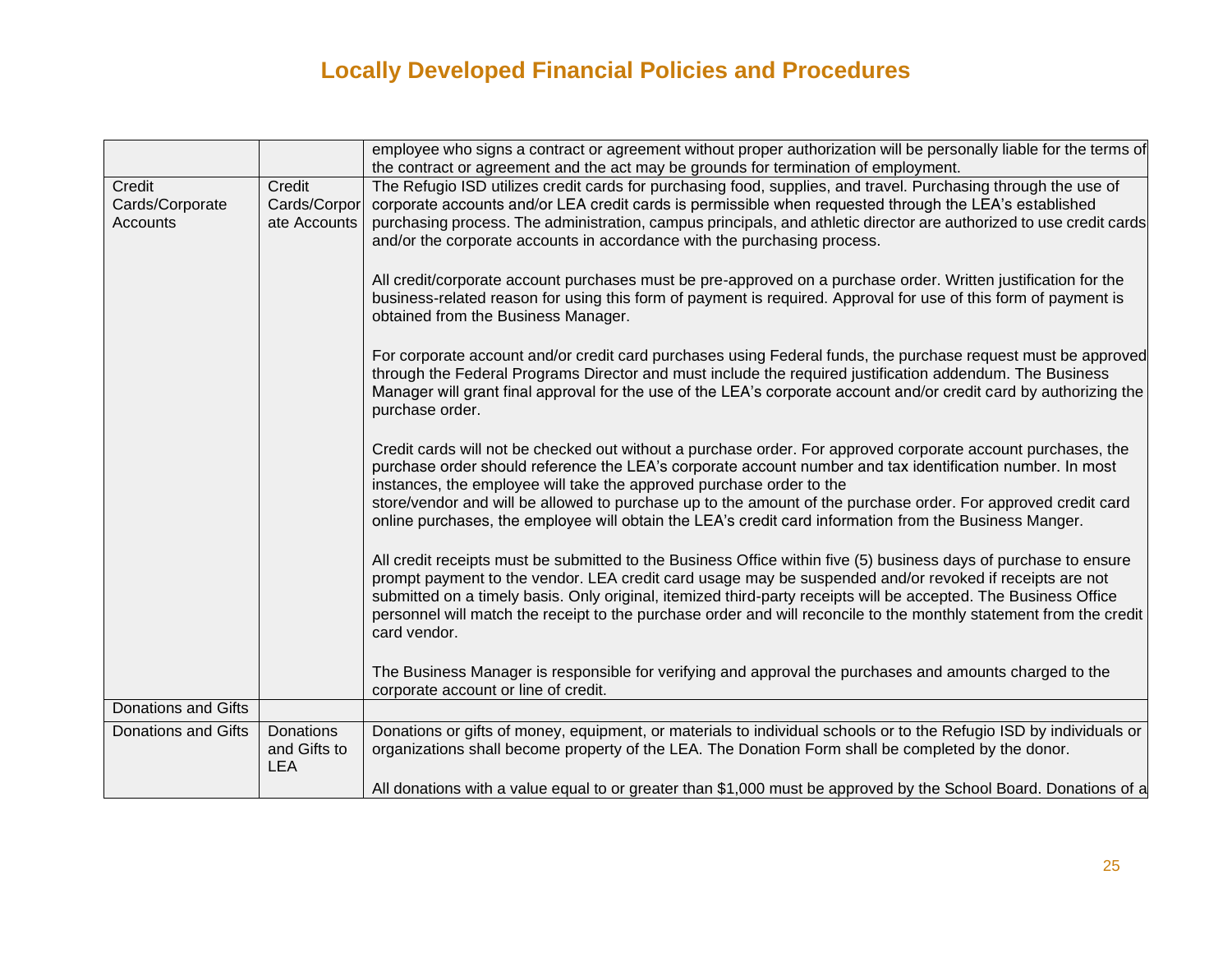|                            |               | lesser value may be approved by the Superintendent or designee, but will be seen by the board. All donations of         |
|----------------------------|---------------|-------------------------------------------------------------------------------------------------------------------------|
|                            |               | technology equipment must be approved by the Technology Coordinator, the Superintendent and the School                  |
|                            |               | Board when the total value exceeds \$1,000.                                                                             |
| <b>Donations and Gifts</b> | Donations     | Refugio ISD employees may only accept gifts that are of nominal value given for the purpose of advertising,             |
|                            | and Gifts to  | ceremonial occasions or official events. As used in this policy, nominal value is defined as \$50 or less.              |
|                            | Employee      |                                                                                                                         |
|                            |               | Refer to section "Procurement Standards for Federally-Funded Expenditures" for procedures relative to Federal           |
|                            |               | funds.                                                                                                                  |
| Expenditure                | Expenditure   | The Director of Education is responsible for gathering the applicable data and preparing the required expenditure       |
| Reporting for Federal      | Reporting for | reports for Federal awards. The Director of Education is responsible for reviewing and approving required Federal       |
| Awards                     | Federal       | expenditure reports and for ensuring that these reports are submitted before the required deadline.                     |
|                            | Awards        |                                                                                                                         |
|                            |               | The Director of Education will grant final approval for draw downs through the certification process on the TEA         |
|                            |               | Grant Expenditure Reporting website. The Director of Education or designee will review cumulative expenditures          |
|                            |               | for Federal grants and request any necessary draw downs once per month. This review should occur after the              |
|                            |               | processing of monthly payroll. The Business Manager will ensure the draw down request will not exceed the               |
|                            |               | threshold amount established by TEA.                                                                                    |
|                            |               |                                                                                                                         |
|                            |               | The Business Manager or designee will generate a General Ledger Summary report in Skyward for each Federal              |
|                            |               | grant. The actual expenditures will be totaled by object code. Any payroll liabilities that appear in the balance sheet |
|                            |               | accounts will be deducted from the 6100 object code total. This will prevent drawing down more cash than has            |
|                            |               | actually been expended.                                                                                                 |
|                            |               |                                                                                                                         |
|                            |               | The Business Manager that records Cash Receipts for the LEA will be informed of each draw and to which account          |
|                            |               | code(s) to post the revenue.                                                                                            |
|                            |               |                                                                                                                         |
|                            |               | Audit trail ledgers will be reconciled by the Business Manager to confirm that expenditures only are requested.         |
|                            |               |                                                                                                                         |
|                            |               | A final expenditure report must be submitted on the TEA Grant Expenditure Reporting website by the deadline             |
|                            |               | established by TEA for each program. The Director of Education is responsible for the submission of expenditure         |
|                            |               | reports, including the final expenditure report, and revised final expenditure report, if applicable.                   |
| Financial                  |               |                                                                                                                         |
| Management System          |               |                                                                                                                         |
| Financial                  | Accounting    | The Business Manager utilizes a year-end audit preparation checklist to ensure year-end balances are reflected          |
| Management System Controls |               | correctly.                                                                                                              |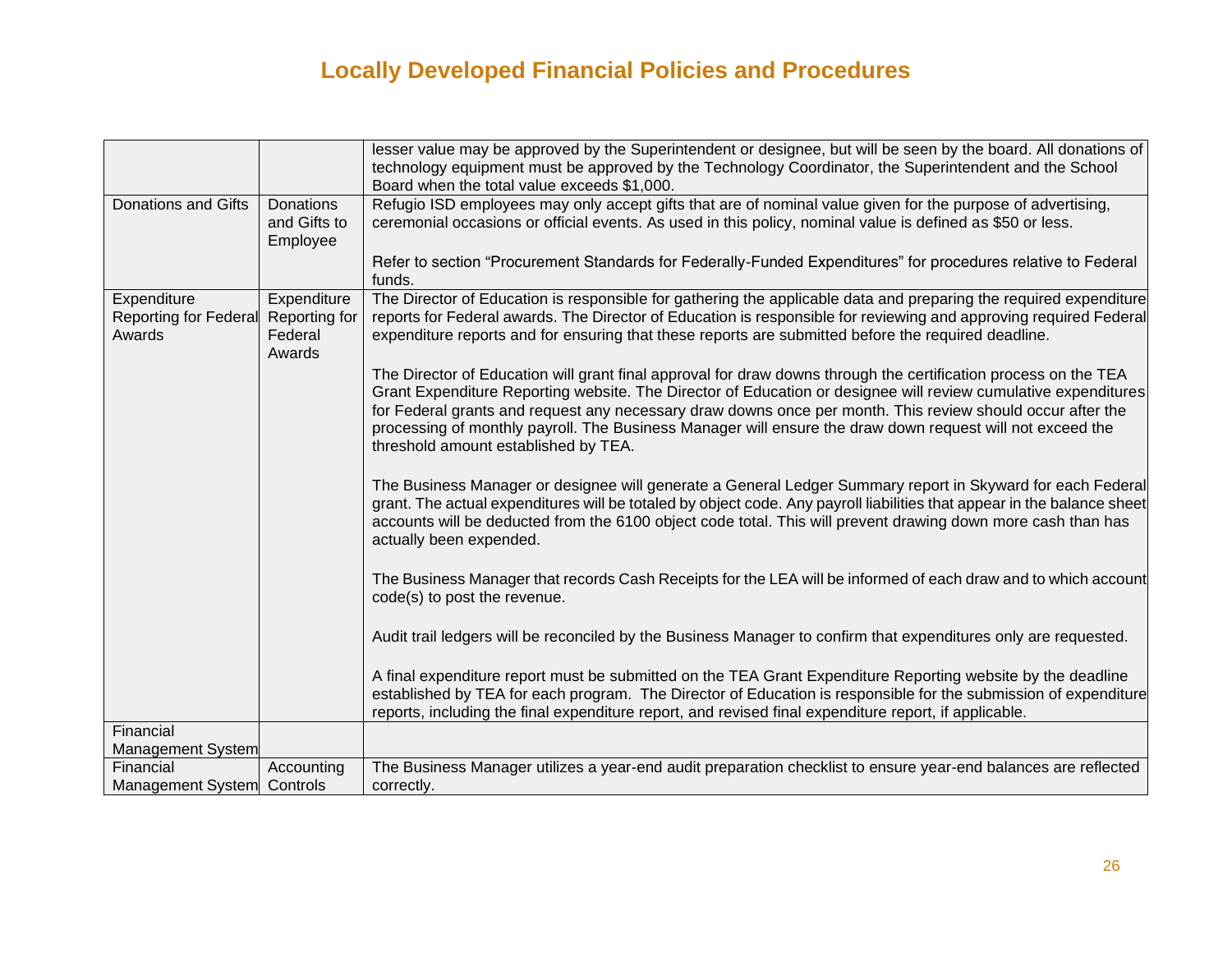|                                |                                   | The Assistant Business Manager utilizes a monthly reconciliation checklist that is reviewed by the Business<br>Manager on a monthly basis.                                                                                                     |
|--------------------------------|-----------------------------------|------------------------------------------------------------------------------------------------------------------------------------------------------------------------------------------------------------------------------------------------|
|                                |                                   | The Business Manager reviews financial statements for accuracy on a monthly basis.                                                                                                                                                             |
|                                |                                   | The Business Manager evaluates the internal accounting system and its report writing capabilities in order to<br>conform internal reports to the formats required for year-end.                                                                |
|                                |                                   | The Assistant Business Manager ensures the annual inventory of capital assets is reconciled with the subsidiary<br>ledger or general ledger.                                                                                                   |
|                                |                                   | The Business Manager ensures the Form SF-SAC Data Collection Form for Reporting on Audits of States, Local<br>Governments, and Non-Profit Organizations is filed by the deadline for each fiscal year.                                         |
| Financial<br>Management System | Financial<br>Management           | The financial management systems of LEAs that receive Federal education funds must meet the standards found<br>in 34 CFR 80.20 of the Education Department General Administrative Regulations (EDGAR).                                         |
|                                | Standards for<br>Federal<br>Funds | A. Financial Reporting:                                                                                                                                                                                                                        |
|                                |                                   | a) Accurate, current, and complete disclosure of the financial results of financially assisted activities must be made<br>in accordance with the financial reporting requirements of the specific grant.                                       |
|                                |                                   | b) The Director of Education is responsible for checking the Grant Award Notice (GAN) or NOGA (Notice of Grant<br>Award), as well as statutory or regulatory rules of each Federal grant the LEA receives to identify the required<br>reports. |
|                                |                                   | c) The Director of Education is responsible for ensuring the data submitted in required reports are valid, accurate,<br>consistent, and reliable and that the deadlines for report submittals are met.                                         |
|                                |                                   | <b>B. Accounting Records:</b>                                                                                                                                                                                                                  |
|                                |                                   | a) The LEA must maintain records which adequately identify the source and application of funds provided for<br>financially-assisted activities.                                                                                                |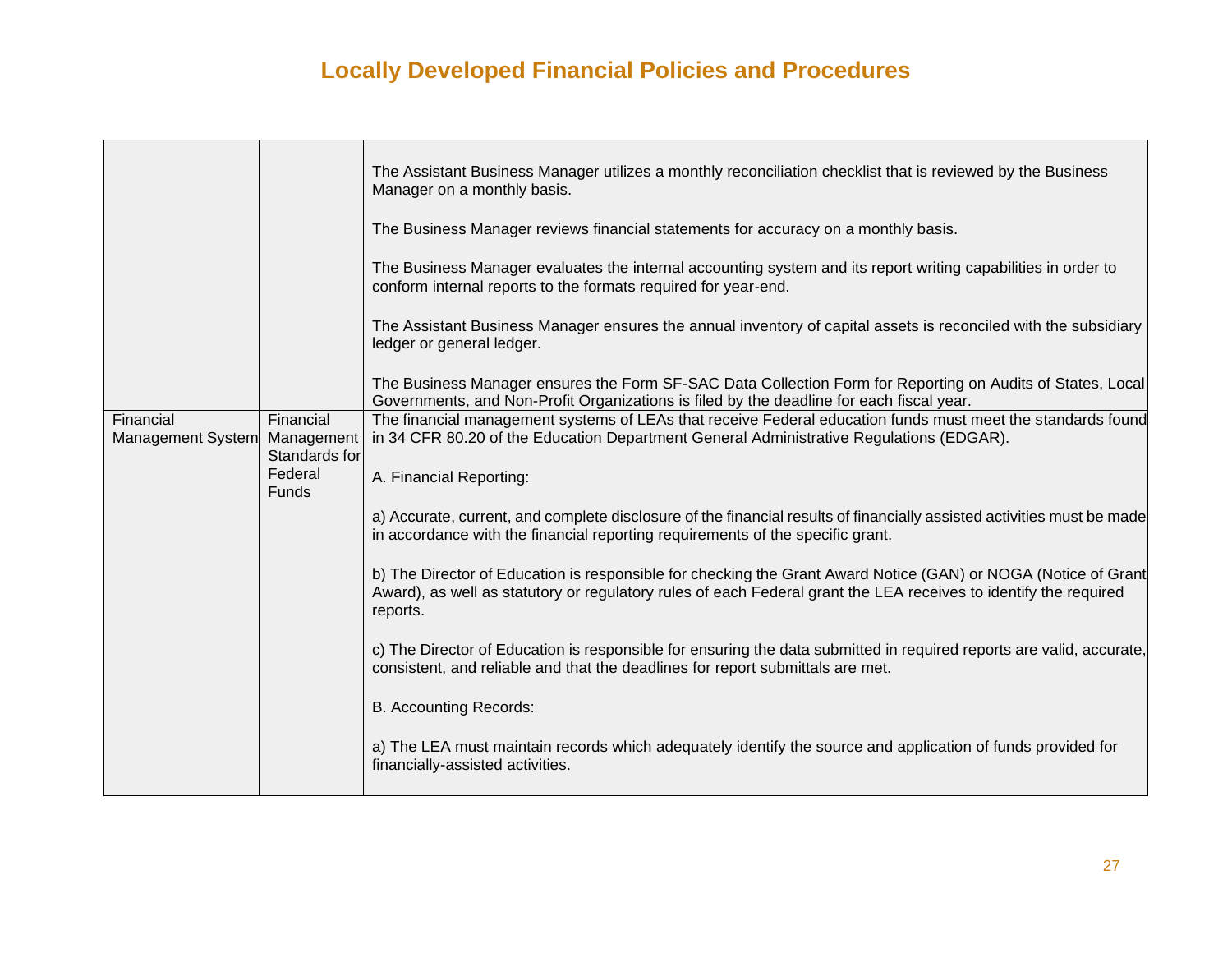| b) The records must contain information pertaining to grant or subgrant awards and authorizations, obligations,<br>unobligated balances, assets, liabilities, outlays or<br>expenditures, and income.                                                                                                                                                                                                                                                                                                                                                                                                                                                                 |
|-----------------------------------------------------------------------------------------------------------------------------------------------------------------------------------------------------------------------------------------------------------------------------------------------------------------------------------------------------------------------------------------------------------------------------------------------------------------------------------------------------------------------------------------------------------------------------------------------------------------------------------------------------------------------|
| c) The system must account for individual expenditures of Federal funds, with expenditure-level detail that will<br>allow auditors or monitors the ability to determine whether an expenditure was legal and allowable under<br>programmatic and grants management rules.                                                                                                                                                                                                                                                                                                                                                                                             |
| d) The Director of Education is responsible for ensuring adequate records are maintained and easily located and<br>retrievable.                                                                                                                                                                                                                                                                                                                                                                                                                                                                                                                                       |
| C. Internal Control:                                                                                                                                                                                                                                                                                                                                                                                                                                                                                                                                                                                                                                                  |
| a) Effective control and accountability must be maintained for all grant and subgrant cash, real and personal<br>property, and other assets.                                                                                                                                                                                                                                                                                                                                                                                                                                                                                                                          |
| b) All such grant property must be adequately safeguarded and used solely for authorized purposes.                                                                                                                                                                                                                                                                                                                                                                                                                                                                                                                                                                    |
| c) The United States General Accounting Office (GAO) identifies five components of internal controls:                                                                                                                                                                                                                                                                                                                                                                                                                                                                                                                                                                 |
| i. Control Environment: A strong control environment allows management and employees to maintain a positive<br>and supportive attitude toward internal controls and conscientious management, such as the codes of conduct for<br>ethical and moral behavioral standards, commitment to competence, appropriate managerial attitudes toward<br>financial, budgetary, and operational and programmatic<br>operations, an organizational structure that clearly defines key areas of authority and responsibility and<br>establishes appropriate lines of reporting, robust human<br>resources policies and practices, and a good relationship with oversight agencies. |
| ii. Risk Assessment: To establish clear and consistent entity objectives and to determine internal and external<br>risks, such as changes in the operating environment, new personnel, new or enhanced information systems, rapid<br>growth, new technology, and new programs or activities.                                                                                                                                                                                                                                                                                                                                                                          |
| iii. Control Activities: To help ensure that management's directives are carried out and that actions are taken to<br>address risks, such as maintaining physical control<br>over valuable assets, segregating key responsibilities among different people, maintaining appropriate                                                                                                                                                                                                                                                                                                                                                                                   |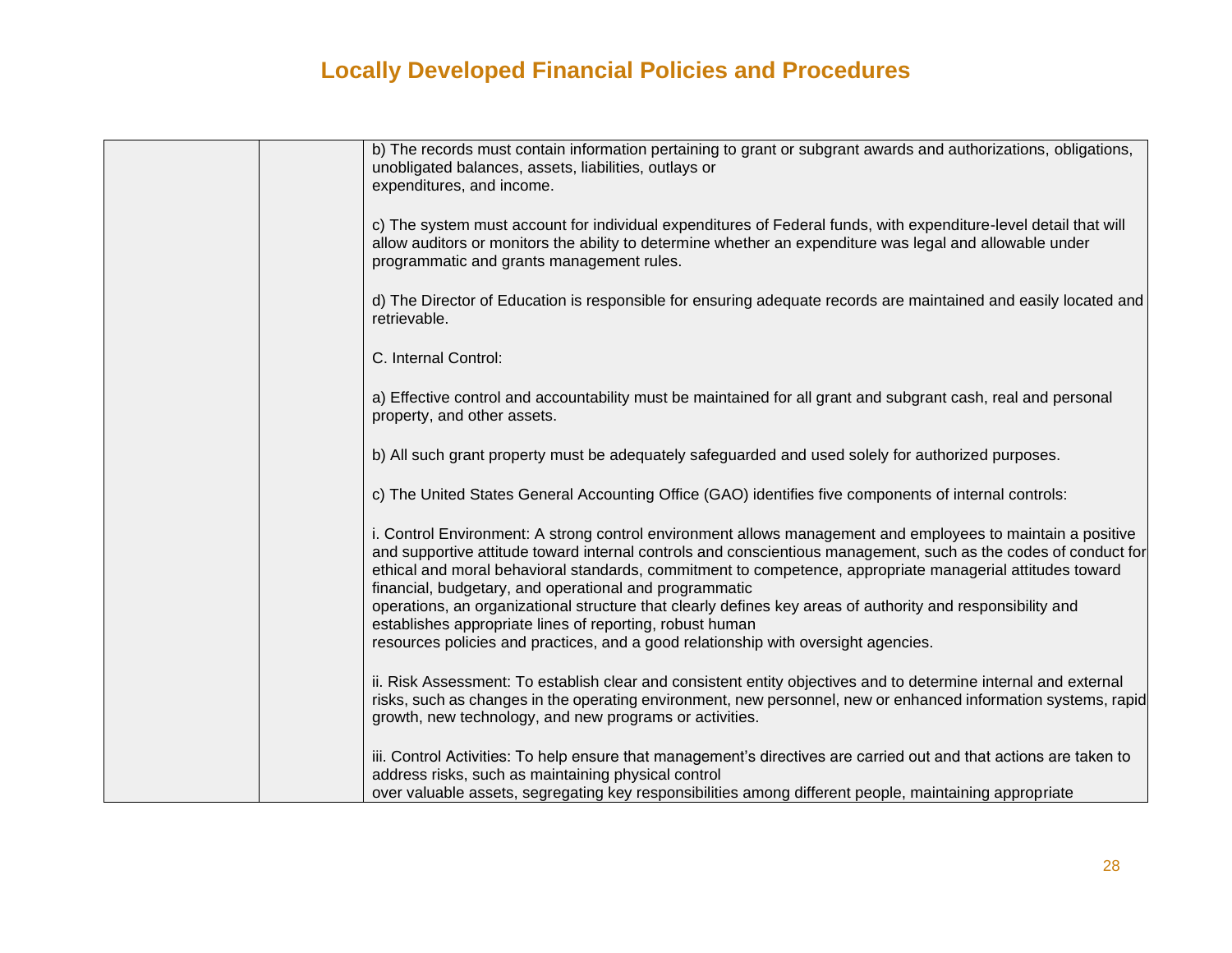|                    |                    | documentation, implementing clear written policies in key areas, and restricting access to systems and records.                                                                                                                                                                                                      |
|--------------------|--------------------|----------------------------------------------------------------------------------------------------------------------------------------------------------------------------------------------------------------------------------------------------------------------------------------------------------------------|
|                    |                    | d) The Business Manager is responsible for continually assessing and evaluating the LEA's internal control<br>structure to assure it is well designed and operated and appropriately updated to meet changing conditions.                                                                                            |
|                    |                    | D. Budget Control:                                                                                                                                                                                                                                                                                                   |
|                    |                    | a) Actual expenditures or outlays must be compared with budgeted amounts for each Federal grant.                                                                                                                                                                                                                     |
|                    |                    | b) The Business Manager is responsible for routinely reconciling actual expenditures to budgeted amounts to<br>ensure grant funds are not overspent, to prevent                                                                                                                                                      |
|                    |                    | large carryover balances, and to ensure funds are spent in accordance with the budget and allowable activities.                                                                                                                                                                                                      |
|                    |                    | E. Allowable Cost:                                                                                                                                                                                                                                                                                                   |
|                    |                    | a) The Director of Education will ensure all applicable OMB (Office of Management and Budget) Circulars<br>principles, program statutes and regulations, and the terms of grant and subgrant agreements are followed in<br>determining the reasonableness, allowability, and allocability of costs with grant funds. |
|                    |                    | F. Source Documentation:                                                                                                                                                                                                                                                                                             |
|                    |                    | a) Accounting records must be supported by such source documentation as cancelled checks, paid bills, payroll,<br>time and attendance records, contract and subgrant award<br>documents, etc.                                                                                                                        |
|                    |                    | b) The Director of Education is responsible for ensuring adequate records are maintained and easily located and<br>retrievable.                                                                                                                                                                                      |
| <b>Fiscal Year</b> | <b>Fiscal Year</b> | The fiscal year for Refugio ISD begins on September 1st and ends on August 31st.                                                                                                                                                                                                                                     |
|                    |                    | All goods and/or services received and invoiced during these dates must be paid from current fiscal year funds.                                                                                                                                                                                                      |
|                    |                    | All invoices for goods received before August 31st must be submitted to the Business Office by September 5th for<br>processing and payment.                                                                                                                                                                          |
| Fixed (Capital)    |                    |                                                                                                                                                                                                                                                                                                                      |
| Assets & Inventory |                    |                                                                                                                                                                                                                                                                                                                      |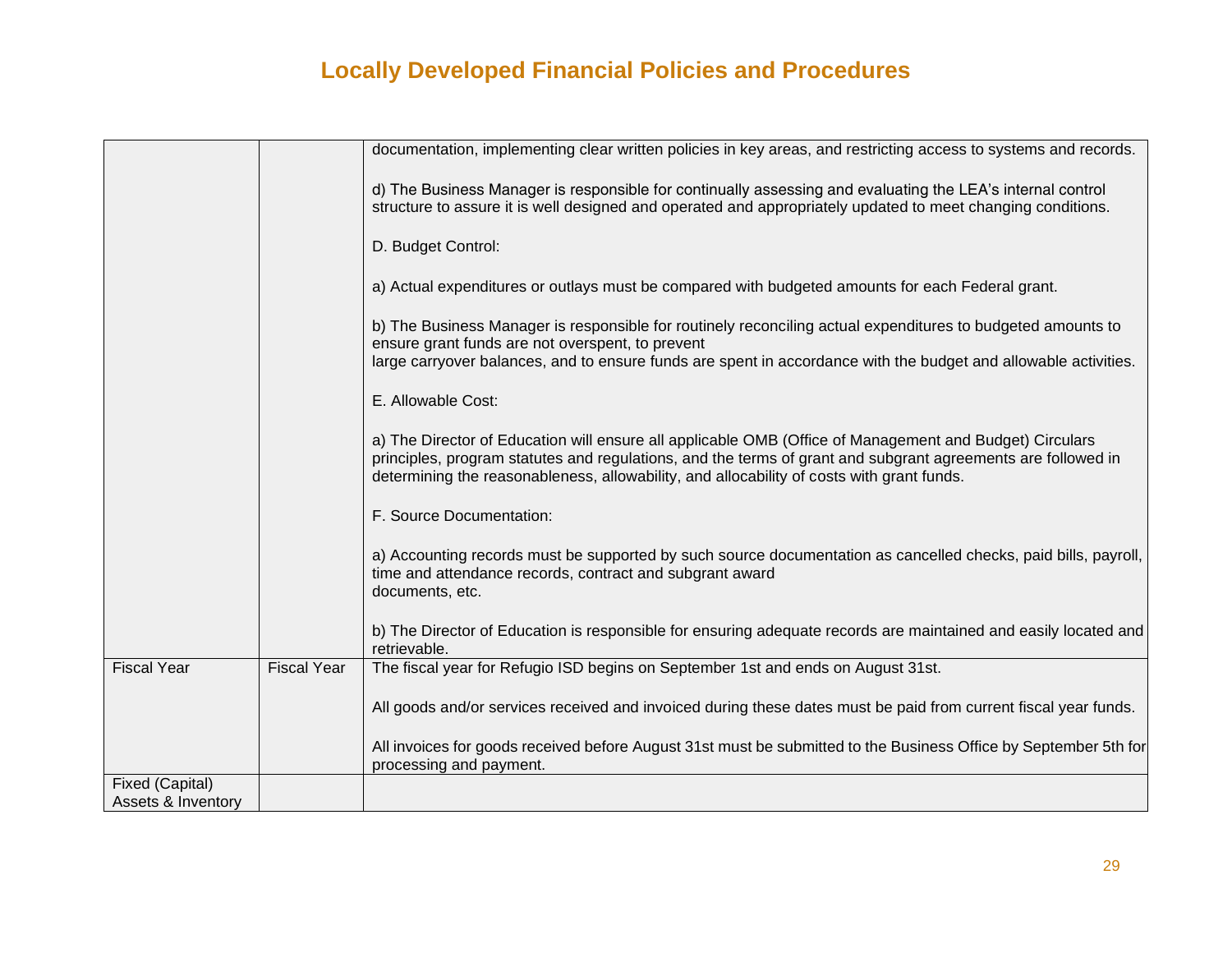| Guidelines                    |                      |                                                                                                                                                                                                                                    |
|-------------------------------|----------------------|------------------------------------------------------------------------------------------------------------------------------------------------------------------------------------------------------------------------------------|
| Fixed (Capital)               | Fixed                | Fixed (capital) assets are defined as equipment with a unit value of \$5,000 or more. These assets are tracked and                                                                                                                 |
| Assets & Inventory            | (Capital)            | recorded on the Refugio ISD's financial general ledger and reconciled to inventory on an annual basis by the                                                                                                                       |
| Guidelines                    | Assets               | Business Manager. All missing items are investigated by the Assistant Business Manger. Fixed (capital) assets                                                                                                                      |
|                               |                      | that are stolen, obsolete, damaged beyond repair, etc. are reported to the Assistant Business Manger for removal                                                                                                                   |
|                               |                      | from the LEA's financial records.                                                                                                                                                                                                  |
|                               |                      |                                                                                                                                                                                                                                    |
| Fixed (Capital)               | Inventory            | All fixed (capital) assets must be purchased through the use of an Object Code 66XX.<br>Inventory items are defined as equipment with a unit value of \$500 or more. Other items with a unit value under                           |
| Assets & Inventory            | <b>Items</b>         | \$500 are also tracked and tagged, such as: TVs, VCRs, digital cameras, camcorders, PDAs, laptops, ipads, ipods,                                                                                                                   |
| <b>Guidelines</b>             |                      | and other items that may have a personal use and be easily pilfered. Any small, technology item that is susceptible                                                                                                                |
|                               |                      | to being stolen or being used in an unauthorized manner must                                                                                                                                                                       |
|                               |                      | be inventoried, regardless of the threshold dollar amount.                                                                                                                                                                         |
|                               |                      |                                                                                                                                                                                                                                    |
|                               |                      | These assets are tracked and recorded on the LEA's inventory tracking system by the Technology Department. A                                                                                                                       |
|                               |                      | physical inventory is performed annually by the Technology Department and the results are reconciled with                                                                                                                          |
|                               |                      | inventory records. All missing inventory items are investigated by the Technology Department. Inventory items that<br>are stolen, obsolete, damaged beyond repair, etc. are reported to the Assistant Business Manager for removal |
|                               |                      | from the LEA's inventory tracking system. Inventory items are tracked for insurance purposes.                                                                                                                                      |
|                               |                      |                                                                                                                                                                                                                                    |
|                               |                      | Refer to "Inventory Management Requirements for Items Purchased with Federal Funds" section for additional                                                                                                                         |
|                               |                      | inventory procedures.                                                                                                                                                                                                              |
| Fixed (Capital)               | Donations:           | Donation of fixed (capital) asset items to the Refugio ISD come in two forms: new items and used items. Capital                                                                                                                    |
| <b>Assets &amp; Inventory</b> | <b>Real Property</b> | assets arising from gifts or donations are recorded at their estimated fair market value at the time of receipt.                                                                                                                   |
| Guidelines                    |                      |                                                                                                                                                                                                                                    |
|                               |                      | New items donated to the school or purchased from Activity Funds will be added to the LEA's fixed (capital) asset                                                                                                                  |
|                               |                      | records and must be accounted for by the school principal or technology department and properly tagged as<br>Refugio ISD property. All fixed (capital) assets are considered LEA property, but will remain on the campus under     |
|                               |                      | the control of the principal and club sponsor.                                                                                                                                                                                     |
|                               |                      |                                                                                                                                                                                                                                    |
|                               |                      | Whether new or used, each item that is donated to the LEA must have the approval of the campus principal or                                                                                                                        |
|                               |                      | administrative department head receiving the item(s). A person in the department normally responsible for                                                                                                                          |
|                               |                      | purchases of this type of fixed (capital) asset (i.e., Technology, Maintenance, Custodial, etc.) must be contacted to                                                                                                              |
|                               |                      | see if the item meets the following criteria:                                                                                                                                                                                      |
|                               |                      |                                                                                                                                                                                                                                    |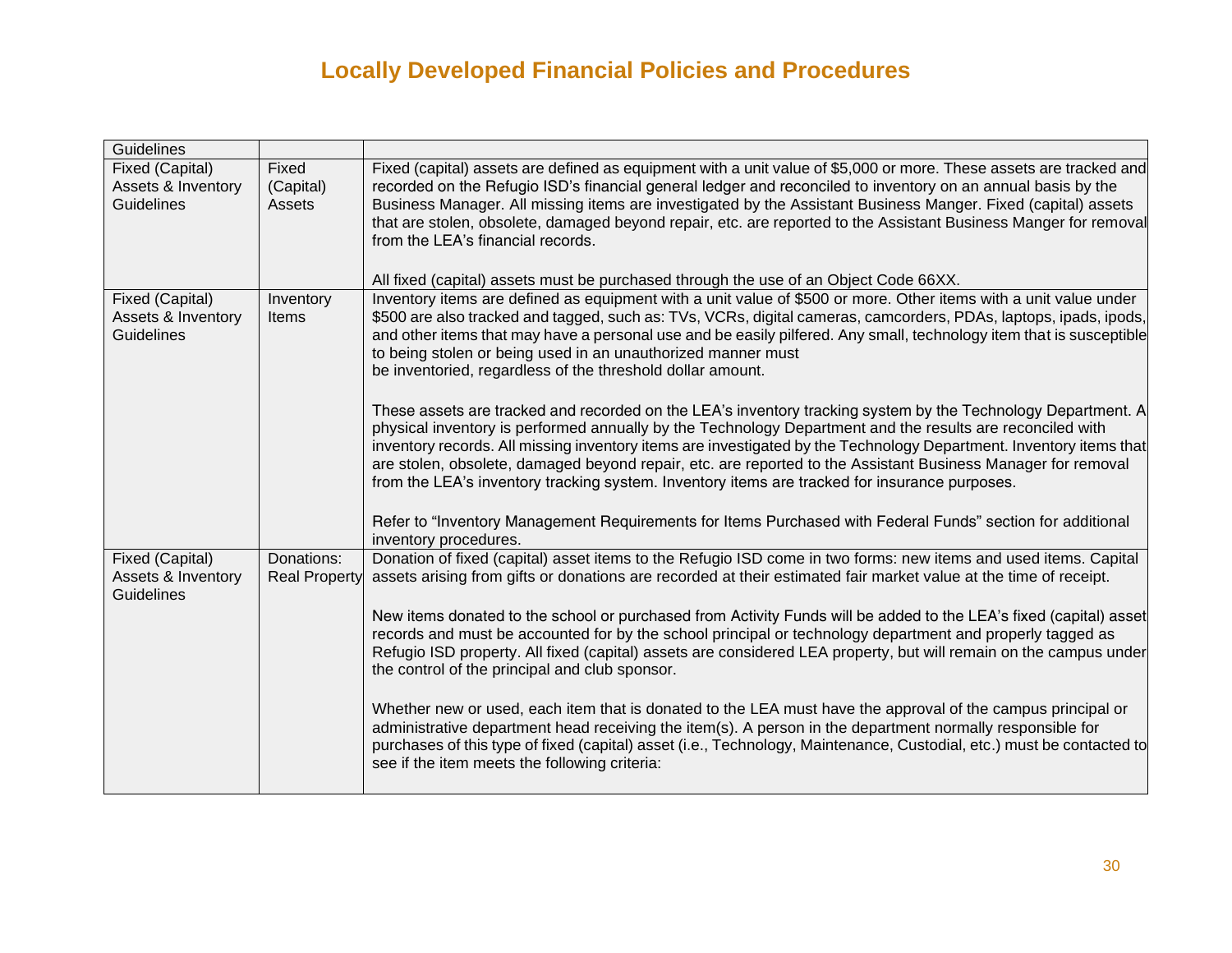|                                                     |                    | a) The item is safe and acceptable for use by students and employees;                                                                                                                                                                                                                                             |
|-----------------------------------------------------|--------------------|-------------------------------------------------------------------------------------------------------------------------------------------------------------------------------------------------------------------------------------------------------------------------------------------------------------------|
|                                                     |                    | b) The item meets the requirements of the instructional program, if applicable;                                                                                                                                                                                                                                   |
|                                                     |                    | c) There is a true, justifiable need for the item;                                                                                                                                                                                                                                                                |
|                                                     |                    | d) The item is in good working order and is compatible with related equipment;                                                                                                                                                                                                                                    |
|                                                     |                    | e) The item falls within the guidelines of the LEA technology plan, if applicable;                                                                                                                                                                                                                                |
|                                                     |                    | f) The item meets the LEA's criteria for a fixed (capital) asset as defined in this manual.                                                                                                                                                                                                                       |
|                                                     |                    | If the item is new at the time of donation and meets all of the criteria listed above, then:                                                                                                                                                                                                                      |
|                                                     |                    | a) A Donation Form must be completed and signed by the donor and the recipient. An invoice or receipt detailing<br>the cost of the item(s) must accompany the form. This Donation Form, along with the invoice or receipt, is sent to<br>the Business Office to add the item to the LEA's fixed (capital) assets. |
|                                                     |                    | b) The LEA will accept responsibility for maintaining and repairing the item.                                                                                                                                                                                                                                     |
|                                                     |                    | c) Installation of permanent equipment, such as playground equipment, shelving, etc., is coordinated with the<br>Maintenance Department.                                                                                                                                                                          |
|                                                     |                    | If the item is used at the time of donation and meets all of the criteria listed above, then:                                                                                                                                                                                                                     |
|                                                     |                    | a) These items will not be added to the LEA's fixed (capital) asset records.                                                                                                                                                                                                                                      |
|                                                     |                    | b) The LEA will not replace the items.                                                                                                                                                                                                                                                                            |
|                                                     |                    | c) The campus or department may still accept the donated items.                                                                                                                                                                                                                                                   |
| Fixed (Capital)<br>Assets & Inventory<br>Guidelines | Stolen<br>Property | 1) A police report must be filed with the Refugio Police Department (Law Enforcement) on any stolen item costing<br>\$500 or more or a fixed (capital) asset item before the Refugio ISD will replace it. Stolen items that cost less than<br>\$500 will be the responsibility of the campus or department.       |
|                                                     |                    |                                                                                                                                                                                                                                                                                                                   |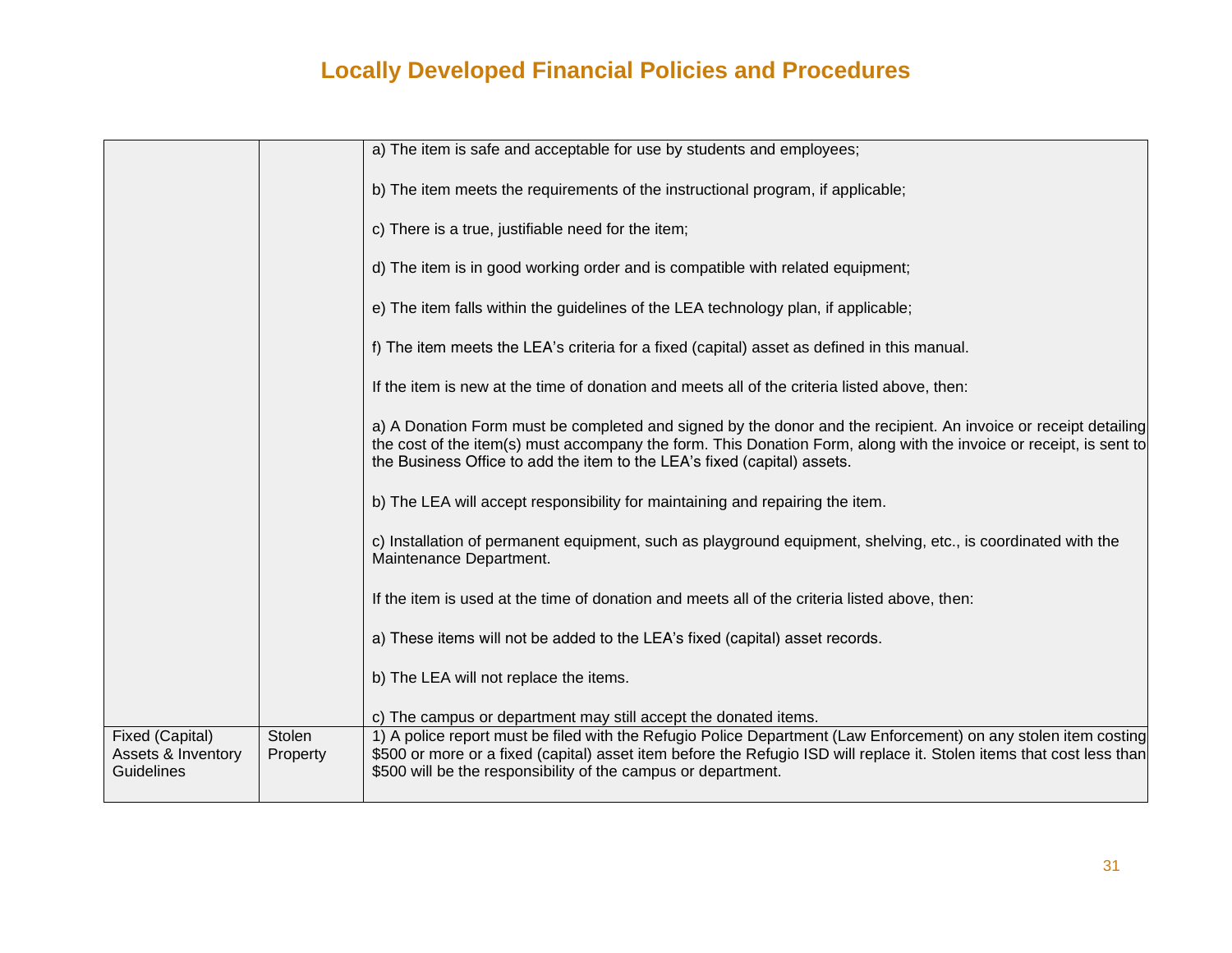|                    |                | 2) A Lost or Stolen Equipment Form must be completed and sent to the Business Office within five (5) business         |
|--------------------|----------------|-----------------------------------------------------------------------------------------------------------------------|
|                    |                | days of the incident.                                                                                                 |
|                    |                |                                                                                                                       |
|                    |                | 3) Only the original amount OR the replacement cost for a similar item, whichever is less, will be provided by the    |
|                    |                | LEA. Should the campus wish to "upgrade" the item being replaced, the campus or department will be responsible        |
|                    |                | for providing the additional funds to purchase the "upgrade."                                                         |
| Fixed (Capital)    | Disposition of | Equipment:                                                                                                            |
| Assets & Inventory | Equipment      |                                                                                                                       |
| Guidelines         | and Supplies   | When equipment purchased wholly, or in part, with Federal program funds can no longer be used for the originally      |
|                    | Purchased      | authorized purpose or for other activities currently or previously supported by the Federal government, disposition   |
|                    | with Federal   | of the equipment will be as follows, as described in 34 CFR 80.32 of the Education Department General                 |
|                    | <b>Funds</b>   | Administrative Regulations (EDGAR) and TEA's disposition requirements:                                                |
|                    |                |                                                                                                                       |
|                    |                | a) Unit cost less than \$5,000: Items of equipment with a current per-unit fair market value of less than \$5,000 may |
|                    |                | be retained, sold, or otherwise disposed of without special authorization from the TEA and no further obligation to   |
|                    |                | the awarding agency.                                                                                                  |
|                    |                |                                                                                                                       |
|                    |                | b) Unit cost \$5,000 or more: After receiving written authorization from TEA, items of equipment with a current       |
|                    |                | per-unit fair market value of \$5,000 or more may be retained or sold.                                                |
|                    |                |                                                                                                                       |
|                    |                | i. If the LEA elects to retain the equipment, it shall purchase the equipment for use in non-Federal programmatic     |
|                    |                | activities and make an operating transfer to the appropriate Federal program fund and sub-object code(s) for          |
|                    |                | revenues, expenditures, other revenues and/or other uses, as appropriate, in the amount of the fair market value      |
|                    |                | of the equipment. Market value may be determined by an independent appraiser, e.g., a vendor for the equipment.       |
|                    |                | The Business Manager is responsible for this process.                                                                 |
|                    |                |                                                                                                                       |
|                    |                | ii. If the LEA elects to sell the equipment, the equipment may be sold according to the requirements of 34 CFR        |
|                    |                | 80.32 and the LEA policies for disposing of surplus property. The Administrative Assistant is responsible for this    |
|                    |                | process.                                                                                                              |
|                    |                |                                                                                                                       |
|                    |                | iii. In either case, the proceeds from the purchase/sale may be credited to the appropriate Federal program fund      |
|                    |                | and sub-object codes for revenues, expenditures, other revenues and/or other uses, as appropriate, and be used        |
|                    |                | to expand the program(s) at the LEA. The Business Manager is responsible for this process.                            |
|                    |                |                                                                                                                       |
|                    |                | iv. If the LEA does not wish to use the proceeds in that program, the proceeds will be refunded to TEA. The           |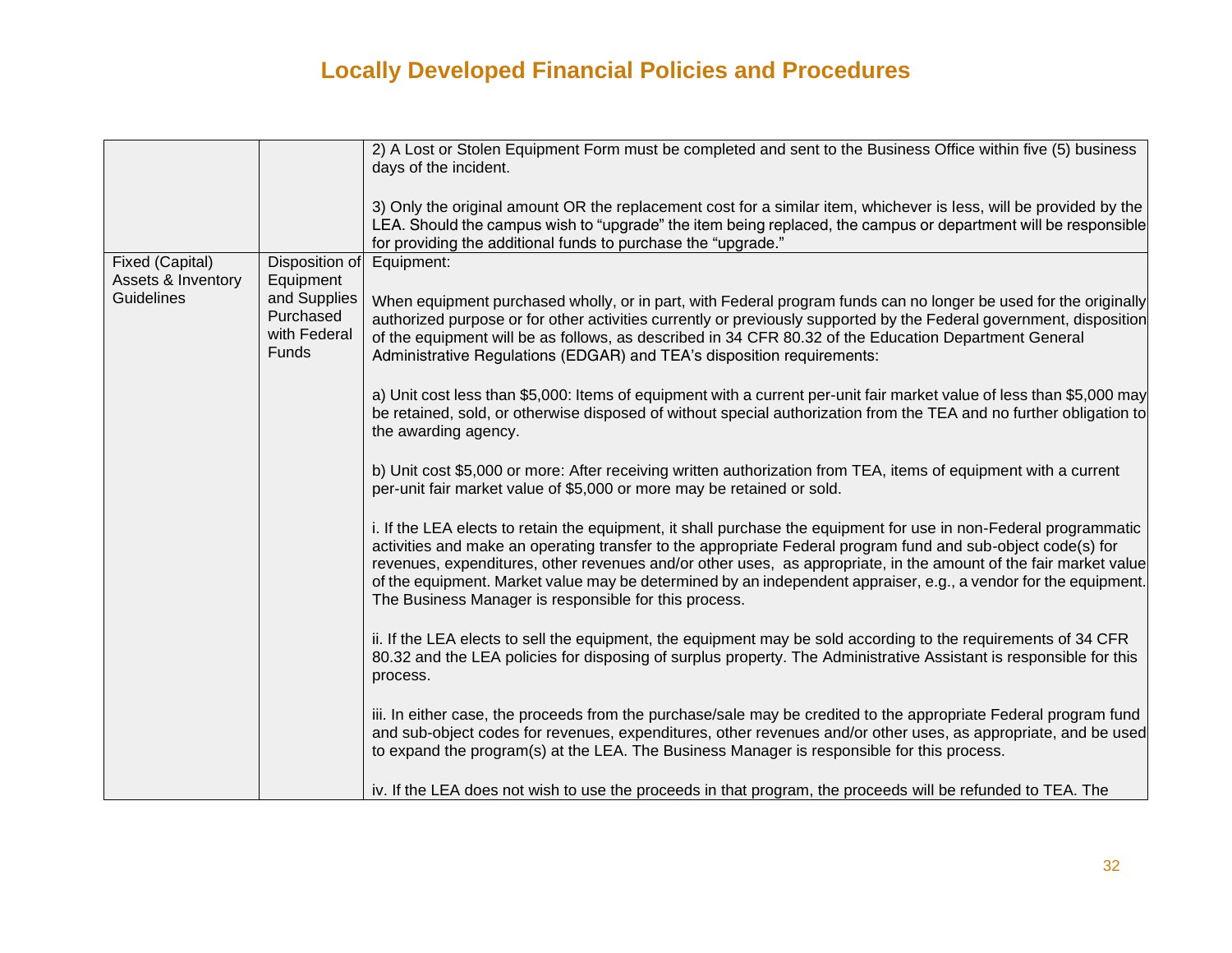|                                                            |                                         | Business Manager is responsible for this process.                                                                                                                                                                                                                                                                                                                                                                                     |
|------------------------------------------------------------|-----------------------------------------|---------------------------------------------------------------------------------------------------------------------------------------------------------------------------------------------------------------------------------------------------------------------------------------------------------------------------------------------------------------------------------------------------------------------------------------|
|                                                            |                                         | Approved equipment may be sold or traded only under one of the following conditions:                                                                                                                                                                                                                                                                                                                                                  |
|                                                            |                                         | 1) By competitive bidding through the Purchasing Department.                                                                                                                                                                                                                                                                                                                                                                          |
|                                                            |                                         | 2) By negotiated bid for items valued under \$1,000 as approved by the Purchasing Department.                                                                                                                                                                                                                                                                                                                                         |
|                                                            |                                         | 3) By a public auction or a predetermined price set by the Business Office.                                                                                                                                                                                                                                                                                                                                                           |
|                                                            |                                         | Every effort should be made to determine if a need for the equipment exists anywhere in the LEA before a sale or<br>trade is allowed. The Business Manager is responsible for determining the appropriate method of disposition.                                                                                                                                                                                                      |
|                                                            |                                         | Equipment considered as surplus and/or unfit for further economical usage (including scrap material) may be<br>transferred to the Maintenance Department for temporary storage or for ultimate disposition. Before such transfer<br>can occur, arrangements must be made with the Maintenance personnel regarding the availability of space and<br>trucking facilities.                                                               |
|                                                            |                                         | Equipment cannot be sold by the school, used for the personal use of any employee, or disposed of in any other<br>manner than described herein.                                                                                                                                                                                                                                                                                       |
|                                                            |                                         | Supplies:                                                                                                                                                                                                                                                                                                                                                                                                                             |
|                                                            |                                         | If the LEA has residual inventory of unused supplies exceeding \$5,000 in total aggregate fair market value<br>upon termination or completion of a Federal grant award, and if the supplies are not needed for any other Federally<br>sponsored programs or projects, the LEA will compensate the awarding agency for its share, according to 34 CFR<br>80.33 of the Education Department General Administrative Regulations (EDGAR). |
| Fixed (Capital)<br>Assets & Inventory<br><b>Guidelines</b> | Transfer of<br>Equipment                | The Transfer of Equipment Form must be completed and signed with proper signatures by the originating campus<br>for any fixed asset being transferred. The form is then sent to the receiving campus for the proper signature. The<br>original form with both signatures is then sent to the Business Office for proper recording of the changes.                                                                                     |
| Fixed (Capital)<br>Assets & Inventory                      | Inventory<br>Management                 | LEAs that receive Federal education funds must meet the equipment management requirements found in 34 CFR<br>80.32 of the Education Department General Administrative Regulations (EDGAR).                                                                                                                                                                                                                                            |
| <b>Guidelines</b>                                          | Requirement<br>s for Items<br>Purchased | A. Property records must be maintained that include:                                                                                                                                                                                                                                                                                                                                                                                  |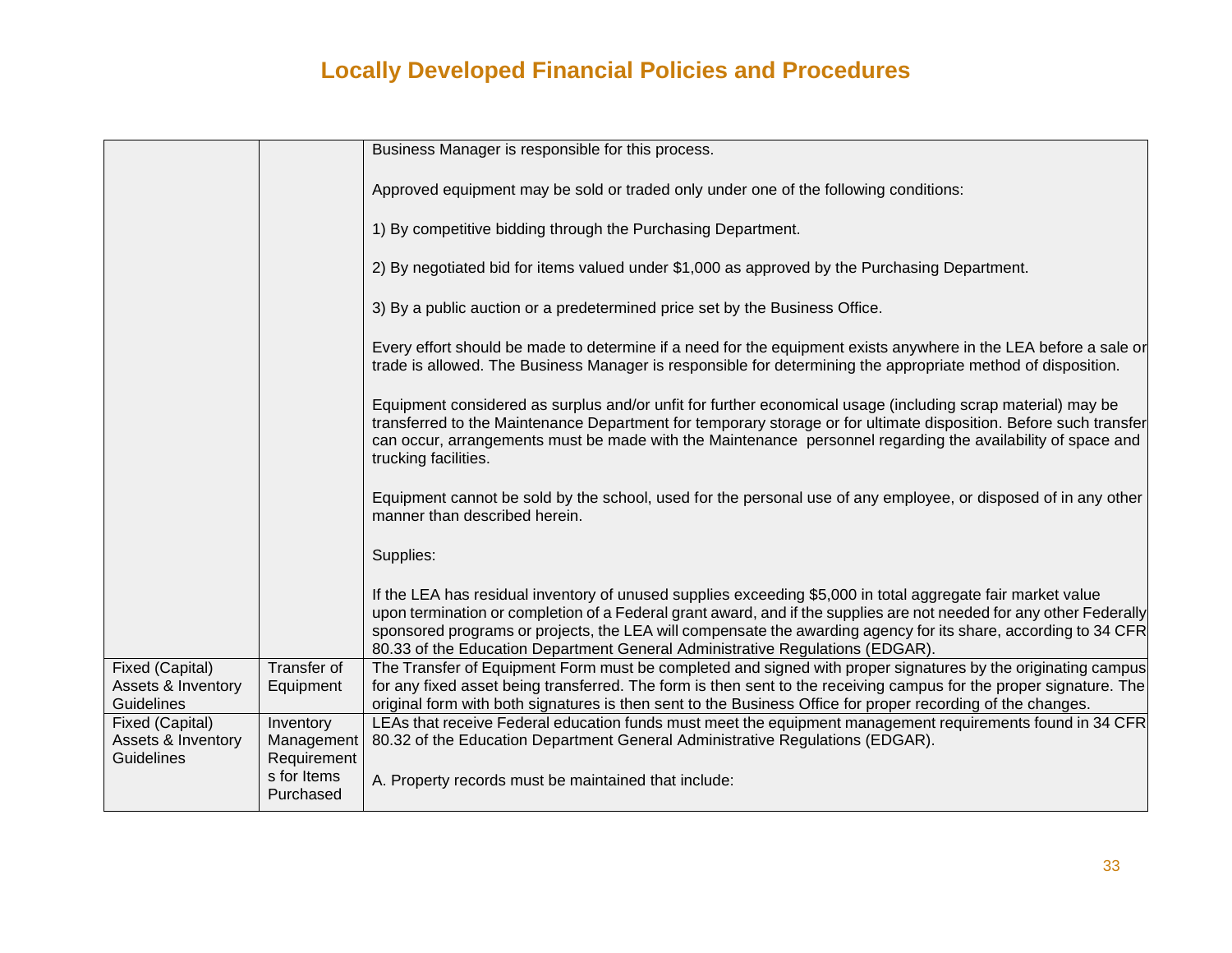| with Federal<br>Funds | a) A description of the property;                                                                                                                                                                                                                                                                                                                                        |
|-----------------------|--------------------------------------------------------------------------------------------------------------------------------------------------------------------------------------------------------------------------------------------------------------------------------------------------------------------------------------------------------------------------|
|                       | b) A serial number or other identification number;                                                                                                                                                                                                                                                                                                                       |
|                       | c) The source of the property;                                                                                                                                                                                                                                                                                                                                           |
|                       | d) Who holds title;                                                                                                                                                                                                                                                                                                                                                      |
|                       | e) The acquisition date;                                                                                                                                                                                                                                                                                                                                                 |
|                       | f) The cost of the property;                                                                                                                                                                                                                                                                                                                                             |
|                       | g) The percentage of Federal participation in the cost of the property;                                                                                                                                                                                                                                                                                                  |
|                       | h) The location, use, and condition of the property, and                                                                                                                                                                                                                                                                                                                 |
|                       | i) Any ultimate disposition data, including the date of disposition and sale price of the property, if applicable.                                                                                                                                                                                                                                                       |
|                       | B. A physical inventory of the property must be taken and the results reconciled with the property records at least<br>once every two years, unless State or local procedures are more restrictive. The Refugio ISD performs physical<br>inventory of property purchased with Federal funds annually.                                                                    |
|                       | C. The LEA uses a control system to ensure adequate safeguards are in place to prevent loss, damage, or theft of<br>the property. Any loss, damage, or theft is investigated.                                                                                                                                                                                            |
|                       | a) The Refugio ISD performs risk assessments on property so controls can be targeted to those areas where there<br>is the greatest threat of loss. The Refugio ISD takes routine and or random inventory checks and compares the<br>results to property records.                                                                                                         |
|                       | D. Adequate maintenance procedures are developed to keep the property in good condition.                                                                                                                                                                                                                                                                                 |
|                       | a) The Refugio ISD collects property at least once a year to check for defects or issues that need to be noted and<br>repaired. All items submitted for repair will be reviewed on an individual basis. The District typically provides funds<br>for the repair of instructional items or items critical to the operation of a campus which cost \$500 or more; however, |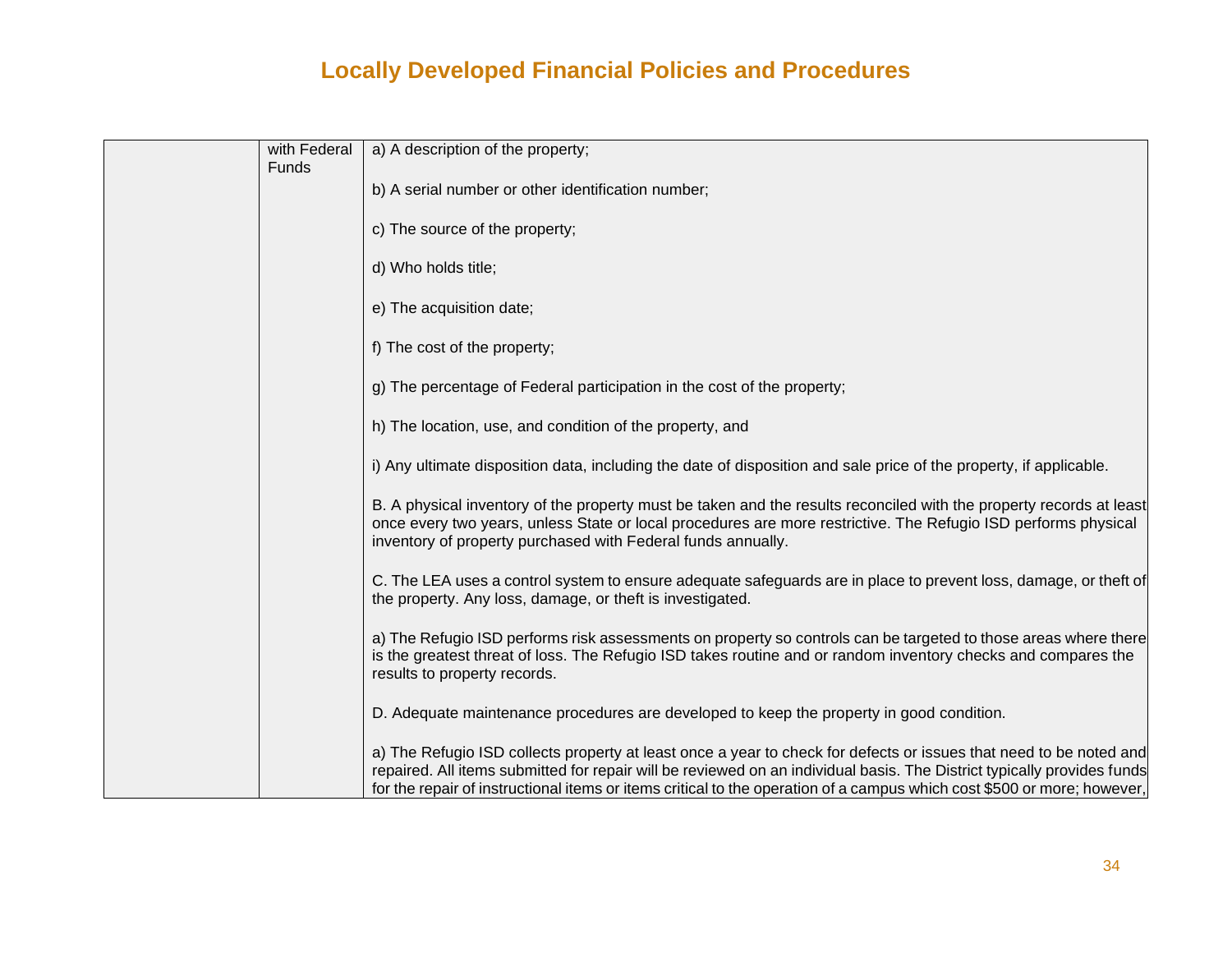| budget constraints will be considered.                                                                                                                                                    |
|-------------------------------------------------------------------------------------------------------------------------------------------------------------------------------------------|
| b) If the item requiring repair is a fixed asset, it must be                                                                                                                              |
| properly tagged and on the District's fixed asset inventory                                                                                                                               |
| before any repairs can be made.                                                                                                                                                           |
| i) Items purchased directly from an activity fund will not                                                                                                                                |
| be repaired by the District as they will not be tagged.                                                                                                                                   |
| ii) Any donated items requiring repair must meet the                                                                                                                                      |
| District guidelines for donations.                                                                                                                                                        |
| iii) Fixed assets requiring repair will be evaluated to                                                                                                                                   |
| determine if it is more feasible to replace the item than                                                                                                                                 |
| to continue to repair it.                                                                                                                                                                 |
| E. If the LEA is authorized or required to sell the property, proper sales procedures must be established                                                                                 |
| to ensure the highest possible return.                                                                                                                                                    |
|                                                                                                                                                                                           |
| a) Items which are no longer working or cannot be used by another campus or department can be sent to the<br>Maintenance Department.                                                      |
| i)The campus or department must call the Maintenance Department to have the item picked up before the items                                                                               |
| can be placed for sale or bid on, depending on the value of the property.<br>b) Any computer or computer equipment must be verified non-repairable by the Technology Department before it |
| is sent to the surplus sale.                                                                                                                                                              |
| c) Equipment purchased with Federal or Grant Funds that have completed their useful life, the Funding Agency                                                                              |
| must be contacted for proper disposal.                                                                                                                                                    |
|                                                                                                                                                                                           |
|                                                                                                                                                                                           |
| The Maintenance Department and Teachnology Department are responsible for ensuring compliance with these<br>equipment management requirements.                                            |
|                                                                                                                                                                                           |
| Refer to the "Inventory' section for additional procedures concerning Inventory.                                                                                                          |
|                                                                                                                                                                                           |
| Control of property, equipment and supplies placed in a private school:                                                                                                                   |
| Property, equipment and supplies placed at a private school to fulfill the ESEA and IDEA-B requirements to                                                                                |
| provide equitable services to parentally-placed private school children remain the property of the Refugio ISD. The                                                                       |
| district will control and administer the funds used to provide equitable services and will hold title to and administer                                                                   |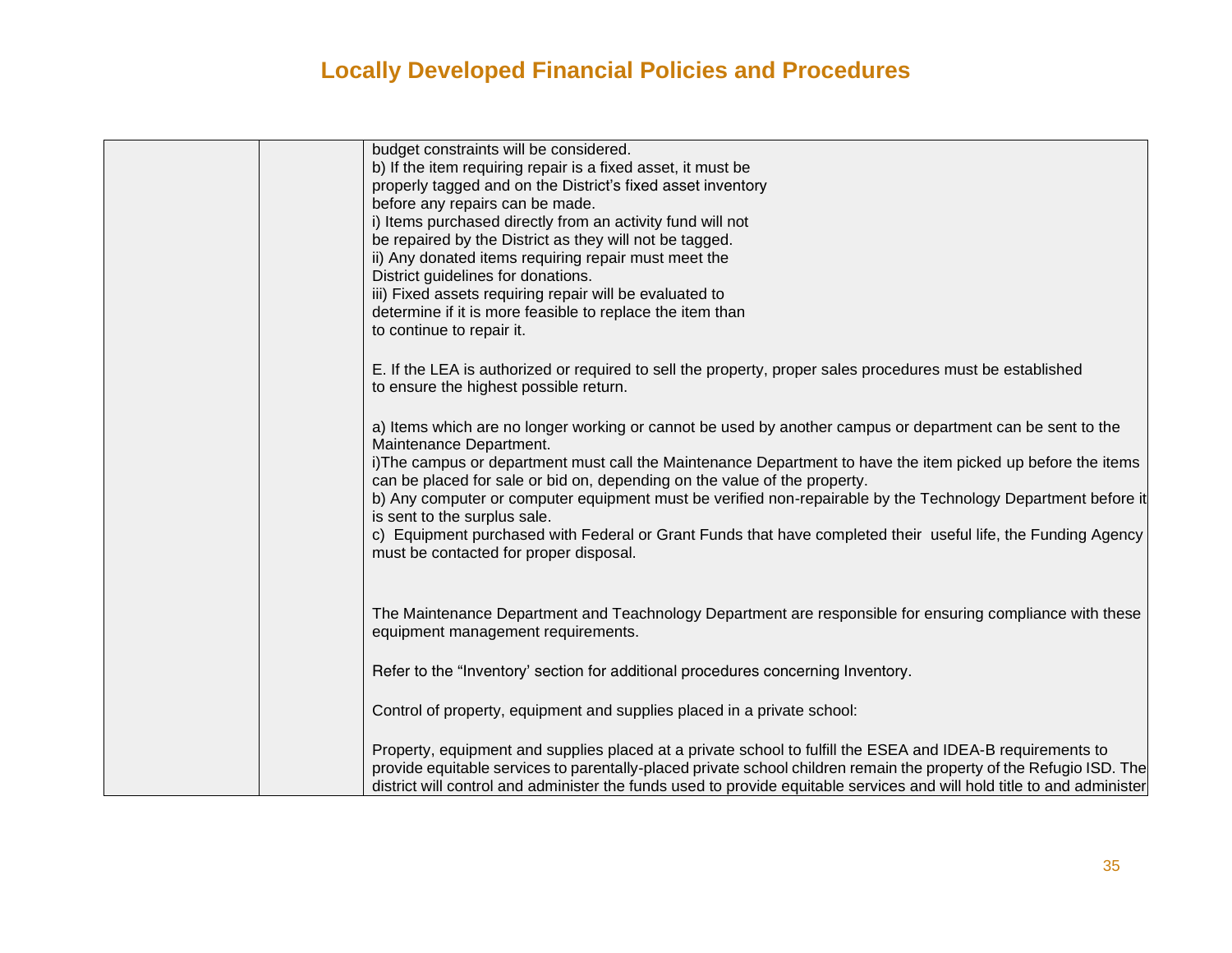|                                                     |                                         | materials, equipment, and property purchased from Federal funds for the provision of equitable services.                                                                                                                                                                                                                               |
|-----------------------------------------------------|-----------------------------------------|----------------------------------------------------------------------------------------------------------------------------------------------------------------------------------------------------------------------------------------------------------------------------------------------------------------------------------------|
|                                                     |                                         | The district will ensure the property, equipment and supplies placed in the private school:                                                                                                                                                                                                                                            |
|                                                     |                                         | a) Are used only for the purposes of the provision of equitable services,                                                                                                                                                                                                                                                              |
|                                                     |                                         | b) Are placed in the private school only for the period of time needed to provide equitable services,                                                                                                                                                                                                                                  |
|                                                     |                                         | c) Are removed when no longer needed for the provision of equitable services,                                                                                                                                                                                                                                                          |
|                                                     |                                         | d) Are removed when needed to avoid unauthorized used,                                                                                                                                                                                                                                                                                 |
|                                                     |                                         | e) Are removable without remodeling the facility.                                                                                                                                                                                                                                                                                      |
|                                                     |                                         | Inventory tags with the name of the school district are utilized are utilized to ensure proper identification<br>of the district's property being placed temporarily in the private school.                                                                                                                                            |
|                                                     |                                         | The [position title or department] is responsible for ensuring the proper administration of property, equipment, and<br>supplies placed in a private school for the provision of equitable services.                                                                                                                                   |
| Gift Cards and Debit<br>Cards                       | <b>Gift Cards</b><br>and Debit<br>Cards | The Refugio ISD does not authorize the use of gift cards or debit cards to disburse State or local funds. Gift cards<br>or debit cards are not authorized for purchases with Federal grant funds.                                                                                                                                      |
| <b>Hotel Occupancy</b><br><b>Tax Exemption Form</b> | Hotel<br>Occupancy<br>Tax<br>Exemption  | The Texas Hotel Occupancy Tax Exemption Certificate form must be used to claim exemption from the Texas<br>state hotel tax for school-related travel to conferences, workshops, etc. The hotel occupancy tax exemption is valid<br>only when traveling on official school business. The exemption does not apply to local hotel taxes. |
|                                                     | Form                                    | Copies of the Texas Hotel Occupancy Tax Exemption Certificate may be obtained from the Business Office.                                                                                                                                                                                                                                |
|                                                     |                                         | Texas state hotel taxes, which should have been exempt, will be unauthorized for reimbursement if the traveler<br>fails to present the Texas Hotel Occupancy Tax Exemption Certificate to the hotel. The traveler will be held<br>responsible for such charges, if any.                                                                |
| Invoices                                            | Invoices                                | Vendors are required to submit all invoices to the Business Office. If an invoice is received at the campus or<br>department, the campus secretary or employee, who placed the order, will sign (if the goods/services were                                                                                                            |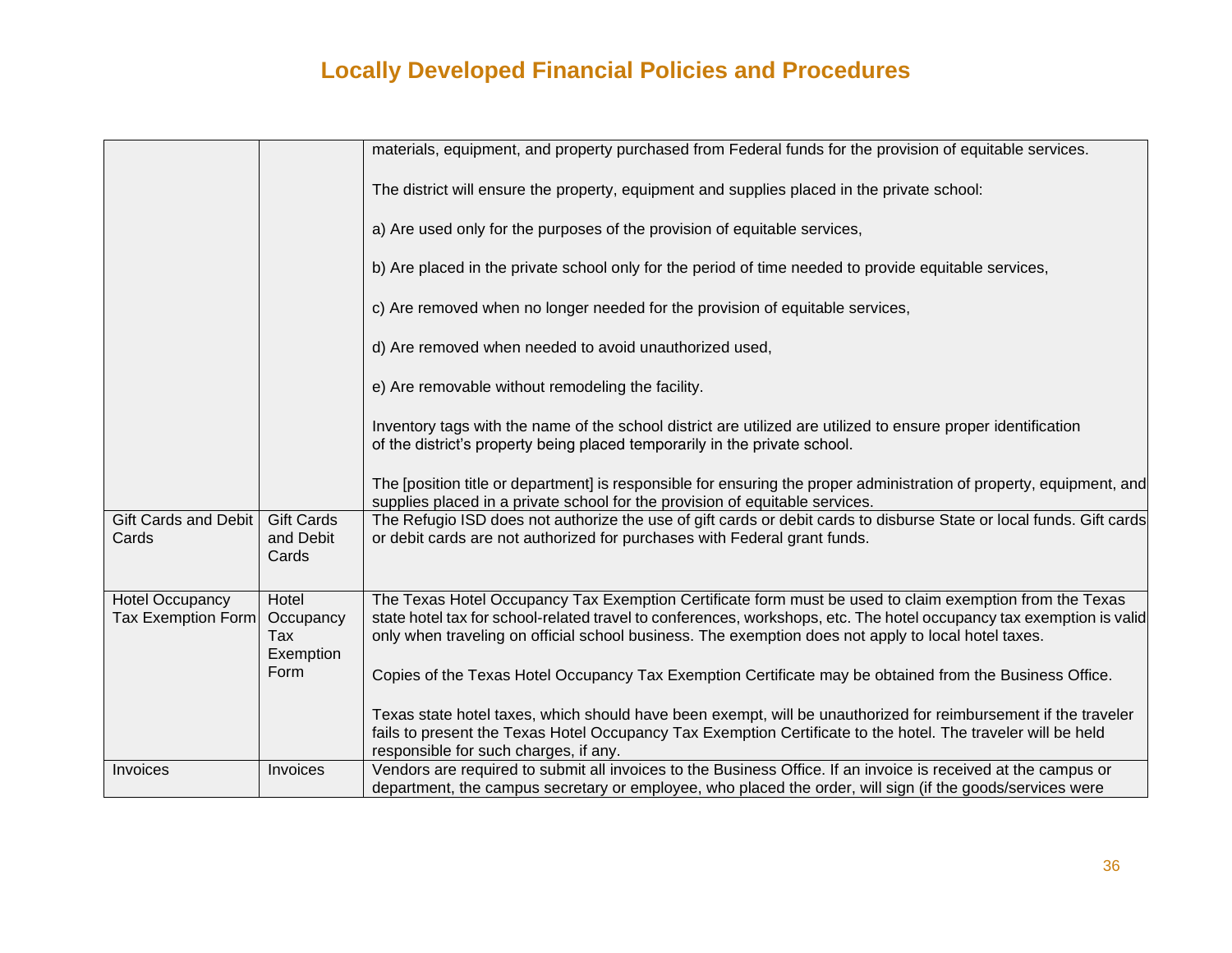|                         |                     | received) and attach the invoice to the applicable purchase order and forward to the Business Office.                                                                                                                                                                                                                                                                                                                                                                                                                                                                 |
|-------------------------|---------------------|-----------------------------------------------------------------------------------------------------------------------------------------------------------------------------------------------------------------------------------------------------------------------------------------------------------------------------------------------------------------------------------------------------------------------------------------------------------------------------------------------------------------------------------------------------------------------|
|                         |                     | Texas law requires that all invoices be paid to vendors within thirty (30) calendar days of receipt of the<br>goods/services. If the LEA fails to pay promptly, the vendor can assess penalty interest charges. All invoices must<br>be submitted to the Business Office within five (5) business days of receipt to ensure prompt payment to the<br>vendor. If a school employee neglects to submit an invoice on a timely basis, he/she may be held personally liable<br>for the penalty interest charges.                                                          |
|                         |                     | Invoices for goods must contain a clear description of the merchandise. Invoices for contracted services must<br>include documentation containing dates, hours, students served, if applicable, and services provided, along with<br>the total amount due for services rendered. A statement on the invoice "for services rendered" will not be accepted<br>in lieu of a detailed description of the services performed. Invoices are signed by the appropriate administrator or<br>designee.                                                                         |
| <b>Job Descriptions</b> | Job<br>Descriptions | An integral component of an adequate financial management system is the development and maintenance of<br>records documenting the duties and responsibilities of personnel and the employee's acknowledgement of their<br>understanding of their duties and responsibilities.                                                                                                                                                                                                                                                                                         |
|                         |                     | Employee job descriptions are signed and dated by the employee as acknowledgement that the employee has full<br>knowledge of their duties and responsibilities. Job descriptions are also signed and dated by the employee's<br>immediate supervisor.                                                                                                                                                                                                                                                                                                                 |
|                         |                     | Employee job descriptions must be current. Employee job descriptions are updated as new assignments are<br>made. The Administrative Assistant will monitor job descriptions to ensure they are kept up-to-date and that the job<br>descriptions accurately and completely describe the work performed by the specific position. Job descriptions for<br>positions that are split-funded are reviewed quarterly, at a minimum, to ensure the job description remains current.                                                                                          |
|                         |                     | Employee job descriptions for personnel paid from Federal funds must delineate all program or cost objectives<br>under which the employee works. Job descriptions and duties must be specific to the particular grant program and<br>clearly identify the functions and programs they benefit, including the fund source(s) from which the position is<br>compensated. The Administrative Assistant will ensure the job description<br>aligns the activities of the position to the program goals of the fund source and ties the source of funds to<br>the activity. |
|                         |                     | If a position benefits multiple cost objectives or programs, the job description will clearly define each<br>program, function, and/or fund source and clearly identify and distinguish the duties and responsibilities for each<br>respective program, function, and/or fund source.                                                                                                                                                                                                                                                                                 |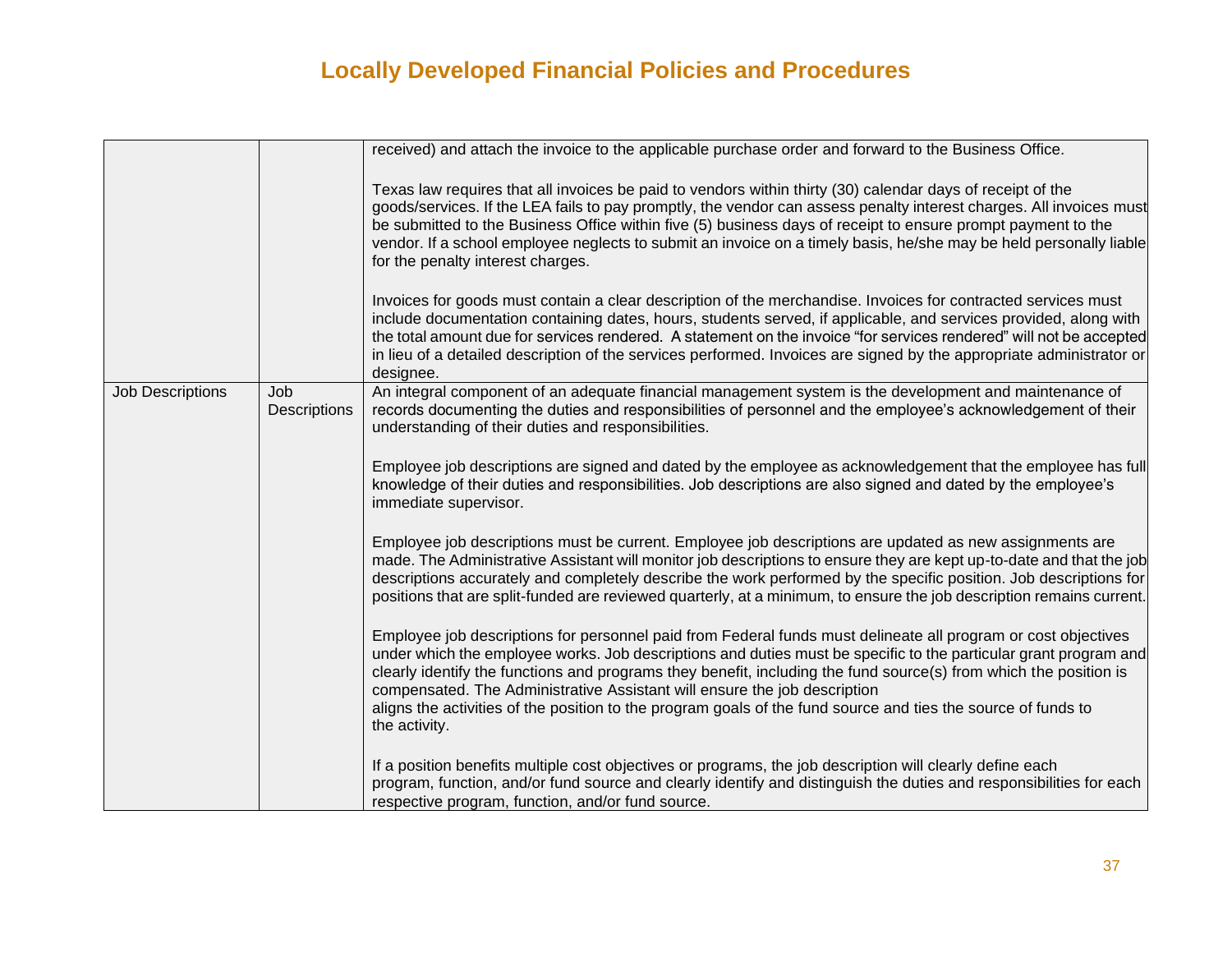Г

|                                                                                        |                                                    | If a position benefits a single cost objective or program, the job description will clearly indicate the employee is<br>assigned 100% to the program. If a position that benefits a single cost objective is funded through multiple<br>sources, a sentence will be added to the job description stating that the position is supported by a single cost<br>objective even though its funding is split among multiple sources.<br>If a position has administrative duties, the job description will clearly delineate the administrative activities and |
|----------------------------------------------------------------------------------------|----------------------------------------------------|---------------------------------------------------------------------------------------------------------------------------------------------------------------------------------------------------------------------------------------------------------------------------------------------------------------------------------------------------------------------------------------------------------------------------------------------------------------------------------------------------------------------------------------------------------|
| Long Distance Calls                                                                    | Long                                               | identify the percentage of administrative activities compared to program activities.<br>Personal long distance calls are strongly prohibited unless an emergency arises. All long distance phone calls will                                                                                                                                                                                                                                                                                                                                             |
|                                                                                        | <b>Distance</b><br>Calls                           | appear on the employee's call log from the long distance phone carrier. Any personal calls are to be reported to the<br>Assistant Business Manager to determine the amount of expense associated with that call. Any unpaid personal<br>calls will result in disciplinary action.                                                                                                                                                                                                                                                                       |
| <b>Monthly Expenses</b><br>Allowances                                                  | Monthly<br>Expenses<br>Allowances                  | Monthly expense allowances are reportable as income and will appear on the employee's W-2 form each year.<br>Taxes will be withheld each payroll period in which allowances are distributed.                                                                                                                                                                                                                                                                                                                                                            |
| Obligation of Federal<br><b>Funds and Effective</b><br>Date for Use of<br><b>Funds</b> | Obligation of<br>Federal<br>Funds and<br>Effective | The Accounts Payable Department will monitor purchase orders and expenditures to ensure the timing of<br>obligation of Federal grant funds comply with Federal requirements, according to 34 CFR 76.707 of the Education<br>Department General Administrative Regulations (EDGAR) and TEA program guidelines:                                                                                                                                                                                                                                           |
|                                                                                        | Date for Use<br>of Funds                           | Effective Date for Use of Funds (When the LEA may begin to obligate funds):                                                                                                                                                                                                                                                                                                                                                                                                                                                                             |
|                                                                                        |                                                    | a) Effective date for use of funds for formula grants is the program start date or the date the grant application is<br>submitted to TEA in a substantially approvable form, whichever date is later.                                                                                                                                                                                                                                                                                                                                                   |
|                                                                                        |                                                    | b) Cost items added to an amendment that were not previously approved are effective the date the amendment is<br>submitted to TEA in a substantially approvable form, unless pre-award costs are approved.                                                                                                                                                                                                                                                                                                                                              |
|                                                                                        |                                                    | c) Effective date for use of funds for discretionary grants is the date the award is made to the LEA, which is the<br>NOGA (Notice of Grant Award) date, unless pre-award costs are approved.                                                                                                                                                                                                                                                                                                                                                           |
|                                                                                        |                                                    | According to 34 CFR Part 80.3, the term "obligation" means the amounts of orders placed, contracts and<br>subgrants awarded, goods and services received, and similar transactions during a given period that will require<br>payment by the grantee during the same or a future period.                                                                                                                                                                                                                                                                |
|                                                                                        |                                                    | The obligation to expend grant funds (when the encumbrance is considered to be incurred) is based on the                                                                                                                                                                                                                                                                                                                                                                                                                                                |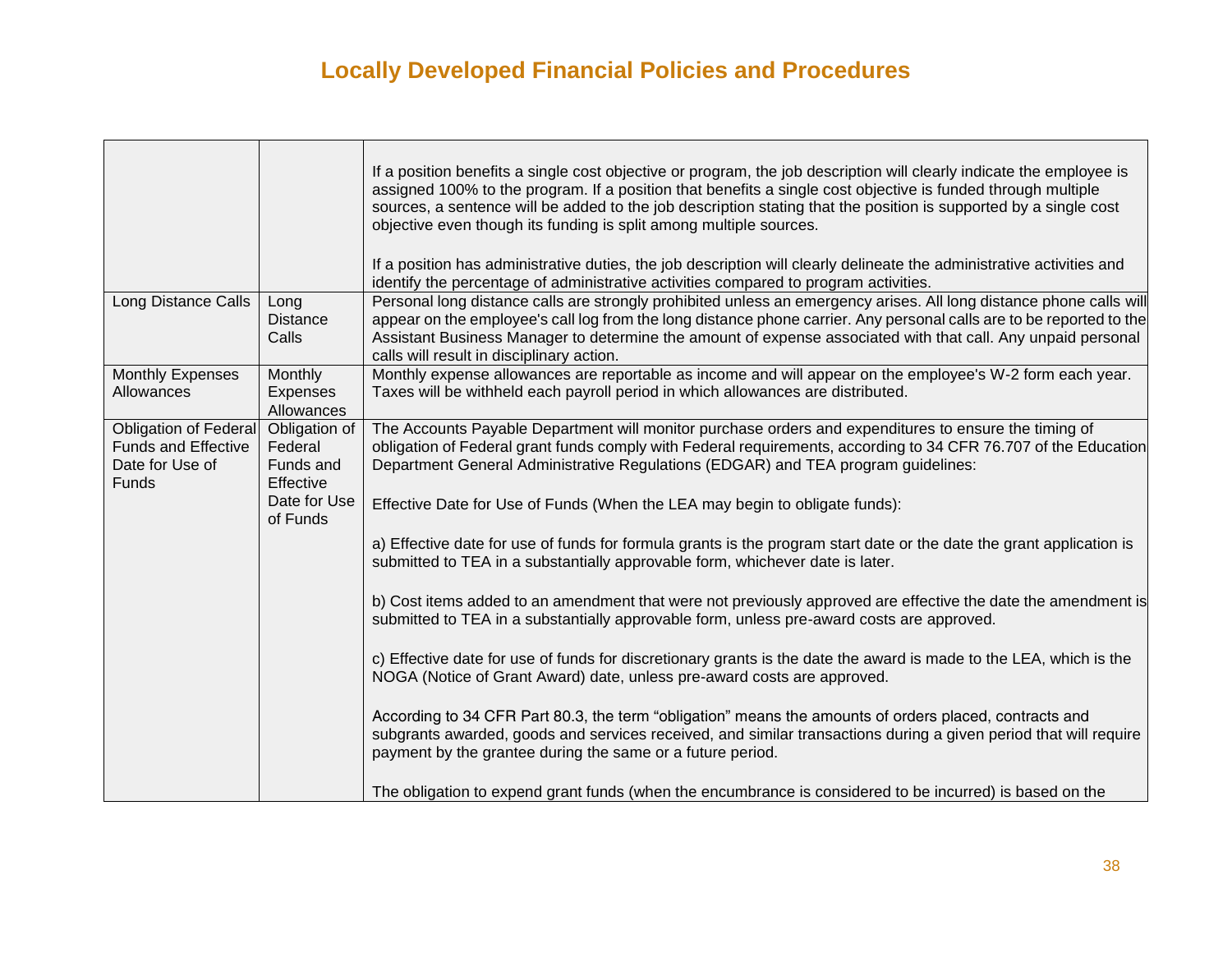|                         |                     | following types of expenditures:                                                                                                                                                                                                                                                                                |
|-------------------------|---------------------|-----------------------------------------------------------------------------------------------------------------------------------------------------------------------------------------------------------------------------------------------------------------------------------------------------------------|
|                         |                     | a) Acquisition of personal property (personal property is everything other than land): On the date on which the LEA<br>makes a binding written commitment to acquire the property.                                                                                                                              |
|                         |                     | b) Personal services by an employee of the LEA: When the services are performed.                                                                                                                                                                                                                                |
|                         |                     | c) Personal services by a contractor who is not an employee of the LEA (this includes conference registration<br>fees): On the date on which the LEA makes a binding written commitment to obtain the services.                                                                                                 |
|                         |                     | d) Public utility services: When the LEA receives the services.                                                                                                                                                                                                                                                 |
|                         |                     | e) Travel: When the travel is taken.                                                                                                                                                                                                                                                                            |
|                         |                     | f) Rental of real or personal property: When the LEA uses the property.                                                                                                                                                                                                                                         |
| Open Records            | Open<br>Records     | All information collected, assembled or maintained by governmental bodies pursuant to law or ordinance or in<br>connection with the transaction of official business is public information and available to the public during normal<br>business hours of any governmental body, with certain exceptions.       |
|                         |                     | Three exceptions clearly concern the purchasing operation found in the Texas Education Code Title 110A,<br>6252-17a, Section 3:                                                                                                                                                                                 |
|                         |                     | 1) Information, which if released, would give advantage to competitors or bidders;                                                                                                                                                                                                                              |
|                         |                     | 2) Information pertaining to the location of real or personal property for public purposes prior to public<br>announcement of the project, and information pertaining to appraisals or purchase price of real or personal<br>property for public purposes prior to the formal award of contracts therefore; and |
|                         |                     | 3) Trade secrets and commercial or financial information obtained from a person and privileged or confidential by<br>statute or judicial decision.                                                                                                                                                              |
|                         |                     | All Open Records requests are forwarded to the Superintendent for action.                                                                                                                                                                                                                                       |
| <b>Position Control</b> | Position<br>Control | The Refugio ISD utilizes internal accounting records for each employee position:                                                                                                                                                                                                                                |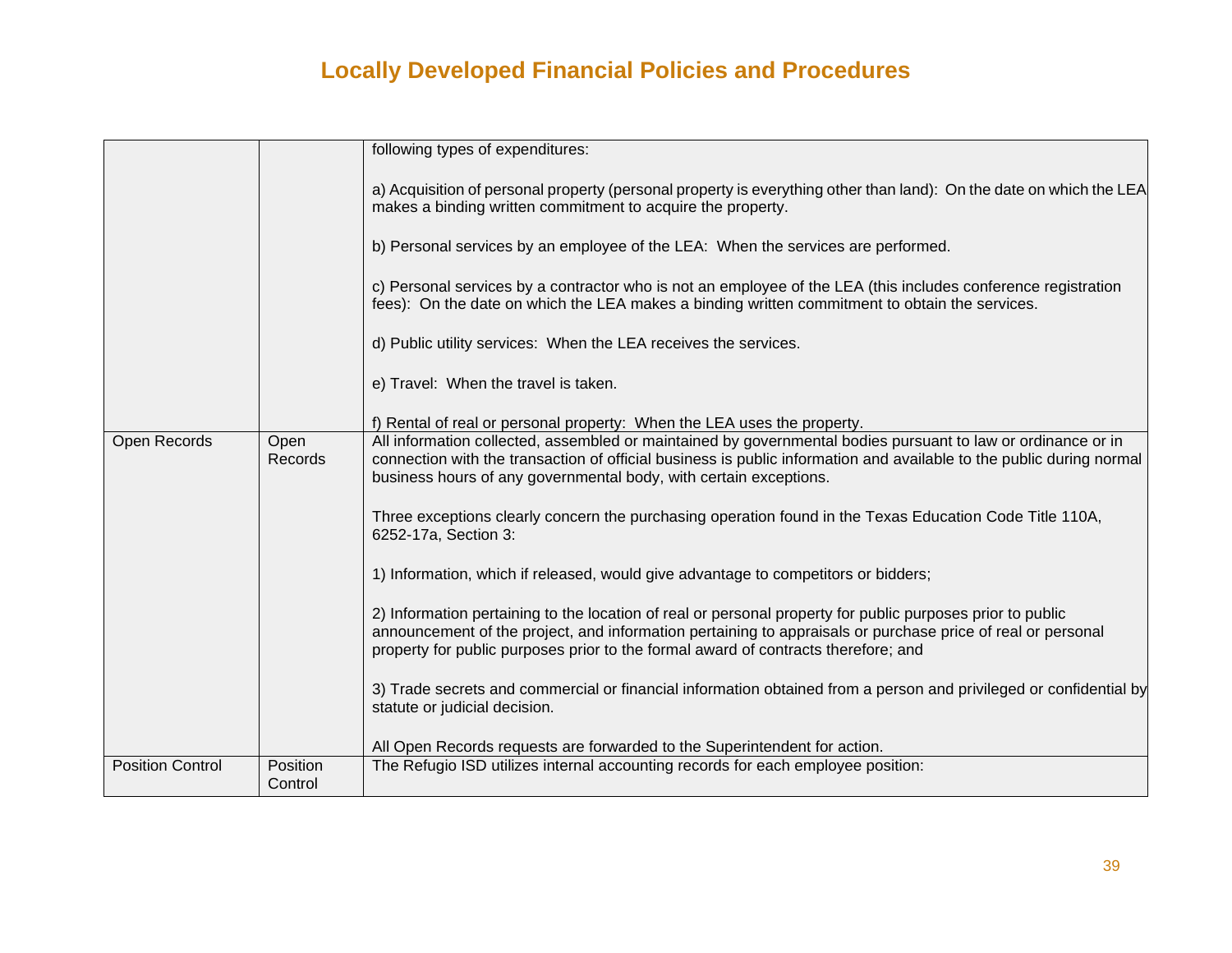|                    |                       | a) Request to Post Position: Responsibility of Administrative Assistant                                                                                                                                                                                                                                                   |
|--------------------|-----------------------|---------------------------------------------------------------------------------------------------------------------------------------------------------------------------------------------------------------------------------------------------------------------------------------------------------------------------|
|                    |                       |                                                                                                                                                                                                                                                                                                                           |
|                    |                       | b) Advertisement of Position: Responsibility of Administrative Assistant                                                                                                                                                                                                                                                  |
|                    |                       |                                                                                                                                                                                                                                                                                                                           |
|                    |                       | c) Personnel Recommendation: Responsibility of Campus Principal and Superintendent                                                                                                                                                                                                                                        |
|                    |                       | d) Employee Job Description: Responsibility of Administrative Assistant                                                                                                                                                                                                                                                   |
|                    |                       | e) Employee Data Sheet: Responsibility of Administrative Assistant                                                                                                                                                                                                                                                        |
|                    |                       | f) Payroll Authorization [Personnel Action Form]: Responsibility of Payroll department                                                                                                                                                                                                                                    |
|                    |                       | g) Annual Employee Salary Information Confirmation: Responsibility of Administrative Assistant                                                                                                                                                                                                                            |
|                    |                       | h) Transfer Form to move from one position or department to another: Responsibility of Superintendent                                                                                                                                                                                                                     |
|                    |                       | The Administrative Assistant ensures all wage changes and annual salaries and deductions are accurately tracked<br>and recorded. The Payroll Department ensures employee salaries are allocated to the proper general ledger<br>accounts. The Payroll Clerk ensures payroll taxes and deductions are properly calculated. |
| Program Evaluation | Program<br>Evaluation | The Director of Education will monitor Federal grant-supported activities to assure compliance with applicable<br>Federal requirements and to assure that performance goals are being achieved. Actual accomplishments will be<br>compared to the objectives of the program.                                              |
|                    |                       | Activities for monitoring and evaluating program performance include, but are not limited to:                                                                                                                                                                                                                             |
|                    |                       | a) Interviews with campus administrators;                                                                                                                                                                                                                                                                                 |
|                    |                       | b) Collaboration with regional Education Service Center staff for training, technical assistance, and consultative<br>services;                                                                                                                                                                                           |
|                    |                       | c) Review of applicable data;                                                                                                                                                                                                                                                                                             |
|                    |                       | d) Leadership team meetings on a regular basis to review program activities                                                                                                                                                                                                                                               |
| Program Income     | Program               | Program income is gross income generated by a Federal grant-supported activity, or earned as a result of the                                                                                                                                                                                                              |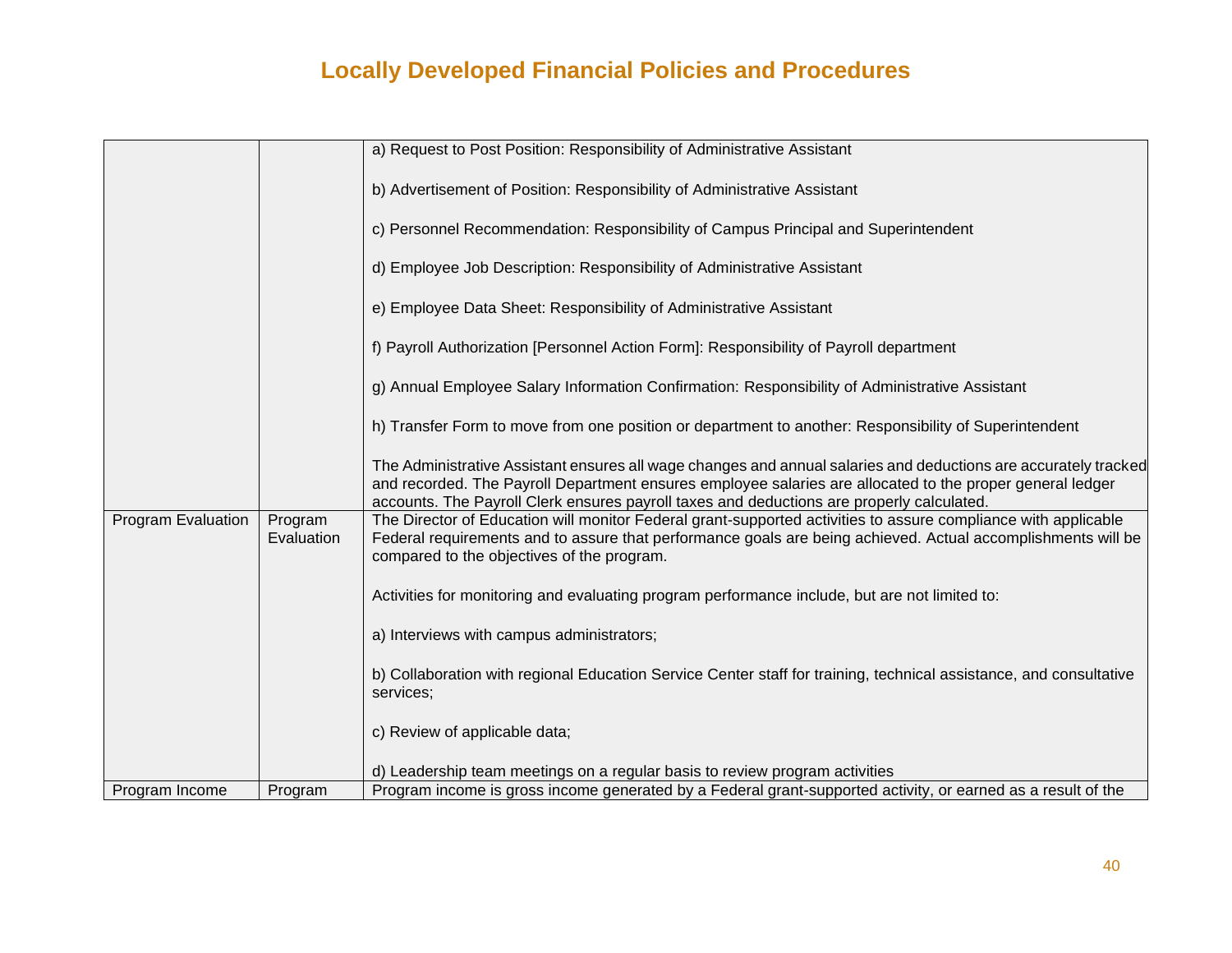|                        | Income                                       | grant agreement during the grant period. If program income is earned by the LEA, the LEA will follow the Federal<br>requirements outlined in 34 CFR 80.25 of the Education Department General Administrative Regulations<br>(EDGAR).                                                                                                                                                                                      |
|------------------------|----------------------------------------------|---------------------------------------------------------------------------------------------------------------------------------------------------------------------------------------------------------------------------------------------------------------------------------------------------------------------------------------------------------------------------------------------------------------------------|
| Purchase<br>Procedures |                                              |                                                                                                                                                                                                                                                                                                                                                                                                                           |
| Purchase<br>Procedures | Procurement<br>Standards for<br>Federally-Fu | LEAs that receive Federal education funds must follow the procurement standards found in 34 CFR 80.36 of the<br>Education Department General Administrative Regulations (EDGAR).                                                                                                                                                                                                                                          |
|                        | nded<br>Expenditures                         | The LEA's procurement procedures must reflect applicable State and local laws and regulations, provided the<br>procurements conform to the applicable Federal laws and standards outlined in Section 80.36 of EDGAR.                                                                                                                                                                                                      |
|                        |                                              | A. The LEA ensures that contractors perform in accordance with the terms, conditions, and specifications of their<br>contracts or purchase orders:                                                                                                                                                                                                                                                                        |
|                        |                                              | a) The LEA obtains written contracts or purchase orders.                                                                                                                                                                                                                                                                                                                                                                  |
|                        |                                              | b) Contracts for services include a description of the services to be performed, the date(s) the services will be<br>performed, the location(s) of where the services will be performed, the number or type of beneficiaries to be<br>served, if applicable, and when payment(s) will be made,<br>specifying verification before payment. The terms of the contract will include language that assures the activities     |
|                        |                                              | performed by the contractor are allowable activities according to the Federal program, if applicable.                                                                                                                                                                                                                                                                                                                     |
|                        |                                              | c) Purchase orders for goods include a description of the goods to be delivered, the date(s) the goods will be<br>delivered, the location(s) of where the goods will be delivered, and when payment(s) will be made, specifying<br>verification before payment.                                                                                                                                                           |
|                        |                                              | d) Invoices match the contracts or purchase orders, including a description of services performed by the contractor<br>or goods delivered by the vendor, the date(s) services were performed or goods delivered, the location(s) where<br>the services were performed or goods were delivered, and if applicable, the number of beneficiaries served and<br>identifying information of the beneficiaries who were served. |
|                        |                                              | e) The LEA verifies that the services were performed or the goods were received before issuing payment. The<br>[position title or department] verifies that the contractor or vendor met all of its responsibilities under the contract or<br>purchase order before approving payment. Invoices that<br>merely state "for services rendered" will not be approved or payment. Invoices for services provided to students  |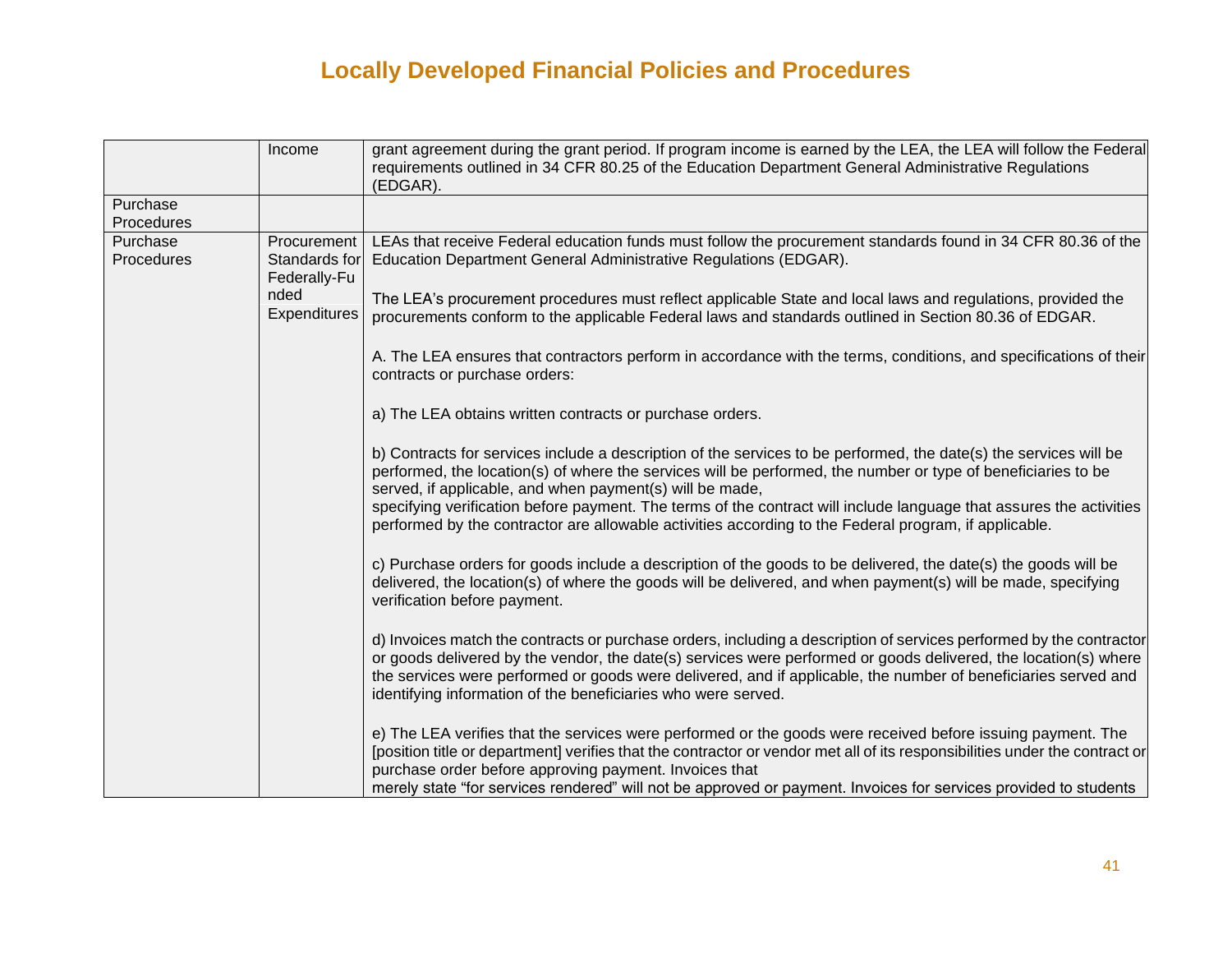|  | must indicate which student(s) was served and under which program.                                                                                                                                                                                                                                                                                                                                                                                                                                                                                           |
|--|--------------------------------------------------------------------------------------------------------------------------------------------------------------------------------------------------------------------------------------------------------------------------------------------------------------------------------------------------------------------------------------------------------------------------------------------------------------------------------------------------------------------------------------------------------------|
|  | B. The LEA maintains a written code of standards of conduct governing the performance of their employees<br>engaged in the award and administration of contracts, with a special emphasis on conflict of interest.                                                                                                                                                                                                                                                                                                                                           |
|  | a) No employee, officer, or agent of the Refugio ISD may participate in the selection, award, or administration of a<br>contract supported by Federal funds if a conflict of interest, real or apparent, would be involved.                                                                                                                                                                                                                                                                                                                                  |
|  | b) A conflict of interest arises when any of the following has a financial or other interest in the firm or contractor or<br>vendor selected for the award:                                                                                                                                                                                                                                                                                                                                                                                                  |
|  | i. The employee, officer, or agent,                                                                                                                                                                                                                                                                                                                                                                                                                                                                                                                          |
|  | ii. Any member of his or her immediate family. The Refugio ISD defines an immediate family member as<br>Someone's spouse, parents and grandparents, children and grand children, brothers and sisters, mother in law<br>and father in law, brothers in law and sisters in law, daughters in law, sons in law and adopted, half, and step<br>members.                                                                                                                                                                                                         |
|  | iii. His or her partner, or                                                                                                                                                                                                                                                                                                                                                                                                                                                                                                                                  |
|  | iv. An organization which employs, or is about to employ, any of the above or has a financial or other interest in the<br>firm or contractor or vendor selected for award.                                                                                                                                                                                                                                                                                                                                                                                   |
|  | c) Employees, officers, or agents of the Refugio ISD are prohibited from soliciting or accepting gratuities, favors, or<br>anything of a monetary value from contractors, potential contractors, or parties to subagreements, unless the<br>financial interest is not substantial or the gift is an unsolicited item of nominal intrinsic value. Employees may<br>accept gifts that are of nominal value given for the purpose of advertising, ceremonial occasions or official events.<br>As used in this policy, nominal value is defined as \$50 or less. |
|  | d) Penalties, sanctions, or other disciplinary actions for violations of standards of conduct will be in accordance<br>and to the extent permitted under state and local law.                                                                                                                                                                                                                                                                                                                                                                                |
|  | C. Proposed procurements are reviewed to avoid the purchase of unnecessary or duplicative items, to ensure that<br>every expenditure of Federal funds is necessary, reasonable, and allocable.                                                                                                                                                                                                                                                                                                                                                               |
|  |                                                                                                                                                                                                                                                                                                                                                                                                                                                                                                                                                              |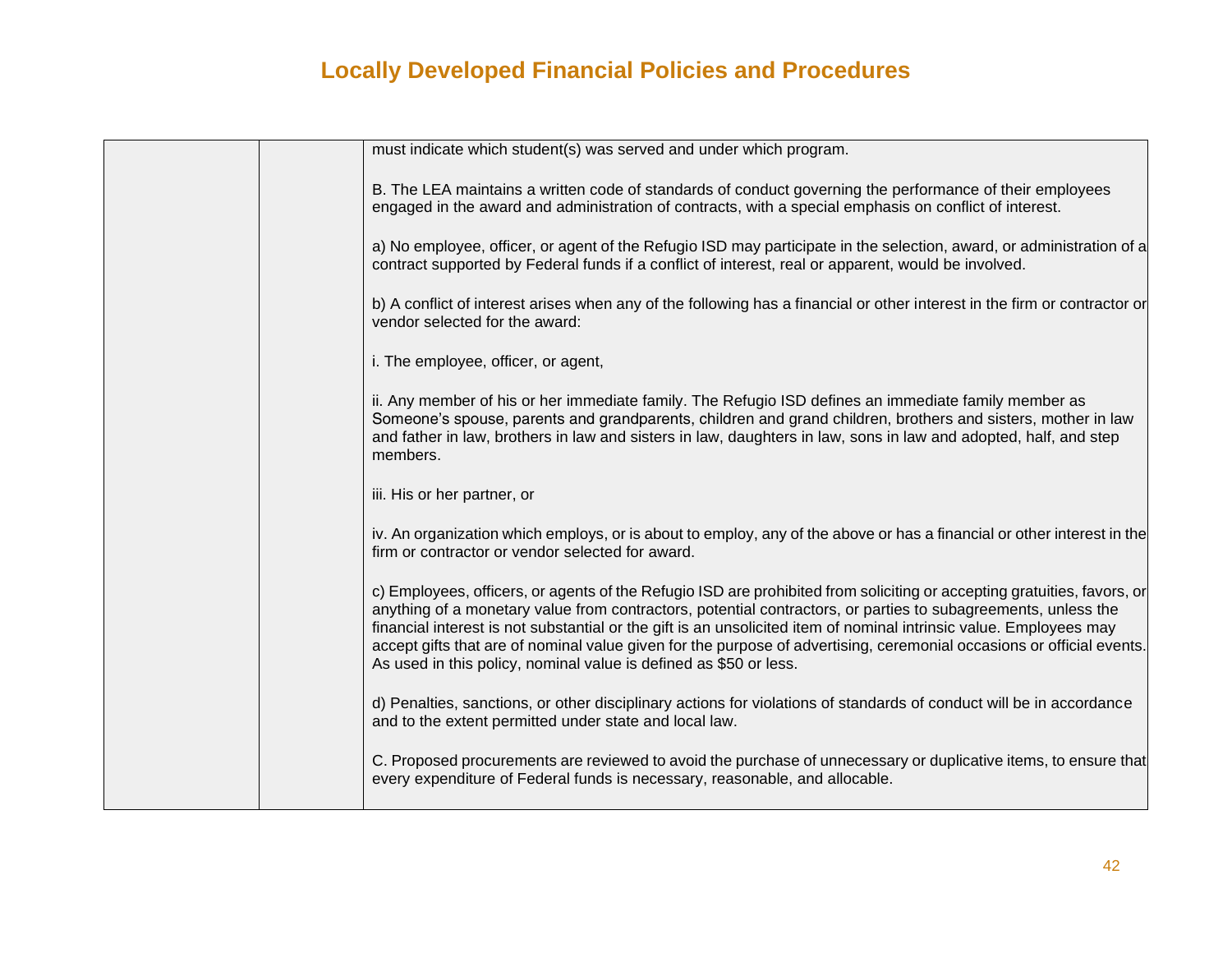| a) The Business Manager is responsible for reviewing proposed procurements to ensure purchases are necessary<br>and non-duplicative.                                                                                                                                                                                                                                                                                                                                                                            |
|-----------------------------------------------------------------------------------------------------------------------------------------------------------------------------------------------------------------------------------------------------------------------------------------------------------------------------------------------------------------------------------------------------------------------------------------------------------------------------------------------------------------|
| b) The Business Manager reviews proposed procurements to allow for consideration of more economical<br>purchases, by possibly consolidating or breaking out procurements.                                                                                                                                                                                                                                                                                                                                       |
| c) The Business Manager performs an analysis of lease versus purchase, where appropriate, to determine the<br>most economical approach.                                                                                                                                                                                                                                                                                                                                                                         |
| D. The LEA employs strategies to foster greater economy and efficiency through activities and processes, such as<br>entering into State or local intergovernmental agreements for procurement or use of common goods and services,<br>using Federal excess and surplus property in lieu of purchasing new equipment and property, whenever feasible,<br>and using value-engineering clauses in contracts for construction projects of sufficient size to offer reasonable<br>opportunities for cost reductions. |
| a) The Business Manager is responsible for consideration and implementation of these strategies.                                                                                                                                                                                                                                                                                                                                                                                                                |
| E. The LEA makes awards only to responsible contractors possessing the ability to perform successfully under the<br>terms and conditions of a proposed procurement.                                                                                                                                                                                                                                                                                                                                             |
| a) The LEA considers such matters as contractor integrity, compliance with public policy, record of past<br>performance, and financial and technical resources.                                                                                                                                                                                                                                                                                                                                                 |
| b) The Business Manager is responsible for the review of proposed procurements to ensure the contractor meets<br>the considerations of a responsible contractor.                                                                                                                                                                                                                                                                                                                                                |
| c) The Business Manager or Superintendent verifies the contractor's status on the Excluded Party List System<br>(EPLS) to ensure the contractor has not been suspended or debarred from participating in contracts for goods or<br>services supported with Federal funds. Refer to section<br>"Suspension and Debarment Verification for Transactions Supported with Federal Funds" for procedures.                                                                                                             |
| F. The LEA will maintain records sufficient to detail the significant history of a procurement.                                                                                                                                                                                                                                                                                                                                                                                                                 |
| Documentation will include, but not be limited to:                                                                                                                                                                                                                                                                                                                                                                                                                                                              |
|                                                                                                                                                                                                                                                                                                                                                                                                                                                                                                                 |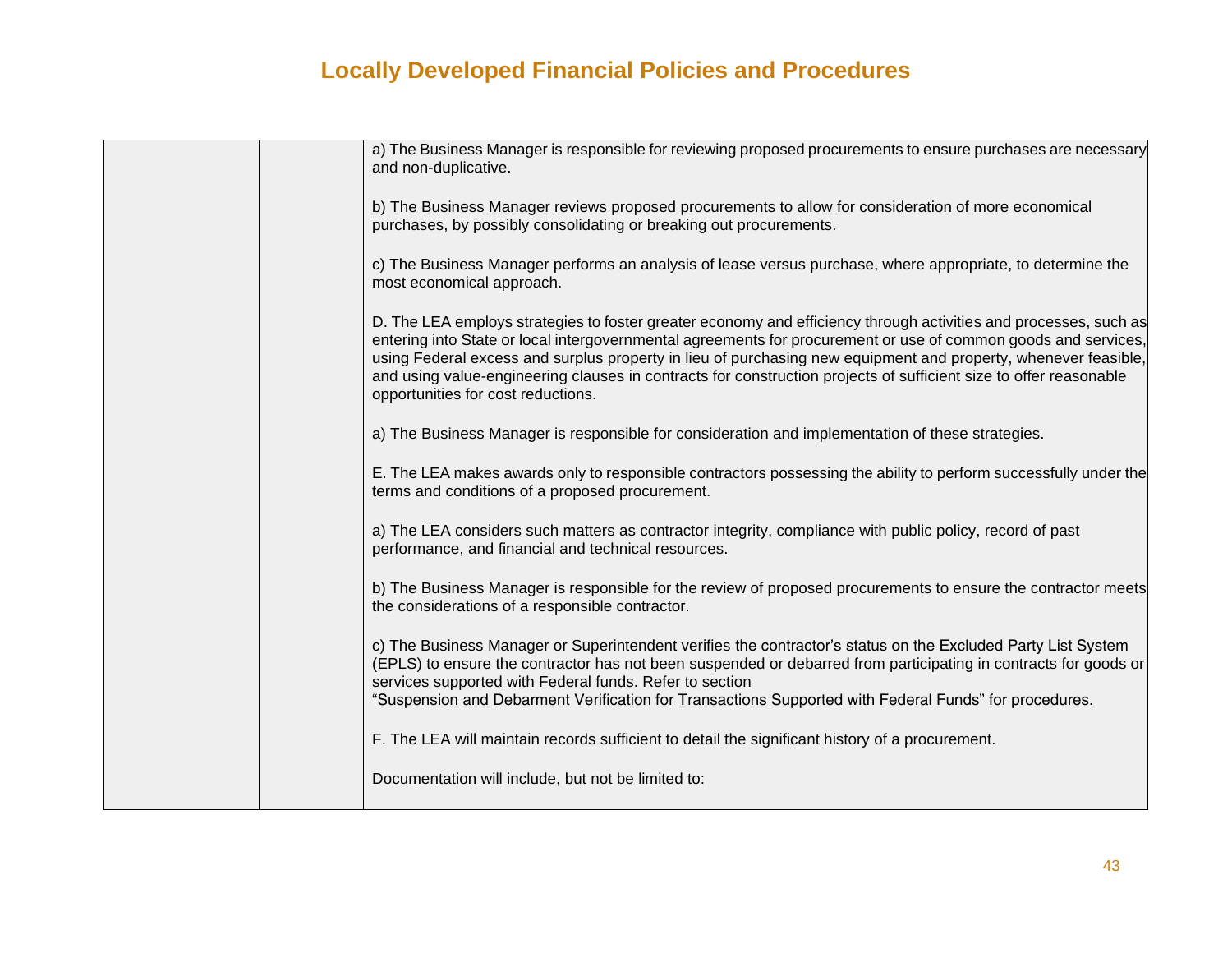|                        |                                                       | a) The rationale for the method of procurement;                                                                                                                                                                                                                                                                                                                                                                                                                                                                      |
|------------------------|-------------------------------------------------------|----------------------------------------------------------------------------------------------------------------------------------------------------------------------------------------------------------------------------------------------------------------------------------------------------------------------------------------------------------------------------------------------------------------------------------------------------------------------------------------------------------------------|
|                        |                                                       | b) Selection of the contract type;                                                                                                                                                                                                                                                                                                                                                                                                                                                                                   |
|                        |                                                       | c) Contractor selection or rejection, including documentation of the EPLS search and why the particular<br>vendor/contractor was selected and how the selected vendor/contractor provided the best value;                                                                                                                                                                                                                                                                                                            |
|                        |                                                       | d) The basis for the contract price;                                                                                                                                                                                                                                                                                                                                                                                                                                                                                 |
|                        |                                                       | e) The Business Manager is responsible for ensuring that all documentation is complete and demonstrates the<br>deliberation justification for the decision. The documentation will include, in addition to the elements listed above,<br>the purchase order, invoice, contract, documentation of verification that the service was provided or the goods<br>were received, payment information, and all other documentation that illustrates the entire life cycle of the Federal<br>funds used for the expenditure. |
|                        |                                                       | G. The LEA will not use time and material type contracts but will instead ensure contracts establish a firm fixed<br>price or rate. Only under very limited circumstances after a determination that no other contract is suitable, the time<br>and material type contract will be used but only if the contract includes a ceiling price that the contractor exceeds at<br>its own risk.                                                                                                                            |
|                        |                                                       | a) The Business Manager is responsible for ensuring contracts meet this standard.                                                                                                                                                                                                                                                                                                                                                                                                                                    |
|                        |                                                       | H. The LEA alone will be responsible for the settlement of all contractual and administrative issues arising out of<br>procurement disputes, in accordance with good administrative practice and sound business judgment. The LEA<br>will handle and resolve disputes by bidders and contractors relating to their procurements and will in all instances<br>disclose information regarding the protest to the awarding agency.                                                                                      |
|                        |                                                       | a) The Business Manager is responsible for the administration of actions related to procurement disputes.                                                                                                                                                                                                                                                                                                                                                                                                            |
| Purchase<br>Procedures | Suspension<br>and<br>Debarment<br>Verification<br>for | According to 34 CFR 80.35 and OMB Circular A-133 Compliance Supplement, LEAs are prohibited from making<br>any award or permitting any award (subgrant or contract) at any tier to any party which is debarred or suspended<br>or is otherwise excluded from or ineligible for participation in Federal assistance programs under Executive Order<br>12549, "Debarment and Suspension."                                                                                                                              |
|                        | Transactions<br>Supported                             | The Business Manager or Superintendent is responsible for ensuring subgrants or contracts are not awarded to<br>any                                                                                                                                                                                                                                                                                                                                                                                                  |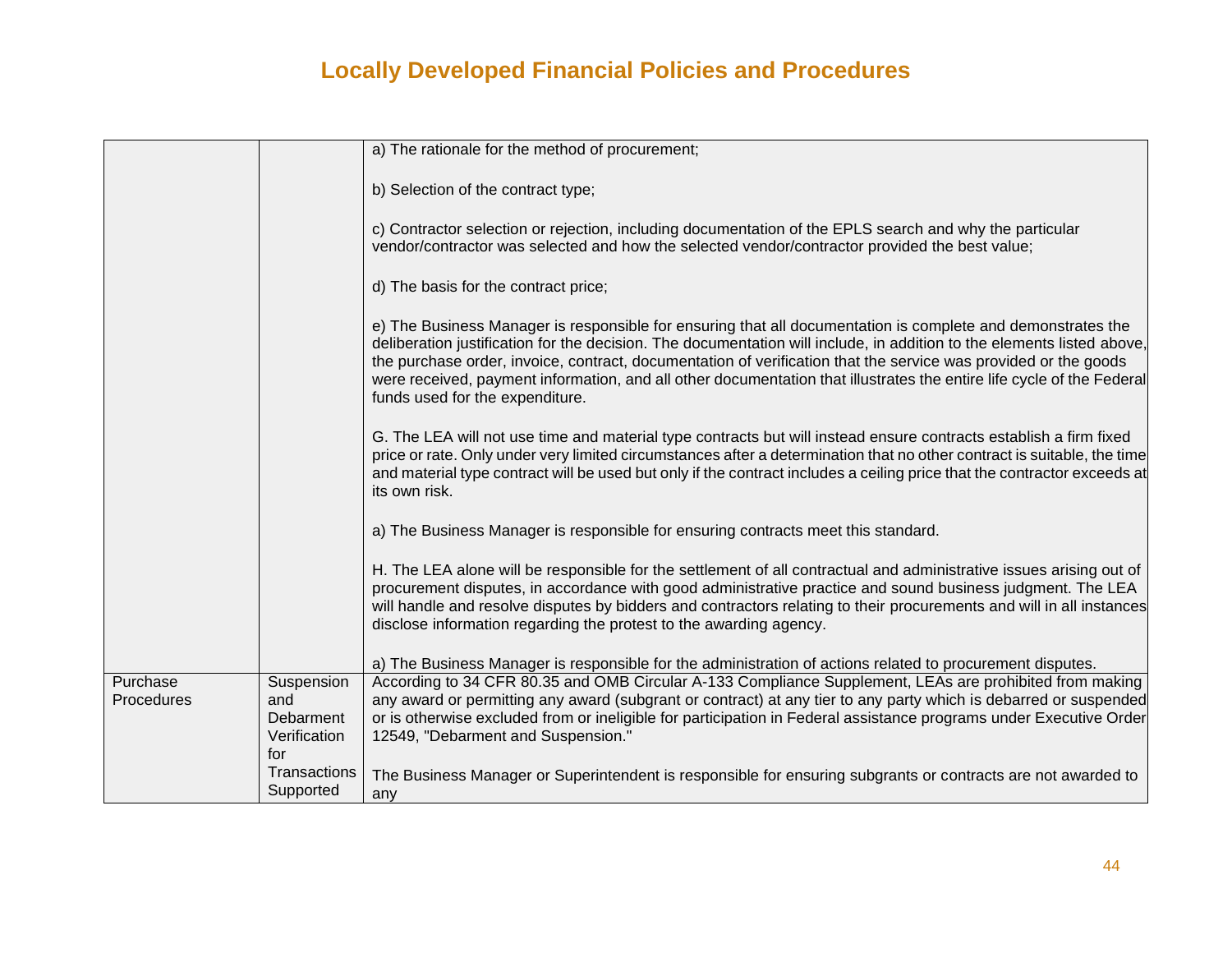|            | with Federal  | party which is debarred or suspended by conducting a search of the Excluded Parties List System (EPLS) found at        |
|------------|---------------|------------------------------------------------------------------------------------------------------------------------|
|            | Funds         | www.sam.gov. The EPLS search is conducted prior to contracting with any party, regardless of contract dollar           |
|            |               | amount. A printout of the search results is maintained as documentation that the search was conducted. If the          |
|            |               | search produces no results, the printout is attached to the procurement documentation and a determination is           |
|            |               | made on whether to award the purchase or contract. If the search produces results that the party is excluded or        |
|            |               | disqualified under the EPLS, the printout is attached to the initial procurement documentation and the party will be   |
|            |               | deemed unsuitable for a subaward or contract for goods or services.                                                    |
| Purchase   | Competition   | All procurement transactions supported with Federal funds will be conducted in a manner providing full and open        |
| Procedures | Standards for | competition consistent with the standards of 34 CFR 80.36 of the Education Department General Administrative           |
|            | Procurement   | Regulations (EDGAR).                                                                                                   |
|            | Transactions  |                                                                                                                        |
|            | Supported     | <b>Competition Standards:</b>                                                                                          |
|            | with Federal  |                                                                                                                        |
|            | Funds         | Some of the situations considered to be restrictive of competition include, but are not limited to:                    |
|            |               |                                                                                                                        |
|            |               | a) Placing unreasonable requirements on firms in order for them to qualify to do business,                             |
|            |               |                                                                                                                        |
|            |               |                                                                                                                        |
|            |               | b) Requiring unnecessary experience and excessive bonding,                                                             |
|            |               |                                                                                                                        |
|            |               | c) Noncompetitive awards to consultants that are on retainer contracts,                                                |
|            |               | d) Organizational conflicts of interest,                                                                               |
|            |               |                                                                                                                        |
|            |               |                                                                                                                        |
|            |               | e) Specifying only a "brand name" product instead of allowing "an equal" product to be offered and describing the      |
|            |               | performance of other relevant requirements of the procurement,                                                         |
|            |               |                                                                                                                        |
|            |               | f) Any arbitrary action in the procurement process.                                                                    |
|            |               |                                                                                                                        |
|            |               | Procedures to ensure adequate competition based on 34 CFR 80.36:                                                       |
|            |               |                                                                                                                        |
|            |               | A. Statutorily or administratively imposed in-State or local geographical preferences in the evaluation of             |
|            |               | bids or proposals are prohibited, except in cases where applicable Federal statutes expressly mandate or               |
|            |               | encourage geographic preference. This procedure does not preempt State licensing laws.                                 |
|            |               |                                                                                                                        |
|            |               | B. All solicitations will incorporate a clear and accurate description of the technical requirements for the material, |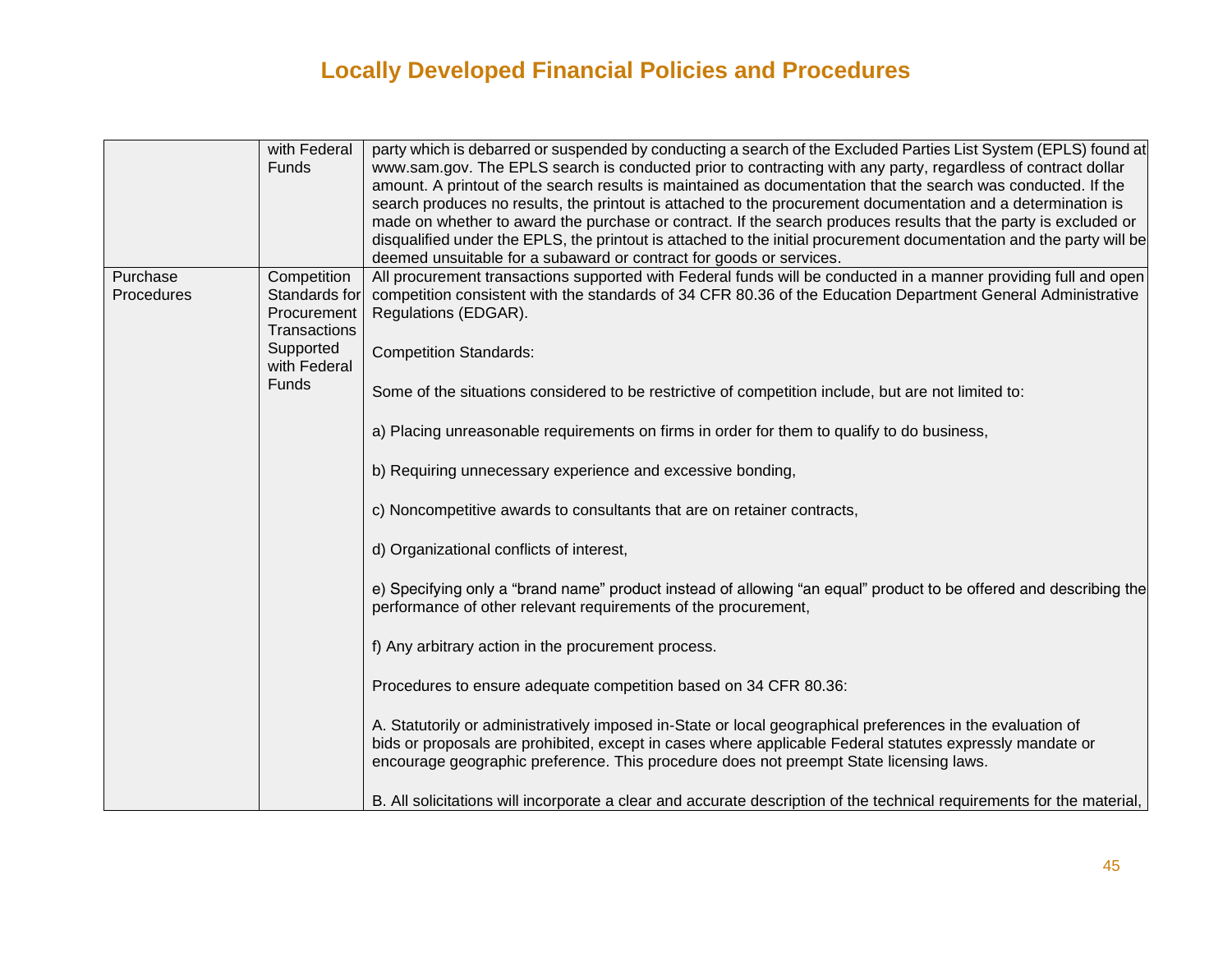|                        |                                                           | product, or service to be procured and will identify all requirements which the offerors must fulfill, as well as all<br>other factors to be used in evaluating bids or proposals.                                                                                                                                                                             |
|------------------------|-----------------------------------------------------------|----------------------------------------------------------------------------------------------------------------------------------------------------------------------------------------------------------------------------------------------------------------------------------------------------------------------------------------------------------------|
|                        |                                                           | a) In competitive procurements, the description will not contain features that unduly restrict competition.                                                                                                                                                                                                                                                    |
|                        |                                                           | b) The description may include a statement of the qualitative nature or the material, product or service to be<br>procured, and when necessary, will set forth those minimum essential characteristics and standards to which it<br>must conform if it is to satisfy its intended use.                                                                         |
|                        |                                                           | c) Detailed product specifications will be avoided if at all possible.                                                                                                                                                                                                                                                                                         |
|                        |                                                           | d) When it is impractical or uneconomical to make a clear and accurate description of the technical requirements,<br>a "brand name or equal" description may be used as a means to define the performance or other salient<br>requirements of a procurement. The specific features of the named brand which must be met by offerors will be<br>clearly stated. |
|                        |                                                           | C. All pre-qualified lists of persons, firms, or products that are used in acquiring goods and services are current and<br>include enough qualified sources to ensure maximum open and free competition. The LEA will follow State rules<br>on pre-qualified lists.                                                                                            |
|                        |                                                           | The [position title or department] is responsible for ensuring the standards and elements described above are met,<br>unless State or local policies and procedures are more restrictive.                                                                                                                                                                      |
| Purchase<br>Procedures | Methods of<br>Procurement<br>for                          | Methods of Procurement for Transactions Supported with Federal Funds based on 34 CFR 80.36 of the Education<br>Department General Administrative Regulations (EDGAR):                                                                                                                                                                                          |
|                        | Transactions<br>Supported<br>with Federal<br><b>Funds</b> | A. Small Purchase Procedures:                                                                                                                                                                                                                                                                                                                                  |
|                        |                                                           | a) Small purchase procedures are those relatively simple and informal procurement methods for securing<br>services, supplies, or other property that do not cost more than the Federal government's simplified acquisition<br>threshold or the State or local government's threshold for a small purchase, whichever is lower.                                 |
|                        |                                                           | b) The State of Texas' threshold is lower than the Federal government's threshold, therefore, small purchases are<br>those valued at less than \$50,000 in the aggregate for each 12-month period (TEC 44.031),                                                                                                                                                |
|                        |                                                           | c) Price or rate quotations are obtained from an adequate number of qualified sources, according to State or local                                                                                                                                                                                                                                             |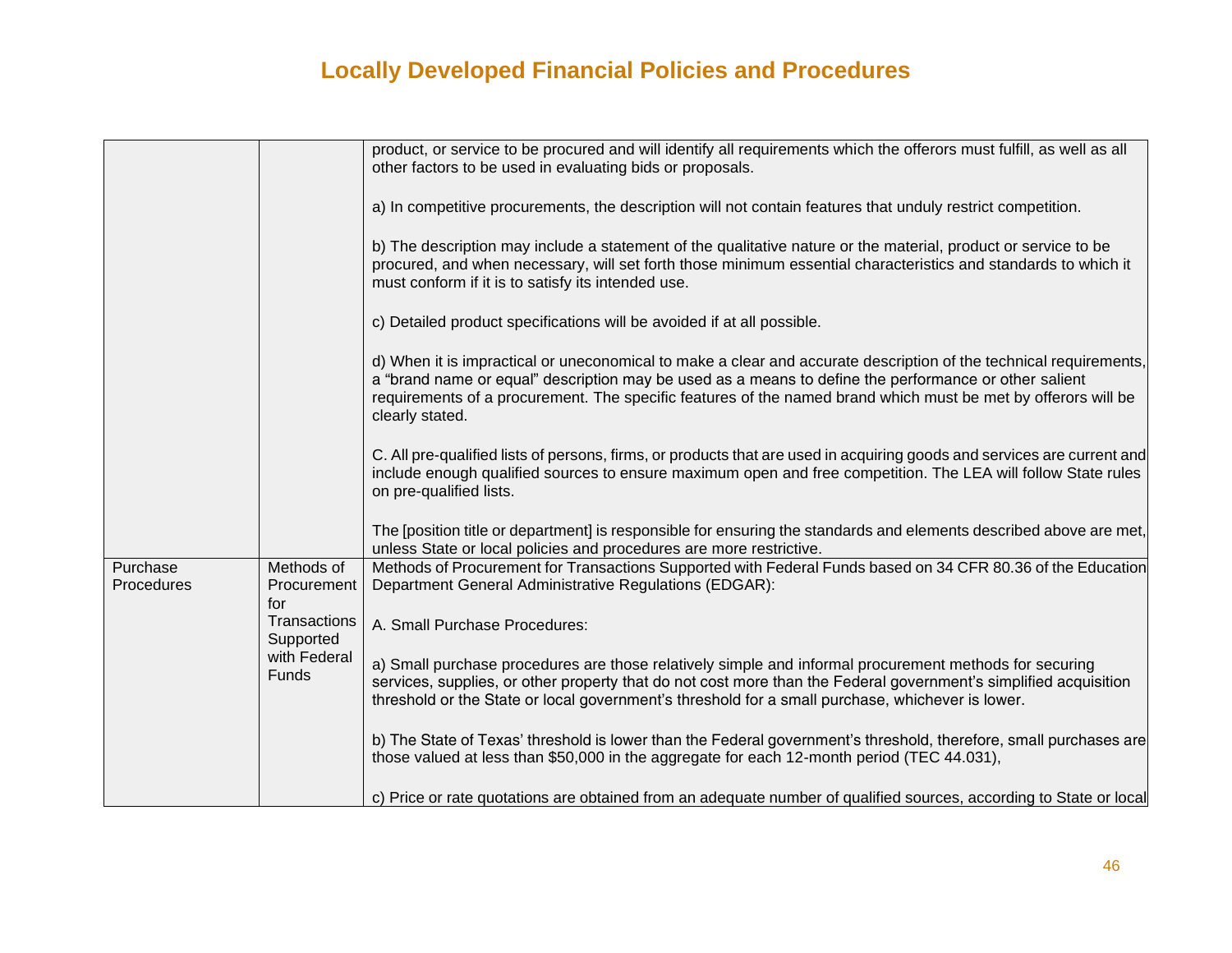| procurement rules or procedures.                                                                                                                                                                                                                                                                                            |
|-----------------------------------------------------------------------------------------------------------------------------------------------------------------------------------------------------------------------------------------------------------------------------------------------------------------------------|
| B. Sealed Bids (Formal Advertising) – used when the LEA knows exactly what they want:                                                                                                                                                                                                                                       |
| a) Sealed bid is a procurement method in which bids are publicly solicited. A firm fixed-price contract (lump sum or<br>unit price) is awarded to the responsible bidder whose bid, conforming with all the material terms and conditions of<br>the invitation for bids, is the lowest in price.                            |
| b) In order for sealed bidding to be feasible, the following conditions should be present: the procurement must lend<br>itself to a firm fixed-price contract; the selection of the successful bidder can be made principally on the basis of<br>price; a complete, adequate, and realistic                                 |
| specification or purchase description is available; and two or more responsible bidders are willing and able to<br>compete effectively for the business.                                                                                                                                                                    |
| c) The invitation for bids is publicly advertised, providing sufficient time for bidders to reply prior to the date set for<br>opening the bids.                                                                                                                                                                            |
| d) Bids are solicited from an adequate number of known suppliers.                                                                                                                                                                                                                                                           |
| e) In order for the bidder to properly respond, the invitation for bids will define the items or services and will include<br>any specifications and pertinent attachments.                                                                                                                                                 |
| f) All bids will be publicly opened at the time and place prescribed in the invitation for bids.                                                                                                                                                                                                                            |
| g) Where specified in bidding documents, factors such as discounts, transportation cost, and life cycle costs will be<br>considered in determining which bid is lowest. Payment discounts will only be used to determine the low bid when<br>prior experience indicates that such discounts are usually taken advantage of. |
| h) A firm fixed-price contract award will be made in writing to the lowest responsive and responsible bidder. A firm<br>fixed-price contract establishes a fixed, lump sum payment for delivery of a specific good or performance of a<br>specific service.                                                                 |
| i) Any or all bids may be rejected if there is a sound documented reason.                                                                                                                                                                                                                                                   |
| C. Competitive Proposals – used when considering other factors than price; such as qualifications or expertise;                                                                                                                                                                                                             |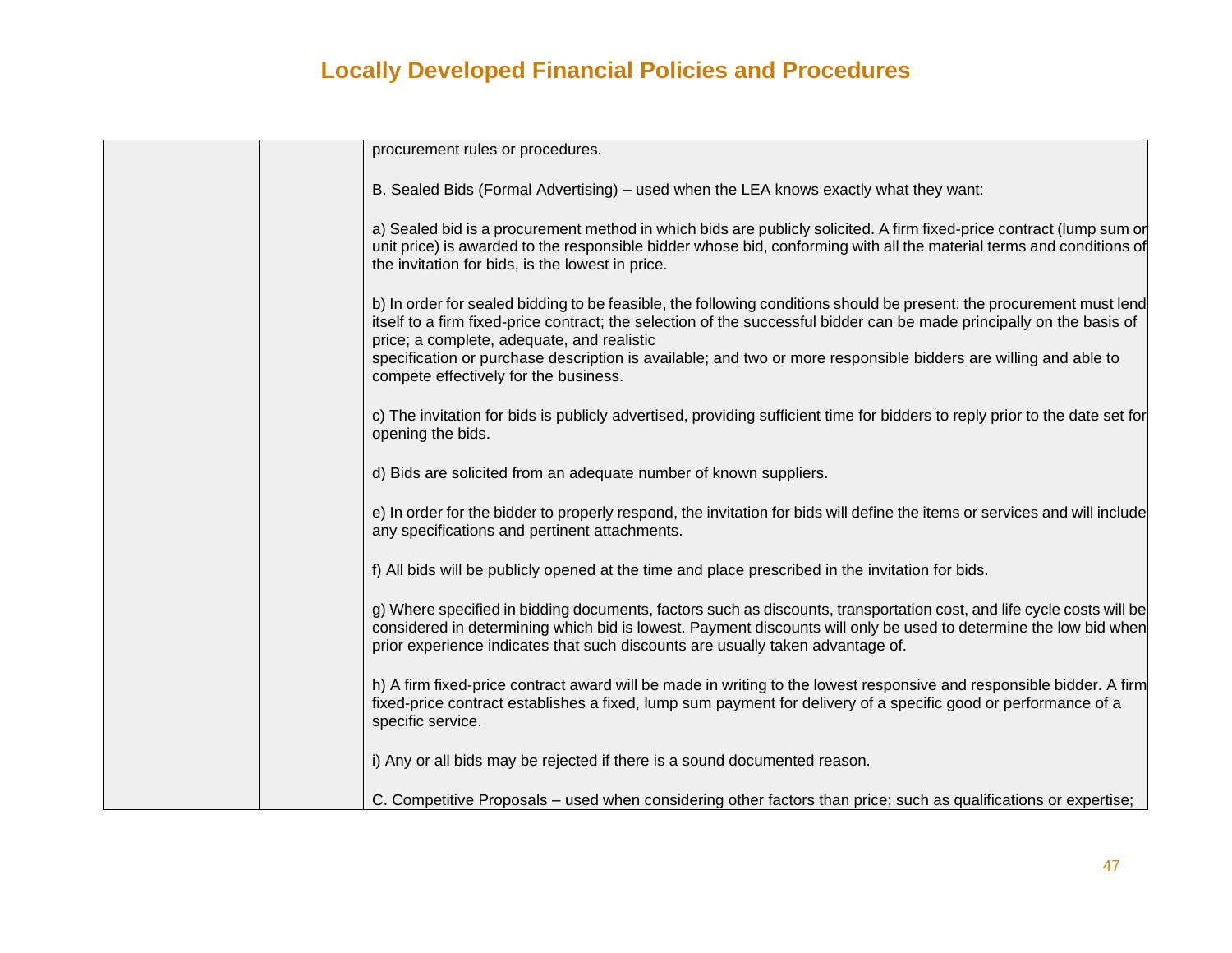|  | also used when the LEA only has a broad understanding of their need and can't describe specifics, so the vendor<br>proposes the specifics:                                                                                                                                                                                                       |
|--|--------------------------------------------------------------------------------------------------------------------------------------------------------------------------------------------------------------------------------------------------------------------------------------------------------------------------------------------------|
|  | a) Competitive proposal is a procurement method in which a public request for proposals is issued and vendors<br>respond with proposals for the types of goods or services they will submit. It is normally conducted with more than<br>one source submitting an offer, and either a fixed-price or cost-reimbursement type contract is awarded. |
|  | b) Competitive proposal method is generally used when conditions are not appropriate for the use of sealed bids,<br>for example, when expertise is important or when the services or goods are difficult to describe in an invitation for<br>bids.                                                                                               |
|  | c) Requests for proposals are publicized and identify all evaluation factors and their relative importance.                                                                                                                                                                                                                                      |
|  | d) Proposals are solicited from an adequate number of qualified sources.                                                                                                                                                                                                                                                                         |
|  | e) The LEA has a method for conducting technical evaluations of the proposals received and for selecting<br>awardees.                                                                                                                                                                                                                            |
|  | f) Awards will be made to the responsible firm whose proposal is most advantageous to the program, with price<br>and other factors considered.                                                                                                                                                                                                   |
|  | D. Noncompetitive Proposals – used with caution in certain, limited situations:                                                                                                                                                                                                                                                                  |
|  | a) Noncompetitive proposal is procurement through solicitation of a proposal from only one source or when<br>competition is determined inadequate after solicitation of a number of sources.                                                                                                                                                     |
|  | b) Procurement by noncompetitive proposals may be used only when the award of a contract is infeasible under<br>small purchase procedures, sealed bids or competitive proposals and one of the following circumstances applies:                                                                                                                  |
|  | i. The item is available only from a single source;                                                                                                                                                                                                                                                                                              |
|  | ii. The public exigency or emergency for the requirement will not permit a delay resulting from competitive<br>solicitation;                                                                                                                                                                                                                     |
|  |                                                                                                                                                                                                                                                                                                                                                  |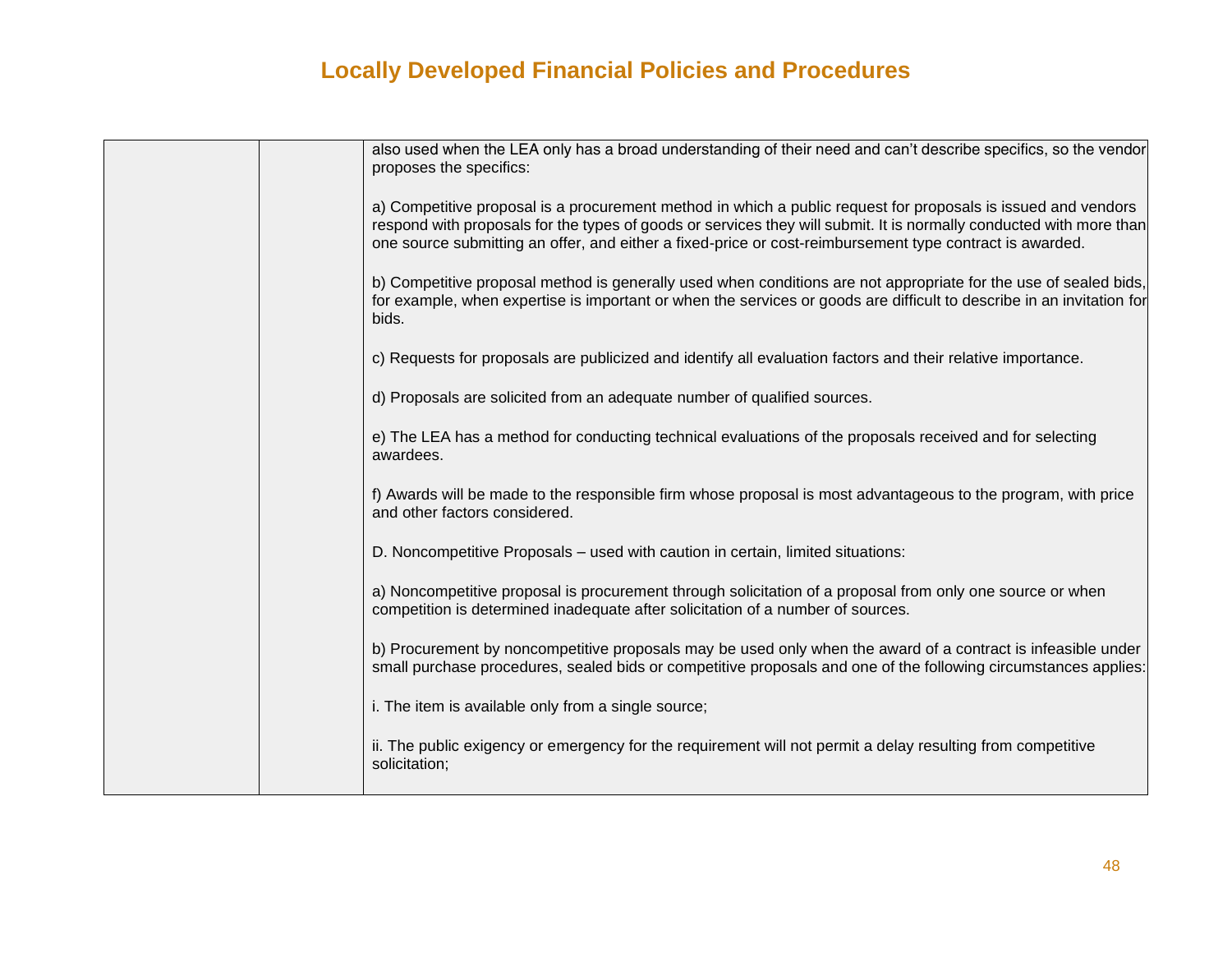|  | iii. The awarding agency authorizes noncompetitive proposals; or                                                                                                                                                                                                                                                   |  |
|--|--------------------------------------------------------------------------------------------------------------------------------------------------------------------------------------------------------------------------------------------------------------------------------------------------------------------|--|
|  | iv. After solicitation of a number of sources, competition is determined inadequate.                                                                                                                                                                                                                               |  |
|  | c) The LEA performs a cost analysis, i.e., verifying the proposed cost data, the projections of the data, and the<br>evaluation of the specific elements of costs and profits.                                                                                                                                     |  |
|  | d) If the awarding agency requires, the LEA will submit the proposed procurement to the awarding agency for<br>pre-award review.                                                                                                                                                                                   |  |
|  | e) The Business Office will ensure adequate documentation is maintained that shows how the decision was<br>reached, including the uniqueness of the services or goods                                                                                                                                              |  |
|  | sought, the scarcity of providers, and the specific expertise and experience of the vendor selected. An online<br>search for providers or a letter from the vendor or contractor stating they are the only source available is not<br>sufficient. A claim of sole source may qualify for                           |  |
|  | noncompetitive proposal if the material is copyrighted or an upgrade to an item previously purchased from the<br>provider is being purchased. However, the best practice is to first use the competitive proposal process and only<br>when the results are inadequate, to then proceed to noncompetitive proposal. |  |
|  | The LEA will take all necessary affirmative steps to assure that minority firms, women's business enterprises, and<br>labor surplus area firms are used when possible.                                                                                                                                             |  |
|  | Affirmative steps include:                                                                                                                                                                                                                                                                                         |  |
|  | a) Placing qualified small and minority businesses and women's business enterprises on solicitation lists;                                                                                                                                                                                                         |  |
|  | b) Assuring that small and minority businesses and women's business enterprises are solicited whenever they are<br>potential sources;                                                                                                                                                                              |  |
|  | c) Dividing total requirements, when economically feasible, into smaller tasks or quantities to permit maximum<br>participation by small and minority business, and women's business enterprises;                                                                                                                  |  |
|  | d) Establishing delivery schedules, where the requirement permits, which encourage participation by small and<br>minority businesses and women's business enterprises;                                                                                                                                             |  |
|  |                                                                                                                                                                                                                                                                                                                    |  |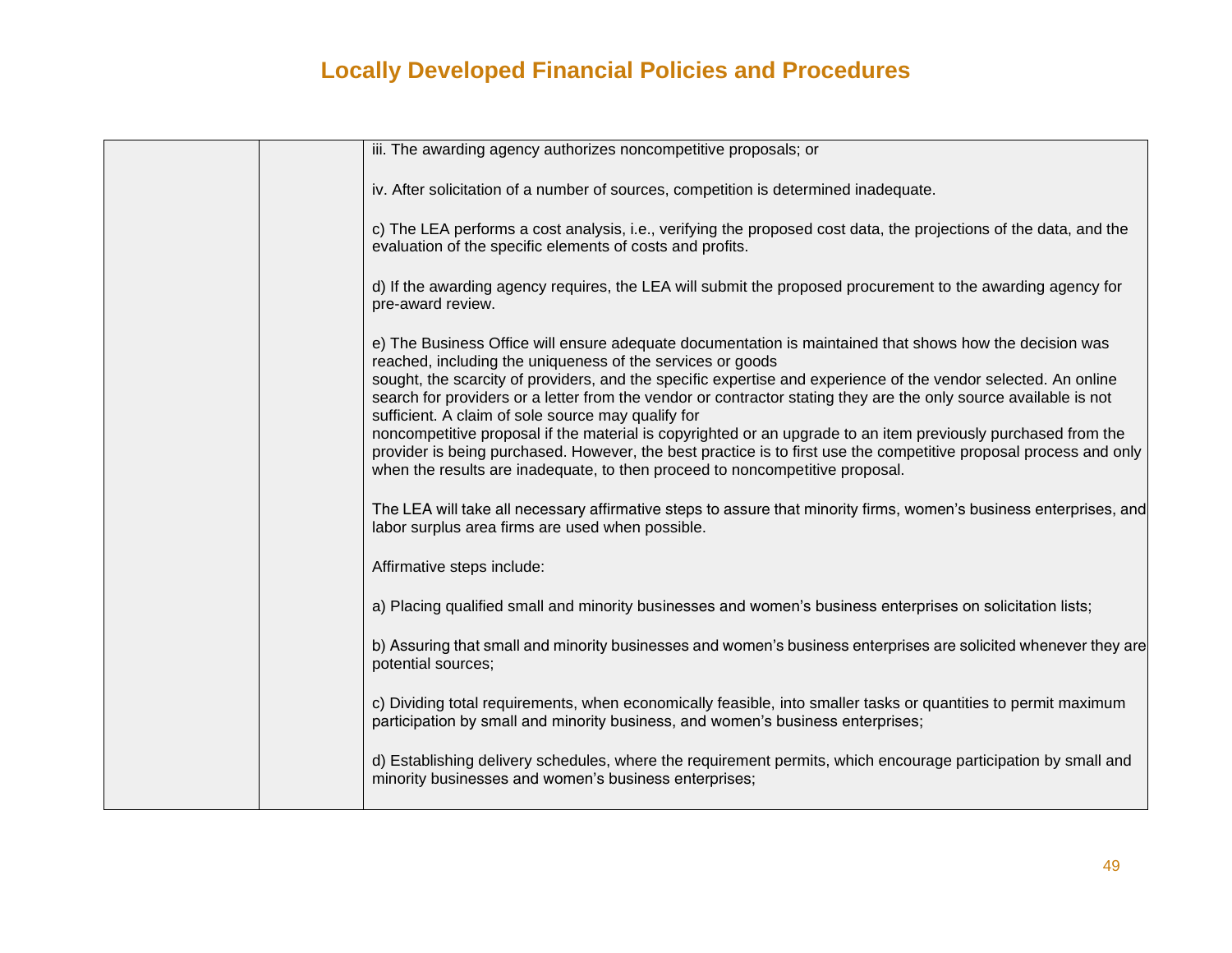| e) Using the services and assistance of the Small Business Administration and the Minority Business<br>Development Agency of the Department of Commerce.                                                                                                                                                                                                                                                                                                                                                                                                                                                                                                                                                                                                                                                                                                                                                                                                                                                            |
|---------------------------------------------------------------------------------------------------------------------------------------------------------------------------------------------------------------------------------------------------------------------------------------------------------------------------------------------------------------------------------------------------------------------------------------------------------------------------------------------------------------------------------------------------------------------------------------------------------------------------------------------------------------------------------------------------------------------------------------------------------------------------------------------------------------------------------------------------------------------------------------------------------------------------------------------------------------------------------------------------------------------|
| Faith-based organizations are eligible to contract with the LEA on the same basis as any other private<br>organization, with respect to contracts for which such other organizations are eligible. In the selection of goods and<br>services providers, the LEA will not discriminate for or against a private organization on the basis of the<br>organization's religious character or affiliation. A private organization that engages in inherently religious activities<br>must offer those services separately in time or location from any programs or services supported by a contract with<br>the LEA. A faith-based organization that contracts with the LEA may retain its independence, autonomy, right of<br>expression, religious character, and authority over its governance, such as continuing to carry out its mission and<br>expression of its religious beliefs and use its facilities to provide services without removing or altering religious art,<br>symbols, etc. from these facilities. |
| <b>Contract Cost and Price Analysis:</b>                                                                                                                                                                                                                                                                                                                                                                                                                                                                                                                                                                                                                                                                                                                                                                                                                                                                                                                                                                            |
| a) A cost or price analysis must be performed in connection with every procurement action, including contract<br>modifications.                                                                                                                                                                                                                                                                                                                                                                                                                                                                                                                                                                                                                                                                                                                                                                                                                                                                                     |
| b) The method and degree of analysis is dependent on the facts surrounding the particular procurement situation.                                                                                                                                                                                                                                                                                                                                                                                                                                                                                                                                                                                                                                                                                                                                                                                                                                                                                                    |
| c) Independent estimates must be made prior to the receipt of bids or proposals.                                                                                                                                                                                                                                                                                                                                                                                                                                                                                                                                                                                                                                                                                                                                                                                                                                                                                                                                    |
| d) The analysis assists the LEA in examining why the estimated cost significantly differs from the bids or proposals<br>received, if applicable.                                                                                                                                                                                                                                                                                                                                                                                                                                                                                                                                                                                                                                                                                                                                                                                                                                                                    |
| e) A cost analysis, which evaluates the separate cost elements that make up the total price, must be performed for<br>all procurement transactions, including contract modifications or change orders:                                                                                                                                                                                                                                                                                                                                                                                                                                                                                                                                                                                                                                                                                                                                                                                                              |
| i. When the offeror is required to submit the elements of his or her estimated cost;                                                                                                                                                                                                                                                                                                                                                                                                                                                                                                                                                                                                                                                                                                                                                                                                                                                                                                                                |
| ii. When adequate price competition is lacking;                                                                                                                                                                                                                                                                                                                                                                                                                                                                                                                                                                                                                                                                                                                                                                                                                                                                                                                                                                     |
| iii. For sole source procurements.                                                                                                                                                                                                                                                                                                                                                                                                                                                                                                                                                                                                                                                                                                                                                                                                                                                                                                                                                                                  |
| f) In lieu of cost analysis, price reasonableness can be established on the basis of a catalog or market price of a                                                                                                                                                                                                                                                                                                                                                                                                                                                                                                                                                                                                                                                                                                                                                                                                                                                                                                 |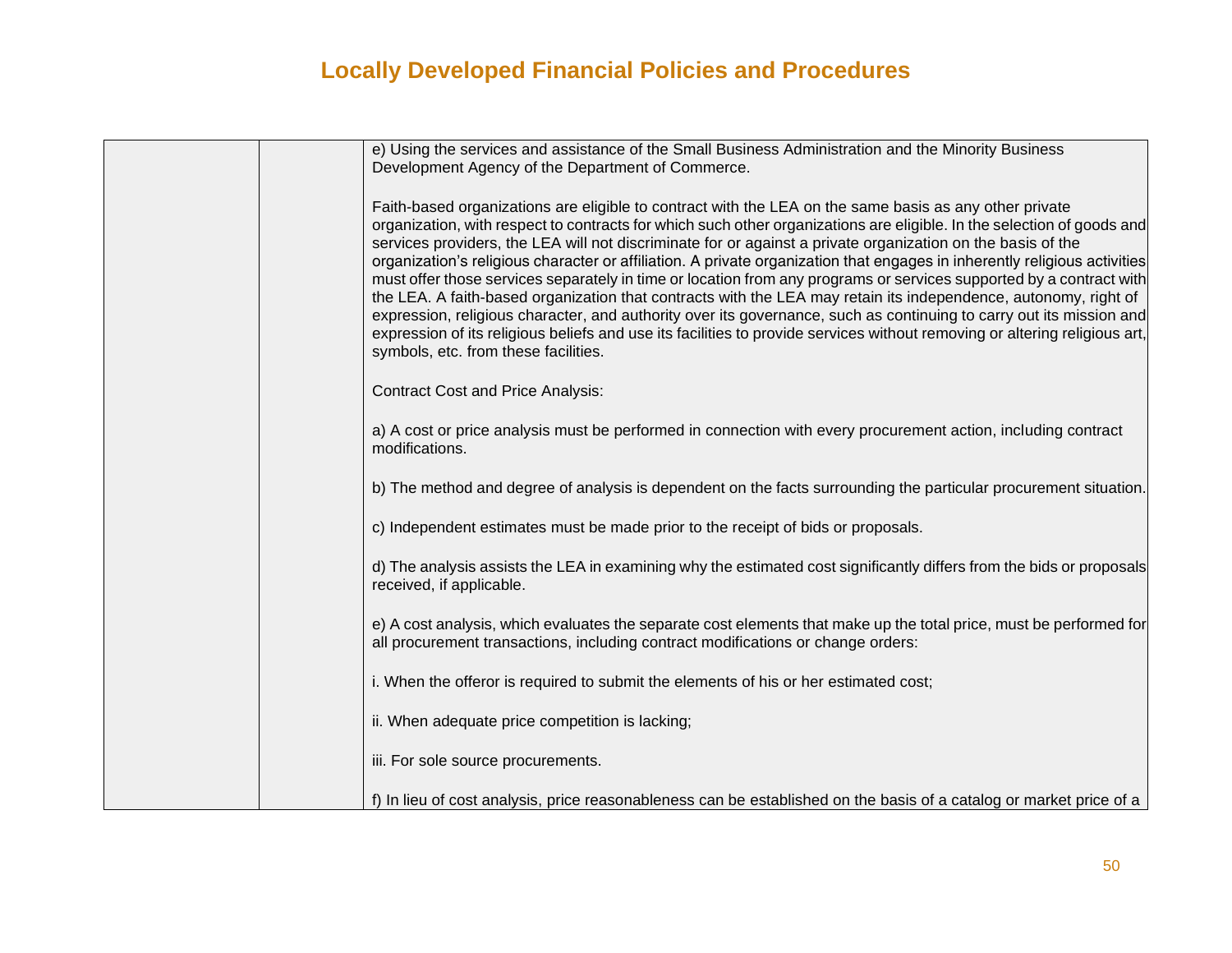|                        |                                            | commercial product sold in substantial quantities to the general public or based on prices set by law or regulation.                                                                                                                                                                                                                        |
|------------------------|--------------------------------------------|---------------------------------------------------------------------------------------------------------------------------------------------------------------------------------------------------------------------------------------------------------------------------------------------------------------------------------------------|
|                        |                                            | g) A price analysis, which evaluates the total price without looking at the individual cost elements, is used in all<br>other instances to determine the reasonableness of the proposed contract price.                                                                                                                                     |
|                        |                                            | h) The Business Manager is responsible for performing the contract cost and price analysis.                                                                                                                                                                                                                                                 |
|                        |                                            | The Business Manager is responsible for determining the correct method of procurement and that all Federal<br>requirements are met, unless State or local policy and procedures are more restrictive.                                                                                                                                       |
| Purchase<br>Procedures | Contract<br>Provisions for<br>Transactions | The LEA's contracts with providers of services or goods must contain provisions outlined in 34 CFR 80.36 of the<br>Education Department General Administrative Regulations (EDGAR).                                                                                                                                                         |
|                        | Supported<br>with Federal<br><b>Funds</b>  | a) Administrative, contractual, or legal remedies in instances where contractors violate or breach contract terms,<br>and provide for such sanctions and penalties as may be appropriate. (Required for all contracts other than those<br>initiated through the small purchase procedures.);                                                |
|                        |                                            | b) Termination for cause and for convenience by the LEA, including the manner by which it will be effected and the<br>basis for settlement. (Required for all contracts in excess of \$10,000.);                                                                                                                                            |
|                        |                                            | c) Compliance with the Equal Employment Opportunity Act as supplemented in Department of Labor regulations at<br>41 CFR chapter 60. (Required for all construction contracts awarded in excess of \$10,000.);                                                                                                                               |
|                        |                                            | d) Compliance with the Copeland "Anti-Kickback" Act supplemented in the Department of Labor regulations at 29<br>CFR part 3. (Required for all contracts for construction or repair.);                                                                                                                                                      |
|                        |                                            | e) Compliance with the Davis-Bacon Act as supplemented by Department of Labor regulations at 29 CFR part 5.<br>(Required for construction contracts in excess of \$2,000 when required by Federal grant program legislation.);                                                                                                              |
|                        |                                            | f) Compliance with sections 103 and 107 of the Contract Work Hours and Safety Standards Act as supplemented<br>by the Department of Labor regulations at 29 CFR part 5. (Required for construction contracts in excess of \$2,000,<br>and in excess of \$2,500 for other contracts which involve the employment of mechanics or laborers.); |
|                        |                                            | g) Notice of awarding agency requirements and regulations pertaining to reporting;                                                                                                                                                                                                                                                          |
|                        |                                            | h) Notice of awarding agency requirements and regulations pertaining to patent rights with respect to any                                                                                                                                                                                                                                   |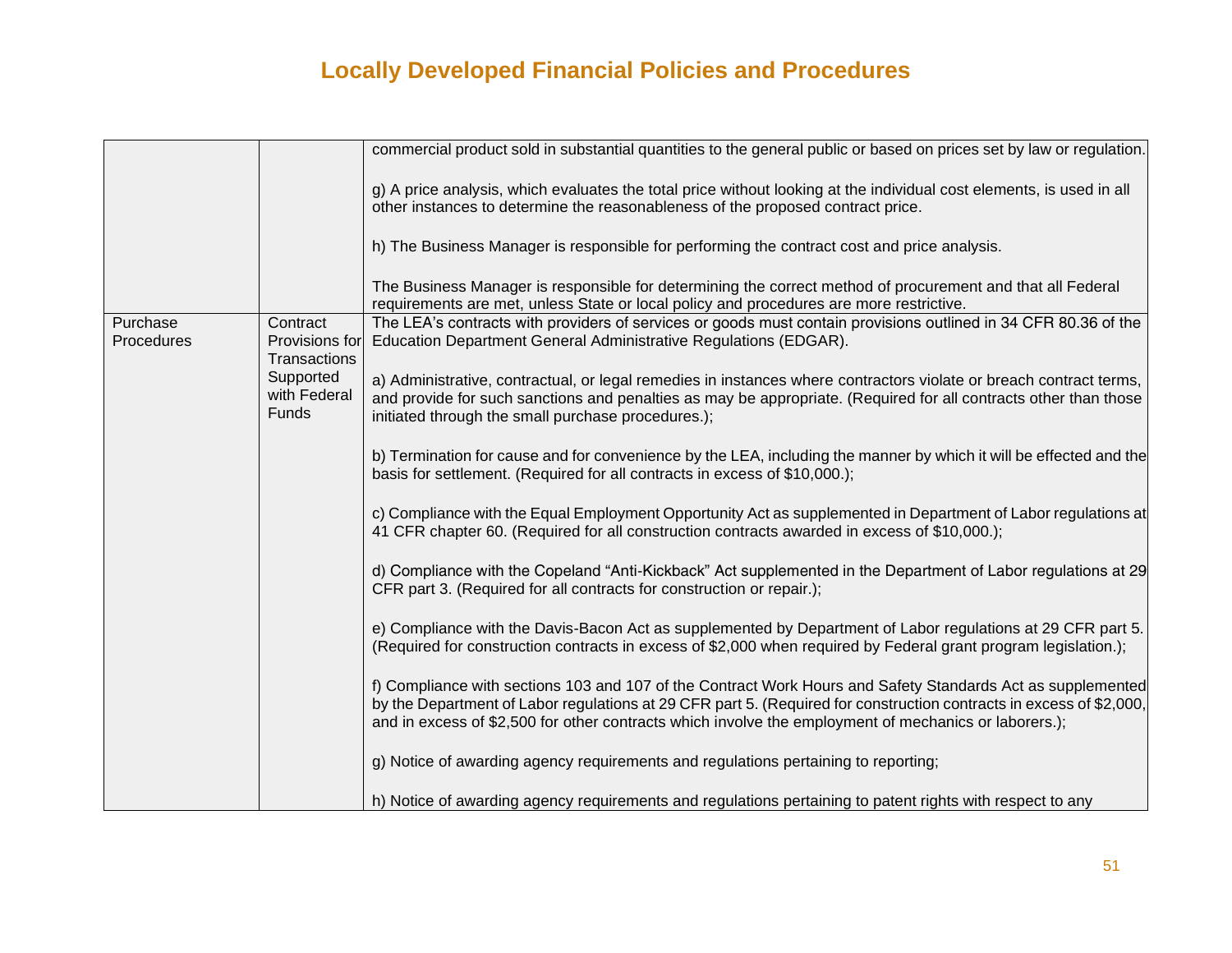|                        |                                    | discovery or invention which arises or is developed in the course of or under such contract;                                                                                                                                                                                                                                                                                               |
|------------------------|------------------------------------|--------------------------------------------------------------------------------------------------------------------------------------------------------------------------------------------------------------------------------------------------------------------------------------------------------------------------------------------------------------------------------------------|
|                        |                                    | i) Awarding agency requirements and regulations pertaining to copyrights and rights in data;                                                                                                                                                                                                                                                                                               |
|                        |                                    | j) Access by the LEA, the TEA, the Federal grantor agency, the Comptroller General of the United States, or any of<br>their duly authorized representatives to any books, documents, papers, and records of the contractor which are<br>directly pertinent to that specific contract for the purpose of making audit, examination, excerpts, and<br>transcriptions;                        |
|                        |                                    | k) Retention of all required records for five years (Federal requirement is three years, but State has<br>more restrictive requirement of five years) after the LEA makes final payments and all other pending matters are<br>closed;                                                                                                                                                      |
|                        |                                    | I) Compliance with all applicable standards, orders, or requirements issued under section 306 of the Clean Air Act<br>(42 U.S.C. 1857(h), section 508 of the Clean Water Act (33 U.S.C. 1368), Executive Order 11738, and<br>Environmental Protection Agency regulations (40 CFR part 15). (Required for all contracts, subcontracts, and<br>subgrants of amounts in excess of \$100,000); |
|                        |                                    | m) Mandatory standards and policies relating to energy efficiency which are contained in the state energy<br>conservation plan issued in compliance with the Energy Policy and Conservation Act (Pub. L. 94-163, 89 Stat.<br>871).                                                                                                                                                         |
|                        |                                    | The Business Manager is responsible for ensuring all contracts supported with Federal funds contain the required<br>provisions outlined above, unless State or local policies and procedures are more restrictive.                                                                                                                                                                         |
| Purchase<br>Procedures | <b>State</b><br>Purchasing<br>Laws | The Texas Education Code (TEC) 44.031 addresses the requirement to competitively bid all LEA contracts for the<br>purchase of goods and services valued at \$50,000 or more in the aggregate for each 12-month period, by the<br>method that provides the best value for the LEA, according to the methods outlined in TEC 44.031:                                                         |
|                        |                                    | a) competitive bidding;                                                                                                                                                                                                                                                                                                                                                                    |
|                        |                                    | b) competitive sealed proposals;                                                                                                                                                                                                                                                                                                                                                           |
|                        |                                    | c) a request for proposals, for services other than construction services;                                                                                                                                                                                                                                                                                                                 |
|                        |                                    | d) an interlocal contract;                                                                                                                                                                                                                                                                                                                                                                 |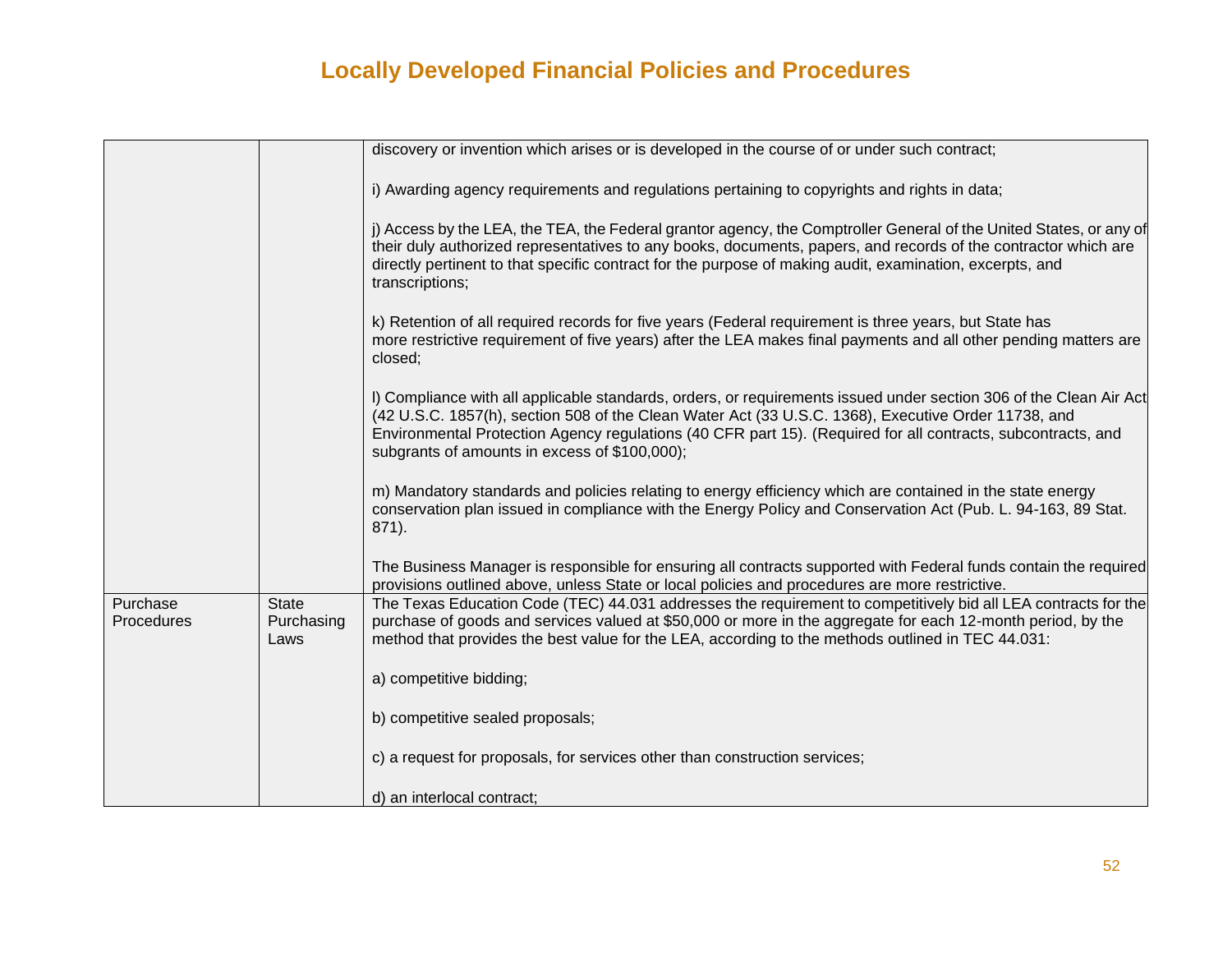| e) a design/build contract;                                                                                                                                                                                                                                                                                                                                                                           |
|-------------------------------------------------------------------------------------------------------------------------------------------------------------------------------------------------------------------------------------------------------------------------------------------------------------------------------------------------------------------------------------------------------|
| f) a contract to construct, rehabilitate, alter, or repair facilities that involves using a construction manager;                                                                                                                                                                                                                                                                                     |
| g) a job order contract for the minor construction, repair, rehabilitation, or alteration of a facility;                                                                                                                                                                                                                                                                                              |
| h) the reverse auction procedure as defined by Section 2155.062(d), Government Code; or                                                                                                                                                                                                                                                                                                               |
| i) the formation of a political subdivision corporation under Section 304.011, Local Government Code.                                                                                                                                                                                                                                                                                                 |
| School Buses (TEC 44.031(I):                                                                                                                                                                                                                                                                                                                                                                          |
| Each contract proposed to be made by an LEA for the purchase or lease of one or more school buses, including a<br>lease with an option to purchase, must be submitted to competitive bidding when the contract is valued at \$20,000<br>or more.                                                                                                                                                      |
| Since non-compliance of the requirements of TEC 44.031 may result in criminal penalties, these requirements will<br>be strictly enforced.                                                                                                                                                                                                                                                             |
| Contract with Person Indebted to LEA (TEC 44.044):                                                                                                                                                                                                                                                                                                                                                    |
| The LEA's Board of Trustees by resolution may establish regulations permitting the LEA to refuse to enter into a<br>contract or other transaction with a person indebted to the LEA. If such regulation is adopted, it is not a violation for<br>the LEA to refuse to award a contract or enter into a transaction with an apparent low bidder or successful<br>proposer that is indebted to the LEA. |
| Exceptions to the competitive bid requirement include:                                                                                                                                                                                                                                                                                                                                                |
| a) Contracts for the purchase of produce or vehicle fuel (TEC 44.031(a));                                                                                                                                                                                                                                                                                                                             |
| b) Contracts for professional services rendered by a certified public accountant; an architect; a landscape<br>architect; a land surveyor; a physician, including a surgeon; an optometrist; a professional engineer; a state<br>certified or state licensed real estate appraiser; or a registered nurse. Rather than be selected on the basis of                                                    |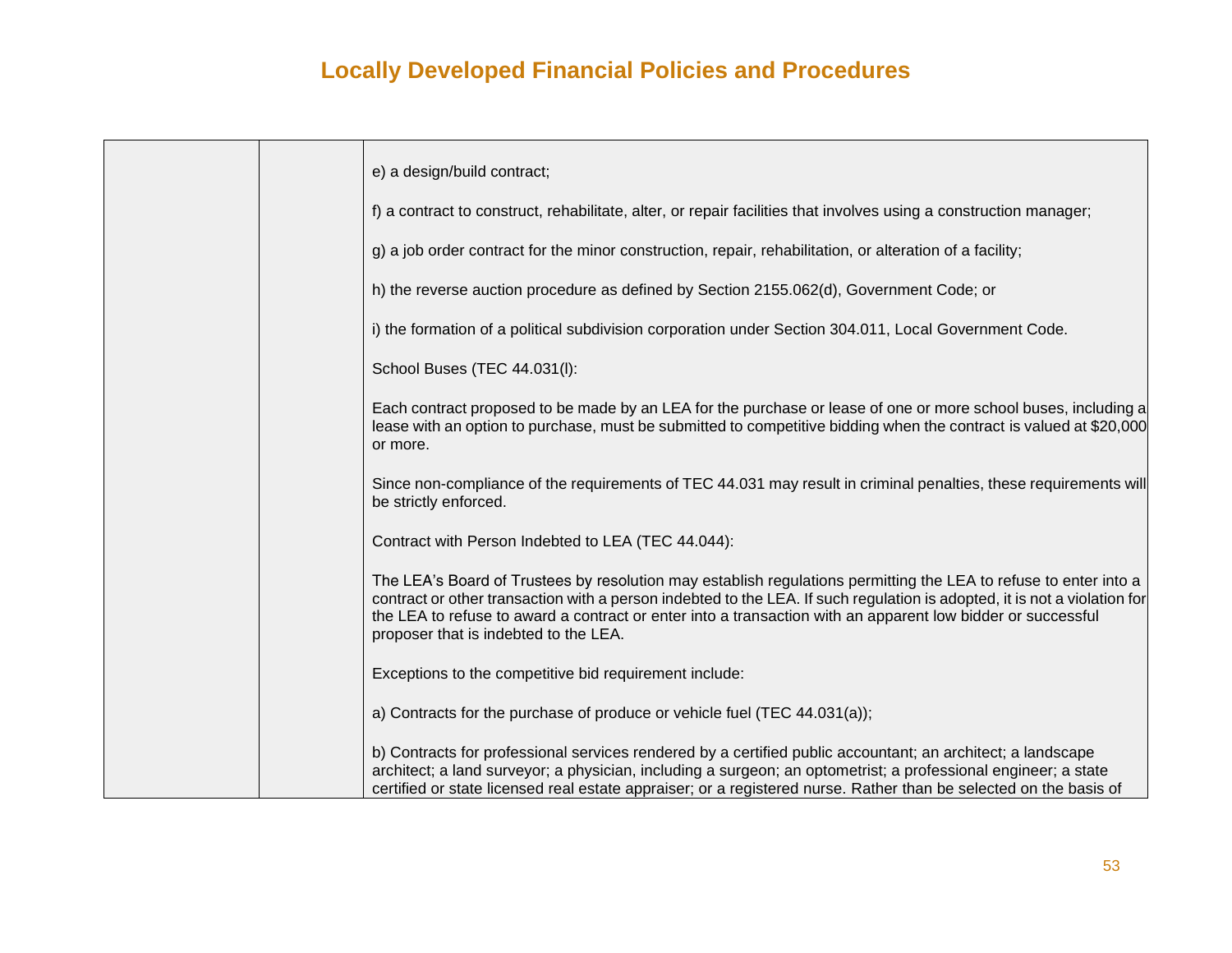| competitive bids, the selection and award should be made on the basis of demonstrated competence and<br>qualifications to perform the service and for a fair and reasonable price. (TEC 44.031(f); Government Code<br>2254,002(2)(B); 2254.003);                                                                                                                                                                                                                                                                                                                                                                                                                                                                                                                                           |
|--------------------------------------------------------------------------------------------------------------------------------------------------------------------------------------------------------------------------------------------------------------------------------------------------------------------------------------------------------------------------------------------------------------------------------------------------------------------------------------------------------------------------------------------------------------------------------------------------------------------------------------------------------------------------------------------------------------------------------------------------------------------------------------------|
| c) Emergency replacement or repair of school equipment, school facility, or portion of school facility that has been<br>destroyed, severely damaged or experiences a major unforeseen operational or structural failure, as outlined in<br>TEC 44.031(h) and approved by the Board of Trustees;                                                                                                                                                                                                                                                                                                                                                                                                                                                                                            |
| d) Computers and computer-related equipment, including computer software acquired through the Department of<br>Information Resources under contracts entered into in accordance with Government Code 2054 or 2157 (TEC<br>$44.031(i)$ ;                                                                                                                                                                                                                                                                                                                                                                                                                                                                                                                                                    |
| e) Sole Source Goods for items for which competition is precluded because of the existence of a patent, copyright,<br>secret process, or monopoly; a film, manuscript, or book; a utility service, including electricity, gas, or water; and a<br>captive replacement part or component for equipment. (TEC 44.031(j). This Sole Source exception does not apply<br>to mainframe data-processing equipment and peripheral attachments with a single-item price in excess of \$15,000<br>(TEC 44.031(k)).                                                                                                                                                                                                                                                                                   |
| Public Notice (TEC 44.031(g):                                                                                                                                                                                                                                                                                                                                                                                                                                                                                                                                                                                                                                                                                                                                                              |
| Notice of the time by when and place where the bids or proposals, or the responses to a request for qualifications,<br>will be received and opened shall be published in the county in which the LEA's central<br>administrative office is located, once a week for at least two weeks before the deadline for receiving bids,<br>proposals, or responses to a request for qualifications. If there is not a newspaper in that county, the advertising<br>shall be published in a newspaper in the county nearest the county seat of the county in which the LEA's central<br>administrative office is located. In a two-step procurement process, the time and place where the second-step<br>bids, proposals, or responses will be received are not required to be published separately. |
| Award Determinations (TEC 44.031(b):                                                                                                                                                                                                                                                                                                                                                                                                                                                                                                                                                                                                                                                                                                                                                       |
| The following will be considered when determining to whom to award a contract:                                                                                                                                                                                                                                                                                                                                                                                                                                                                                                                                                                                                                                                                                                             |
| a) The purchase price;                                                                                                                                                                                                                                                                                                                                                                                                                                                                                                                                                                                                                                                                                                                                                                     |
| b) The reputation of the vendor and of the vendor's goods or services;                                                                                                                                                                                                                                                                                                                                                                                                                                                                                                                                                                                                                                                                                                                     |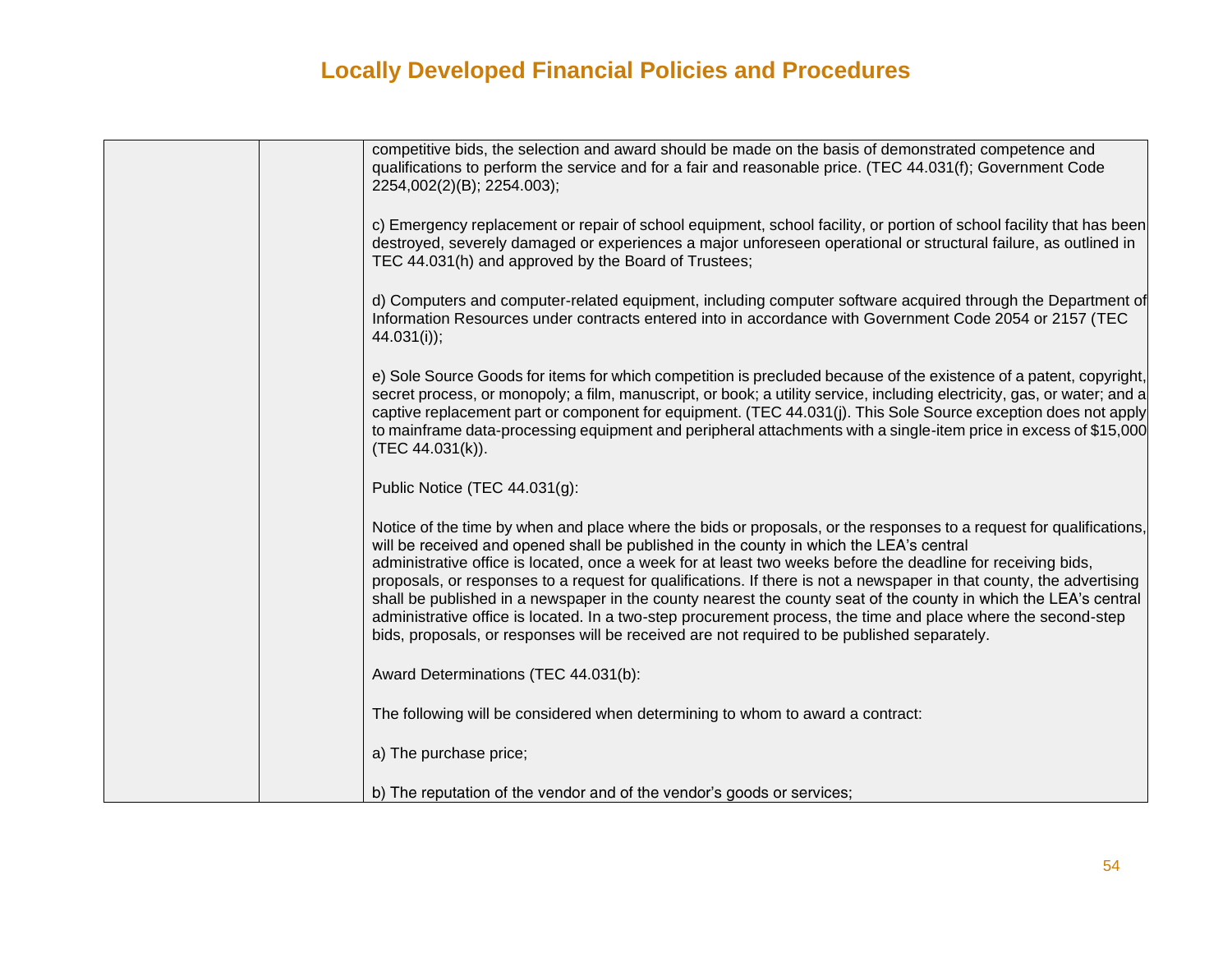|  | c) The quality of the vendor's goods or services;                                                                                                                                                                                                                                                                                                                       |
|--|-------------------------------------------------------------------------------------------------------------------------------------------------------------------------------------------------------------------------------------------------------------------------------------------------------------------------------------------------------------------------|
|  | d) The extent to which the goods or services meet the LEA's needs;                                                                                                                                                                                                                                                                                                      |
|  | e) The vendor's past relationship with the LEA;                                                                                                                                                                                                                                                                                                                         |
|  | f) The impact on the ability of the LEA to comply with laws and rules relating to historically underutilized<br>businesses;                                                                                                                                                                                                                                             |
|  | g) The total long-term cost to the LEA to acquire the vendor's goods or services; and                                                                                                                                                                                                                                                                                   |
|  | h) Any other relevant factor specifically listed in the request for bids or proposals.                                                                                                                                                                                                                                                                                  |
|  | Electronic Bids or Proposals (TEC 44.0313):                                                                                                                                                                                                                                                                                                                             |
|  | a) Bids or proposals may be received through electronic transmission if the LEA's Board of Trustees adopts rules<br>to ensure the identification, security, and confidentiality of electronic bids or proposals and to ensure that the<br>electronic bids or proposals remain effectively unopened until the proper time.                                               |
|  | b) An electronic bid or proposal is not required to be sealed.                                                                                                                                                                                                                                                                                                          |
|  | c) The Refugio ISD's Board of Trustees does allow receipt of electronic bids or proposals.                                                                                                                                                                                                                                                                              |
|  | Contracted Related and Management Fees Under Certain Cooperative Purchasing Contracts (TEC 44.0331):                                                                                                                                                                                                                                                                    |
|  | a) If the LEA enters into a purchasing contract valued at \$25,000 or more under TEC 44.031(a)(5), under<br>Subchapter F, Chapter 271, Local Government Code, or under any other cooperative purchasing program<br>authorized for LEAs by law, will document any contract-related fee, including any management fee, and the<br>purpose of each fee under the contract. |
|  | b) The amount, purpose, and disposition of any fee described above will be presented in a written report and<br>submitted annually in an open meeting of the Board of Trustees of the LEA. The written report will appear as an<br>agenda item.                                                                                                                         |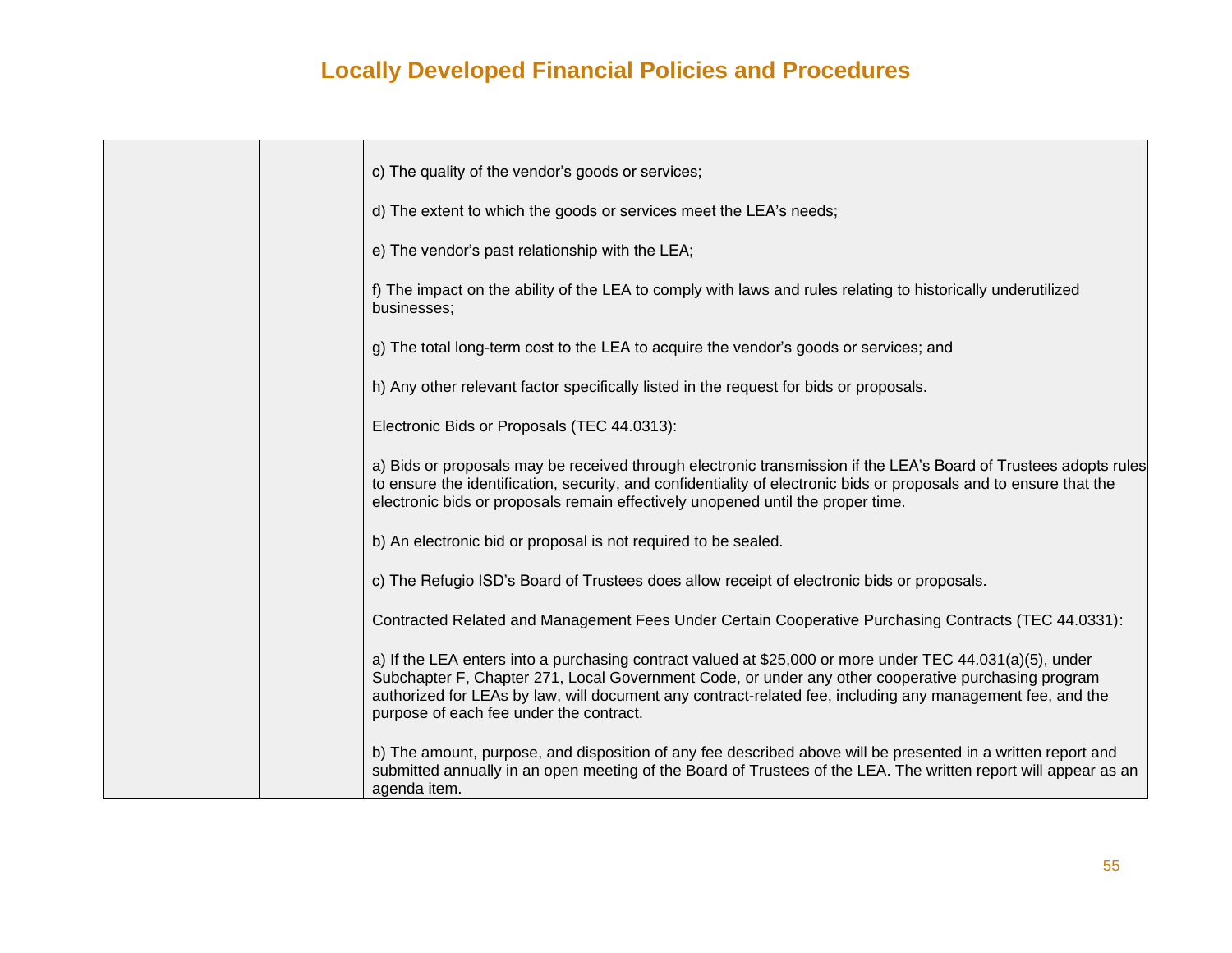| Criminal History of Contractor (TEC 44.034):                                                                                                                                                                                                                                                                                                                                                                                                                                                                                                              |
|-----------------------------------------------------------------------------------------------------------------------------------------------------------------------------------------------------------------------------------------------------------------------------------------------------------------------------------------------------------------------------------------------------------------------------------------------------------------------------------------------------------------------------------------------------------|
| The Refugio ISd may terminate a contract with a person or business entity if the LEA determines that the person or<br>business entity failed to give advance notice to the LEA that the person or an owner or operator of the business<br>entity has been convicted of a felony, according to TEC 44.034(a), or misrepresented the conduct resulting in the<br>conviction. If the LEA terminates the contract for such reason, the LEA will compensate the person or business<br>entity for services performed before the termination of the<br>contract. |
| Construction Services, Design-Build Contracts for Facilities, Construction Manager-Agent, Construction<br>Manager-At-Risk:                                                                                                                                                                                                                                                                                                                                                                                                                                |
| The LEA will comply with the requirements found in TEC 44.035, 44.036, 44.037, 44.038, 44.039, 44.040, and<br>44.041 for specific information related to construction contracts.                                                                                                                                                                                                                                                                                                                                                                          |
| Purchase or Lease of Automated External Defibrillator (TEC 44.047):                                                                                                                                                                                                                                                                                                                                                                                                                                                                                       |
| If the LEA purchases or leases an automated external defibrillator, as defined by Section 779.001, Health and<br>Safety Code, the LEA will ensure that the automated external defibrillator meets standards established by the<br>Federal Food and Drug Administration. The [position title or department] is responsible for ensuring compliance.                                                                                                                                                                                                        |
| Preference to Texas and United States Products (TEC 44.042):                                                                                                                                                                                                                                                                                                                                                                                                                                                                                              |
| a) If the LEA purchases agricultural products or vegetation for landscaping, preference will be given to those<br>produced, processed, or grown in Texas if the cost to the LEA is equal and the quality is equal.                                                                                                                                                                                                                                                                                                                                        |
| b) If agricultural products produced, processed, or grown in Texas are not equal in cost and quality to other<br>products, the LEA will give preference to agricultural products produced, processed, or grown in other states of the<br>United States over foreign products if the cost to the LEA is equal and the quality is equal.                                                                                                                                                                                                                    |
| c) The LEA will not adopt product purchasing specifications that unnecessarily exclude agricultural products<br>produced, processed, or grown in Texas.                                                                                                                                                                                                                                                                                                                                                                                                   |
| d) Information, assistance, and resources regarding Texas agricultural products may be obtained from the Texas                                                                                                                                                                                                                                                                                                                                                                                                                                            |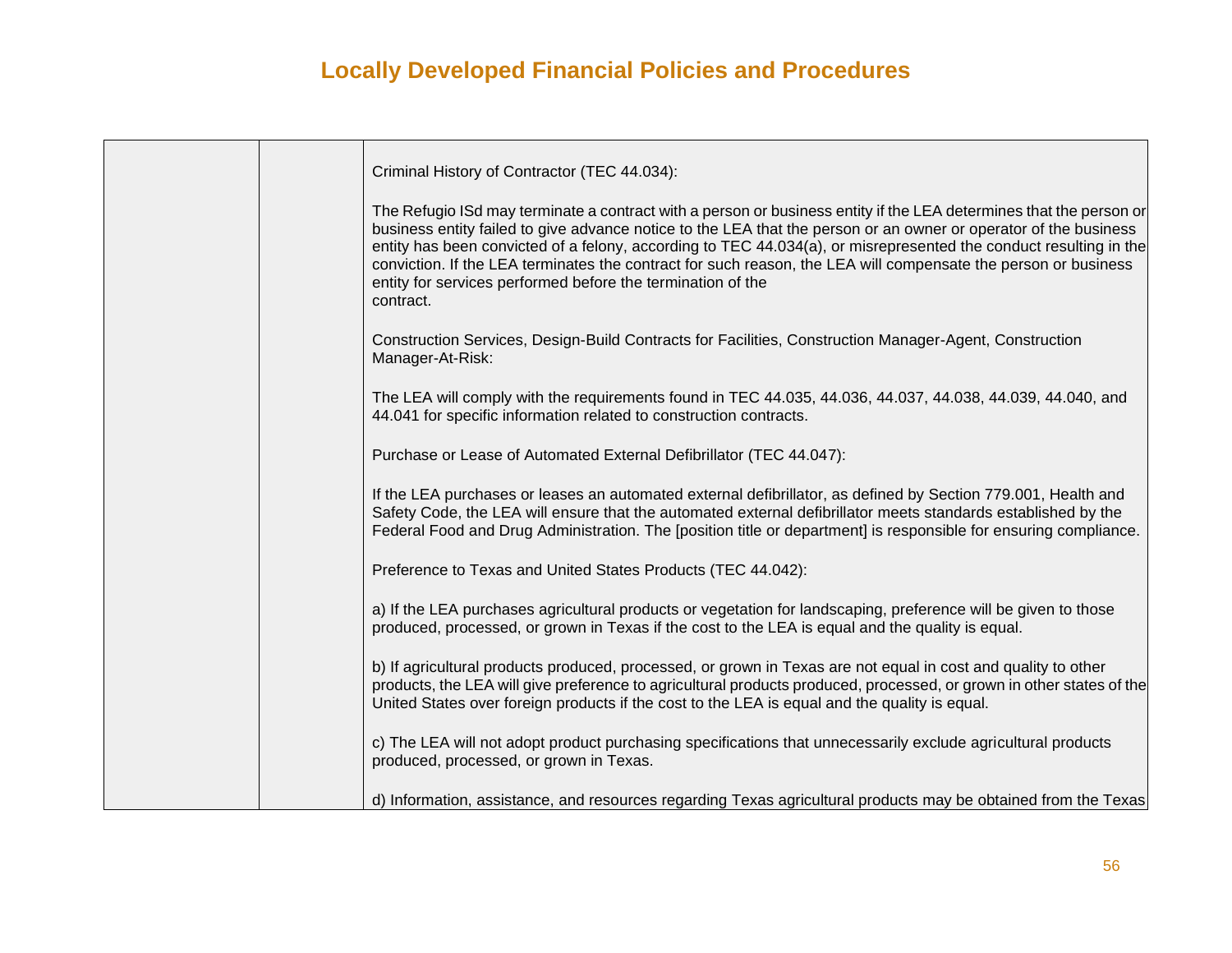|                        |                            | Department of Agriculture.                                                                                                                                                                                                                                                                                                                                      |
|------------------------|----------------------------|-----------------------------------------------------------------------------------------------------------------------------------------------------------------------------------------------------------------------------------------------------------------------------------------------------------------------------------------------------------------|
|                        |                            | Anticipated purchases are to be brought to the attention of the Business Office well in advance of the need for the<br>goods or services. The bidding process may take approximately two months, from proposal specification<br>development to School Board approval.                                                                                           |
|                        |                            | The Business Manager is responsible for ensuring compliance with the requirements described above.                                                                                                                                                                                                                                                              |
|                        |                            | Specific procedures related to procurement may be found in the Refugio ISD's Purchasing Manual.                                                                                                                                                                                                                                                                 |
| Purchase<br>Procedures | Enforcement<br>of Purchase | A. TEC 44.032(b):                                                                                                                                                                                                                                                                                                                                               |
|                        | Procedures                 | According to TEC 44.032, an officer, employee, or agent of an LEA commits an offense if the person, with criminal<br>negligence, makes or authorizes separate, sequential, or component purchases to avoid the requirements of TEC<br>44.031(a) or (b). An offense under TEC 44.032(b) is a Class B misdemeanor and is an offense involving moral<br>turpitude. |
|                        |                            | B. TEC 44.032(c):                                                                                                                                                                                                                                                                                                                                               |
|                        |                            | An officer, employee, or agent of an LEA commits an offense if the person, with criminal negligence, violates TEC<br>44.031(a) or (b) other than by conduct described in TEC 44.032(b). An offense under TEC 44.032(c) is a Class B<br>misdemeanor and is an offense involving moral turpitude.                                                                 |
|                        |                            | C. TEC 44.032(d):                                                                                                                                                                                                                                                                                                                                               |
|                        |                            | An officer or employee of an LEA commits an offense if the officer or employee knowingly violates TEC 44.031,<br>other than by conduct described in TEC 44.032(b) and (c). An offense under TEC 44.032(d) is a Class C<br>misdemeanor.                                                                                                                          |
|                        |                            | D. TEC 44.032(e):                                                                                                                                                                                                                                                                                                                                               |
|                        |                            | The final conviction of a person other than a trustee of an LEA for an offense under TEC 44.032(b) or (c) results in<br>the immediate removal from office or employment of that person. Additional information concerning a trustee who<br>is convicted of an offense under TEC 44.032(b) or (c) may be found at TEC 44.032(e).                                 |
| Purchase               |                            | Definition of a A purchase order is an instrument used to encumber funds (setting aside funds in advance for the payment of                                                                                                                                                                                                                                     |
| Procedures             | Purchase                   | goods and services when received or rendered). Texas Education Agency Bulletin 679, ACT 302 requires that an                                                                                                                                                                                                                                                    |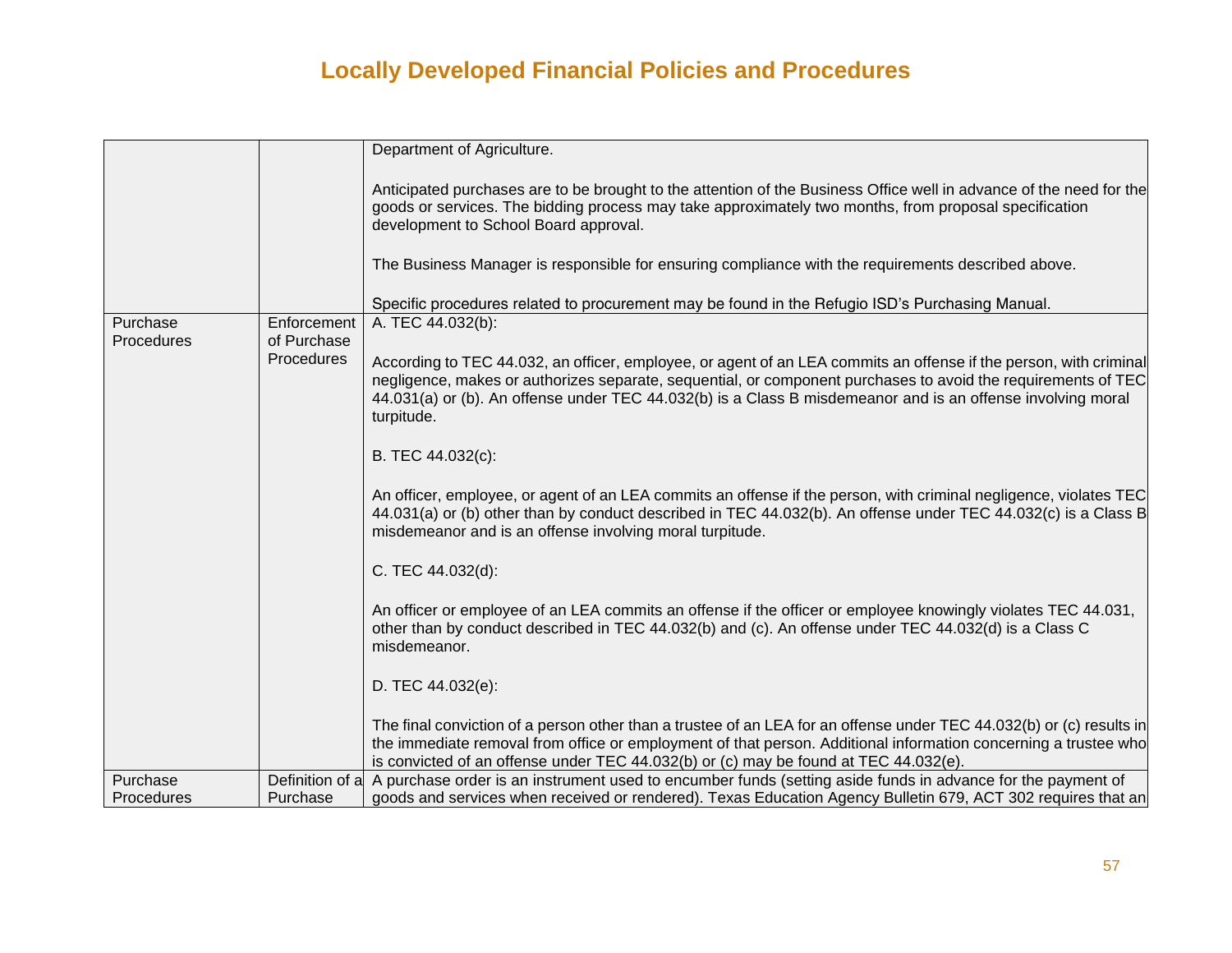|                               | Order                        | encumbering accounting system be in place.                                                                                                                                                                                                                                                                                                                                                                                                                                                                                                                                                                                                                                                          |
|-------------------------------|------------------------------|-----------------------------------------------------------------------------------------------------------------------------------------------------------------------------------------------------------------------------------------------------------------------------------------------------------------------------------------------------------------------------------------------------------------------------------------------------------------------------------------------------------------------------------------------------------------------------------------------------------------------------------------------------------------------------------------------------|
|                               |                              | According to the TEA 2010 Financial Accountability System Resource Guide, a purchase order serves as a formal<br>order for goods, materials, and/or services from a vendor. A purchase order, once approved, is a binding<br>commitment for an LEA to remit payment to the vendor after the item(s) and an invoice are received.                                                                                                                                                                                                                                                                                                                                                                    |
|                               |                              | A purchase order is a purchaser's document to formalize a purchase transaction with a vendor. The purchase<br>order should contain statements as to the quantity, description, and price of the goods or services orders;<br>applicable terms as to payment; discounts; date of performance; transportation arrangements; and other factors or<br>suitable references pertinent to the purchase and its execution by the vendor. Acceptance of a purchase order<br>constitutes a contract.                                                                                                                                                                                                          |
| Purchase<br><b>Procedures</b> | Use of<br>Purchase<br>Orders | A purchase order, after the final approval process, is a binding commitment for the LEA to remit payment to the<br>vendor after the LEA receives the item(s). A purchase order is also an important accounting document. It should<br>contain information on the expenditure to be made and the account code to be charged. Once issued, the<br>purchase order encumbers funds, which serves as an expenditure control<br>mechanism. Finally, the purchase order is utilized in the accounts payable process as it documents that an order<br>has been placed and is acceptable by the user; the user can make payment to the vendor upon verified and<br>documented receipt of the goods/services. |
|                               |                              | Refugio ISD Board Policy CH (Local) under Purchase Commitments states that prior to the purchase of goods or<br>services, a properly prepared and submitted purchase order shall be required.                                                                                                                                                                                                                                                                                                                                                                                                                                                                                                       |
|                               |                              | Reimbursements for goods/services purchased personally will be reimbursed only if an approved purchase order<br>is in place prior to the purchase of the goods and does not exceed the amount of the purchase order (shipping<br>costs should be included in the purchase order). No changes, substitutions, or increases in funds may be made<br>without approval from the Business Office.                                                                                                                                                                                                                                                                                                        |
|                               |                              | It is not an acceptable policy of Refugio ISD to allow use of gift cards or debit cards to disburse any funds, including<br>Federal funds.                                                                                                                                                                                                                                                                                                                                                                                                                                                                                                                                                          |
|                               |                              | All Refugio ISD personnel are required to follow the following guidelines for any purchase, regardless of fund<br>source. In addition, Federal Program personnel will adhere to the applicable statute, regulations, and other grant<br>requirements when making purchases. According to Board Policy CH (Local), employees who violate the Refugio<br>ISD purchasing procedures shall be held personally liable for the debt incurred.                                                                                                                                                                                                                                                             |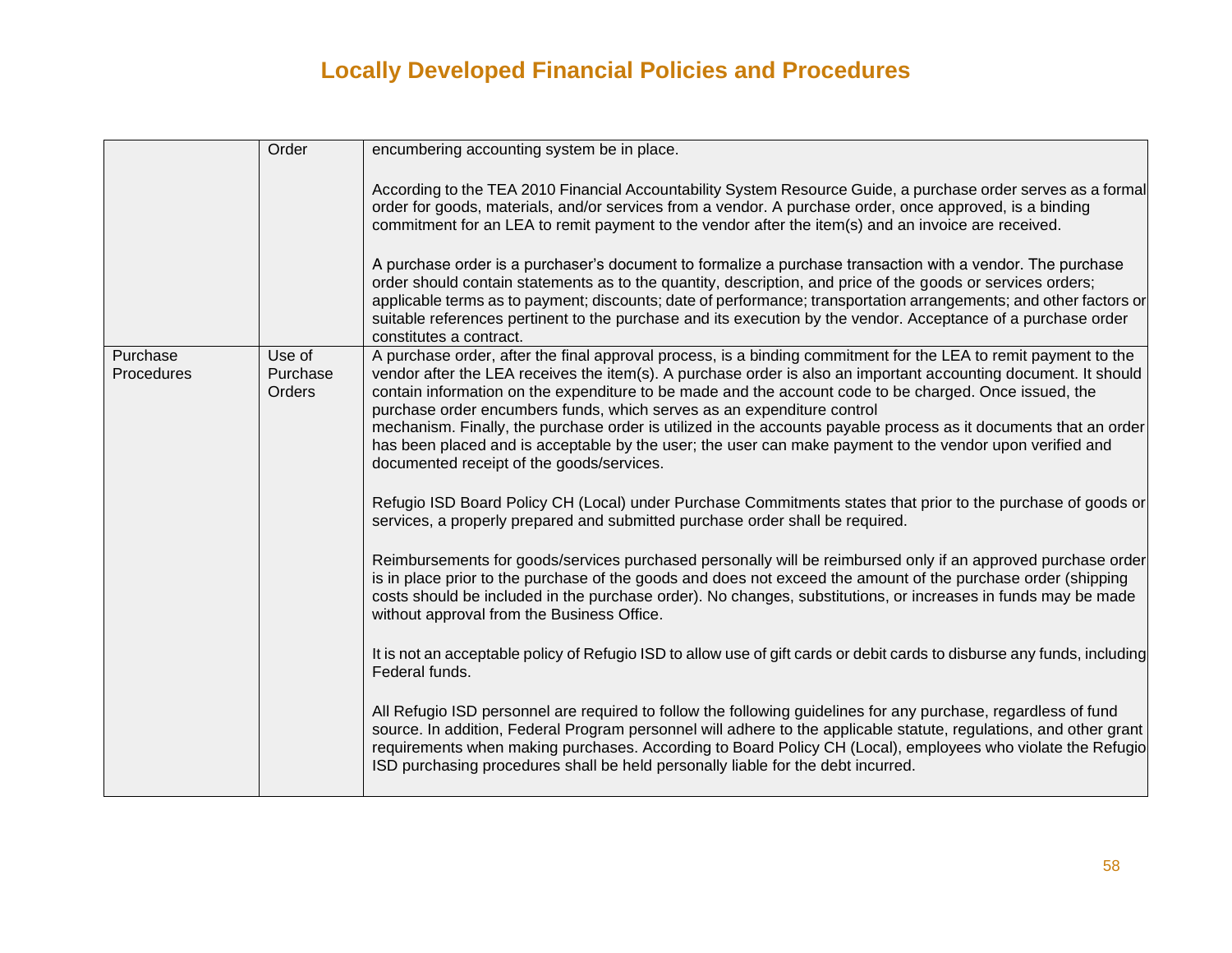| Section 44.052 Texas Education Code states that a superintendent that approves any expenditure of school funds<br>in excess of the amount appropriated for that item(s) in the adopted budget commits a Class C misdemeanor<br>offense. Consequently, close supervision and monitoring of the availability of budget dollars and of the approval<br>process for requisition competitive procurement are important elements of the LEA's purchasing process.                                                               |
|---------------------------------------------------------------------------------------------------------------------------------------------------------------------------------------------------------------------------------------------------------------------------------------------------------------------------------------------------------------------------------------------------------------------------------------------------------------------------------------------------------------------------|
| Items requiring purchase orders include, but are not necessarily limited to, the following:                                                                                                                                                                                                                                                                                                                                                                                                                               |
| a) Capital Outlay/Fixed Assets (Equipment, furniture, etc.);                                                                                                                                                                                                                                                                                                                                                                                                                                                              |
| b) Travel Expenses for Outside Consultants;                                                                                                                                                                                                                                                                                                                                                                                                                                                                               |
| c) Travel by Employees (Hotel, airfare, rental car expenditures require purchase orders; Mileage, parking, meals,<br>and other approved incidentals may be reimbursed without a purchase order, by utilizing the [Travel<br>Reimbursement] form) (Exception: Emergency Only);                                                                                                                                                                                                                                             |
| d) Registration fees for conferences;                                                                                                                                                                                                                                                                                                                                                                                                                                                                                     |
| e) Instructional Materials (Exception: Situations which would render the purchase order procedure impractical);                                                                                                                                                                                                                                                                                                                                                                                                           |
| f) Office Supplies not stocked/available through the LEA Supply Vault;                                                                                                                                                                                                                                                                                                                                                                                                                                                    |
| g) Professional and Contracted Services (Exception: Equipment Repair).                                                                                                                                                                                                                                                                                                                                                                                                                                                    |
| All purchase orders require approval with a requisition, using the Purchase Order Approval System. No<br>confirmation ("after-the-fact") purchase orders will be allowed without justification and approval by the<br>Superintendent or Business Manager. Phoning in to the vendor a requisition number in lieu of a purchase order<br>number prior to final approval, or faxing a "print screen" of the entered requisition or any other unauthorized<br>document(s) is a violation of these administrative regulations. |
| Requisitions:                                                                                                                                                                                                                                                                                                                                                                                                                                                                                                             |
| According to the TEA 2010 Financial Accountability System Resource Guide (FASRG), a requisition is an internal<br>document by which a campus or department of the LEA requests the purchasing department to initiate a purchase<br>order. It is a request generated manually or electronically (through the use of automated systems) for the purchase<br>of supplies, services, equipment, etc. The requisition should be in a standard format so that the information can be                                            |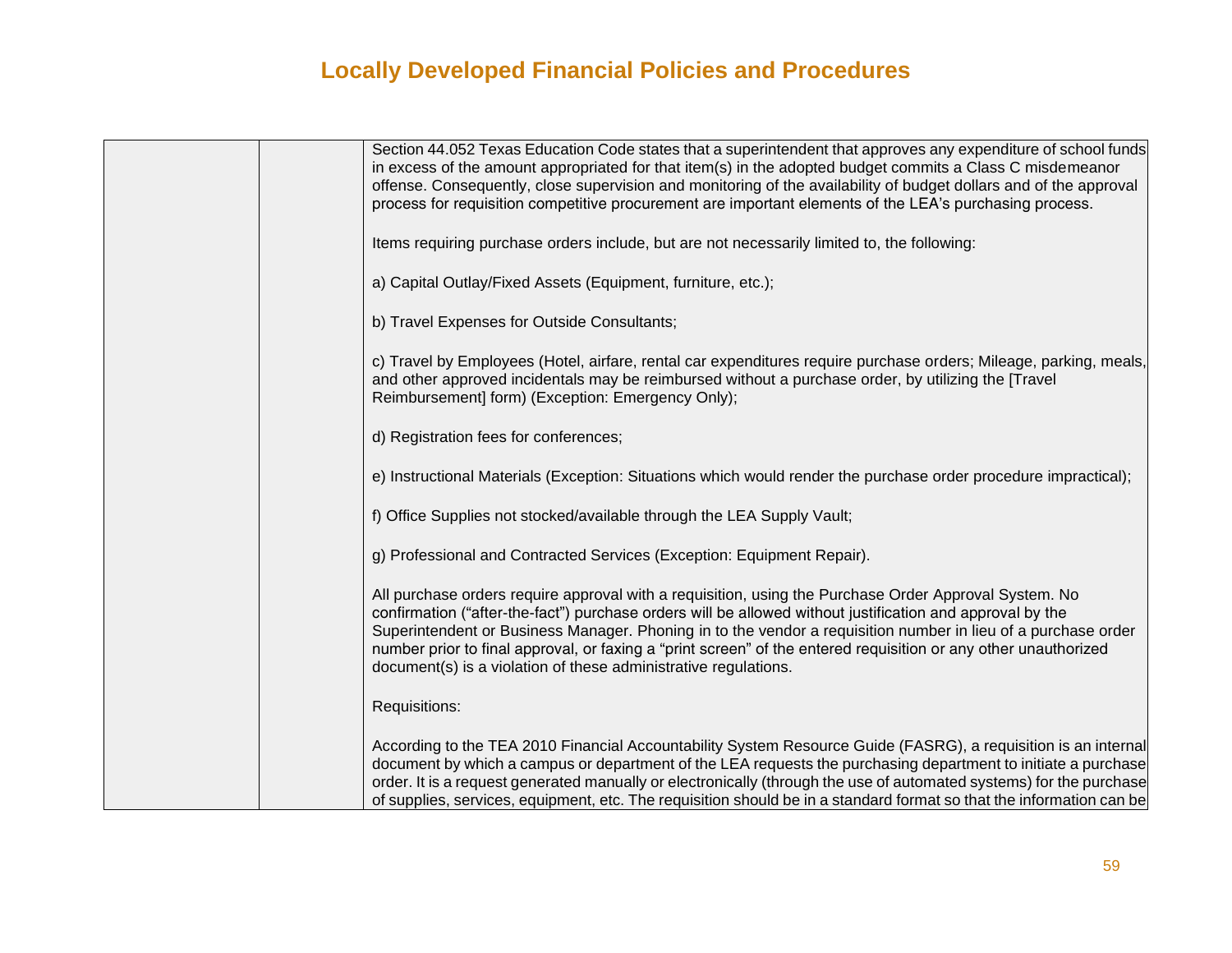| readily identified and transferred to a purchase order. If<br>proper control procedures are used, the requisition and the purchase order can be combined on one form.                                                                                                                                                                   |
|-----------------------------------------------------------------------------------------------------------------------------------------------------------------------------------------------------------------------------------------------------------------------------------------------------------------------------------------|
| The Purchase Order Form should always include, at a minimum, the following:                                                                                                                                                                                                                                                             |
| a) A description of the item(s) to be purchased (The description should be complete enough for anyone to<br>understand the item(s) being purchased);                                                                                                                                                                                    |
| b) The quantity needed/requested;                                                                                                                                                                                                                                                                                                       |
| c) The proposal number, if applicable;                                                                                                                                                                                                                                                                                                  |
| d) A suggested vendor (Use the LEA's approved vendor list, making sure a bid vendor is used, if applicable);                                                                                                                                                                                                                            |
| e) The code of the account to be charged;                                                                                                                                                                                                                                                                                               |
| f) Pricing, if known;                                                                                                                                                                                                                                                                                                                   |
| g) Requests for requisitions for Federal Grant funds must include justification back-up from the Campus/District<br>Needs Assessment and Improvement Plan, where applicable;                                                                                                                                                            |
| h) Proper original signatures, dated.                                                                                                                                                                                                                                                                                                   |
| The employees are authorized to initiate purchase requisitions. Requisitions initiated by instructional,<br>maintenance, and support personnel are approved by the principal, department head or superintendent.<br>Requisitions which require expenditures from the Special Revenue Fund are approved by the program<br>administrator. |
| Purchase Orders:                                                                                                                                                                                                                                                                                                                        |
| The purchase order is the written evidence of orders placed as a result of properly initiated and approved purchase<br>requisitions.                                                                                                                                                                                                    |
| Once the Purchase Order Form is approved and entered into the system, the purchase order is generated and                                                                                                                                                                                                                               |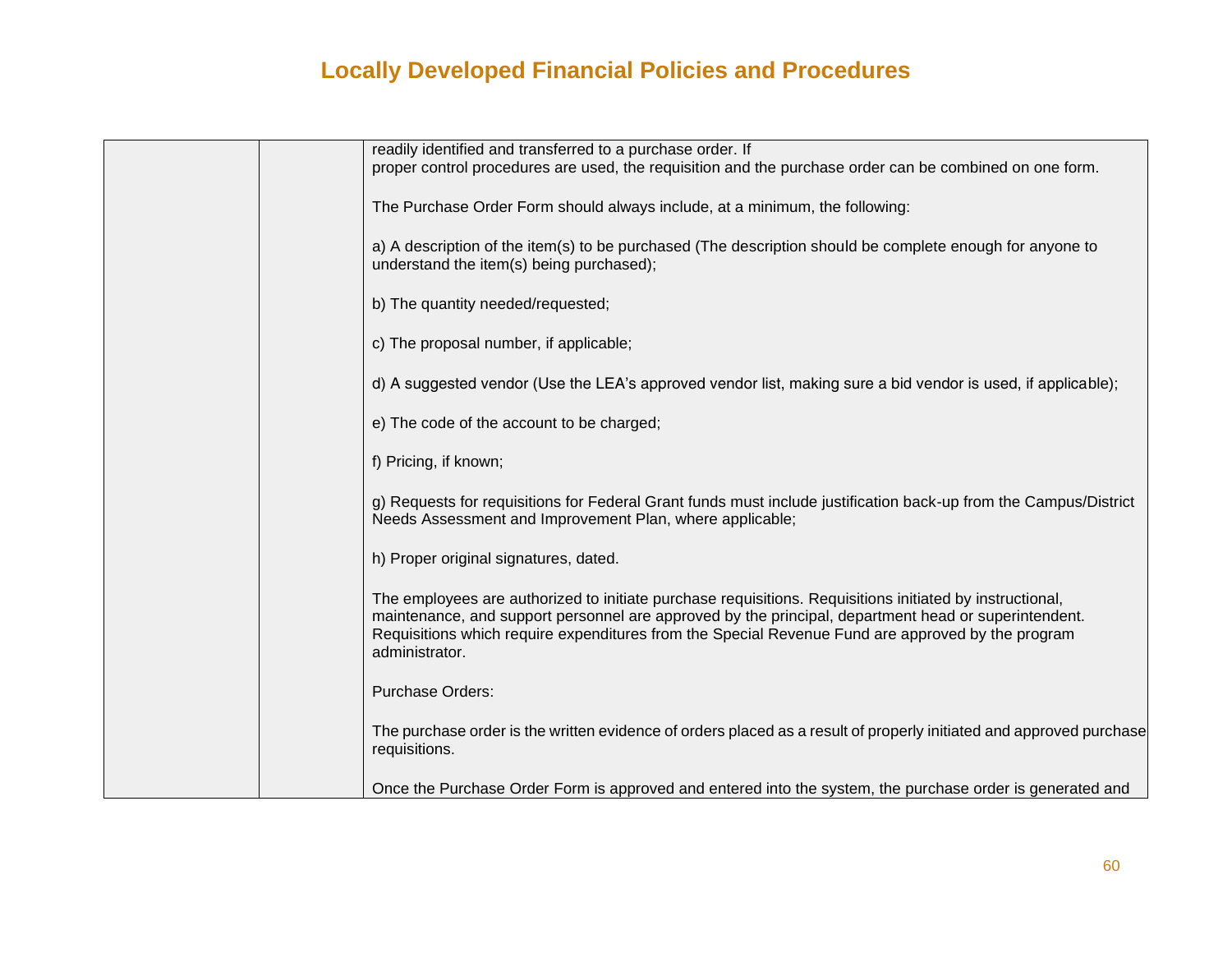| routed for final approval.                                                                                                                                                                                                                                                                                                                                                                                                                                  |
|-------------------------------------------------------------------------------------------------------------------------------------------------------------------------------------------------------------------------------------------------------------------------------------------------------------------------------------------------------------------------------------------------------------------------------------------------------------|
| The purchase order should always include, at a minimum, the following:                                                                                                                                                                                                                                                                                                                                                                                      |
| a) Vendor name and address;                                                                                                                                                                                                                                                                                                                                                                                                                                 |
| b) Description of goods or services, including pertinent factors, such as size, color selection, etc.;                                                                                                                                                                                                                                                                                                                                                      |
| c) Quantity of goods;                                                                                                                                                                                                                                                                                                                                                                                                                                       |
| d) Price (per unit and in total);                                                                                                                                                                                                                                                                                                                                                                                                                           |
| e) Account codes;                                                                                                                                                                                                                                                                                                                                                                                                                                           |
| f) Payment terms;                                                                                                                                                                                                                                                                                                                                                                                                                                           |
| g) Discounts, if any;                                                                                                                                                                                                                                                                                                                                                                                                                                       |
| h) Transportation (shipping) arrangements;                                                                                                                                                                                                                                                                                                                                                                                                                  |
| i) Other pertinent factors, such as delivery destination;                                                                                                                                                                                                                                                                                                                                                                                                   |
| j) Cancellation terms.                                                                                                                                                                                                                                                                                                                                                                                                                                      |
| Final approval of the purchase order is provided by the Business Manager. The purchase order is transmitted back<br>to the campus and orders can then be placed. All purchase orders are mailed or faxed to vendors by the campus or<br>department office. A copy of the purchase order is sent to the Business department. Then the Account Payable<br>Department encumbers funds from the proper account.                                                 |
| During review and approval of requisitions and purchase orders, special attention should be given to the account<br>coding. If there are not sufficient funds in the account the expenditure is to be coded to, the principal, department<br>head, or superintendent will request either a budget amendment or budget transfer. Expenditures that are not<br>correctly coded will be returned to the department, causing delays in the expenditure process. |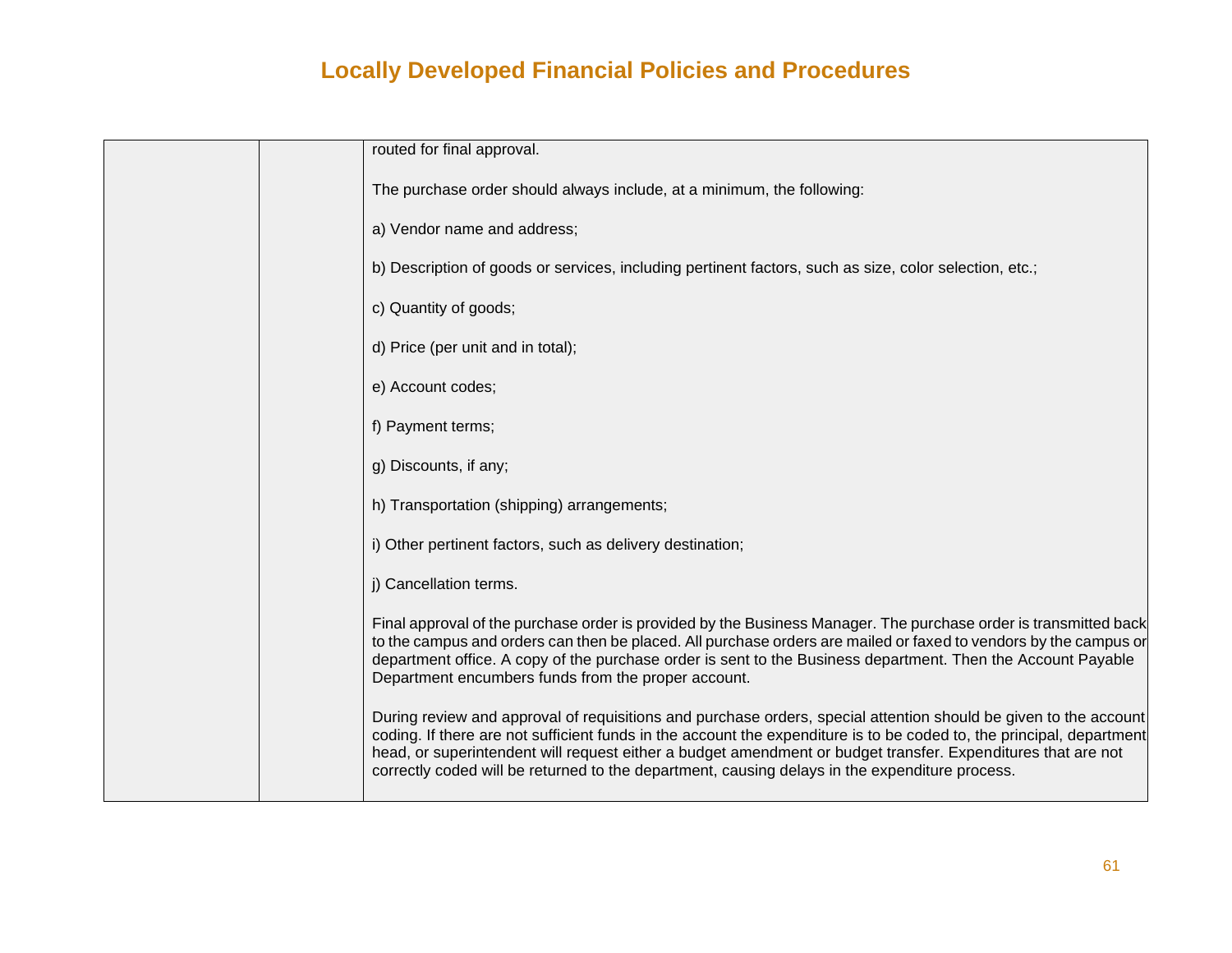|                        |                          | For control purposes, the Accounts Payable Department maintains a record of all purchase orders issued. The log                                                                                                                 |
|------------------------|--------------------------|---------------------------------------------------------------------------------------------------------------------------------------------------------------------------------------------------------------------------------|
|                        |                          | includes the date of submission, purchase order number, vendor name, and campus/department name.                                                                                                                                |
| Purchase<br>Procedures | <b>Blanket</b><br>(Open) | According to the TEA 2010 Financial Accountability System Resource Guide (FASRG), a blanket purchase order<br>is issued to a pre-approved vendor authorizing purchases from that vendor over a period of time. Blanket purchase |
|                        | Purchase<br>Orders       | orders are valuable because they allow the purchase of items quickly, may eliminate numerous individual<br>purchase orders for small dollar-value items, and usually reduce paperwork and related processing costs.             |
|                        |                          | However, blanket purchase orders must follow certain criteria: pre-qualification of vendors, limitation on the                                                                                                                  |
|                        |                          | maximum amount for purchases, a specific time frame for purchases covered by the blanket purchase order, and<br>identification of authorized purchasers. Blanket                                                                |
|                        |                          | purchase orders are issued so that supplies, materials, or services are available "as needed" by user departments.                                                                                                              |
|                        |                          | The Accounts Payable Department is responsible for the pre-qualification of vendors and ensures that the number<br>of vendors to whom blanket purchase orders are issued is limited.                                            |
|                        |                          | Those who may make purchases under blanket purchase orders are limited to the following positions:                                                                                                                              |
|                        |                          | Department Head, Prinicpals, Superintendent, or Business Manager                                                                                                                                                                |
|                        |                          | A limitation of \$10,000 per month per vendor is set for all blanket (open) purchase orders. Sales tax exemption                                                                                                                |
|                        |                          | forms should be provided to the vendor, as sales taxes are not reimbursed.                                                                                                                                                      |
|                        |                          | All blanket (open) purchase orders are generated with a broad description and closed prior to year-end. All<br>receipts must be received thirty (30) calendar days prior to the budget end date to process payment.             |
| Purchase               | Cancellation             | Cancellation terms are stated on the face of the purchase order, to inform vendors of purchase order cancellation                                                                                                               |
| Procedures             | of Purchase<br>Orders    | procedures.                                                                                                                                                                                                                     |
|                        |                          | In the event it is necessary to cancel a purchase order, the employee notifies the Accounts Payable department in                                                                                                               |
|                        |                          | writing so the encumbrance can be liquidated.                                                                                                                                                                                   |
| Purchase               | Encumbranc               | Encumbrances are funds that have been reserved when a purchase requisition is finalized and encumbered.                                                                                                                         |
| Procedures             | es                       | When a requisition is processed, funds are placed aside for that transaction and are no longer available for use in                                                                                                             |
|                        |                          | other transactions to prevent the possibility of budget overspending. Encumbrances are used as a general                                                                                                                        |
|                        |                          | planning tool, to predict cash outflow, and to avoid overspending.                                                                                                                                                              |
|                        |                          | The amount of the encumbrance will not be included in the actual funds balances since payment has not been                                                                                                                      |
|                        |                          | generated. Once payment is made, the encumbrance will be reversed and the funds will appear under the actual                                                                                                                    |
|                        |                          | funds balance rather than the encumbrance balance.                                                                                                                                                                              |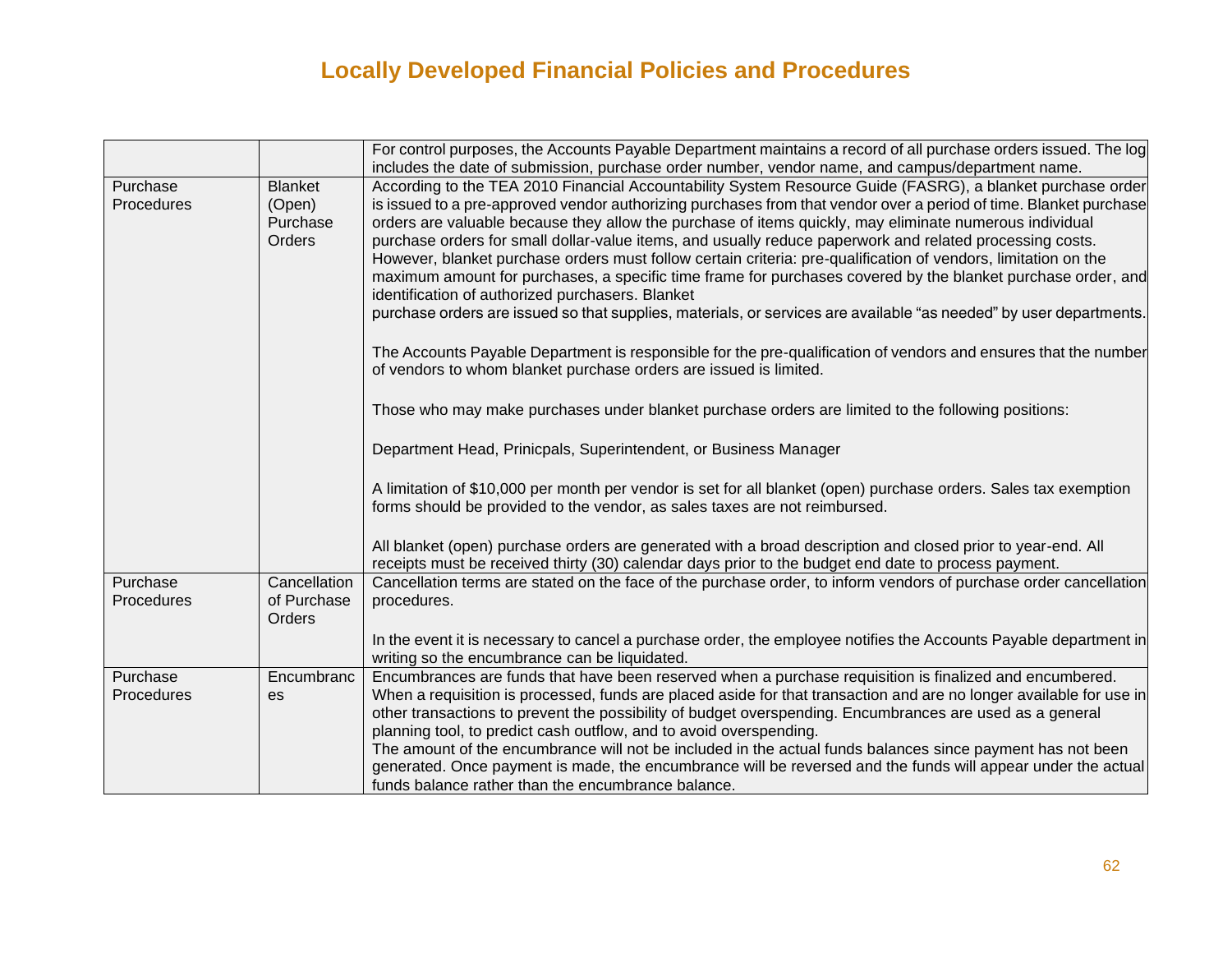|                        |                                     | The Businrss Office utilizes the Skyward Financial System to generate obligation, encumbrance, and expenditure<br>information on a monthly basis to monitor and review budget performance.                                                                                               |
|------------------------|-------------------------------------|------------------------------------------------------------------------------------------------------------------------------------------------------------------------------------------------------------------------------------------------------------------------------------------|
| Purchase<br>Procedures | Registration<br>Fees                | Registration fees are only processed and paid by purchase order. Registration is paid in advance of the<br>conference, and is sent directly to the conference vendor. No payments are made to employees for reimbursement<br>of registration fees.                                       |
|                        |                                     | The requisition/purchase order for registration must include the date of the event and the number/names of<br>attendees. A copy of the approved travel must accompany the requisition/purchase order before any payments<br>will be made.                                                |
|                        |                                     | If registration fees are paid with Federal funds, the fee must only be paid during the grant year in which the event<br>occurs.                                                                                                                                                          |
| Purchase<br>Procedures | Subscriptions<br>and<br>Memberships | All costs for membership in business, technical, and professional organizations and subscription costs for<br>business, professional and technical periodicals paid from Federal funds are purchased in the name of the<br>organization, rather than the individual(s).                  |
| Purchase<br>Procedures | Purchasing<br><b>Deadlines</b>      | In an effort to maximize the use of budgeted funds during the current fiscal year and meet the needs of the<br>intended beneficiaries, the purchasing deadline for supplies and equipment shall be August 15th, unless the<br>specific State or Federal grant specifies an earlier date. |
|                        |                                     | Summer needs for staff development and summer school should be anticipated and ordered prior to May 20th or<br>prior to the start of summer school pending administrators approval.                                                                                                      |
|                        |                                     | Purchasing documents for services and travel should be submitted within thirty (30) calendar days from the date in<br>which it was incurred.                                                                                                                                             |
|                        |                                     | At times, the purchasing deadlines for State or Federal grants may be earlier than the deadlines stated above due<br>to grant ending dates.                                                                                                                                              |
| Purchase<br>Procedures | Required<br>Documentati             | Third-party documentation is required to support disbursement of funds.                                                                                                                                                                                                                  |
|                        | on for<br><b>Purchases</b>          | Documentation includes, but is not limited to:                                                                                                                                                                                                                                           |
|                        |                                     | a) Purchase Orders;                                                                                                                                                                                                                                                                      |
|                        |                                     | b) Purchase Acquisitions;                                                                                                                                                                                                                                                                |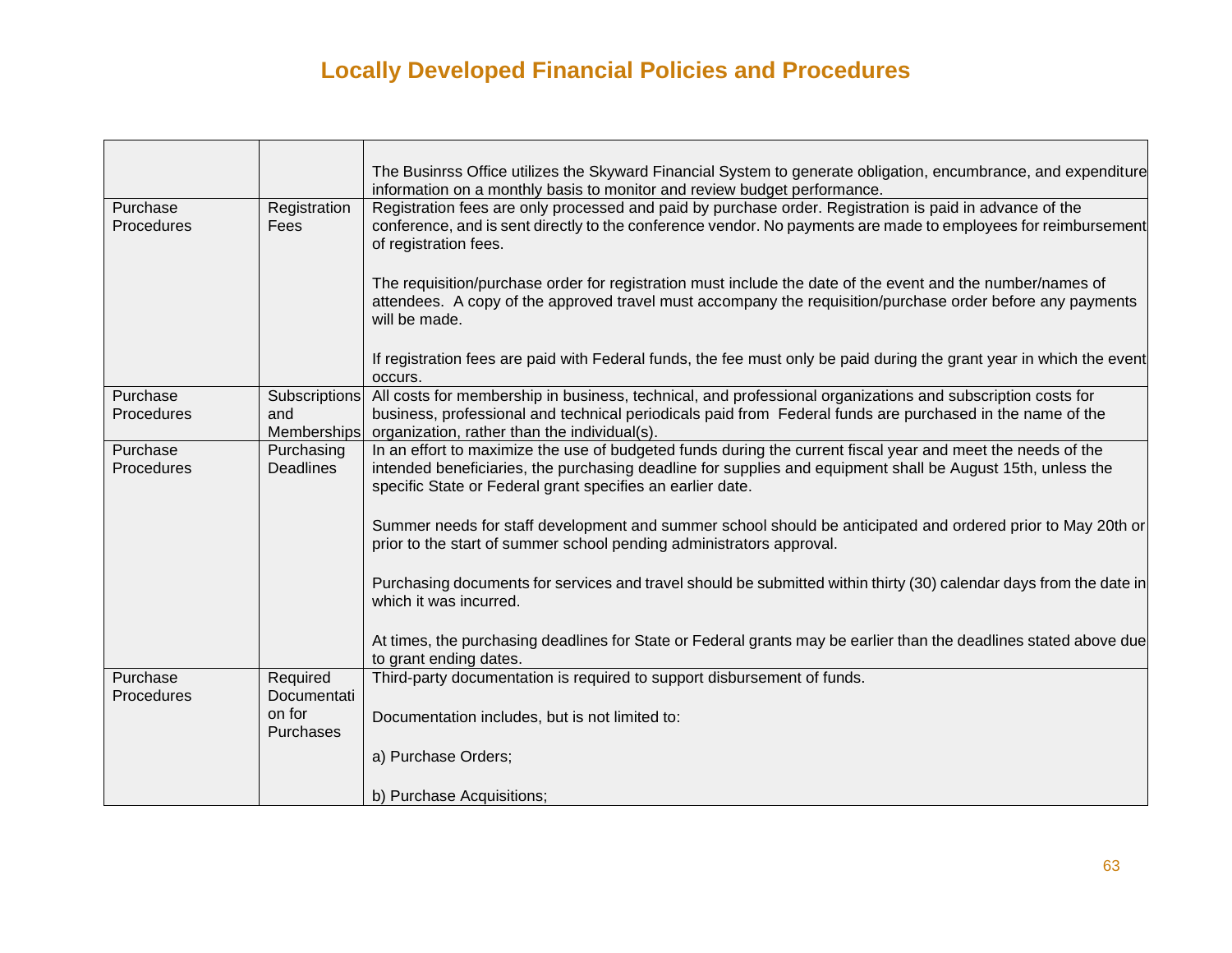|                         |            | c) Invoices;                                                                                                                                                                                             |
|-------------------------|------------|----------------------------------------------------------------------------------------------------------------------------------------------------------------------------------------------------------|
|                         |            |                                                                                                                                                                                                          |
|                         |            | d) Original Receipts;                                                                                                                                                                                    |
|                         |            | e) Packing Slips                                                                                                                                                                                         |
|                         |            | The Refugio ISD will maintain records sufficient to detail the significant history of procurement with Federal funds.                                                                                    |
|                         |            | In addition to the documentation listed above, these records will include, but are not necessarily limited to, the<br>following:                                                                         |
|                         |            | a) Rationale for the method of procurement;                                                                                                                                                              |
|                         |            | b) Selection of contract type;                                                                                                                                                                           |
|                         |            | c) Contractor selection or rejection; and                                                                                                                                                                |
|                         |            | d) The basis for the contract price.                                                                                                                                                                     |
| <b>Receipt of Goods</b> | Receipt of | <b>General Guidelines for Receipt of Goods:</b>                                                                                                                                                          |
|                         | Goods      | a) Do not allow vendors to deliver goods to a campus, unless the purchase order states otherwise. Direct them to<br>the appropriate location.                                                            |
|                         |            | b) Do not pick up items from the vendor and deliver to the maintenance department.                                                                                                                       |
|                         |            | c) No changes may be made to orders without approval from the Business Office.                                                                                                                           |
|                         |            | d) All orders must be inspected within five (5) business days. Claims for damages or incorrect orders need to be<br>submitted promptly to the vendor. Contact your Purchasing Department for assistance. |
|                         |            | Returning orders:                                                                                                                                                                                        |
|                         |            | a) If items were delivered by the Maintenance Department, contact them within three (3) business days for pickup.                                                                                        |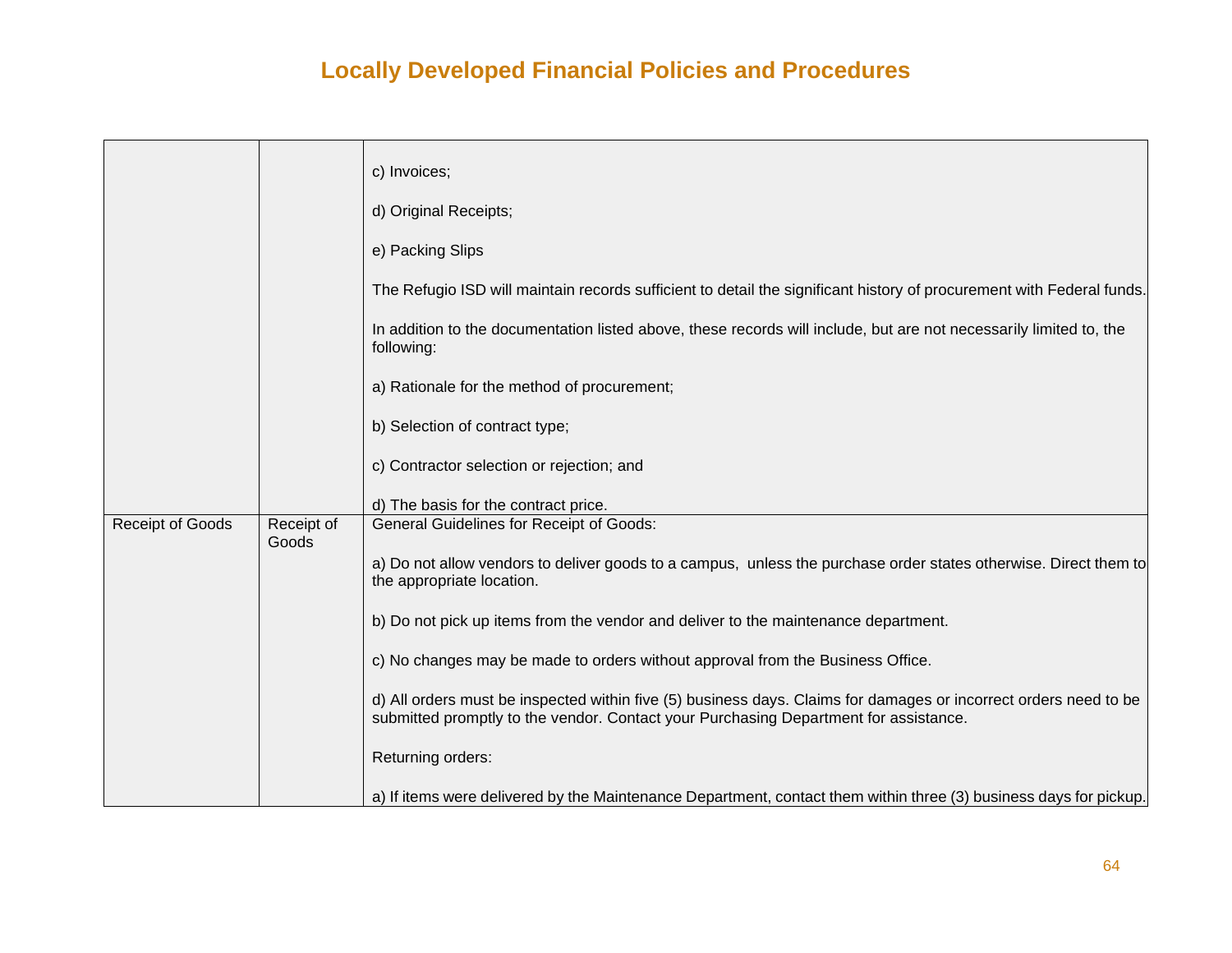|                             |                                             | b) If items were delivered by a vendor, contact that vendor directly for pickup instructions.                                                                                                                                                                                                                                                                                                                                                                                                                                                                                                                                                                                                                                           |
|-----------------------------|---------------------------------------------|-----------------------------------------------------------------------------------------------------------------------------------------------------------------------------------------------------------------------------------------------------------------------------------------------------------------------------------------------------------------------------------------------------------------------------------------------------------------------------------------------------------------------------------------------------------------------------------------------------------------------------------------------------------------------------------------------------------------------------------------|
| <b>Rental of Facilities</b> | Rental of<br><b>Facilities</b>              | The superintendent, principal, or director and Purchasing Office will coordinate the rental of LEA facilities. A Rental<br>Agreement is required for all rentals of facilities by outside organizations. All contracts will include security deposits<br>(unless waived), charges for facility usage, custodial services, and other related charges, if applicable.                                                                                                                                                                                                                                                                                                                                                                     |
| Records                     |                                             |                                                                                                                                                                                                                                                                                                                                                                                                                                                                                                                                                                                                                                                                                                                                         |
| Management                  |                                             |                                                                                                                                                                                                                                                                                                                                                                                                                                                                                                                                                                                                                                                                                                                                         |
| Records<br>Management       | Retention of<br>Records<br><b>State Law</b> | The Government Code, Section 411.158, provides that the Texas State Library and Archives Commission shall<br>issue records retention schedules for each type of local government, including a schedule for records common to<br>all types of local government. The law provides further that each schedule must state the retention period<br>prescribed by Federal or State law, rule of court, or regulation for a record for which a period is prescribed; and<br>prescribe retention periods for all other records, which periods have the same effect as if prescribed by law after<br>the records retention schedule is adopted as a rule of the Commission.                                                                      |
|                             |                                             | The retention period for a record applies to the record regardless of the medium in which it is maintained. Some<br>records listed in the retention schedule are maintained electronically in many offices, but electronically stored data<br>used to create in any manner a record or the functional equivalent of a record as described in the retention<br>schedules must be retained, along with the hardware and software necessary to access the data, for the retention<br>period assigned to the record, unless backup copies of the data generated from electronic storage are retained in<br>paper or on microfilm for the retention period. This includes electronic mail (email), websites, and electronic<br>publications. |
|                             |                                             | The use of social media applications may create public records. Any content (messages, posts, photographs,<br>videos, etc.) created or received using a social media application may be considered records and should be<br>managed appropriately. The retention of social media records is based on content and function. Local<br>governments will need to consult the relevant records retention schedule for the minimum retention periods.                                                                                                                                                                                                                                                                                         |
|                             |                                             | Unless otherwise stated, the retention period for a record is in calendar years from the date of its creation. The<br>retention period applies only to an official record as distinct from convenience or working copies created for<br>informational purposes. Where several copies are maintained, each local government should decide which shall<br>be the official record and in which of its divisions or departments it will be maintained. Local governments in their<br>records management programs should establish policies and procedures to provide for the systematic disposal of<br>copies.                                                                                                                              |
|                             |                                             | A local government record whose retention period has expired may not be destroyed if any litigation, claim,<br>negotiation, audit, public information request, administrative review, or other action involving the record is initiated;                                                                                                                                                                                                                                                                                                                                                                                                                                                                                                |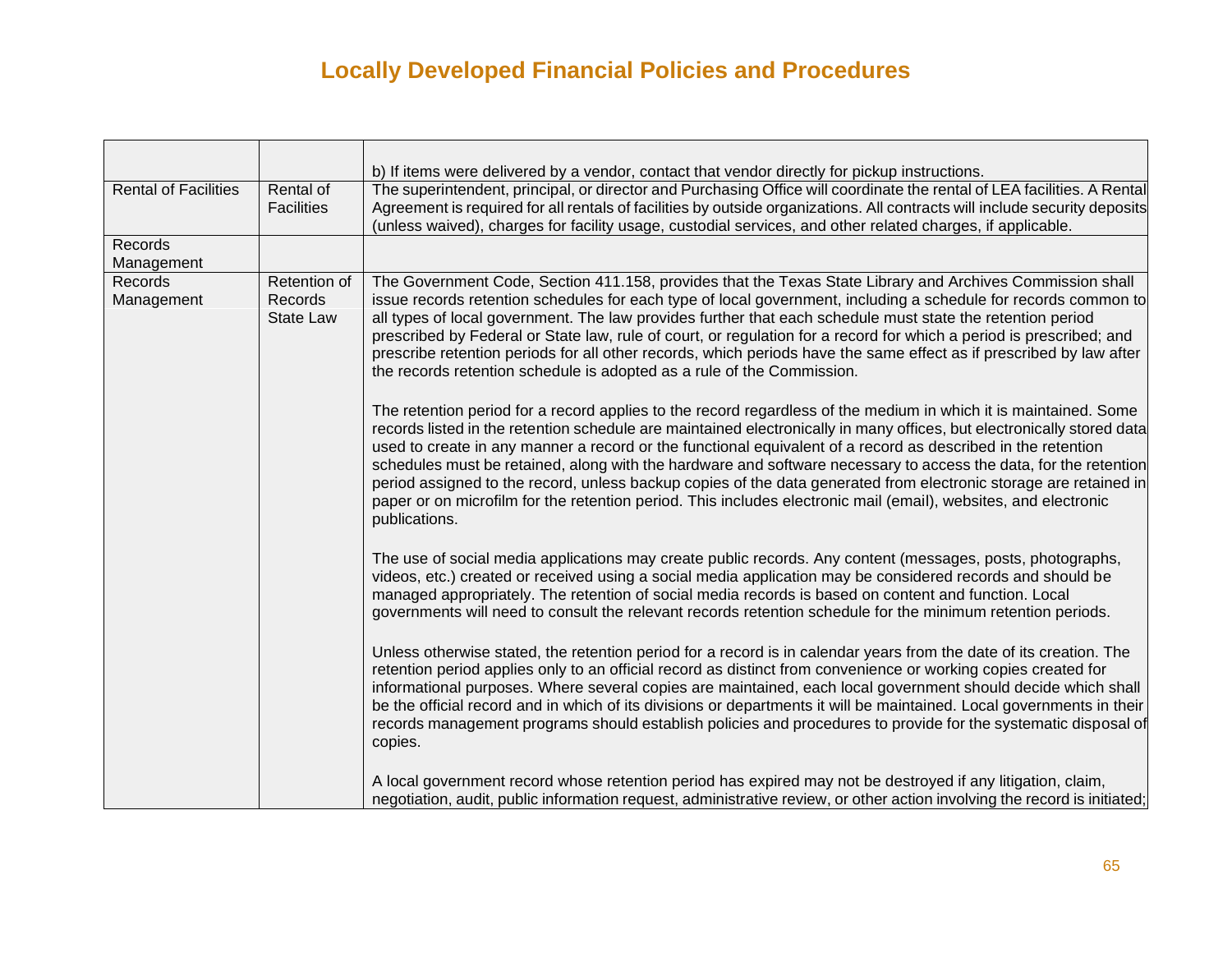|                       |                                 | its destruction shall not occur until the completion of the action and the resolution of all issues that arise from it.                                                                                                                                                                                                                                                                                                                                                                                                                                                                                                                                                                                                                                                                                                                                                                                                                                                                  |
|-----------------------|---------------------------------|------------------------------------------------------------------------------------------------------------------------------------------------------------------------------------------------------------------------------------------------------------------------------------------------------------------------------------------------------------------------------------------------------------------------------------------------------------------------------------------------------------------------------------------------------------------------------------------------------------------------------------------------------------------------------------------------------------------------------------------------------------------------------------------------------------------------------------------------------------------------------------------------------------------------------------------------------------------------------------------|
|                       |                                 | A local government record whose retention period expires during any litigation, claim, negotiation, audit, public<br>information request, administrative review, or other action involving the record may not be destroyed until the<br>completion of the action and the resolution of all issues that arise from it.                                                                                                                                                                                                                                                                                                                                                                                                                                                                                                                                                                                                                                                                    |
|                       |                                 | If a record described in the retention schedule is maintained in a bound volume of a type in which pages were not<br>meant to be removed, the retention period, unless otherwise stated, dates from the date of last entry.                                                                                                                                                                                                                                                                                                                                                                                                                                                                                                                                                                                                                                                                                                                                                              |
|                       |                                 | If two or more records listed in the retention schedule are maintained together by a local government and are not<br>severable, the combined record must be retained for the length of time of the component with the longest retention<br>period. A record whose minimum retention period on the retention schedule has not yet expired and is less than<br>permanent may be disposed of if it has been so badly damaged by fire, water, or insect or rodent infestation as to<br>render it unreadable, or if portions of the information in the record have been so thoroughly destroyed that<br>remaining portions are unintelligible. If the retention period for the record is permanent in the retention schedule,<br>authority to dispose of the damaged record must be obtained from the Director and Librarian of the Texas State<br>Library and Archives Commission. A Request for Authority to Destroy Unscheduled Records (FORM SLR 501)<br>should be used for this purpose. |
| Records<br>Management | Records<br>Management<br>System | The Refugio ISD follows the Board Policy CPC (Legal) for the management of all records, including records related<br>to Federal grant programs.                                                                                                                                                                                                                                                                                                                                                                                                                                                                                                                                                                                                                                                                                                                                                                                                                                          |
|                       |                                 | The Refugio ISD's records management system establishes a records retention schedule and determines which<br>records are active and should be retained in office space, which records are inactive and should be moved to<br>storage, which records have served their usefulness and may be destroyed, which records are confidential or<br>sensitive and require security measures to restrict access, which records are essential and require backup<br>protection, and which records demonstrate compliance with legal requirements.                                                                                                                                                                                                                                                                                                                                                                                                                                                  |
|                       |                                 | In developing the LEA's records retention schedule, the Business Manager will ensure it is consistent with the<br>applicable minimum retention schedules adopted by the Texas State Library and Archives Commission, i.e., Local<br>Schedule GR - Records Common to All Governments, Local Schedule EL - Records of Elections and Voter<br>Registration, Local Schedule TX - Records of Property Taxation, and Local Schedule SD - Records for Public<br>School Districts. 13 TAC (Texas Administrative Code) 7.125                                                                                                                                                                                                                                                                                                                                                                                                                                                                      |
|                       |                                 | Note: The Texas State Library and Archives Commission records retention schedules are available at<br>www.tsl.state.tx.us/slrm/recordspubs/localretention.html                                                                                                                                                                                                                                                                                                                                                                                                                                                                                                                                                                                                                                                                                                                                                                                                                           |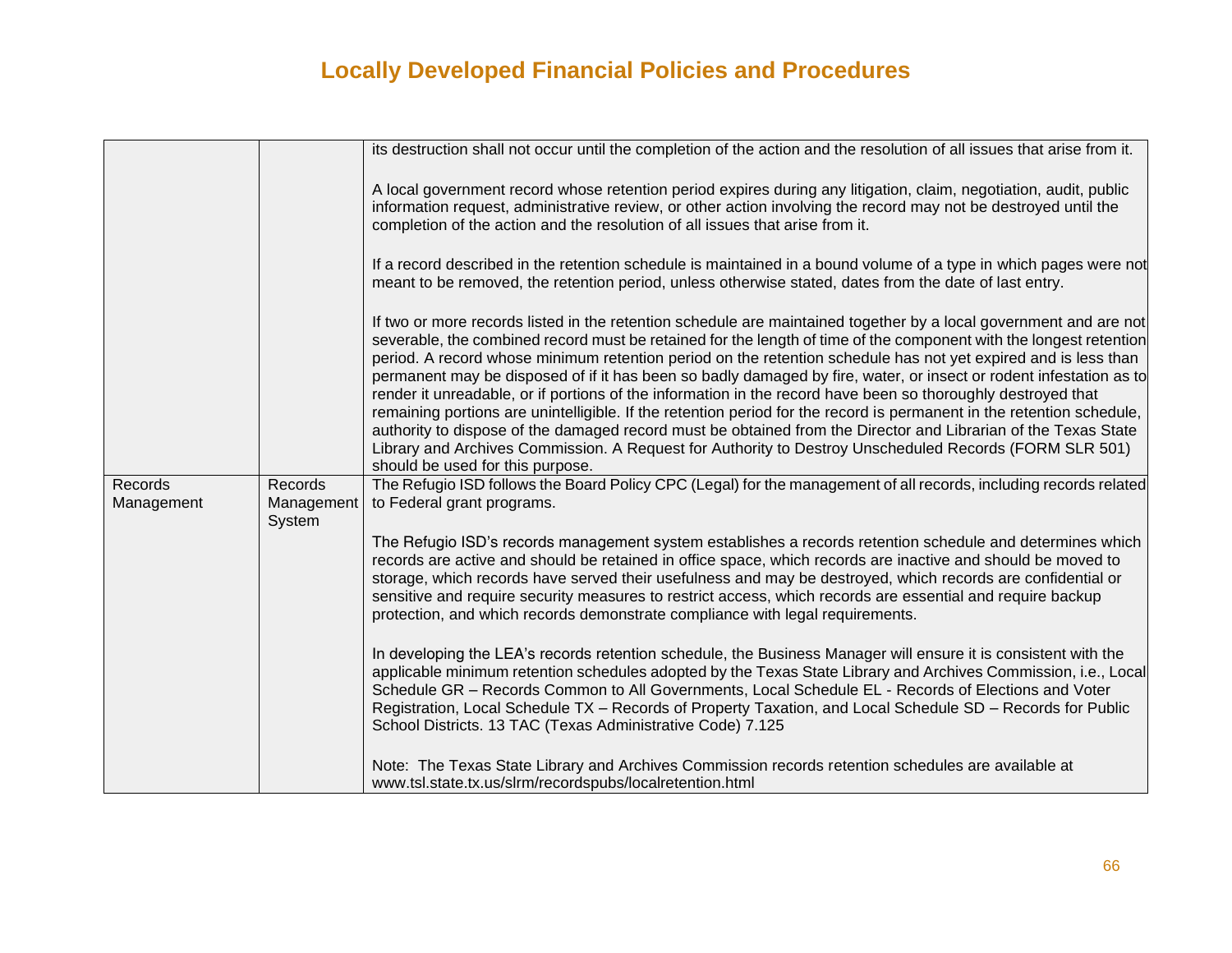|  | In addition, records that are not listed on the Texas State Library and Archives Commission records retention<br>schedule, but are retained for administrative value, are included in the records management plan, with a retention<br>period identified for each record type.                                                                                                                                                                                                                                                                                                                                                                                                                                                                                                      |
|--|-------------------------------------------------------------------------------------------------------------------------------------------------------------------------------------------------------------------------------------------------------------------------------------------------------------------------------------------------------------------------------------------------------------------------------------------------------------------------------------------------------------------------------------------------------------------------------------------------------------------------------------------------------------------------------------------------------------------------------------------------------------------------------------|
|  | The LEA may not dispose of a record listed in the applicable retention schedule prior to the expiration of<br>its retention period. The LEA's records control schedule may not set a retention period that is less than that<br>established for the record in the applicable schedule. Original paper records may be disposed of prior to the<br>expiration of their minimum retention periods if they have been microfilmed or electronically stored pursuant to the<br>provisions of the Local Government Code, Chapter 204 or Chapter 205, as applicable, and rules of the Texas<br>State Library and Archives Commission adopted under those<br>chapters. Actual disposal of such records is subject to the policies and procedures of the LEA's records<br>management program. |
|  | Even if the legal retention period has expired for a record, the record will not be destroyed if one of the<br>following exists:                                                                                                                                                                                                                                                                                                                                                                                                                                                                                                                                                                                                                                                    |
|  | a) The subject matter of the record is known to be in litigation;                                                                                                                                                                                                                                                                                                                                                                                                                                                                                                                                                                                                                                                                                                                   |
|  | b) The record is subject to a pending request for disclosure under the Open Records Act;                                                                                                                                                                                                                                                                                                                                                                                                                                                                                                                                                                                                                                                                                            |
|  | c) There is an outstanding request to inspect and review the record under the Family Educational Rights and<br>Privacy Act (FERPA);                                                                                                                                                                                                                                                                                                                                                                                                                                                                                                                                                                                                                                                 |
|  | d) The record is subject to a pending audit by a Federal or State granting agency or subgrantor agency;                                                                                                                                                                                                                                                                                                                                                                                                                                                                                                                                                                                                                                                                             |
|  | e) Questions remain unresolved from a conducted audit until audit findings are solved.                                                                                                                                                                                                                                                                                                                                                                                                                                                                                                                                                                                                                                                                                              |
|  | In accordance with Board Policy CPC (Legal), Refugio ISD maintains and preserves original records and/or in<br>electronic format for convenience use. Records stored on microfiche will comply with the requirements established<br>in the Texas State Library's Local Government Bulletin A, Microfilming Standards and Procedures. Records stored<br>on electronic or magnetic media must follow the<br>requirements established in Local Government Bulletin B, Electronic Records Standards and Procedures.                                                                                                                                                                                                                                                                     |
|  | Active records are stored in the records room at the Business Office. Active records are records that are                                                                                                                                                                                                                                                                                                                                                                                                                                                                                                                                                                                                                                                                           |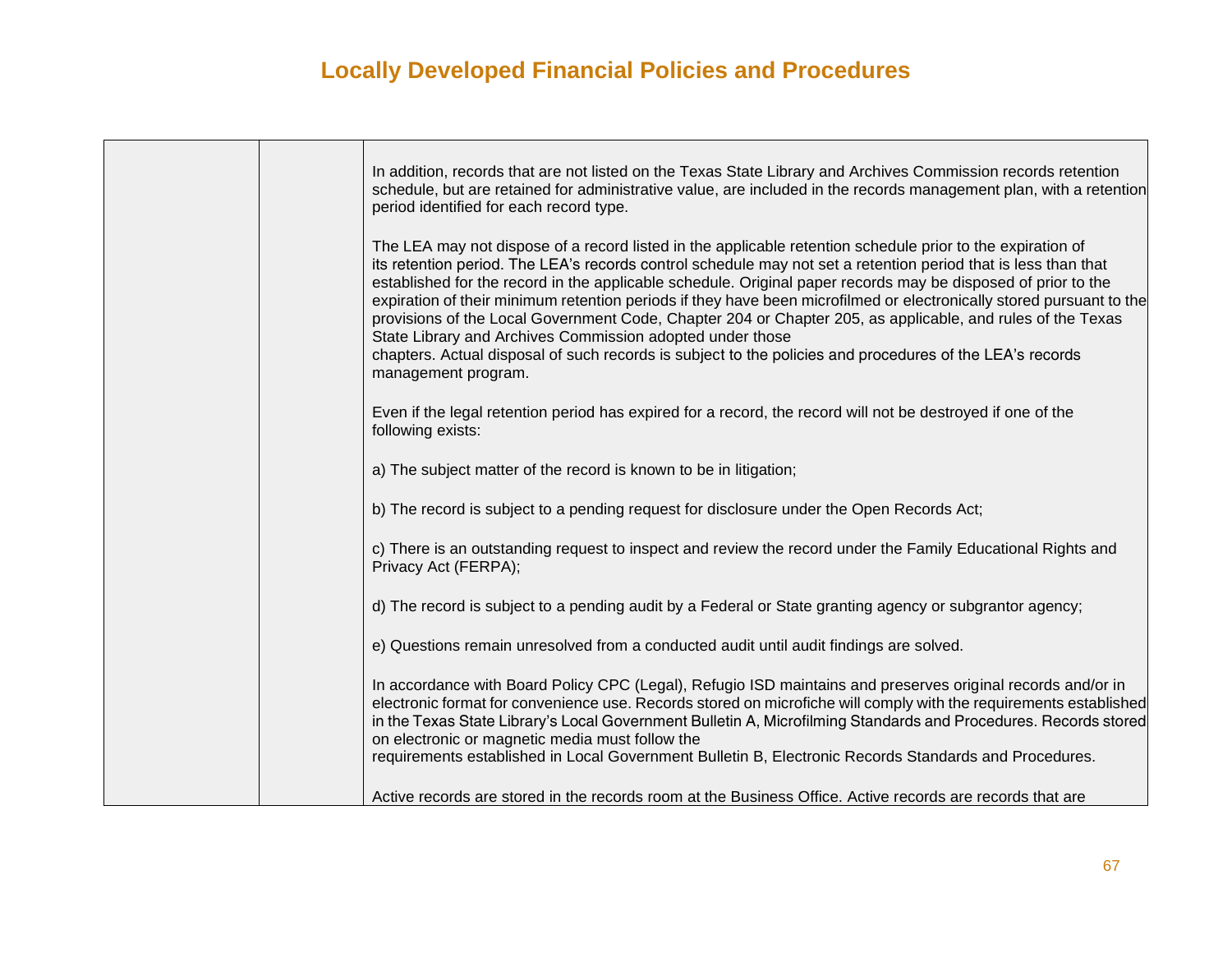|  | current or accessed frequently. Inactive records are records that are accessed infrequently or not at all.<br>Inactive records are stored in the storage warehouse. The records retention schedule will identify all records in<br>storage and their location.                                              |
|--|-------------------------------------------------------------------------------------------------------------------------------------------------------------------------------------------------------------------------------------------------------------------------------------------------------------|
|  | Any person who knowingly or intentionally violates the specific rules for the destruction of records established by<br>the Texas Government Records Act violates the law. According to Section 202.001 of the Texas Government<br>Records Act (Local Government Code 202.001), records may be destroyed if: |
|  | a) The record is listed on a records control schedule accepted for filing by the Texas State Library and<br>Archives Commission (the Commission) and its retention period has expired or it has been microfilmed or stored<br>electronically in accordance with established requirements;                   |
|  | b) The record appears on a list of obsolete records approved by the Commission;                                                                                                                                                                                                                             |
|  | c) A destruction request is filed with and approved by the Commission (for a record not listed on an approved<br>control schedule);                                                                                                                                                                         |
|  | d) The record destruction or obliteration is directed by an expunction order issued by a district court pursuant to<br>State law;                                                                                                                                                                           |
|  | e) The record is defined as exempt from scheduling or filing requirements by rules adopted by the Commission or<br>listed as exempt in a records retention schedule issued by the Commission.                                                                                                               |
|  | Records may be destroyed by burning, shredding, pulping, burial in a landfill or by sale or donation for recycling<br>purposes, subject to the following exceptions:                                                                                                                                        |
|  | a) Records to which public access is restricted under Chapter 552, Government Code, or other State law may be<br>destroyed only by burning, pulping, or shredding;                                                                                                                                          |
|  | b) An LEA that sells or donates records for recycling purposes must establish procedures for ensuring that the<br>records are rendered unrecognizable as local government records by the recycler;                                                                                                          |
|  | c) The Commission may approve other methods of destruction that render the records unrecognizable as local<br>government records.                                                                                                                                                                           |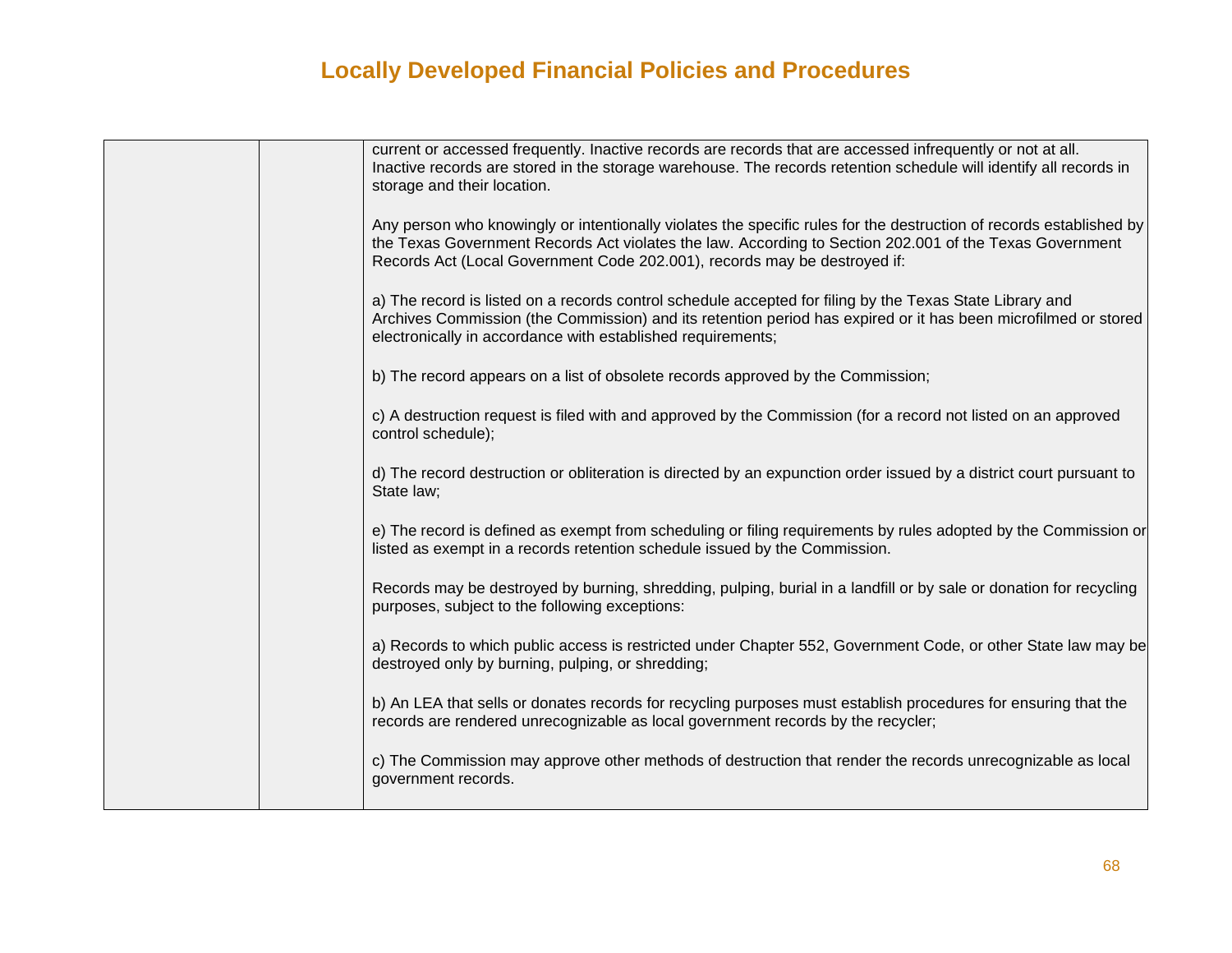|                        |                                  | The Records Management Consultants update LEA records on an annual basis. Any records scheduled for<br>destruction are pulled and recorded by the Records Management Consultants and picked up at a later date for<br>destruction. No records are destroyed without the approval of the Business Manager. The Business Office<br>maintains the confidentiality statement provided by the Records Management Consultants.<br>For special education records, a notice will be published in the local paper notifying the public of the intent to<br>destroy records, specifying the date range of special education records that will be destroyed within thirty (30)<br>calendar days from the date of the notice. No confidential information is published. Documents will only be<br>released to the student named on the record. |
|------------------------|----------------------------------|------------------------------------------------------------------------------------------------------------------------------------------------------------------------------------------------------------------------------------------------------------------------------------------------------------------------------------------------------------------------------------------------------------------------------------------------------------------------------------------------------------------------------------------------------------------------------------------------------------------------------------------------------------------------------------------------------------------------------------------------------------------------------------------------------------------------------------|
| Records                | Retention of                     | In addition to the record retention policies described in this manual, the following requirements pertain to all                                                                                                                                                                                                                                                                                                                                                                                                                                                                                                                                                                                                                                                                                                                   |
| Management             | Records for<br>Federal<br>Grants | financial and programmatic records, supporting documents, statistical records, and other records pertaining to<br>Federal grants:                                                                                                                                                                                                                                                                                                                                                                                                                                                                                                                                                                                                                                                                                                  |
|                        |                                  | a) Federal grant records must be retained for a period of five (5) years from the date the LEA submits its final<br>expenditure report. In the case of real property or equipment purchased with Federal grant funds, the retention<br>period starts from the date of the disposition or replacement or transfer of the property or equipment.                                                                                                                                                                                                                                                                                                                                                                                                                                                                                     |
|                        |                                  | b) If any litigation, claim, negotiation, audit, or other action involving grant records have been started prior to the<br>expiration of the retention period, the records must be retained until completion of the action and resolution of all<br>issues which arise from it, or until the end of the regular retention period, whichever is later.                                                                                                                                                                                                                                                                                                                                                                                                                                                                              |
|                        |                                  | c) Copies made by microfilming, photocopying, or similar methods may be substituted for the original records.                                                                                                                                                                                                                                                                                                                                                                                                                                                                                                                                                                                                                                                                                                                      |
|                        |                                  | d) If retention schedules prescribed by the Texas State Library and Archives Commission indicate a retention<br>period that differs from the Federal requirements, the more restrictive retention period will be followed.                                                                                                                                                                                                                                                                                                                                                                                                                                                                                                                                                                                                         |
|                        |                                  | e) Since Title IV of the No Child Left Behind (NCLB) - Elementary and Secondary Education Act (ESEA) has no<br>statute of limitation, all records are maintained for that grant program.                                                                                                                                                                                                                                                                                                                                                                                                                                                                                                                                                                                                                                           |
|                        |                                  | Records (documentation) for Federally-funded grants will demonstrate the amount of grant funds, how the LEA<br>used the grant funds, the total cost of the project, the share of that cost provided from other sources, and all other<br>records that will facilitate an effective audit and show the LEA's compliance with program requirements (34 CFR<br>76.730; 76.731).                                                                                                                                                                                                                                                                                                                                                                                                                                                       |
| <b>Returned Checks</b> | Returned                         | In the event that a check written to any Refugio ISD campus, club, or organization is returned unpaid by the bank,                                                                                                                                                                                                                                                                                                                                                                                                                                                                                                                                                                                                                                                                                                                 |
|                        | Checks                           | Refugio ISD or its check return agent, Vantage Bank, will redeposit the check electronically. In the event that the                                                                                                                                                                                                                                                                                                                                                                                                                                                                                                                                                                                                                                                                                                                |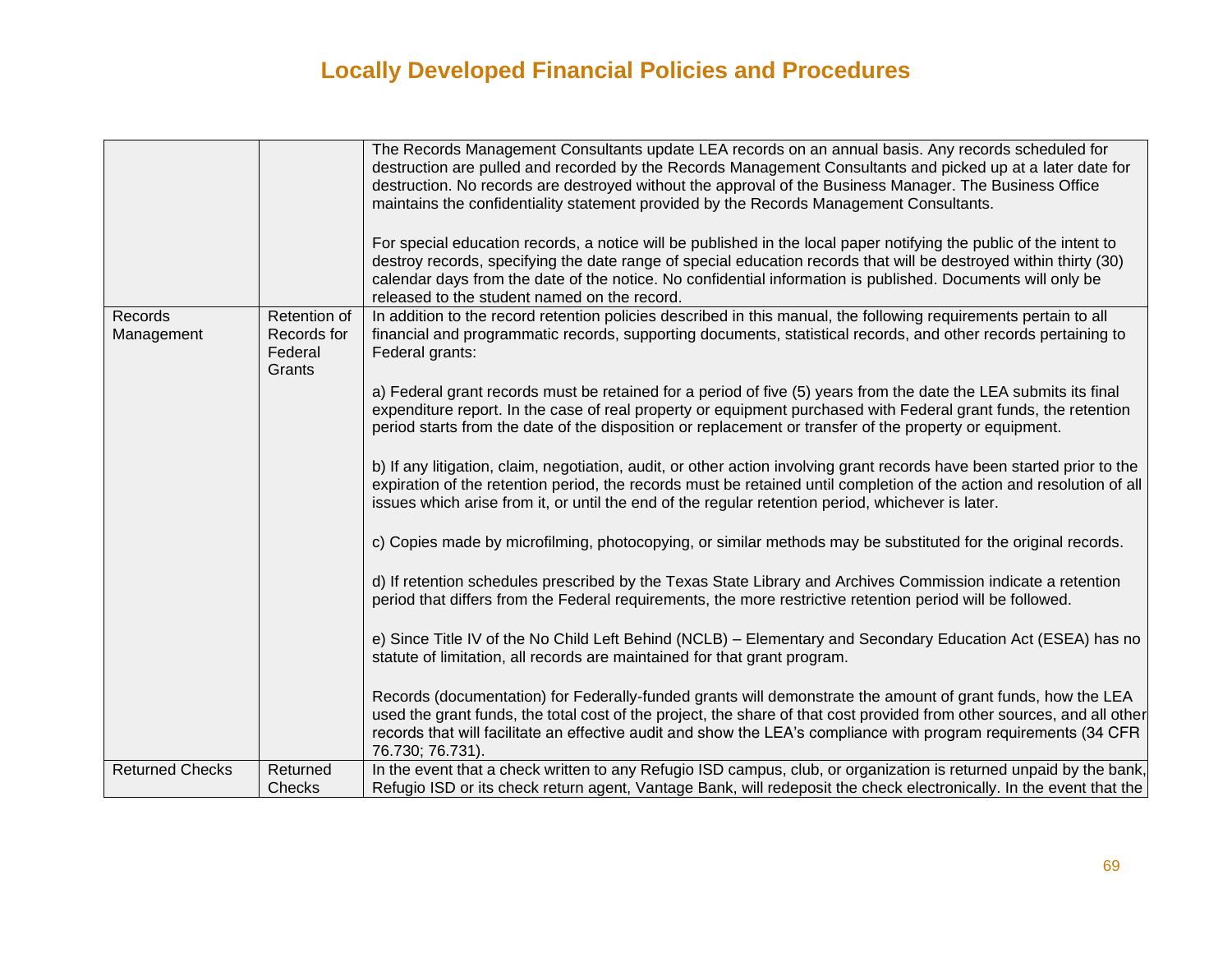|                                                 |                                                              | agent is unsuccessful in collecting returned checks, the agent will send those checks to the Refugio County District<br>Attorney's office for collection. Additionally, a returned check fee of \$25 plus any and all state-authorized recovery<br>fees and applicable sales tax will be made electronically.<br>LEA personnel should not attempt to recover payment on a returned check. The campus or department that<br>accepted the bad check will be notified that the amount of the check has been deducted from their account, |
|-------------------------------------------------|--------------------------------------------------------------|---------------------------------------------------------------------------------------------------------------------------------------------------------------------------------------------------------------------------------------------------------------------------------------------------------------------------------------------------------------------------------------------------------------------------------------------------------------------------------------------------------------------------------------|
|                                                 |                                                              | pending recovery of the bad check. The campus or department will be notified once the check has been recovered<br>and credited back to their account.                                                                                                                                                                                                                                                                                                                                                                                 |
| Sale of Surplus<br><b>Personal Property</b>     | Sale of<br>Surplus<br>Personal                               | All supplies and equipment which are deemed to be surplus (not of any use to the LEA), will be recommended to<br>the School Board for sale via a Surplus Sale. At least one Surplus Sale may be scheduled per year.                                                                                                                                                                                                                                                                                                                   |
|                                                 | Property                                                     | Surplus Sales may be advertised in the local newspaper. Sealed bids will be solicited and the items will be sold to<br>the highest bidder per item. Refugio ISD may also utilize an online auction service for surplus property sales.                                                                                                                                                                                                                                                                                                |
|                                                 |                                                              | The Administrative Assistant is responsible for the administration of surplus sales.                                                                                                                                                                                                                                                                                                                                                                                                                                                  |
|                                                 |                                                              | Neither LEA supplies, nor equipment, shall be sold or conveyed other than via a Surplus Sale, unless authorized<br>by the Superintendent and School Board.                                                                                                                                                                                                                                                                                                                                                                            |
| Sales Tax Exemption<br>Form                     | Sales Tax<br>Exemption<br>Form                               | The Sales Tax Exemption Form shall be used for school-related purchases only. Misuse of the exemption form for<br>personal purchases constitutes a misdemeanor.                                                                                                                                                                                                                                                                                                                                                                       |
|                                                 |                                                              | Copies of the exemption form may be obtained from the Business Office. Taxes, which should have been exempt,<br>will be unauthorized for reimbursement if the exemption form is not presented to the vendor at the time of the<br>purchase.                                                                                                                                                                                                                                                                                           |
| <b>Supplies Purchased</b><br>with Federal Funds | <b>Supplies</b><br>Purchased<br>with Federal<br><b>Funds</b> | Supplies are tangible personal property that is not considered equipment. Generally, supplies do not have to be<br>recorded in an inventory management system; however, the LEA must maintain enough source documentation to<br>prove all costs for supplies paid with Federal funds meet the Federal Cost Principles of 2 CFR Part 225 (OMB<br>Circular A-87), especially that the costs were necessary, reasonable, and allocable.                                                                                                  |
|                                                 |                                                              | Although equipment is defined as items with a unit value of \$5,000 or more, the Refugio ISD inventories equipment<br>with a unit value of \$500 since small, technology items are susceptible to being stolen or used in an unauthorized<br>manner.                                                                                                                                                                                                                                                                                  |
| <b>Time Distribution</b>                        |                                                              | Refer to the "Inventory" section of this manual for additional information on inventory procedures.                                                                                                                                                                                                                                                                                                                                                                                                                                   |
|                                                 |                                                              |                                                                                                                                                                                                                                                                                                                                                                                                                                                                                                                                       |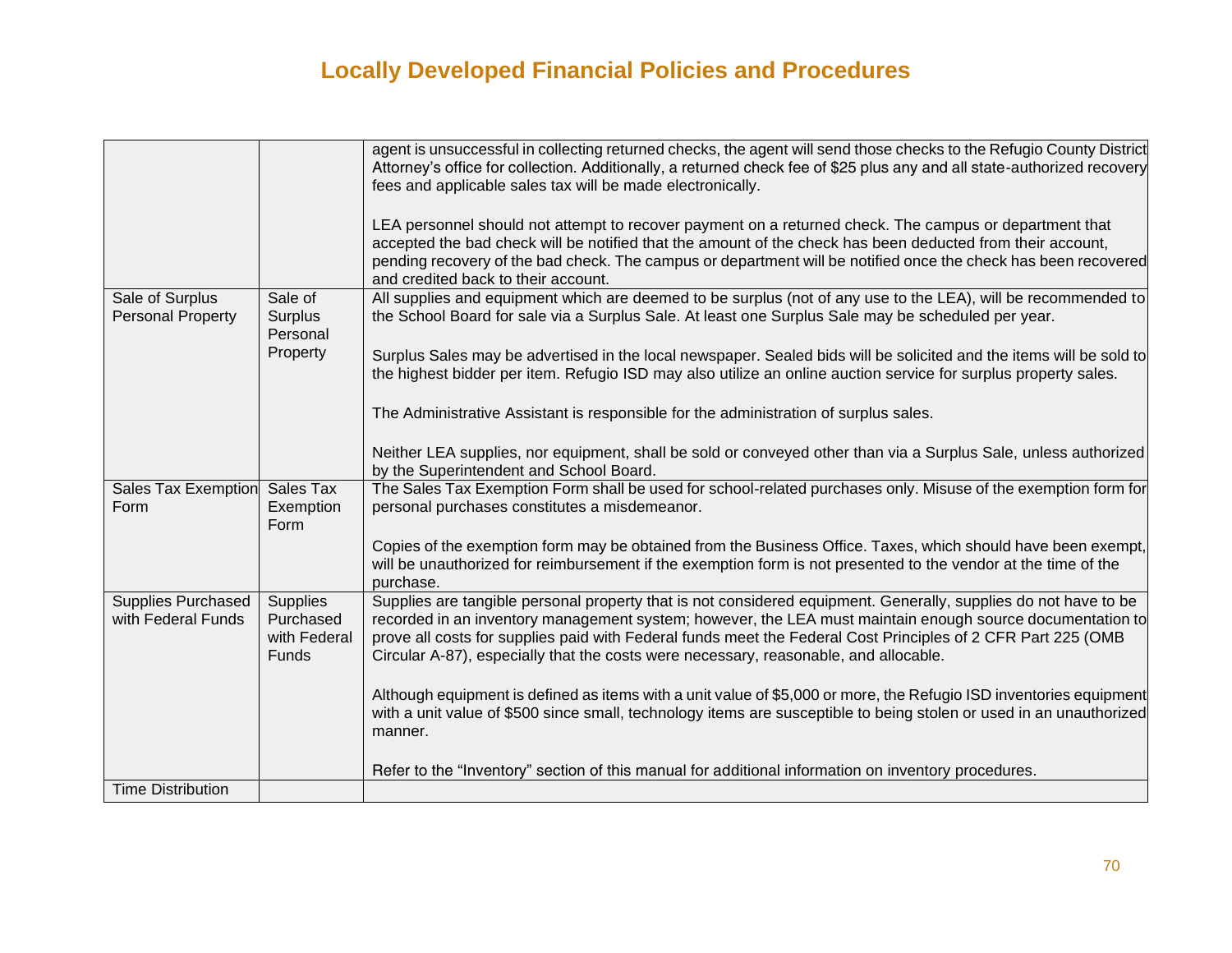| Reporting (Time and<br>Effort)                             |                                                                                 |                                                                                                                                                                                                                                                                                                                                                                                                                                                                                                                                                                                                                                                                                                                                                                                                                                                                                                                                                                                                                                                                           |
|------------------------------------------------------------|---------------------------------------------------------------------------------|---------------------------------------------------------------------------------------------------------------------------------------------------------------------------------------------------------------------------------------------------------------------------------------------------------------------------------------------------------------------------------------------------------------------------------------------------------------------------------------------------------------------------------------------------------------------------------------------------------------------------------------------------------------------------------------------------------------------------------------------------------------------------------------------------------------------------------------------------------------------------------------------------------------------------------------------------------------------------------------------------------------------------------------------------------------------------|
| <b>Time Distribution</b><br>Reporting (Time and<br>Effort) | Time<br><b>Distribution</b><br>Reporting<br>(Time and<br>Effort)<br>Requirement | All personnel paid with Federal funds are subject to Time Distribution Reporting to ensure that Federal program<br>funds are used to pay only their proportionate share of personnel costs. The reporting must demonstrate that an<br>employee paid with Federal funds actually worked on that specific Federal program or cost objective.<br>The type of time distribution report required is dependent on whether the employee works on a single cost<br>objective or multiple cost objectives and whether the LEA elects to use the Substitute System of Time and Effort<br>Reporting authorized by TEA.<br>A cost objective is a function, organizational subdivision, contract, grant, or other activity for which cost data are<br>needed and for which costs are incurred. For example, a single cost objective can be a single function or a single<br>grant or a single activity.<br>Salaries and wages of employees used in meeting cost sharing or matching requirements of Federal awards are<br>also subject to the Time Distribution Reporting requirement. |
| <b>Time Distribution</b>                                   | Periodic                                                                        | Contractors are not subject to the Time Distribution Reporting requirement.<br>Single Cost Objective (Periodic/Semi-Annual Certification):                                                                                                                                                                                                                                                                                                                                                                                                                                                                                                                                                                                                                                                                                                                                                                                                                                                                                                                                |
| Reporting (Time and<br>Effort)                             | (Semi-Annual<br>) Certification<br>for Single<br>Cost<br>Objective              | a) Applies to employees who work solely (100% of their time) on a single Federal award/grant program or cost<br>objective.                                                                                                                                                                                                                                                                                                                                                                                                                                                                                                                                                                                                                                                                                                                                                                                                                                                                                                                                                |
|                                                            |                                                                                 | b) Charges for their salaries and wages must be supported by Periodic (Semi-Annual) Certifications that certify the<br>employee worked solely on that program/single cost objective for the period covered by the certification.                                                                                                                                                                                                                                                                                                                                                                                                                                                                                                                                                                                                                                                                                                                                                                                                                                          |
|                                                            |                                                                                 | c) The Periodic (Semi-Annual) Certification must be prepared at least semi-annually and signed after-the-fact.                                                                                                                                                                                                                                                                                                                                                                                                                                                                                                                                                                                                                                                                                                                                                                                                                                                                                                                                                            |
|                                                            |                                                                                 | d) The Periodic (Semi-Annual) Certification must be signed by the employee or by the supervisor having first-hand<br>knowledge of the work performed by the employee.                                                                                                                                                                                                                                                                                                                                                                                                                                                                                                                                                                                                                                                                                                                                                                                                                                                                                                     |
|                                                            |                                                                                 | e) The Periodic (Semi-Annual) Certifications are submitted for the time periods of January through June and July<br>through December.                                                                                                                                                                                                                                                                                                                                                                                                                                                                                                                                                                                                                                                                                                                                                                                                                                                                                                                                     |
|                                                            |                                                                                 | f) The Periodic (Semi-Annual) Certifications are submitted to the Director of Education.                                                                                                                                                                                                                                                                                                                                                                                                                                                                                                                                                                                                                                                                                                                                                                                                                                                                                                                                                                                  |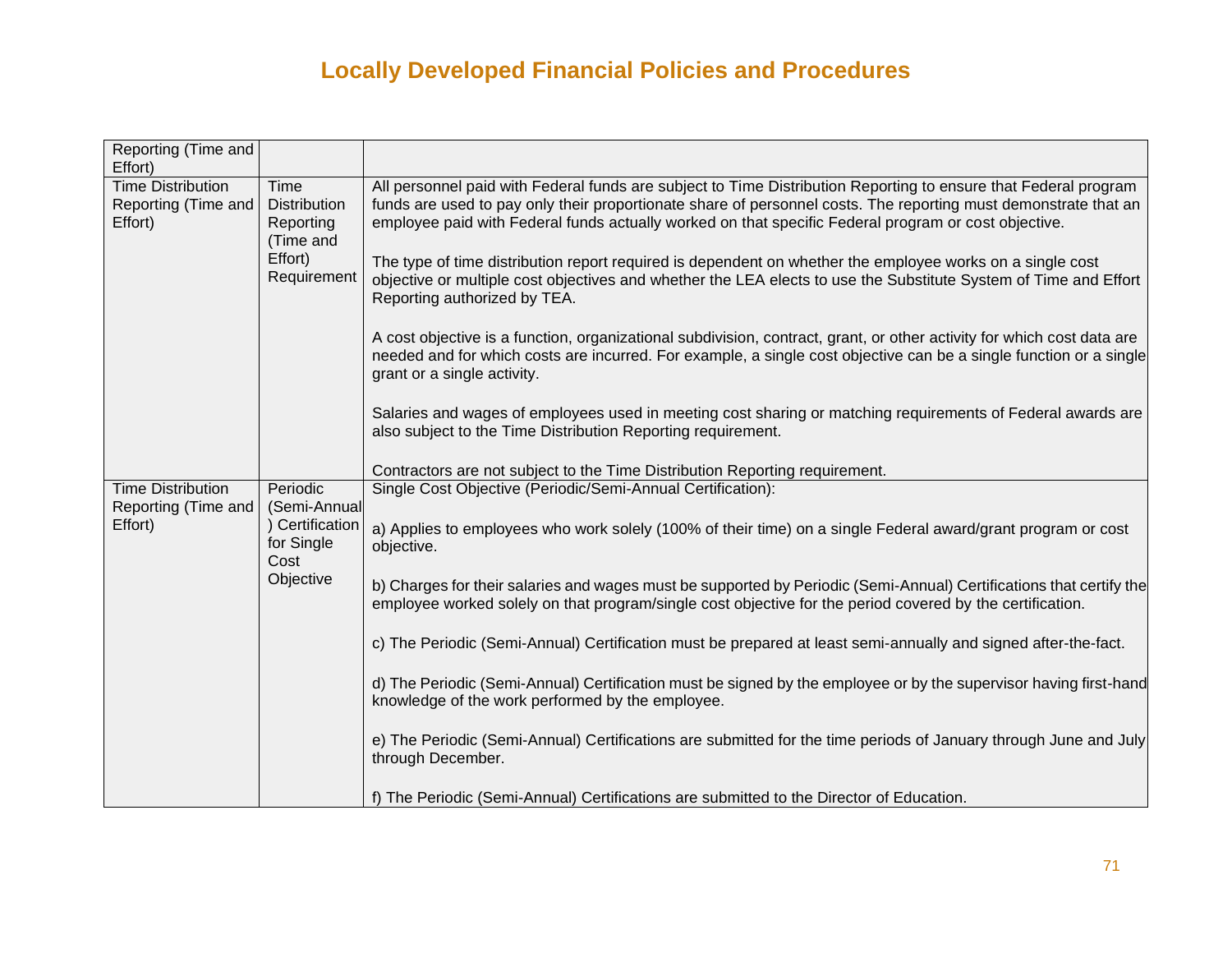|                                                 |                                                    | g) The Periodic (Semi-Annual) Certifications are reviewed semi-annually by the Director of Education for accuracy<br>and compliance with Federal requirements.                                                                   |
|-------------------------------------------------|----------------------------------------------------|----------------------------------------------------------------------------------------------------------------------------------------------------------------------------------------------------------------------------------|
|                                                 |                                                    | h) Appendix B of this manual provides a sample of the Periodic (Semi-Annual) Certification form.                                                                                                                                 |
| <b>Time Distribution</b><br>Reporting (Time and | Personnel<br>Activity                              | Multiple Cost Objectives (Time and Effort Personnel Activity Reports - PARs):                                                                                                                                                    |
| Effort)                                         | Reports<br>(PARs) for<br><b>Multiple Cost</b>      | a) Applies to employees who do not work 100% of their time on a single Federal award/grant program or single<br>cost objective but instead work under multiple grant programs or multiple cost objectives.                       |
|                                                 | Objectives                                         | b) A distribution of their salaries or wages must be supported by Personnel Activity Reports (PARs).                                                                                                                             |
|                                                 |                                                    | c) The PARs must reflect an after-the-fact distribution of the actual activity of the employee and must account for<br>the total activity for which the employee is compensated.                                                 |
|                                                 |                                                    | d) The PARs must be prepared at least monthly and must coincide with one or more pay periods.                                                                                                                                    |
|                                                 |                                                    | e) The PARs must be completed and signed after-the-fact.                                                                                                                                                                         |
|                                                 |                                                    | f) The PARs must be signed by the employee. The supervisor may sign in addition to the employee, but the<br>signature of the supervisor alone is not sufficient for documentation.                                               |
|                                                 |                                                    | g) The PARs are submitted monthly to the Director of Special Education for review of accuracy and compliance<br>with Federal requirements, who then forwards to the Business Manager for final approval and cost reconciliation. |
|                                                 |                                                    | h) Appendix C of this manual provides a sample of the PAR.                                                                                                                                                                       |
| <b>Time Distribution</b><br>Reporting (Time and | Substitute<br>System in                            | Substitute System for Time and Effort Reporting for Employees Supported by Multiple Cost Objectives:                                                                                                                             |
| Effort)                                         | Lieu of PARs<br>for Multiple<br>Cost<br>Objectives | The Refugio ISD does not elect to use the Substitute System for Time and Effort Reporting in lieu of the Personnel<br>Activity Report (PAR) for employees supported by multiple cost objectives.                                 |
| <b>Time Distribution</b>                        | Cost                                               | For employees working under multiple cost objectives, budget estimates or other distribution percentages                                                                                                                         |
| Reporting (Time and<br>Effort)                  | Reconciliatio<br>n for Multiple                    | determined before the services are actually performed do not qualify as support for charges to Federal grant<br>awards. However, the budget estimates or distribution percentages may be used for interim accounting purposes,   |
|                                                 |                                                    |                                                                                                                                                                                                                                  |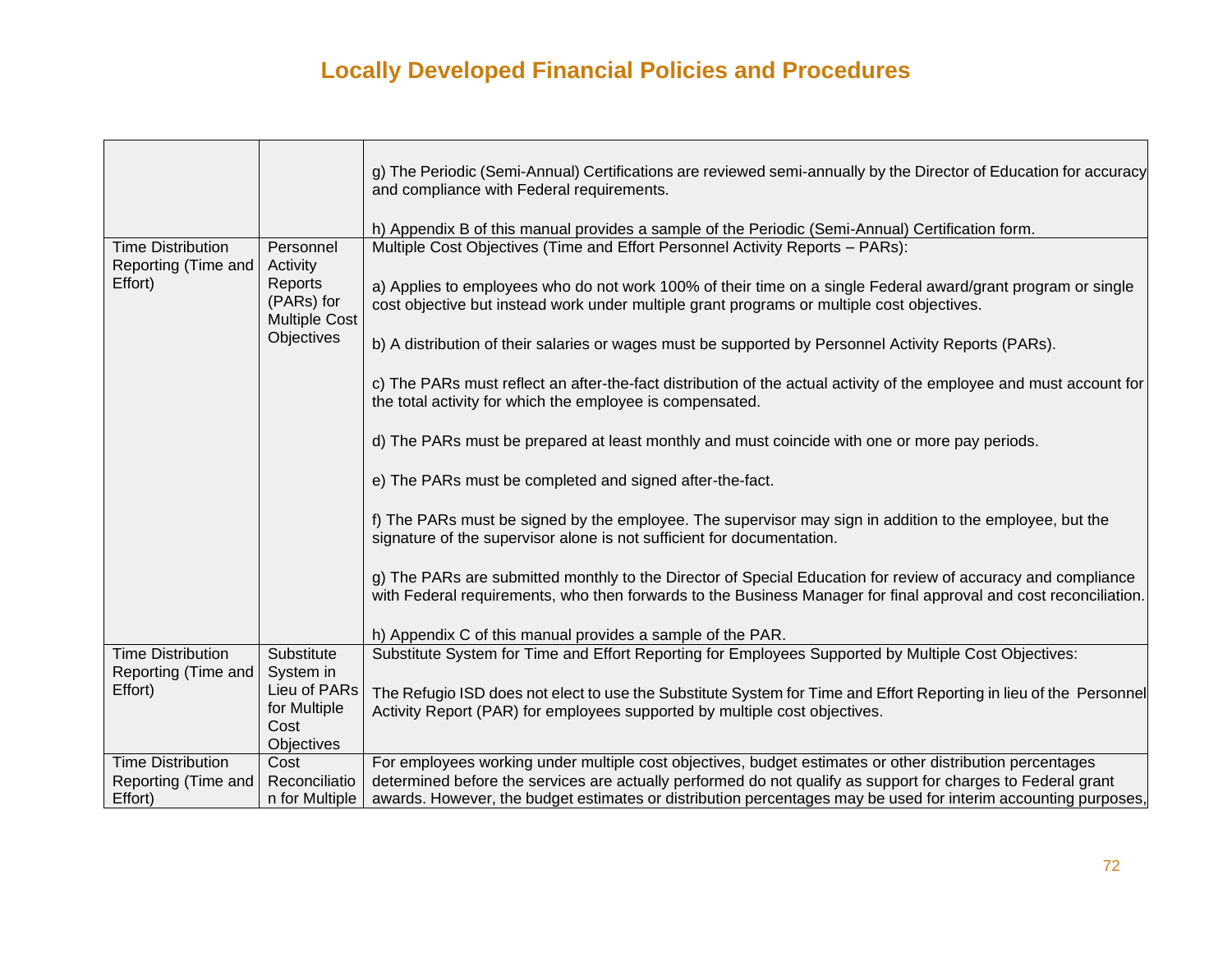|        | Cost                   | provided that:                                                                                                                                                                                                                                                  |
|--------|------------------------|-----------------------------------------------------------------------------------------------------------------------------------------------------------------------------------------------------------------------------------------------------------------|
|        | Objectives             |                                                                                                                                                                                                                                                                 |
|        |                        | 1) The LEA's system for establishing the estimates produces reasonable approximations of the activity actually<br>performed;                                                                                                                                    |
|        |                        | 2) At least quarterly, comparisons of actual costs to budgeted distributions based on the monthly Time and Effort<br>PARs are made;                                                                                                                             |
|        |                        | 3) If the cost comparisons show the differences between budgeted and actual costs are less than ten percent,<br>adjustments made to costs charged to Federal awards as a result of the cost reconciliation are recorded annually;                               |
|        |                        | 4) If the cost comparisons show the differences between budgeted and actual costs are ten percent or more,<br>adjustments made to costs charged to Federal awards as a result of the cost reconciliation are recorded quarterly;                                |
|        |                        | 5) The budget estimates or other distribution percentages are revised at least quarterly, if necessary, to reflect<br>changed circumstances.                                                                                                                    |
|        |                        | The Business Manager is responsible for performing the cost reconciliation and adjustments.                                                                                                                                                                     |
| Travel |                        |                                                                                                                                                                                                                                                                 |
| Travel | Approval for<br>Travel | The immediate administrative supervisor shall authorize all travel related to their respective campus/department.<br>Purchase Requisition forms for travel-related expenses must follow the same procedures as normal expenses and<br>approved prior to travel. |
|        |                        | Purchase orders must include the date of travel.                                                                                                                                                                                                                |
|        |                        | All travel requires an approved Travel Request form which must be attached to the purchase order.                                                                                                                                                               |
|        |                        | Out-of-State travel requires approval of the Superintendent. The approval must be attached to the purchase order.                                                                                                                                               |
|        |                        | Local travel is considered to be within the geographical boundaries of the LEA. Overnight stay is not approved<br>without special permission by the department head.                                                                                            |
|        |                        | The Travel Expense Form must be used to document travel activity.                                                                                                                                                                                               |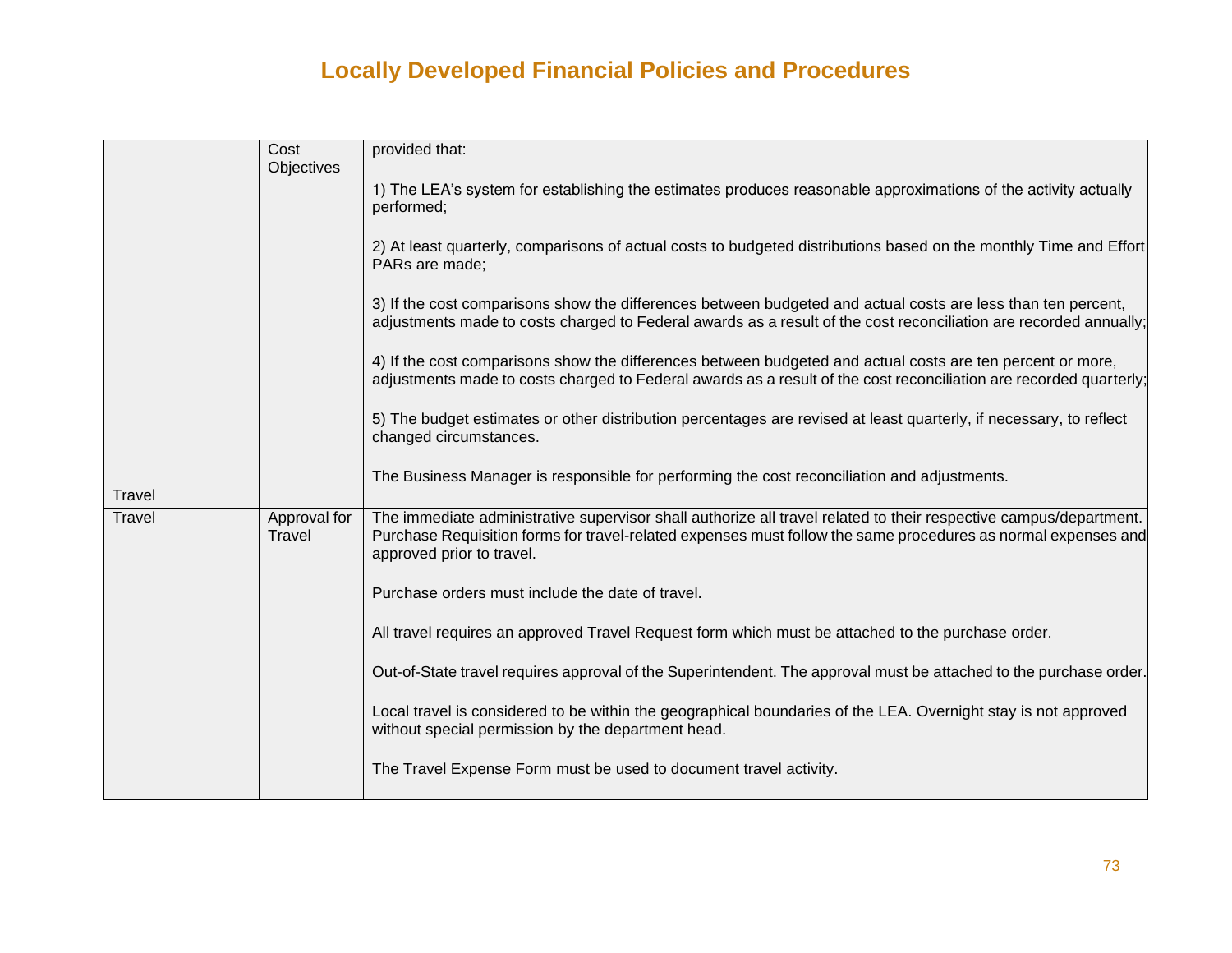|        |                                          | Mileage will be reimbursed at the state- approved rate.                                                                                                                                                                                                                                                                                                                                                                                                                              |
|--------|------------------------------------------|--------------------------------------------------------------------------------------------------------------------------------------------------------------------------------------------------------------------------------------------------------------------------------------------------------------------------------------------------------------------------------------------------------------------------------------------------------------------------------------|
|        |                                          | Each trip must be separately documented.                                                                                                                                                                                                                                                                                                                                                                                                                                             |
| Travel | Use of<br>Federal<br>Funds for<br>Travel | Mileage, lodging, and meal reimbursement rates published by the Texas Comptroller of Public Accounts apply to<br>all grants funded by the Texas Education Agency (TEA) for individuals on travel status. The maximum amounts<br>that may be charged to grants are restricted to the rates in effect for the particular grant period that are approved in<br>the State of Texas Appropriations Bill and published on the Texas Comptroller's website at<br>http://window.state.tx.us. |
|        |                                          | The following mileage, lodging, and meal reimbursement rates apply to in-state and out-of-state travel:                                                                                                                                                                                                                                                                                                                                                                              |
|        |                                          | a) If local policy restricts travel, per diem, and other travel expenses to a rate less than the rates published<br>by the Texas Comptroller of Public Accounts, the applicant must budget and request reimbursement from the grant<br>at the lesser rate.                                                                                                                                                                                                                           |
|        |                                          | b) If local policy exceeds the maximum rate published by the Texas Comptroller of Public Accounts, the difference<br>must be paid from state or local funds, i.e., not from grant funds.                                                                                                                                                                                                                                                                                             |
|        |                                          | c) Travel allowances, in which the per diem is paid to the employee regardless of the amount actually expended,<br>are not allowable.                                                                                                                                                                                                                                                                                                                                                |
|        |                                          | Travel generally means a destination outside the city or town in which the individual works (i.e., duty point). Travel<br>can also mean transportation from one duty point to another within the same city or town.                                                                                                                                                                                                                                                                  |
|        |                                          | The following travel expenses are allowable uses of federal funds:                                                                                                                                                                                                                                                                                                                                                                                                                   |
|        |                                          | A. In-State Travel:                                                                                                                                                                                                                                                                                                                                                                                                                                                                  |
|        |                                          | a) The Federal Rate Schedule posted on the Texas Comptroller's website is used for reimbursement rates of<br>in-state meal and lodging expenditures.                                                                                                                                                                                                                                                                                                                                 |
|        |                                          | b) Reimbursements out of grant funds may not exceed the maximum rate for the location.                                                                                                                                                                                                                                                                                                                                                                                               |
|        |                                          | c) Travel must begin at one duty point and end at another. Regardless of the time of day of the travel, mileage to<br>and from the employee's home or location other than a duty point is not allowable to be charged to the grant.                                                                                                                                                                                                                                                  |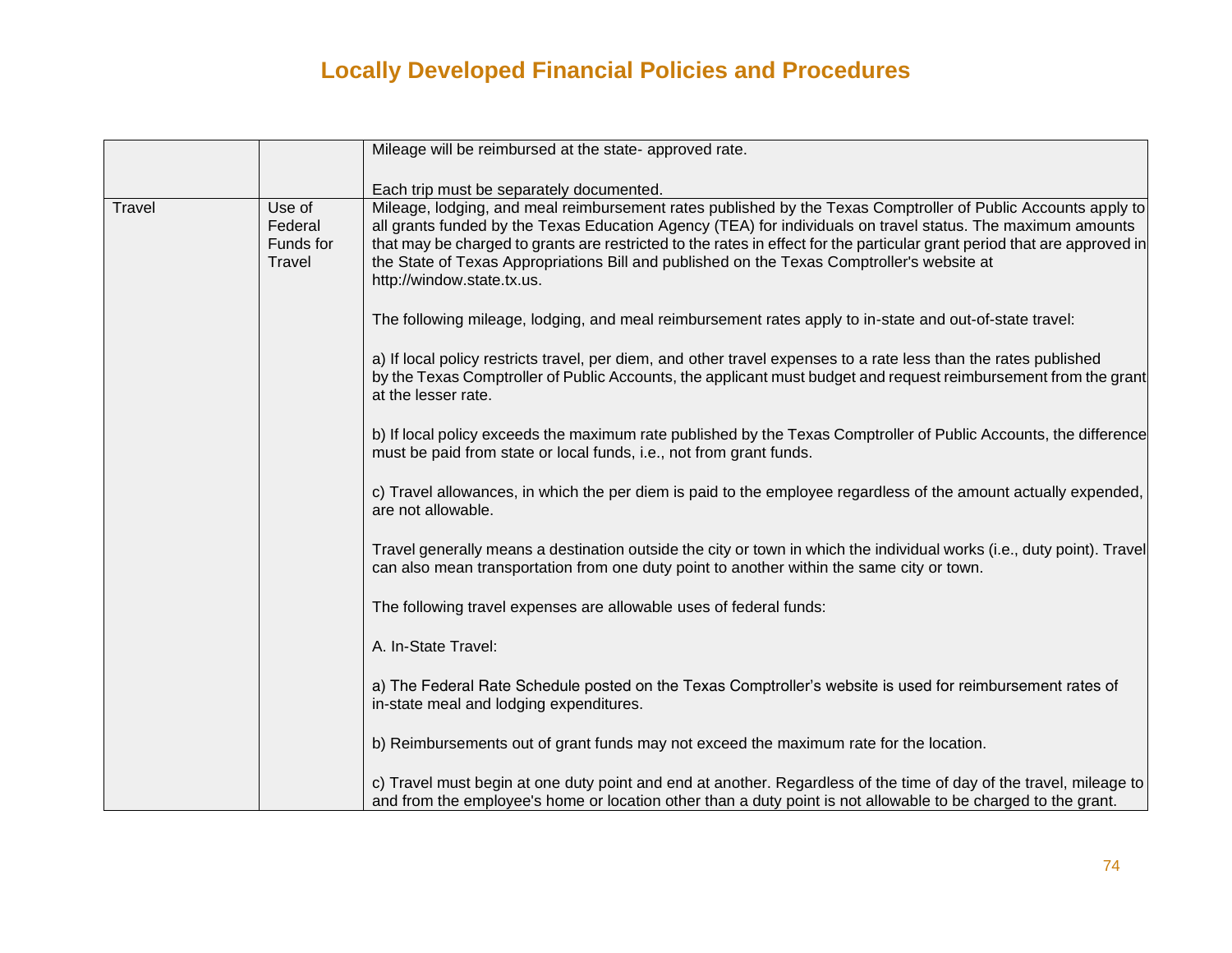| d) An employee whose duties require the employee to travel outside the employee's designated headquarters,<br>without an overnight stay away from the employee's headquarters, may be reimbursed for the actual cost of the<br>employee's meals, not to exceed \$6 for breakfast, \$8 for lunch and \$11 for dinner, only if the travel takes the<br>employee outside designated headquarters. |
|------------------------------------------------------------------------------------------------------------------------------------------------------------------------------------------------------------------------------------------------------------------------------------------------------------------------------------------------------------------------------------------------|
| e) Reimbursement for non-overnight meal expenses is considered income and must be reported on the<br>employee's W-2 tax form.                                                                                                                                                                                                                                                                  |
| f) "Designated headquarters" is defined as the area within the boundaries of the city or town in which a traveler's<br>place of employment is located.                                                                                                                                                                                                                                         |
| B. Out-of-State Travel:                                                                                                                                                                                                                                                                                                                                                                        |
| a) The Federal Rate Schedule posted on the Texas Comptroller's website is used for reimbursement rates of<br>out-of-state meal and lodging expenditures.                                                                                                                                                                                                                                       |
| b) An employee who travels within or outside the continental United States will be reimbursed for the actual cost of<br>lodging and meals. However, the reimbursements out of grant funds may not exceed the maximum meals and<br>lodging rates for the location.                                                                                                                              |
| C. Federal meal and lodging reimbursement rates for both in-state and out-of-state travel can be found on the<br>Texas Comptroller's website at https://fmx.cpa.state.tx.us/fmx/travel/index.php.                                                                                                                                                                                              |
| D. Mileage reimbursement is allowable for travel necessary to carry out the objectives of the grant project.                                                                                                                                                                                                                                                                                   |
| a) When an employee is on travel status for the purposes of the grant, mileage reimbursement cannot exceed the<br>rate established by the Texas Comptroller of Public Accounts.                                                                                                                                                                                                                |
| b) If local policy reimburses at a lower rate, the lower rate will be claimed.                                                                                                                                                                                                                                                                                                                 |
| c) Travelers are required to calculate mileage by one of the following two methods:                                                                                                                                                                                                                                                                                                            |
| 1) Odometer reading, or                                                                                                                                                                                                                                                                                                                                                                        |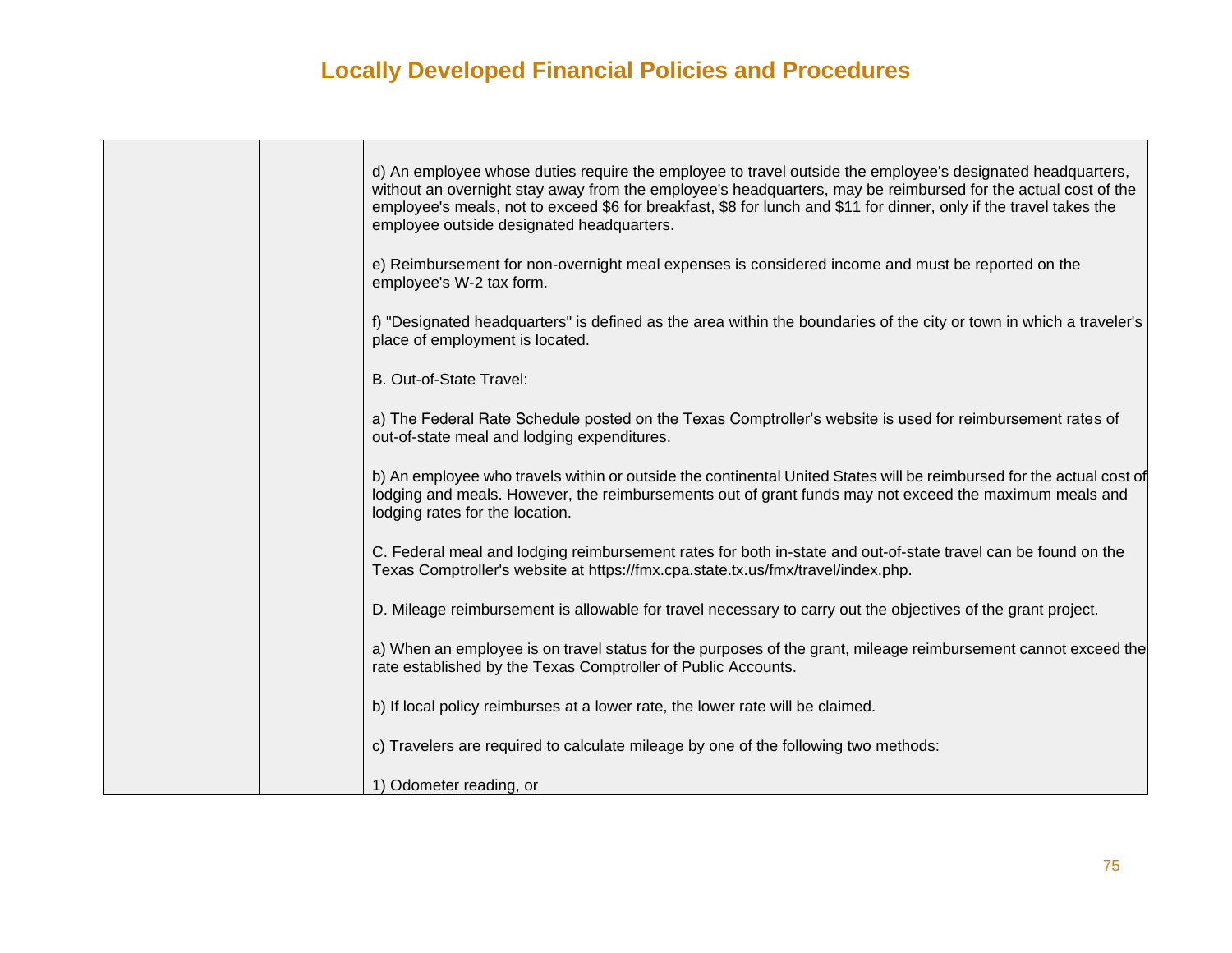|  | 2) Online, electronic mapping source. If this method is chosen, the traveler must print out the driving directions<br>provided by the site and attach them to the travel voucher.                                                                                                                                                                                                                                                                                                                                   |
|--|---------------------------------------------------------------------------------------------------------------------------------------------------------------------------------------------------------------------------------------------------------------------------------------------------------------------------------------------------------------------------------------------------------------------------------------------------------------------------------------------------------------------|
|  | d) Travelers are required to select the shortest and most economical route, but may justify the selection of<br>another route if it was chosen for safety reasons and specific justification of the selection is given.                                                                                                                                                                                                                                                                                             |
|  | E. Airfare is allowable at the lowest rate available and must be documented with a receipt.                                                                                                                                                                                                                                                                                                                                                                                                                         |
|  | F. Car rental fee is not allowable unless other transportation such as a taxi or shuttle is not available for performing<br>official business or unless it can be documented that car rental is more cost effective than<br>other methods of travel. Car rental fees must be documented with a receipt.                                                                                                                                                                                                             |
|  | G. Airport parking is an allowable expense and must be documented with a receipt.                                                                                                                                                                                                                                                                                                                                                                                                                                   |
|  | H. For both in-state and out-of-state travel, the traveler may apply funds available for meal reimbursement toward<br>lodging. If the traveler chooses this option, the maximum meal reimbursement rate will be reduced by the same<br>amount applied to lodging (for example, applying \$10 of the meal reimbursement to lodging will reduce the meal<br>reimbursement by \$10). The opposite case does not apply; a traveler may not reduce the amount spent on lodging<br>to increase the amount spent on meals. |
|  | I. Hotel taxes that are not exempt. Employees may be reimbursed for applicable taxes, such as city taxes or other<br>taxes imposed for lodging. Employees are not reimbursed for exempt Texas state sales tax on lodging.                                                                                                                                                                                                                                                                                           |
|  | Reimbursement of travel expenditures will only be made with original itemized receipts. A credit card charge slip is<br>not considered an itemized receipt. Meal receipts are not required for reimbursement.                                                                                                                                                                                                                                                                                                       |
|  | The following travel expenses are unallowable uses of federal funds:                                                                                                                                                                                                                                                                                                                                                                                                                                                |
|  | a) First-class airfare;                                                                                                                                                                                                                                                                                                                                                                                                                                                                                             |
|  | b) Per diem for meals and lodging for meeting, conference or workshop participants who live in the same city<br>where the event is held;                                                                                                                                                                                                                                                                                                                                                                            |
|  |                                                                                                                                                                                                                                                                                                                                                                                                                                                                                                                     |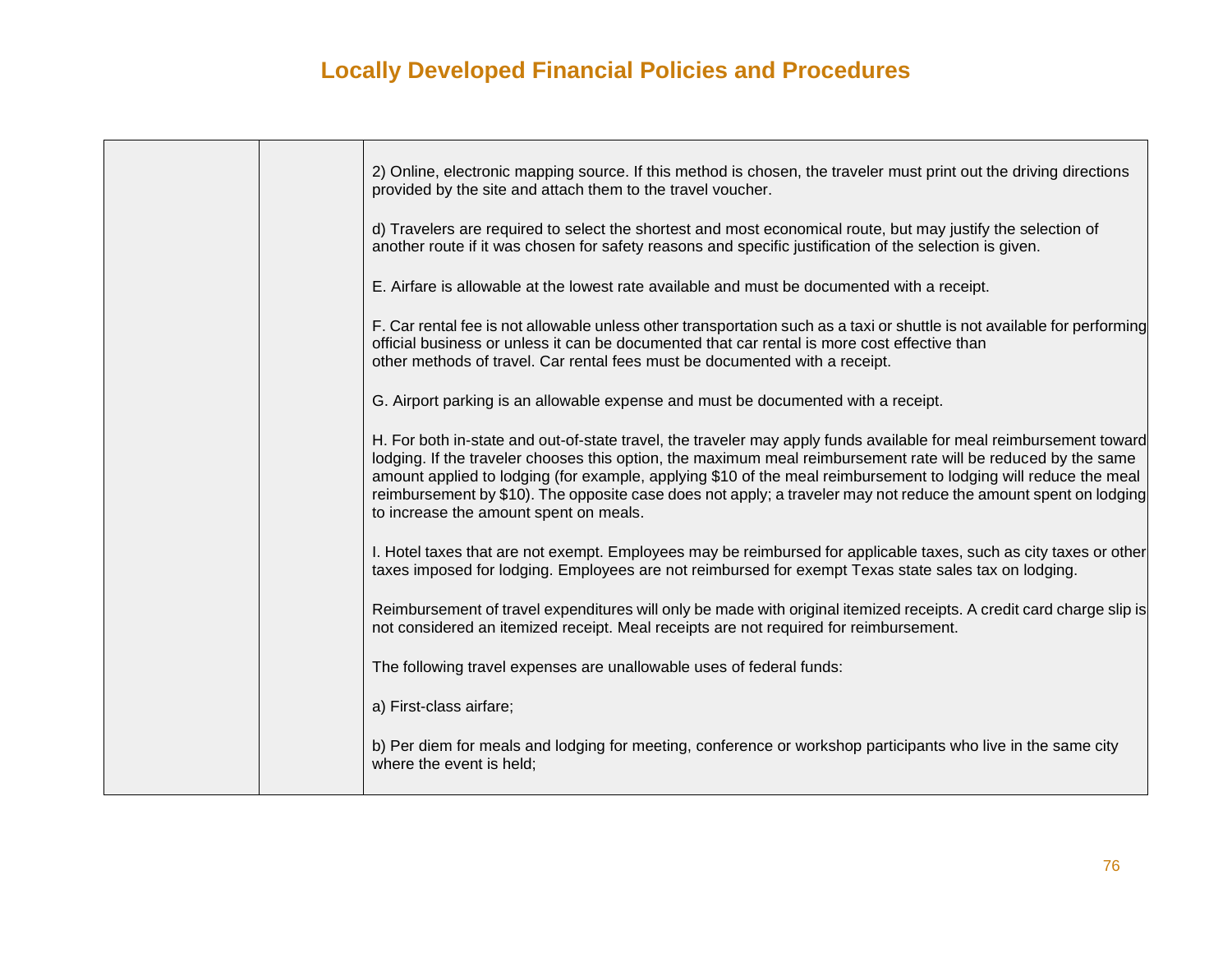|        |       | c) Tips or gratuities of any kind;                                                                                                                                                                                                                             |
|--------|-------|----------------------------------------------------------------------------------------------------------------------------------------------------------------------------------------------------------------------------------------------------------------|
|        |       | d) Alcoholic beverages;                                                                                                                                                                                                                                        |
|        |       | e) Entertainment, recreation, or social events;                                                                                                                                                                                                                |
|        |       | f) Any expense for other persons;                                                                                                                                                                                                                              |
|        |       | g) Automobile mileage or taxi fares for other than official business;                                                                                                                                                                                          |
|        |       | h) Personal accident insurance or personal effects coverage for rental cars;                                                                                                                                                                                   |
|        |       | i) Rental car for personal use or for purposes not associated with the official business of the meeting,<br>conference or workshop;                                                                                                                            |
|        |       | j) Travel allowances for in-state and out-of-state travel, in which the traveler receives a flat, per diem for lodging<br>and/or meals, regardless of the actual amount expended;                                                                              |
|        |       | k) Non-instructional field trips.                                                                                                                                                                                                                              |
|        |       | The employees are authorized to initiate travel requests. The principals, department heads, and superintendent<br>are authorized for approving travel requests. The Business Manager is responsible for the disbursement of funds<br>for travel reimbursement. |
| Travel | Meals | a) The daily rate for meals must not exceed the maximum allowable rate for the location indicated on the Texas<br>Comptroller of Public Accounts' website, unless the difference is paid from local funds.                                                     |
|        |       | b) Reimbursement is based on actual costs of meals not to exceed the maximum meal reimbursement rate for the<br>location. The maximum should not be claimed unless the actual expenditures equal or exceed the maximum<br>allowable rate.                      |
|        |       | c) Non-overnight meal expenses are reimbursable, but may not exceed \$6 for breakfast, \$8 for lunch, and \$11 for<br>dinner. See additional restrictions in "Use of Federal Funds for Travel" section.                                                        |
|        |       | d) Reimbursement for non-overnight meal expenses is considered income and must be reported on the                                                                                                                                                              |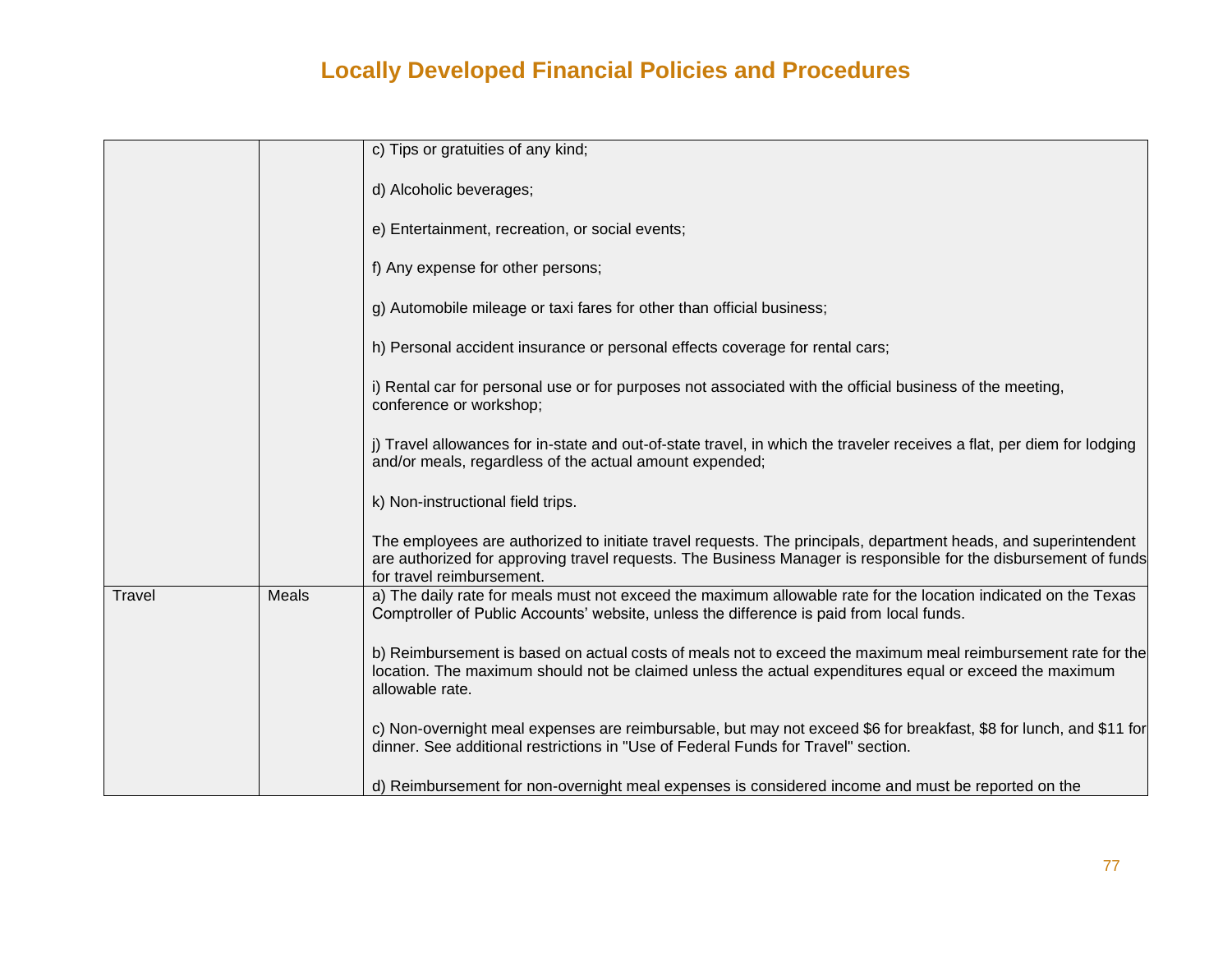|        |         | employee's W-2 tax form.                                                                                                                                                                                                                                                                                                                                                                                                                                                                                                         |
|--------|---------|----------------------------------------------------------------------------------------------------------------------------------------------------------------------------------------------------------------------------------------------------------------------------------------------------------------------------------------------------------------------------------------------------------------------------------------------------------------------------------------------------------------------------------|
|        |         | e) There is a proration among breakfast, lunch or dinner. However, the meal reimbursement rate will be limited to<br>\$11 on the day of departure if leaving after 3pm or \$14 on the date of return if arriving prior to 3pm.                                                                                                                                                                                                                                                                                                   |
|        |         | f) Group Meals: In order to be in compliance with IRS guidelines, a detailed restaurant receipt and charge slip must<br>be submitted for reimbursement for group meals. The names of the individuals in attendance and the purpose of<br>the meal must also be documented. For example: "John Doe, Jane Doe, TASBO Conference". Requests for<br>reimbursement which do not contain the detailed receipt will become the individual's personal responsibility.<br>(Receipts are not required for individual meal reimbursements.) |
|        |         | g) Alcohol will not be reimbursed under any circumstances, and consumption is specifically prohibited during<br>school hours as per school board policy.                                                                                                                                                                                                                                                                                                                                                                         |
| Travel | Lodging | a) The daily rate for lodging must not exceed the maximum allowable rate for the location indicated on the Texas<br>Comptroller of Public Accounts website, unless the difference is paid from local funds. Expenses in excess of the<br>maximum allowable rate must be approved by the Superintendent or designee.                                                                                                                                                                                                              |
|        |         | b) All hotel reservations must be made through the department head using the school's credit card or by the<br>employee using the employee's personal credit card. Travelers must utilize hotels with negotiated rates, unless<br>lodging is in conjunction with a conference.                                                                                                                                                                                                                                                   |
|        |         | c) No reservations may be made without an approved purchase order.                                                                                                                                                                                                                                                                                                                                                                                                                                                               |
|        |         | d) Standard room accommodation will be provided. Travelers will be asked to reimburse the LEA for any costs<br>related to an upgrade in room accommodation.                                                                                                                                                                                                                                                                                                                                                                      |
|        |         | e) When booking, consider the distance to the business destination, airport, restaurants, etc., in choosing a hotel<br>site.                                                                                                                                                                                                                                                                                                                                                                                                     |
|        |         | f) The employee is responsible for notifying the hotel in the event of travel plan changes. Most hotels require<br>cancellation notice by 4:00 pm on the day of scheduled arrival or earlier. An employee who has not notified the<br>hotel of a cancellation may not expense the no-show charge for reimbursement.                                                                                                                                                                                                              |
|        |         | g) Movies and incidentals do not meet the IRS interpretation of travel expenditures and are not allowed at any time.<br>The traveler must review his/her bill and settle charges at the hotel's front desk with his/her own personal credit                                                                                                                                                                                                                                                                                      |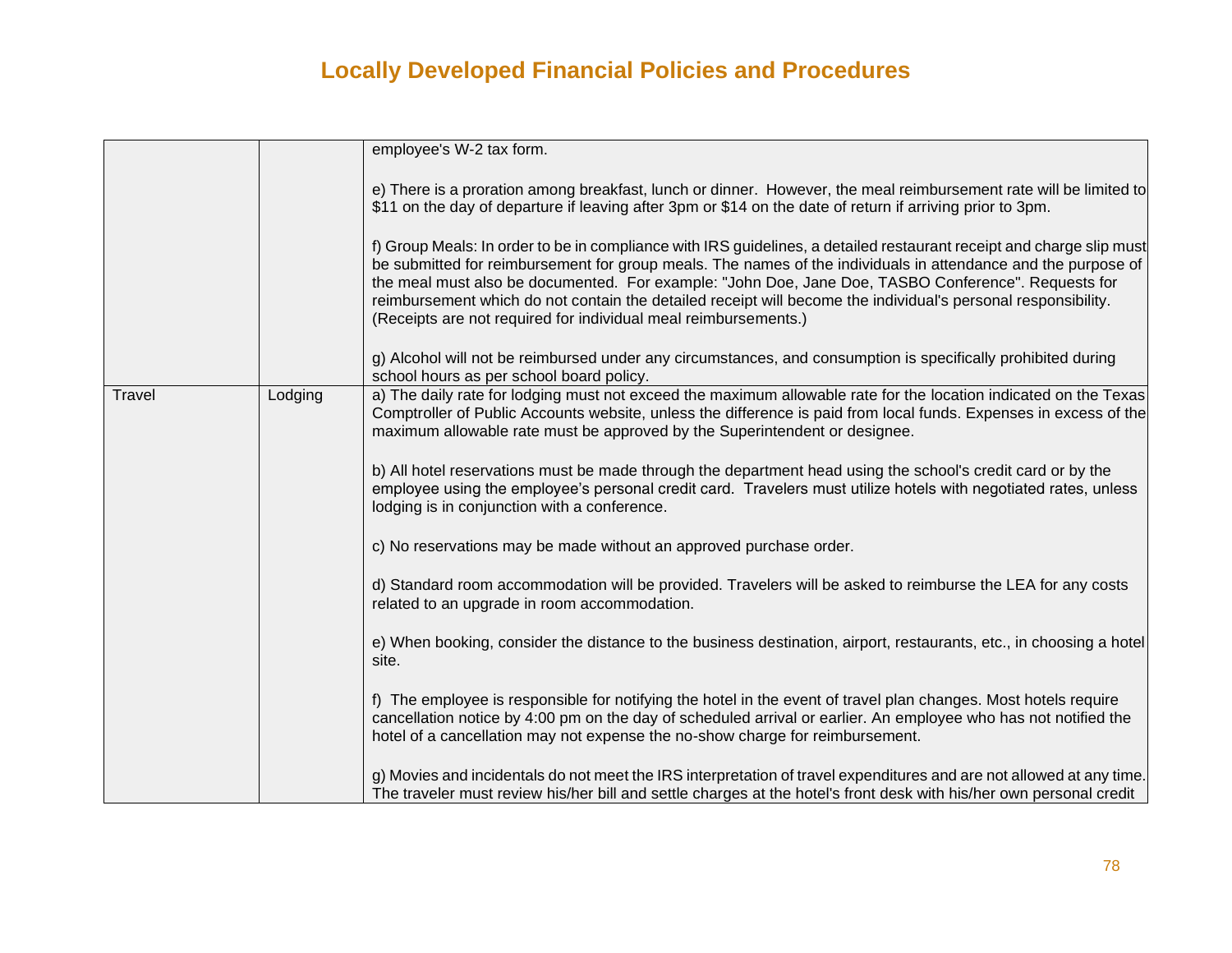|        |                              | card for room service, movies, personal phone calls, etc., prior to check out.                                                                                                                                                                        |
|--------|------------------------------|-------------------------------------------------------------------------------------------------------------------------------------------------------------------------------------------------------------------------------------------------------|
|        |                              | h) Original hotel bills must be provided for hotel reimbursement.                                                                                                                                                                                     |
| Travel | Ground<br>Transportatio<br>n | a) It is recommended that staff use ground transportation (such as, an LEA-owned vehicle, contracted bus carrier<br>or a rental car) rather than air transport, where this mode of transportation is practical and cost effective.                    |
|        |                              | b) The use of a rental car must be justified as an economic requirement and not as a matter of personal<br>convenience.                                                                                                                               |
|        |                              | Autos may be rented when:                                                                                                                                                                                                                             |
|        |                              | 1) Public or private transportation is not an alternative.                                                                                                                                                                                            |
|        |                              | 2) Travel is out-of-state, therefore LEA-provided transportation cannot be used.                                                                                                                                                                      |
|        |                              | 3) LEA-provided transportation is not available.                                                                                                                                                                                                      |
|        |                              | 4) Lack of accommodation near a facility requires the use of an automobile.                                                                                                                                                                           |
|        |                              | c) The LEA may have arrangements with several rental car companies. The Administrative Assistant will<br>determine the best rates for the proposed rental. Like hotels, car rental rates can vary dramatically and be different<br>from city to city. |
|        |                              | d) As a general rule, an intermediate or smaller model will be rented whenever possible. When three or more are<br>traveling together, a full size car is permissible.                                                                                |
|        |                              | e) The LEA is insured for rental vehicles. Travelers are advised to refuse insurance coverage offered by car rental<br>companies since such coverage would be a duplication and a non-reimbursable expense.                                           |
|        |                              | f) Expenses in the operation of rental cars that are reimbursable include: gasoline, oil, toll charges, and<br>reasonable parking charges.                                                                                                            |
|        |                              | g) Expenses in the operation of rental cars that are NOT reimbursable include: refueling charges for not returning<br>the rental car with a full tank of gas (unless sufficient reason for not refueling can be given), pre-paid fuel charges,        |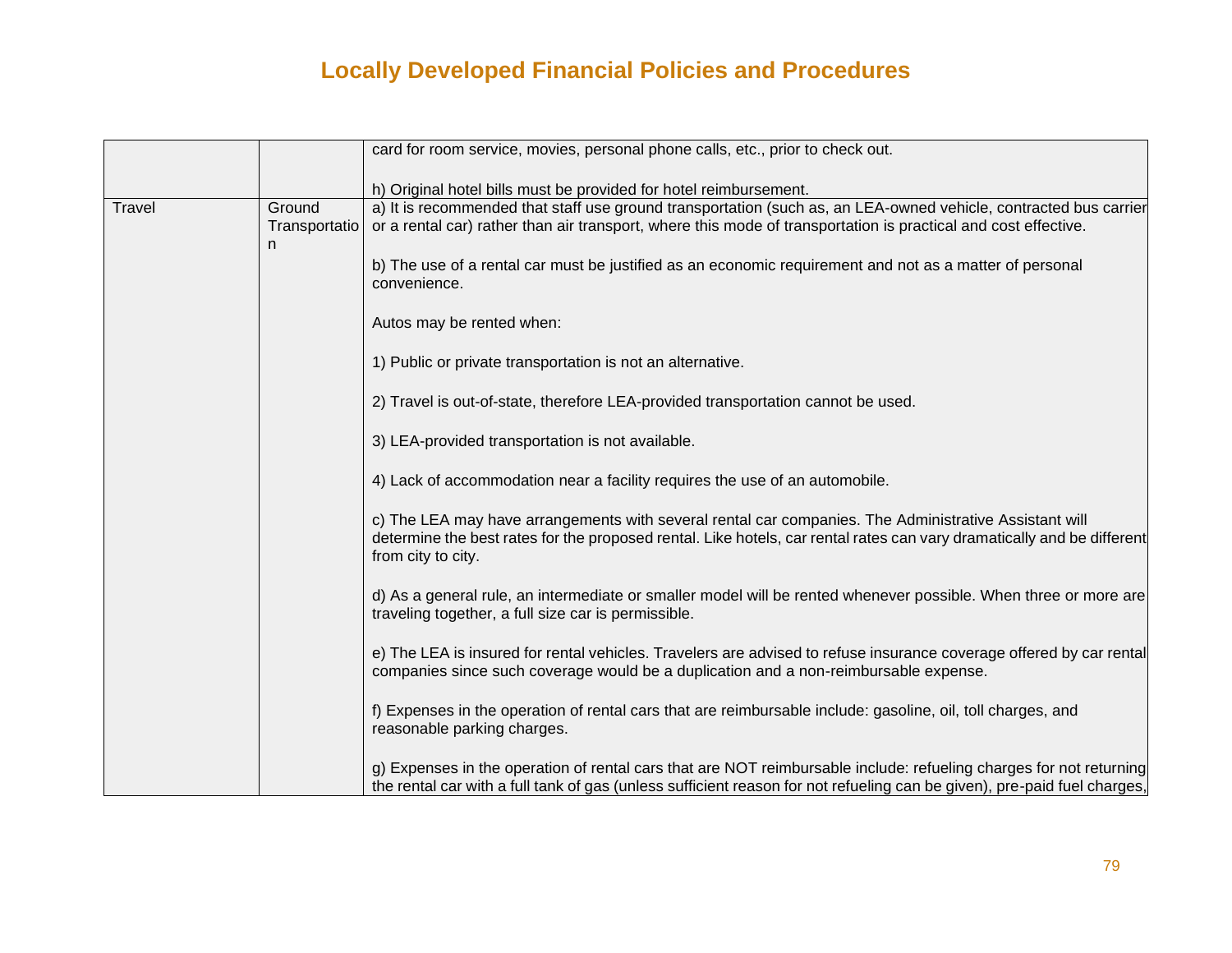|        |            | and parking or traffic violation tickets the employee receives while on company business.                                                                                                                                                                                                                                                                                                                                                                                                                                                                                                                                                                |
|--------|------------|----------------------------------------------------------------------------------------------------------------------------------------------------------------------------------------------------------------------------------------------------------------------------------------------------------------------------------------------------------------------------------------------------------------------------------------------------------------------------------------------------------------------------------------------------------------------------------------------------------------------------------------------------------|
|        |            | h) Rental cars are for business use only and should not be used for personal use. LEA insurance does not cover a<br>rental car used by an employee for personal use. The employee will be responsible for any additional insurance<br>coverage and/or any damage to the vehicle.                                                                                                                                                                                                                                                                                                                                                                         |
|        |            | i) Personal vehicles used for business use require a detailed log with date, mileage and business purpose of the<br>trip. The LEA reimburses the employee 56.5 cents per mile. This rate is subject to change. The LEA assumes no<br>responsibility for personal autos used for company business. Personal vehicles should not be used for extended<br>trips as the mileage charge and the time spent driving are not economical to the LEA.                                                                                                                                                                                                             |
| Travel | Air Travel | a) All air travel will be by coach/economy class only. Travelers are expected to accept flights that utilize the lowest<br>fare route. Common sense is to be the guide in determining which fare/route makes most sense to the LEA<br>economically. A connecting flight and/or alternate airports may be required to obtain the lowest fare. Flight times,<br>layover times, and meeting times will be considered in arranging the most economical travel schedule. Travelers<br>are to remain flexible and use a sensible window of time for departures and arrivals. Advanced planning is<br>expected in order to maximize fare discount requirements. |
|        |            | b) Many airlines offer substantially reduced fares when a Saturday evening stay-over is booked. Approval for early<br>arrivals and extended stays at the expense of the LEA will be granted if the employee, in concert with the<br>Administrative Assistant, can demonstrate that the additional cost for lodging and meals is more than offset by<br>reduced airfares.                                                                                                                                                                                                                                                                                 |
|        |            | c) If an employee books a fare that is not the fare recommended by the travel agent, the employee will be<br>charged the difference between the recommended fare and the accepted fare. Flight selection based solely upon<br>frequent flyer programs is prohibited. Purchasing upgradeable fares when penalty and non-refundable fares are<br>available is prohibited. If an individual chooses to purchase a ticket with benefits derived from a bonus program,<br>the LEA does not reimburse the employee for the normal cost of such flights.                                                                                                        |
|        |            | d) When travelers make unapproved modifications to travel arrangements that result in additional charges, those<br>additional charges will be the responsibility of the traveler unless authorized by the supervisor and approved by the<br><b>Business Office.</b>                                                                                                                                                                                                                                                                                                                                                                                      |
|        |            | e) All tickets will be electronic, requiring the traveler to present identification at check-in. Travelers will<br>receive a printed itinerary prior to traveling. This itinerary and appropriate receipts must be submitted along with<br>the properly completed reimbursement request.                                                                                                                                                                                                                                                                                                                                                                 |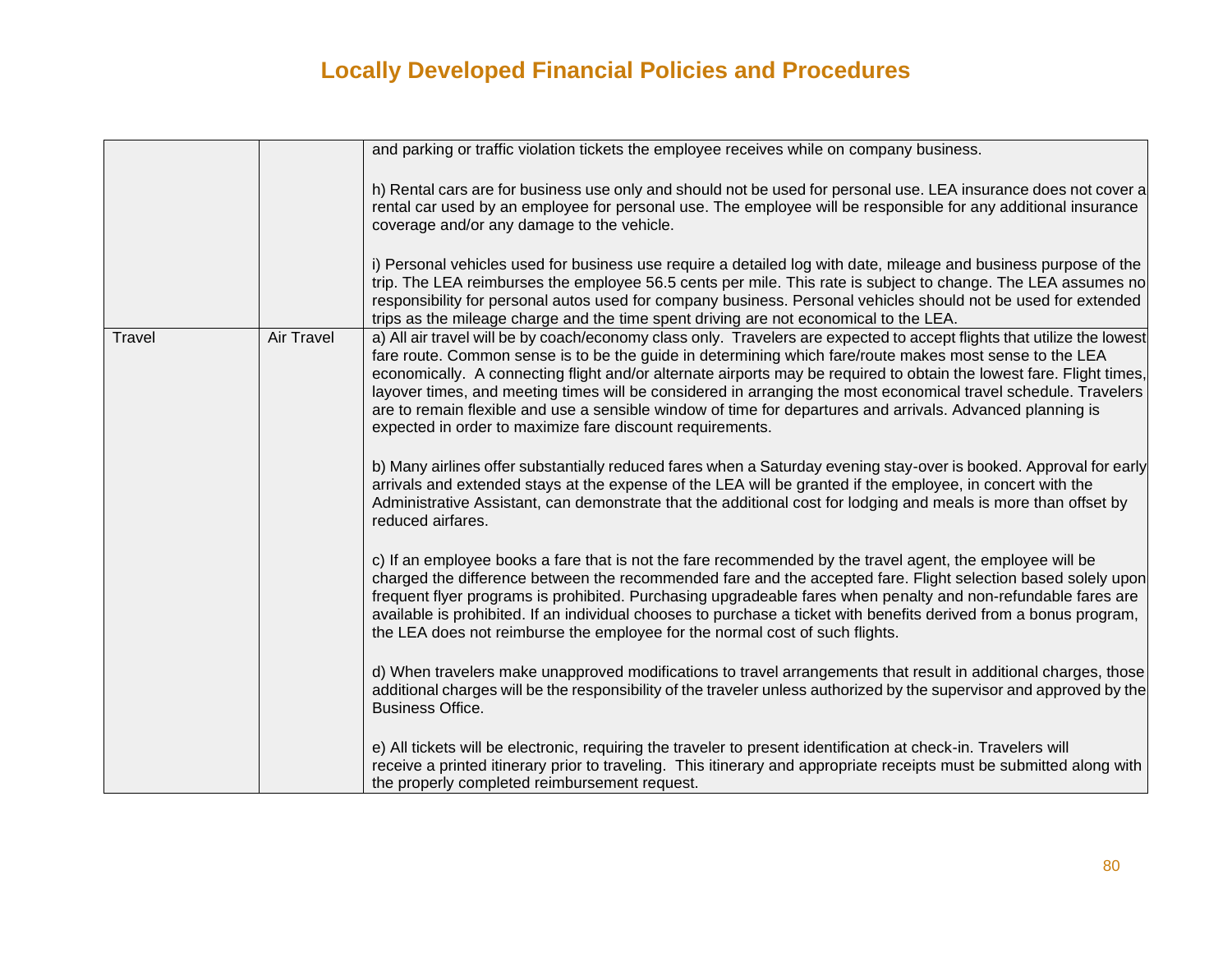|        |                   | f) The LEA will cover the cost the traveler incurs for the first checked bag if a fee is assessed. Any additional<br>baggage fees will be the responsibility of the traveler. |
|--------|-------------------|-------------------------------------------------------------------------------------------------------------------------------------------------------------------------------|
|        | <b>Toll Roads</b> | Tolls are reimbursable expenditures when the employee travels for approved business purposes in a personally                                                                  |
| Travel |                   |                                                                                                                                                                               |
|        |                   | owned or leased vehicle, rental vehicle, or LEA-owned or leased vehicle, if documentation of the expenditure is                                                               |
|        |                   | submitted.                                                                                                                                                                    |
|        |                   |                                                                                                                                                                               |
|        |                   | Tolls are not reimbursable without documentation of the expenditure.                                                                                                          |
|        |                   |                                                                                                                                                                               |
|        |                   | Tolls are not reimbursable if none of the mileage or rental cost is reimbursable.                                                                                             |
| Travel | Miscellaneou      | A. Reimbursement of Phone Calls, Internet Connection Fees, and Faxes.                                                                                                         |
|        | s Travel          |                                                                                                                                                                               |
|        | Guidelines        |                                                                                                                                                                               |
|        |                   | 1) Business-related fax charges are to be reported for reimbursement on the Travel Expense Report.                                                                            |
|        |                   |                                                                                                                                                                               |
|        |                   | 2) Business-related Internet connection fees are to be reported for reimbursement on the Travel Expense Report.                                                               |
|        |                   | Approval for Internet connection fees must be obtained from the Business Manager.                                                                                             |
|        |                   |                                                                                                                                                                               |
|        |                   | 3) No personal phone calls will be reimbursed.                                                                                                                                |
|        |                   |                                                                                                                                                                               |
|        |                   | 4) Only business-related phone calls will be reimbursed.                                                                                                                      |
|        |                   |                                                                                                                                                                               |
|        |                   | 5) The cost of the air time on a personal cellular phone for a business call not stipend by the LEA must be                                                                   |
|        |                   |                                                                                                                                                                               |
|        |                   | documented with a copy of the phone bill indicating the total cost for that call. The name of the business contact                                                            |
|        |                   | and purpose of the call must be included.                                                                                                                                     |
|        |                   |                                                                                                                                                                               |
|        |                   | 6) Air phone usage is not reimbursable except in extreme emergency. A supervisor must approve these charges.                                                                  |
|        |                   |                                                                                                                                                                               |
|        |                   | B. Combined Business and Personal Travel.                                                                                                                                     |
|        |                   |                                                                                                                                                                               |
|        |                   | 1) If an employee combines business with personal travel, the portion of expense constituting the employee's own                                                              |
|        |                   | reimbursable business expense must be separated and reported as such. It may not exceed the amount of                                                                         |
|        |                   | reimbursable expense which would have been incurred had the trip been made strictly for business purposes.                                                                    |
|        |                   |                                                                                                                                                                               |
|        |                   |                                                                                                                                                                               |
|        |                   | 2) When a personal auto rather than air travel is used due to personal reasons, mileage reimbursement may not                                                                 |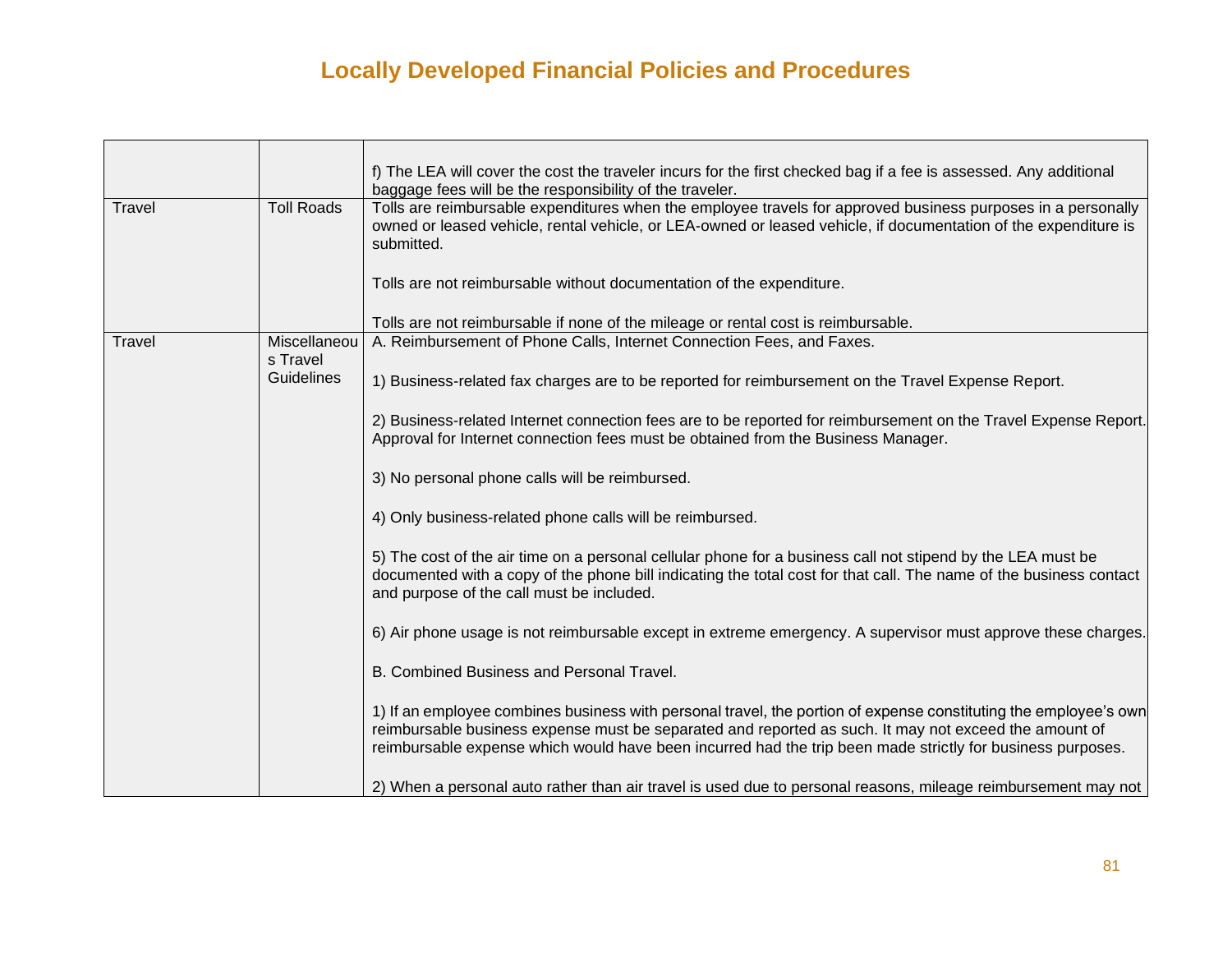|        |                                | exceed the economy class airfare for that destination and may not exceed local mileage actually incurred. The cost<br>of most meals, lodging, tolls, etc. en route would not be reimbursable since they would have been avoided had<br>transportation been by air instead of auto.                                                                                                                                                                                                                                                                                                            |
|--------|--------------------------------|-----------------------------------------------------------------------------------------------------------------------------------------------------------------------------------------------------------------------------------------------------------------------------------------------------------------------------------------------------------------------------------------------------------------------------------------------------------------------------------------------------------------------------------------------------------------------------------------------|
|        |                                | C. Coordination of Travel.                                                                                                                                                                                                                                                                                                                                                                                                                                                                                                                                                                    |
|        |                                | Coordination of travel (traveling in the same automobile) must occur when two, three, or four employees travel on<br>the same dates with the same itinerary to conduct the same official school business. When more than four are<br>traveling to the same conference, a Refugio ISD van/bus should be used, unless one is not available. When two or<br>more employees travel in a single private vehicle, only one will receive a transportation reimbursement.                                                                                                                             |
|        |                                | D. Mileage Calculations.                                                                                                                                                                                                                                                                                                                                                                                                                                                                                                                                                                      |
|        |                                | All claims for mileage must be based on the business departure point and destination by point-to-point itemization<br>that is sufficiently detailed for the LEA to verify the number of miles.                                                                                                                                                                                                                                                                                                                                                                                                |
|        |                                | One of the following two methods may be used:                                                                                                                                                                                                                                                                                                                                                                                                                                                                                                                                                 |
|        |                                | 1) Employee's vehicle odometer reading, or                                                                                                                                                                                                                                                                                                                                                                                                                                                                                                                                                    |
|        |                                | 2) Readily available online mapping service. If this method is chosen, the traveler must print out the driving<br>directions provided by the site and attach them to the travel voucher. The Refugio ISD adopts the Google online<br>mapping service to be used by their employees.                                                                                                                                                                                                                                                                                                           |
| Travel | Spouse's<br>Travel<br>Expenses | Payments for expenses incurred by spouses are considered illegal gifts of public funds unless the spouse is<br>representing the LEA in an official capacity. Under no circumstances will the LEA reimburse for expenses that<br>were incurred for individuals not representing the LEA for business purposes. Payments for per diem are payable<br>only to the employee/sponsor approved on the travel request form. The reimbursement request for spouse<br>expenditures when the spouse is representing the LEA for business purposes must be received within thirty (30)<br>calendar days. |
| Travel | Student<br>Travel              | For students participating in extracurricular activities traveling at least an hour away and/or missing a meal while<br>attending an event, the LEA will provide a meal allowance per meal according to the list of students provided by the<br>attending sponsor, subject to the Student Travel daily meal allowance. Meal costs may be advanced to the<br>sponsor.                                                                                                                                                                                                                          |
|        |                                | Sponsors will have a list of all students and will have the students fill in the amount received and sign (each time a                                                                                                                                                                                                                                                                                                                                                                                                                                                                        |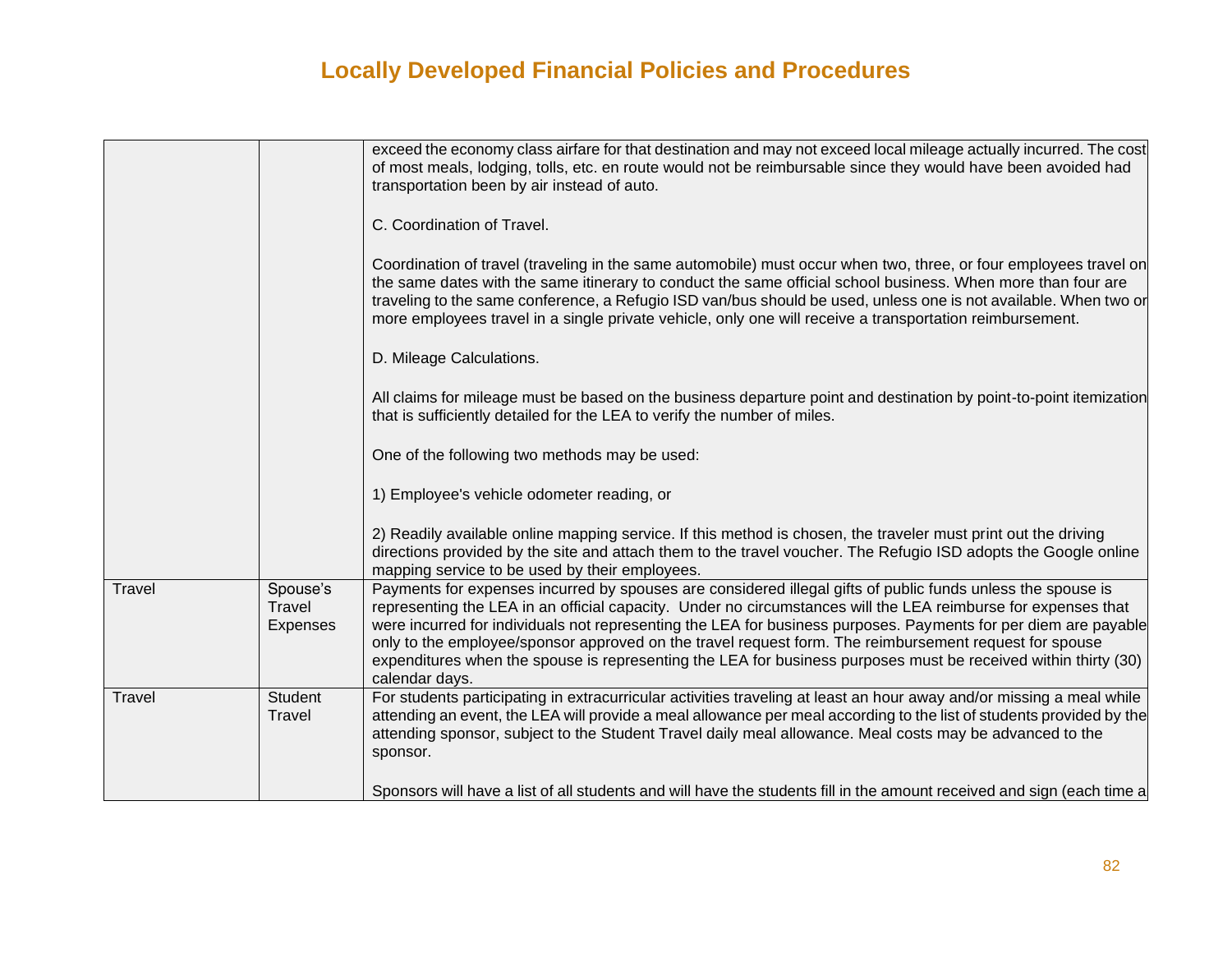|                   |                                     | meal is purchased/funds advanced). Sponsors may opt to pay directly for the meal and obtain a receipt in lieu of<br>giving the money directly to the students. Any unused funds must be returned to the Business Office within five (5)<br>business days of the event. Original itemized receipts are required upon return.<br>For those students participating in an extracurricular activity requiring an overnight stay, the maximum standard<br>hotel/meal allowance will be in effect. Students should be grouped according to gender and have no more than<br>four students per room.                                                                                                                                                                                        |
|-------------------|-------------------------------------|------------------------------------------------------------------------------------------------------------------------------------------------------------------------------------------------------------------------------------------------------------------------------------------------------------------------------------------------------------------------------------------------------------------------------------------------------------------------------------------------------------------------------------------------------------------------------------------------------------------------------------------------------------------------------------------------------------------------------------------------------------------------------------|
| Vendors           | Vendors                             | Purchases from vendors that operate on a cash basis (do not accept purchase orders) will be used in extenuating<br>circumstances only. The Refugio ISD participates in several cooperative purchasing programs. A list of these<br>programs is available from the Purchasing Department. Priority should be given to these vendors since the goods<br>and/or services have been subjected to the rigor of a competitive bid process.                                                                                                                                                                                                                                                                                                                                               |
| <b>APPENDIX A</b> | Appendix A:<br>Chart of<br>Accounts | FUND CODES AND ACCOUNT GROUPS<br><b>GENERAL OPERATING FUNDS (1XX)</b><br>(State and locally funded)<br>199 General Fund - This fund classification is used to account for transactions in which the local governing board<br>has wide discretion to use as provided by law. The majority of the transactions handled by the District are<br>accounted for in this fund.<br>SPECIAL REVENUE FUNDS (2XX, 3XX, 4XX)<br>(State, locally and federally funded)<br>204 ESEA - Title IV - Safe and Drug Free Schools<br>211 ESEA Title I, Part A<br>240 Food Service<br>244 Vocational Education - Carl Perkins Basic Grant<br>255 Title II, Part A: Teacher and Principal Training and Recruiting (TPTR)<br>263 Title III, Part A: English Language Acquisition and Language Enhancement |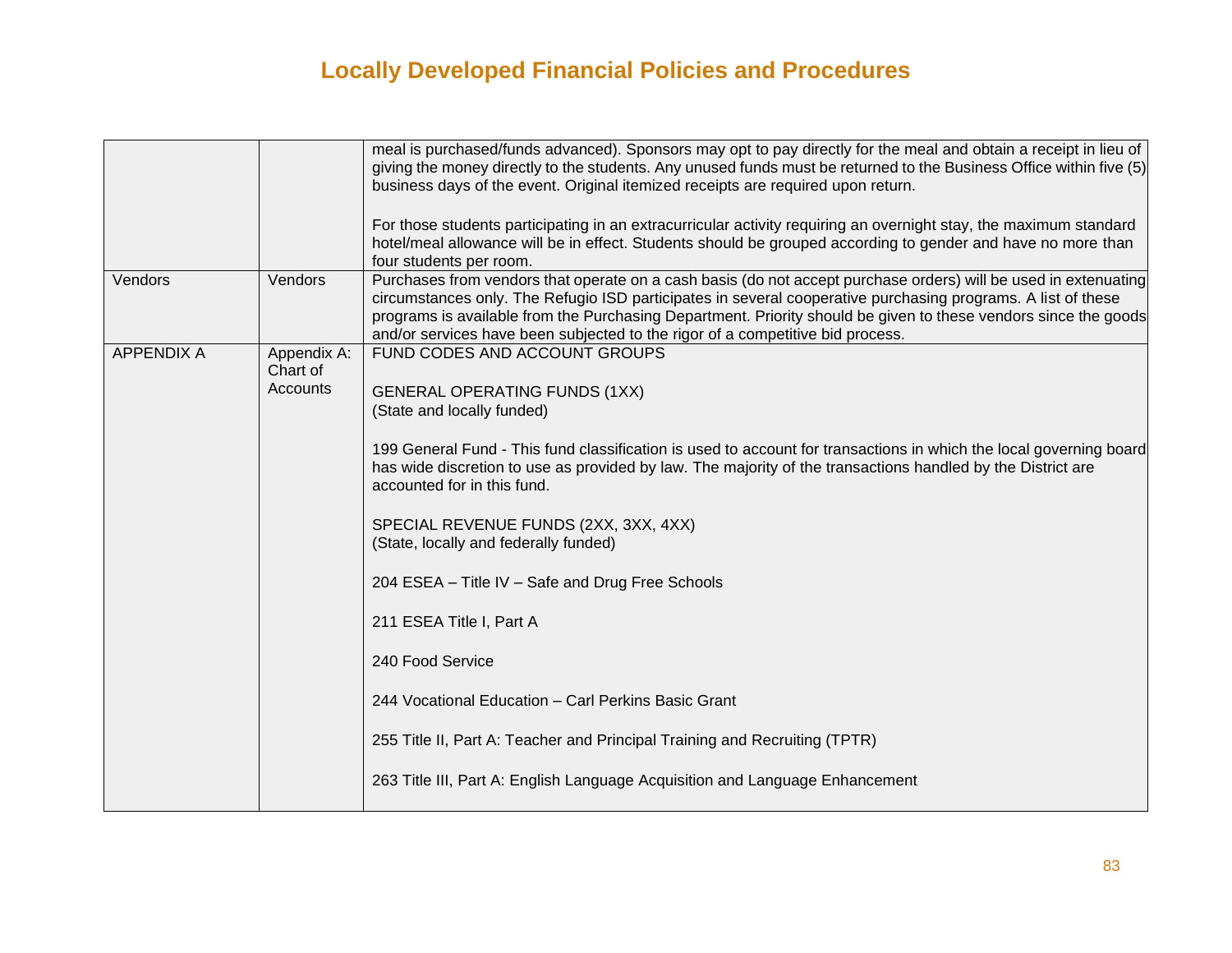| 265 21st Community Learning Center                                                                                                                                                                       |
|----------------------------------------------------------------------------------------------------------------------------------------------------------------------------------------------------------|
| 266 ARRA - SFSF                                                                                                                                                                                          |
| 272 Medicaid Aid Claiming                                                                                                                                                                                |
| 313 SSA - IDEA-B Formula                                                                                                                                                                                 |
| 314 SSA - IDEA-B Preschool                                                                                                                                                                               |
| 364 SSA - IDEA-B Formula - ARRA/Stimulus                                                                                                                                                                 |
| 365 SSA - IDEA-B Preschool - ARRA/Stimulus                                                                                                                                                               |
| 392 Non-Ed Community Based Support Program                                                                                                                                                               |
| 397 Exam Awards - Advanced Placement Incentive Program                                                                                                                                                   |
| 404 Student Success Initiative                                                                                                                                                                           |
| 411 Technology Allotment                                                                                                                                                                                 |
| 428 High School Allotment                                                                                                                                                                                |
| 429 READY TO READ LICENSE PLATES                                                                                                                                                                         |
| 437 SSA - Special Ed                                                                                                                                                                                     |
|                                                                                                                                                                                                          |
| <b>DEBT SERVICE FUND</b><br>(Locally funded)                                                                                                                                                             |
| 599 Debt Service Fund - This fund must be used to account for general long-term debt principal and interest for<br>debt issues and other long-term debts for which an ad-valorem tax has been dedicated. |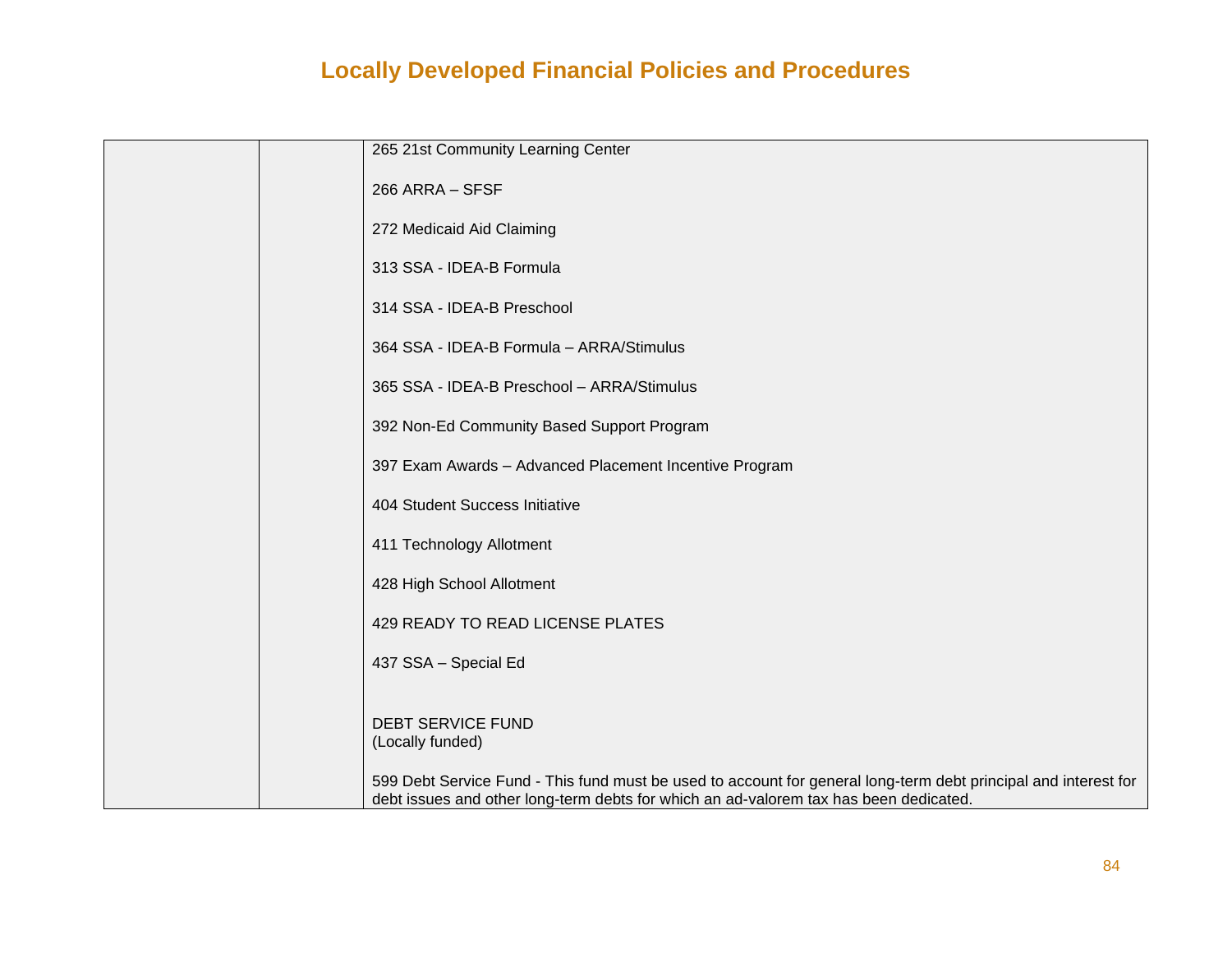|  | CAPITAL PROJECTS FUND (6XX)<br>(Funded through bond proceeds)                                                                                                                                                                                                                                                                                                                                |
|--|----------------------------------------------------------------------------------------------------------------------------------------------------------------------------------------------------------------------------------------------------------------------------------------------------------------------------------------------------------------------------------------------|
|  | 699 CAPITAL PROJECT FUND                                                                                                                                                                                                                                                                                                                                                                     |
|  | PROPRIETARY FUND TYPES (7XX)<br>(Funded from various sources)                                                                                                                                                                                                                                                                                                                                |
|  | 771 Self-Funded Workers Compensation                                                                                                                                                                                                                                                                                                                                                         |
|  | TRUST AND AGENCY FUNDS (8XX)<br>(Funded from various sources)                                                                                                                                                                                                                                                                                                                                |
|  | 810 Private Trust Funds                                                                                                                                                                                                                                                                                                                                                                      |
|  | 863 Payroll Clearing Account                                                                                                                                                                                                                                                                                                                                                                 |
|  | 865 Activity Funds - These funds are held in a custodial capacity by a school district, and they consist of clearing<br>accounts and funds that are the property of students or others. Locally raised revenues used for general operating<br>purposes, such as certain principal's activity accounts, are not agency funds and are to be budgeted and<br>accounted for in the General Fund. |
|  | GENERAL FIXED ASSETS AND GENERAL LONG-TERM DEBT ACCOUNT<br>GROUPS (9XX)<br>(Memorandum only)                                                                                                                                                                                                                                                                                                 |
|  | 901 General Fixed Assets - This set of self-balancing accounts is to account for those general fixed assets. This<br>account group is for specific pieces of property such as equipment, land, building and all associated costs.                                                                                                                                                            |
|  | 902 General Long-Term Debt - This set of self-balancing accounts is to account for debts of a non-current nature.                                                                                                                                                                                                                                                                            |
|  | A Function code appears in the fifth and sixth digits of the code structure and<br>represents a general operational area in a school district. It groups together                                                                                                                                                                                                                            |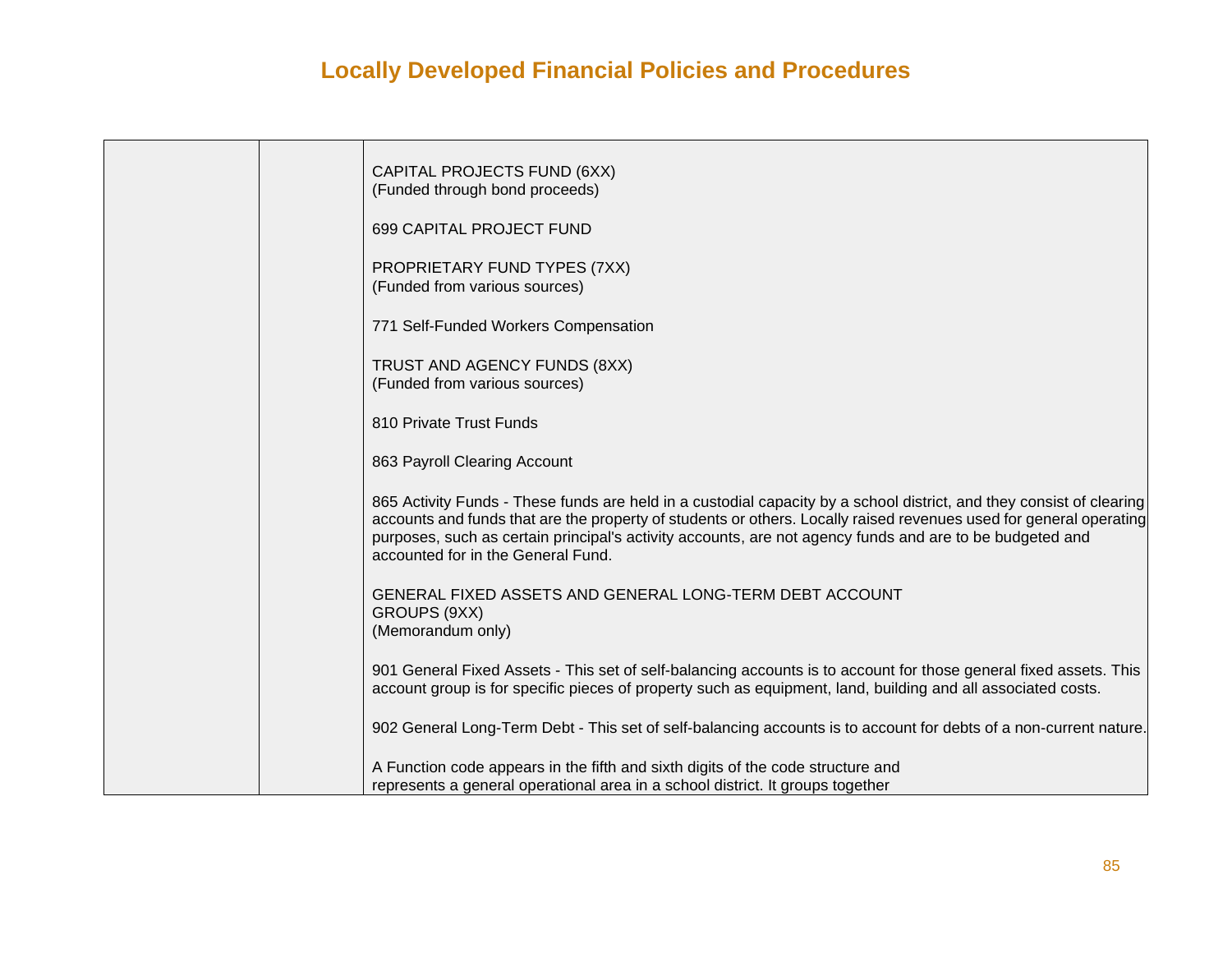| related activities such as instruction or plant maintenance.                                                                                                                                                                                                             |
|--------------------------------------------------------------------------------------------------------------------------------------------------------------------------------------------------------------------------------------------------------------------------|
| <b>FUNCTION CODES</b>                                                                                                                                                                                                                                                    |
|                                                                                                                                                                                                                                                                          |
| A Function code appears in the fifth and sixth digits of the code structure and represents a general operational<br>area in a school district. It groups together related activities such as instruction or plant maintenance.                                           |
| Instruction -- A function for which expenditures are for the purpose of directly instructing students including<br>11<br>those enrolled in adult basic education programs.                                                                                               |
| 12<br>Instructional Resources and Media Services -- A function for which expenditures are directly and<br>exclusively for establishing and maintaining libraries and other major facilities dealing with instructional materials<br>and media.                           |
| Curriculum Development and Instructional Staff Development -- A function for which expenditures are<br>13<br>directly and exclusively for in-service training and other staff development involving instructional or instructional<br>related personnel of the district. |
| Instructional Leadership -- A function for which expenditures are directly for managing, directing and<br>21<br>supervising general and specific instructional programs.                                                                                                 |
| School Leadership -- A function for which expenditures are for general administration of a school campus or<br>23<br>similar type of organizational unit. In most                                                                                                        |
| cases, function code 23 costs are limited to operating a principal's office, and include all types of activities<br>pertaining to the operation of that office.                                                                                                          |
| Guidance, Counseling and Evaluation Services -- A function for which expenditures are directly and<br>31<br>exclusively for assessing and testing students' abilities, aptitudes and interests; counseling students with respect<br>to career and                        |
| educational opportunities and helping them establish realistic goals.                                                                                                                                                                                                    |
| Social Work Services -- A function for which expenditures are directly and exclusively for promoting and<br>32<br>improving school attendance of students, including the promotion of positive student and parent attitudes toward<br>attendance.                        |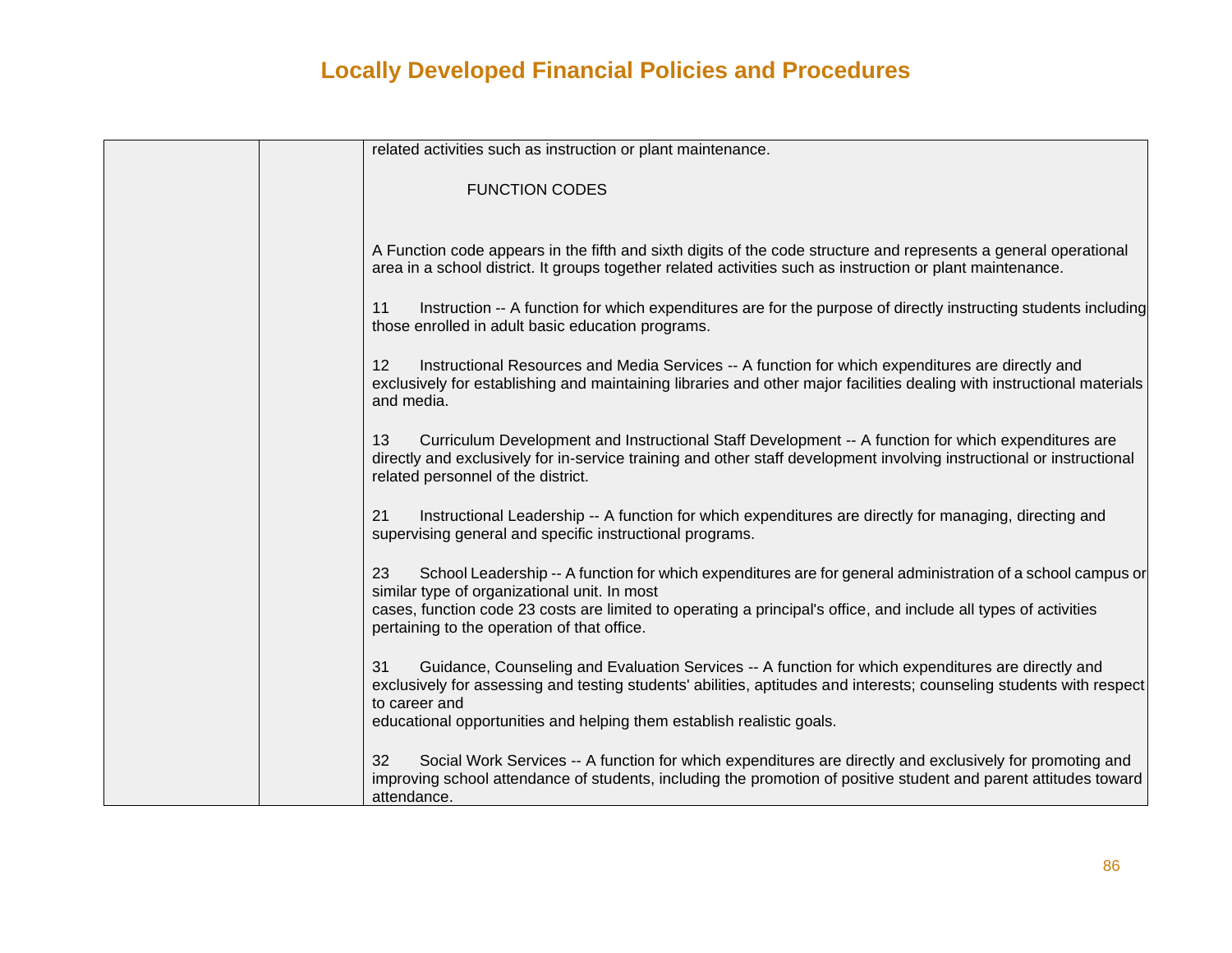| 33<br>Health Services -- A function for which expenditures are directly and exclusively for providing health<br>services to individuals. Expenditures for school nurses, other medical, dental and optical services, inoculations,<br>etc., are function 33 costs.                                                                                                                                           |
|--------------------------------------------------------------------------------------------------------------------------------------------------------------------------------------------------------------------------------------------------------------------------------------------------------------------------------------------------------------------------------------------------------------|
| Student (Pupil) Transportation -- A function for which expenditures are for providing transportation to<br>34<br>students to and from school.                                                                                                                                                                                                                                                                |
| 35<br>Food Services -- A function for food service operation expenditures, including the cost of food, labor, and<br>other expenditures necessary for the preparation,<br>transportation and storage of food.                                                                                                                                                                                                |
| Extracurricular Activities -- A function for which expenditures are for extracurricular or other purposes that<br>36<br>are not essential in the delivery of services for function 11, function code 20 series, or other function code 30 series<br>activities.                                                                                                                                              |
| General Administration -- A function for which expenditures are for purposes of managing or governing the<br>41<br>school district as an overall entity, and that cover<br>multiple activities that are not directly and exclusively for costs applicable to specific functions.                                                                                                                             |
| 51<br>Facilities Maintenance and Operations -- A function for which expenditures are for activities to keep the<br>physical plant open, clean, comfortable, safe for use,<br>and keeping the grounds in an effective working condition and state of repair.                                                                                                                                                  |
| 52<br>Security and Monitoring Services -- A function for expenditures related to keeping student and staff<br>surroundings safe. Examples include police officers or<br>security guards, school bus security monitors, crossing guards, security vehicles, telephones and radios, and drug<br>detection dogs.                                                                                                |
| Data Processing Services -- A function for which expenditures are for noninstructional data processing<br>53<br>services, whether in-house or contracted. Examples<br>of function 75 costs are costs for computer facility management, computer processing, systems development,<br>analysis and design, and those interfacing costs associated with general types of technical assistance to data<br>users. |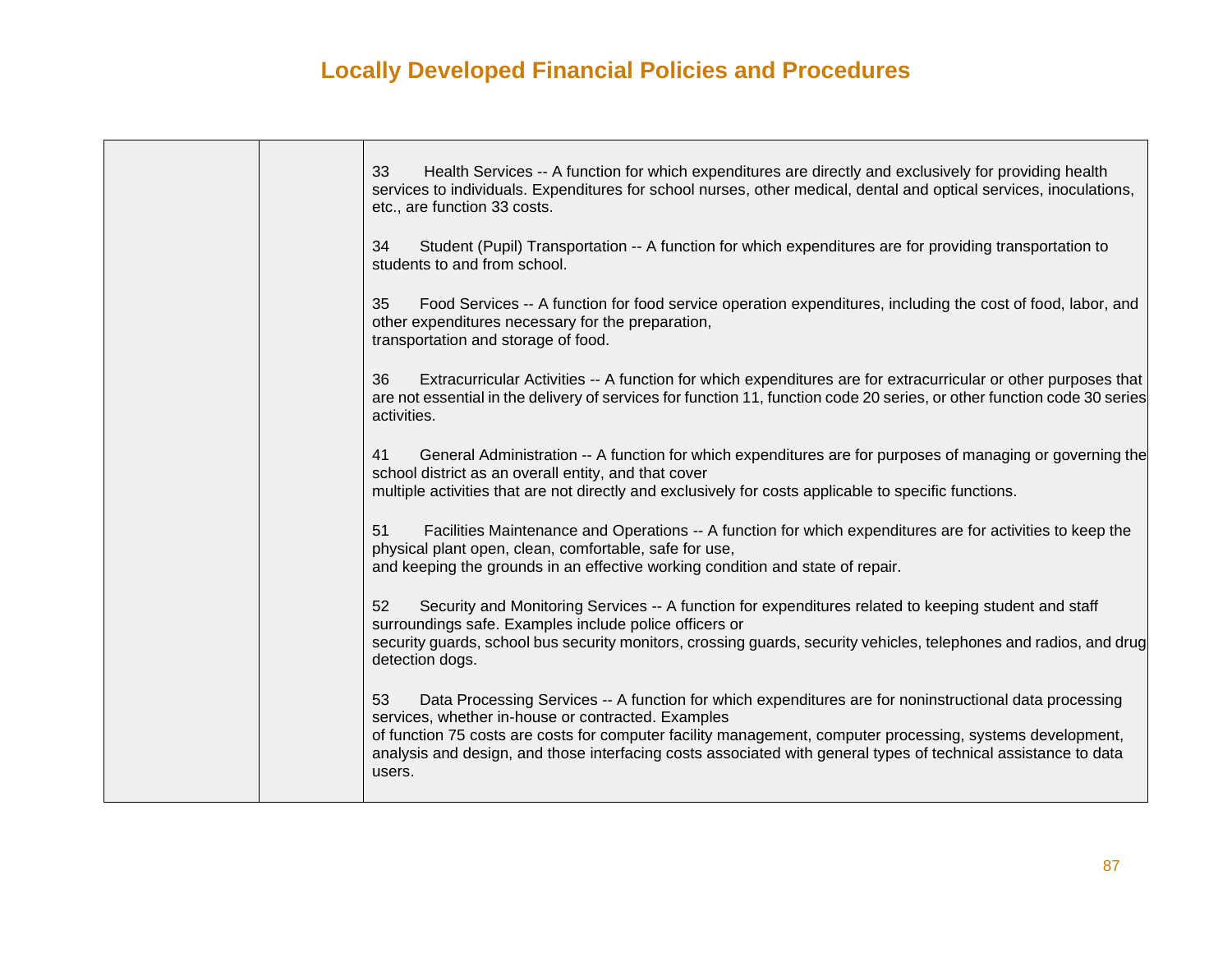| Community Services -- A function for which expenditures are for activities other than regular public<br>61<br>education and adult basic education programs. These types                                                                                                                     |
|---------------------------------------------------------------------------------------------------------------------------------------------------------------------------------------------------------------------------------------------------------------------------------------------|
| of expenditures are for services or activities relating to the whole community or some segment of the community,<br>including resources to non-public schools, institutions of higher education, and any proprietary types of services<br>incurred for outside entities in the community.   |
| 71 Debt Services -- A function for which expenditures are for the retirement of service fees and for all debt interest.                                                                                                                                                                     |
| 81 Facilities Acquisition and Construction -- A function for which expenditures are for acquiring, equipping, and/or<br>additions to real property.                                                                                                                                         |
| <b>EXPENDITURE OBJECT CODES</b>                                                                                                                                                                                                                                                             |
| An Expenditure Object Code (digits seven through ten in the code structure) identifies the nature and object of a<br>transaction. The District's accounting records are to reflect expenditures at the most detailed level using all four<br>digits available for expenditure object codes. |
| 6100 PAYROLL COSTS<br>This major classification includes the gross salaries or wages and benefit costs for employee services.                                                                                                                                                               |
| 6110 Teachers and Other Professional Personnel                                                                                                                                                                                                                                              |
| 6112 Salaries or Wages - Substitutes for Teachers and Other Professionals                                                                                                                                                                                                                   |
| Extra Duty Pay - Teachers and Other Professional Employees<br>6118                                                                                                                                                                                                                          |
| 6119 Salaries or Wages for Teachers / Other Professionals                                                                                                                                                                                                                                   |
| 6120 Support Personnel                                                                                                                                                                                                                                                                      |
| 6121 Extra Duty Pay / Overtime - Support Personnel                                                                                                                                                                                                                                          |
| 6125 Salaries or Wages - Secretaries / Para-Professionals                                                                                                                                                                                                                                   |
|                                                                                                                                                                                                                                                                                             |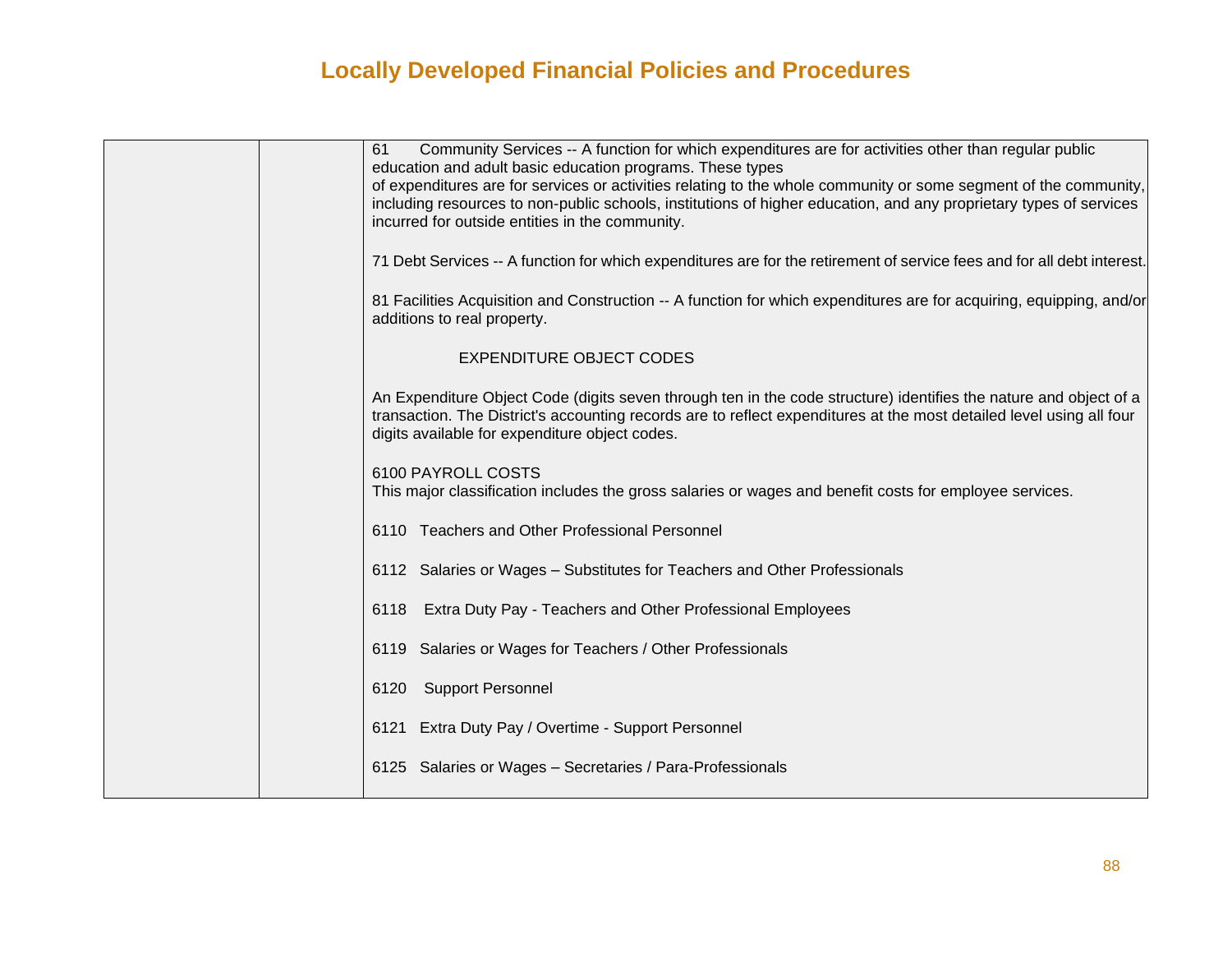|  | 6130<br><b>Employee Allowances</b>                                                                                                                                                                                   |
|--|----------------------------------------------------------------------------------------------------------------------------------------------------------------------------------------------------------------------|
|  | 6132 TRS Supplemental Compensation                                                                                                                                                                                   |
|  | 6134 Stipends -- Money paid to employees for allowances related to and/or for participation in organizational<br>controlled or directed activities.                                                                  |
|  | <b>Career Ladder Salary Supplement</b><br>6135                                                                                                                                                                       |
|  | <b>Employee Benefits</b><br>6140                                                                                                                                                                                     |
|  | 6141 Social Security / Medicare                                                                                                                                                                                      |
|  | 6142 Group Health and Life Insurance                                                                                                                                                                                 |
|  | 6143 Workers' Compensation                                                                                                                                                                                           |
|  | 6145 Unemployment Compensation                                                                                                                                                                                       |
|  | 6146 Teacher Retirement                                                                                                                                                                                              |
|  | 6200 PROFESSIONAL AND CONTRACTED SERVICES<br>This major account classification is used to record expenditures for services rendered to the local education<br>agency by firms, individuals, and other organizations. |
|  | 6210 Professional Services                                                                                                                                                                                           |
|  | 6211 Legal Services                                                                                                                                                                                                  |
|  | 6212 Audit Services                                                                                                                                                                                                  |
|  | 6213 Tax Appraisal and Collection                                                                                                                                                                                    |
|  |                                                                                                                                                                                                                      |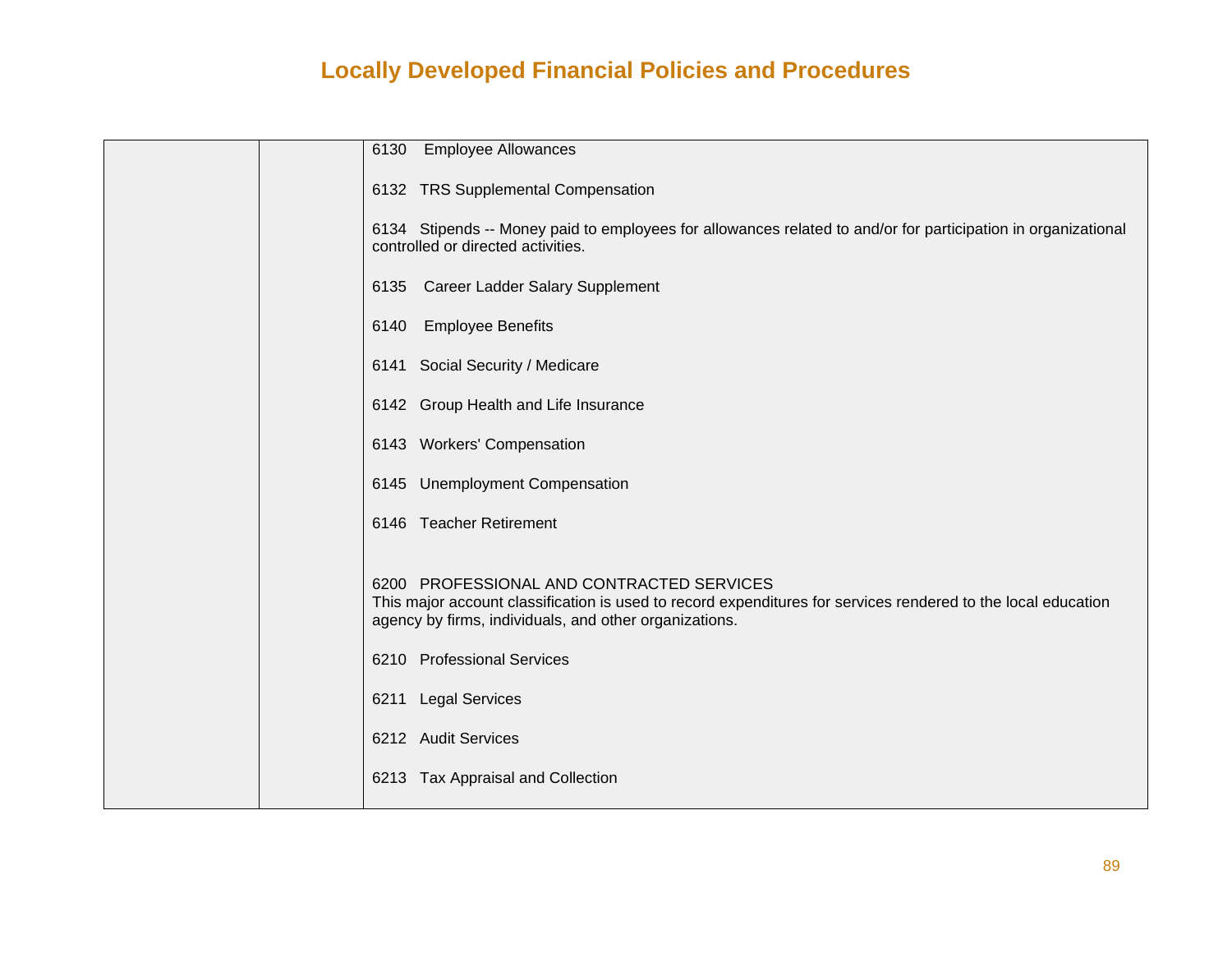| 6219 Other Professional Services -- Expenditures for professional services rendered by personnel who are not<br>employees of the local education agency.                                                                                                                                                                                                     |
|--------------------------------------------------------------------------------------------------------------------------------------------------------------------------------------------------------------------------------------------------------------------------------------------------------------------------------------------------------------|
| 6230 Regional Education Service Center Services                                                                                                                                                                                                                                                                                                              |
| 6239 Regional Education Service Center Services                                                                                                                                                                                                                                                                                                              |
| 6240 Contracted Maintenance and Repair Services -- This group of expenditure object codes is used to classify<br>expenditures for maintenance and repair services rendered by firms, individuals, or other organizations, other than<br>the local education agency. Maintenance and repair services<br>are for normal upkeep, repair and minor restorations. |
| 6249 Contracted Maintenance and Repair                                                                                                                                                                                                                                                                                                                       |
| 6250 Utilities                                                                                                                                                                                                                                                                                                                                               |
| 6259 Other Utilities -- Expenditures for all other utilities not detailed above.                                                                                                                                                                                                                                                                             |
| 6260 Rentals - Operating Leases                                                                                                                                                                                                                                                                                                                              |
| 6269 All Other Rentals -- Expenditures for all other rentals not detailed above, including those for equipment,<br>copiers, postage machines, etc.                                                                                                                                                                                                           |
| 6300 SUPPLIES AND MATERIALS<br>This major classification includes all expenditures for supplies and materials.                                                                                                                                                                                                                                               |
| 6310 Supplies and Materials for Maintenance and/or Operations                                                                                                                                                                                                                                                                                                |
| 6311 Gasoline and Other Fuels for Vehicles, Including Buses                                                                                                                                                                                                                                                                                                  |
| 6319 Other Supplies for Maintenance and/or Operations                                                                                                                                                                                                                                                                                                        |
| 6320 Textbooks and Other Reading Materials                                                                                                                                                                                                                                                                                                                   |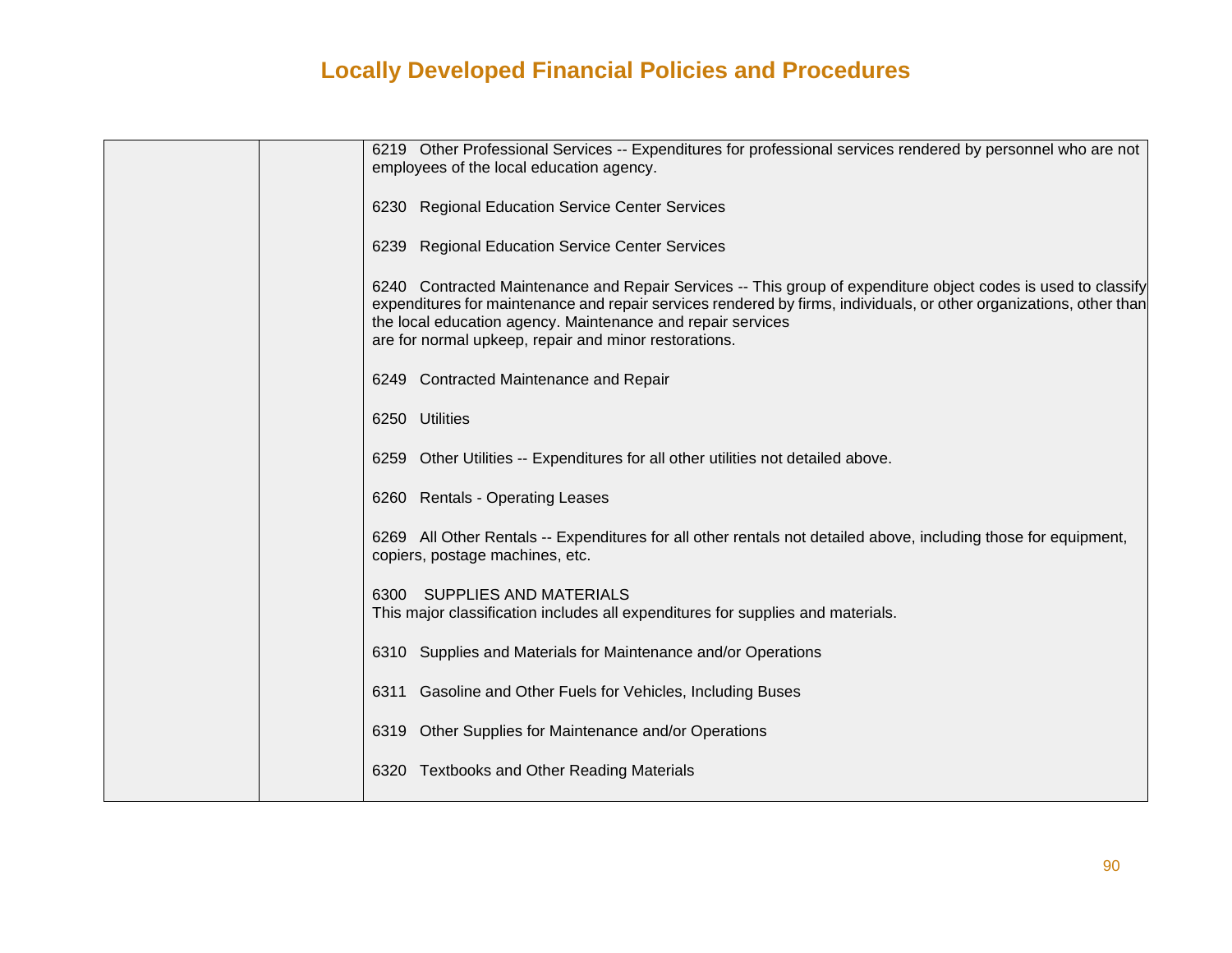| 6321 Textbooks                                                                                                                                                                                                                                                                                                                                              |
|-------------------------------------------------------------------------------------------------------------------------------------------------------------------------------------------------------------------------------------------------------------------------------------------------------------------------------------------------------------|
| 6329 Other Reading Materials -- Expenditures for magazine and newspaper subscriptions and other reading<br>material not listed above; subscription services (electronic libraries).                                                                                                                                                                         |
| 6330 Testing Materials                                                                                                                                                                                                                                                                                                                                      |
| 6339 Testing Materials                                                                                                                                                                                                                                                                                                                                      |
| 6340 Food Service                                                                                                                                                                                                                                                                                                                                           |
| 6341 Food                                                                                                                                                                                                                                                                                                                                                   |
| 6342 Non-Food                                                                                                                                                                                                                                                                                                                                               |
| 6344 USDA Commodities                                                                                                                                                                                                                                                                                                                                       |
| 6390 Supplies and Materials - General                                                                                                                                                                                                                                                                                                                       |
| 6399 General -- Expenditures for those items of relatively low unit cost (even though used in large quantities)<br>necessary for the instruction process and/or for administration. Included here are consumable teaching and office<br>items such as paper, pencils, workbooks, postage, etc.                                                              |
| 6400<br>OTHER OPERATING EXPENDITURES<br>This major classification used to code all other expenditures that are necessary for the operation of the local<br>education agency.                                                                                                                                                                                |
| <b>Travel and Subsistence and Stipends</b><br>6410                                                                                                                                                                                                                                                                                                          |
| Travel and Subsistence - Employee only -- This code is used to classify the cost of transportation, meals,<br>6411<br>room, and other expenses associated with traveling on official school business. The cost of employee travel also<br>includes any registration fees associated with attending conferences, including seminars and in-service training. |
| 6412<br>Travel and Subsistence – Students -- This code is used to classify costs paid on behalf of students                                                                                                                                                                                                                                                 |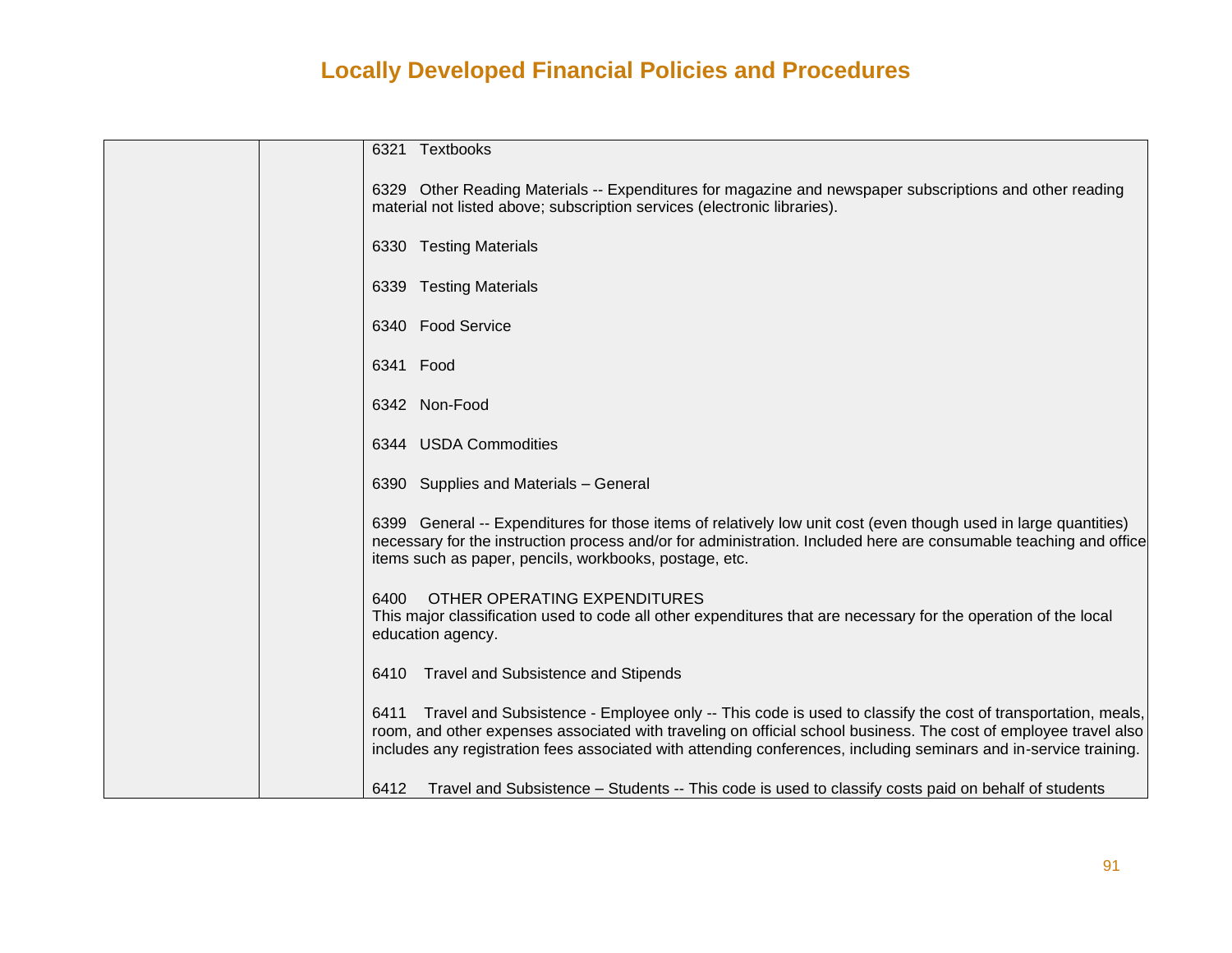| traveling for school sponsored events, including transportation costs, meals, participation fees, room, and other<br>expenses associated with students traveling. |
|-------------------------------------------------------------------------------------------------------------------------------------------------------------------|
| Travel and Subsistence - Non-Employees<br>6419                                                                                                                    |
| Insurance and Bonding Expenses<br>6420                                                                                                                            |
| 6427<br>Insurance                                                                                                                                                 |
| <b>Liability Insurance</b><br>6428                                                                                                                                |
| Insurance & Bonding Costs<br>6429                                                                                                                                 |
| <b>Election Expenses</b><br>6430                                                                                                                                  |
| <b>Election Expenses</b><br>6439                                                                                                                                  |
| Miscellaneous Operating Expenses -- This code is used to classify expenditures for operating expenses<br>6490<br>not mentioned elsewhere.                         |
| <b>Payments to Fiscal Agents</b><br>6492                                                                                                                          |
| Payments to Members - SSA<br>6493                                                                                                                                 |
| Reclassification of Transportation Expenses<br>6494                                                                                                               |
| Miscellaneous Operating Expenses -- Expenditures for fees and dues and awards.<br>6499                                                                            |
| <b>DEBT SERVICE</b><br>6500<br>This major classification is used to code all expenditures for debt and debt related costs.                                        |
| <b>Debt Principal</b><br>6510                                                                                                                                     |
| <b>Bond Principal</b><br>6511                                                                                                                                     |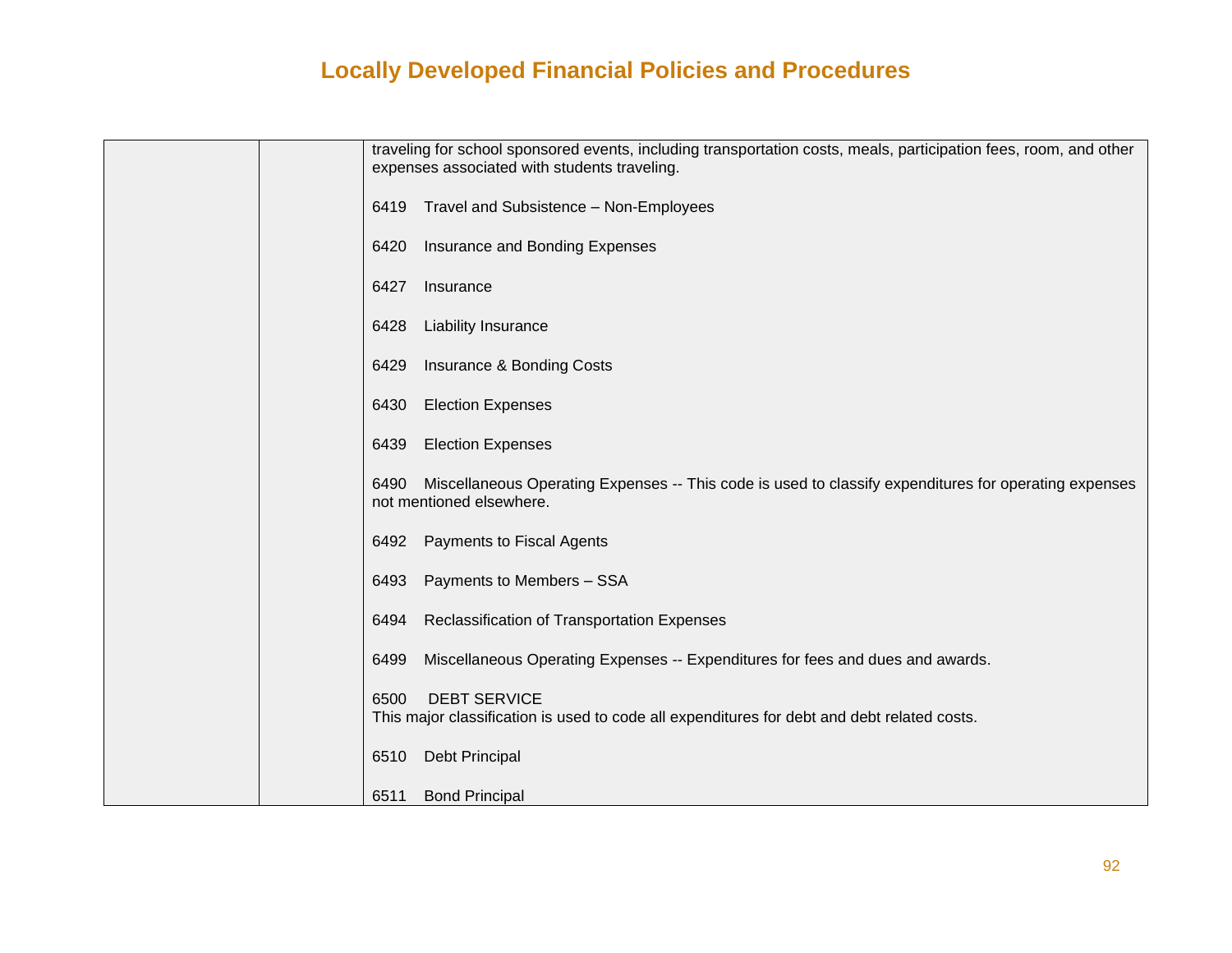|  | Capital Lease-Purchase Principal<br>6512                                                                                                                                                                                                                                                 |
|--|------------------------------------------------------------------------------------------------------------------------------------------------------------------------------------------------------------------------------------------------------------------------------------------|
|  | Long-Term Debt Principal<br>6513                                                                                                                                                                                                                                                         |
|  | 6520<br>Interest                                                                                                                                                                                                                                                                         |
|  | 6521<br>Interest on Bonds                                                                                                                                                                                                                                                                |
|  | Capital Lease-Purchase Interest<br>6522                                                                                                                                                                                                                                                  |
|  | <b>Interest on Loans</b><br>6523                                                                                                                                                                                                                                                         |
|  | Other Debt Service Expense<br>6590                                                                                                                                                                                                                                                       |
|  | Other Debt Fees<br>6599                                                                                                                                                                                                                                                                  |
|  | 6600 CAPITAL OUTLAY - LAND, BUILDING AND EQUIPMENT<br>This code is used to classify expenditures for fixed assets. Fixed assets, unless otherwise defined below, are<br>locally defined as those items with a unit cost of greater than \$5,000 and a useful life of at least two years. |
|  | 6610<br>Land Purchase and/or Improvements -- These expenditures are capitalized regardless of unit cost.                                                                                                                                                                                 |
|  | Land Purchase and Improvements<br>6619                                                                                                                                                                                                                                                   |
|  | Building Purchase, Construction or Improvements -- These expenditures are capitalized regardless of unit<br>6620<br>cost.                                                                                                                                                                |
|  | Fees Associated with Building Purchase or Improvements -- Expenditures for architectural, legal, and<br>6629<br>other fees connected with building purchase, construction, and/or remodeling.                                                                                            |
|  | 6630<br><b>Furniture and Equipment</b>                                                                                                                                                                                                                                                   |
|  | 6631<br>Vehicles -- Automobiles, buses, trucks, and vans which cost \$5,000 or more.                                                                                                                                                                                                     |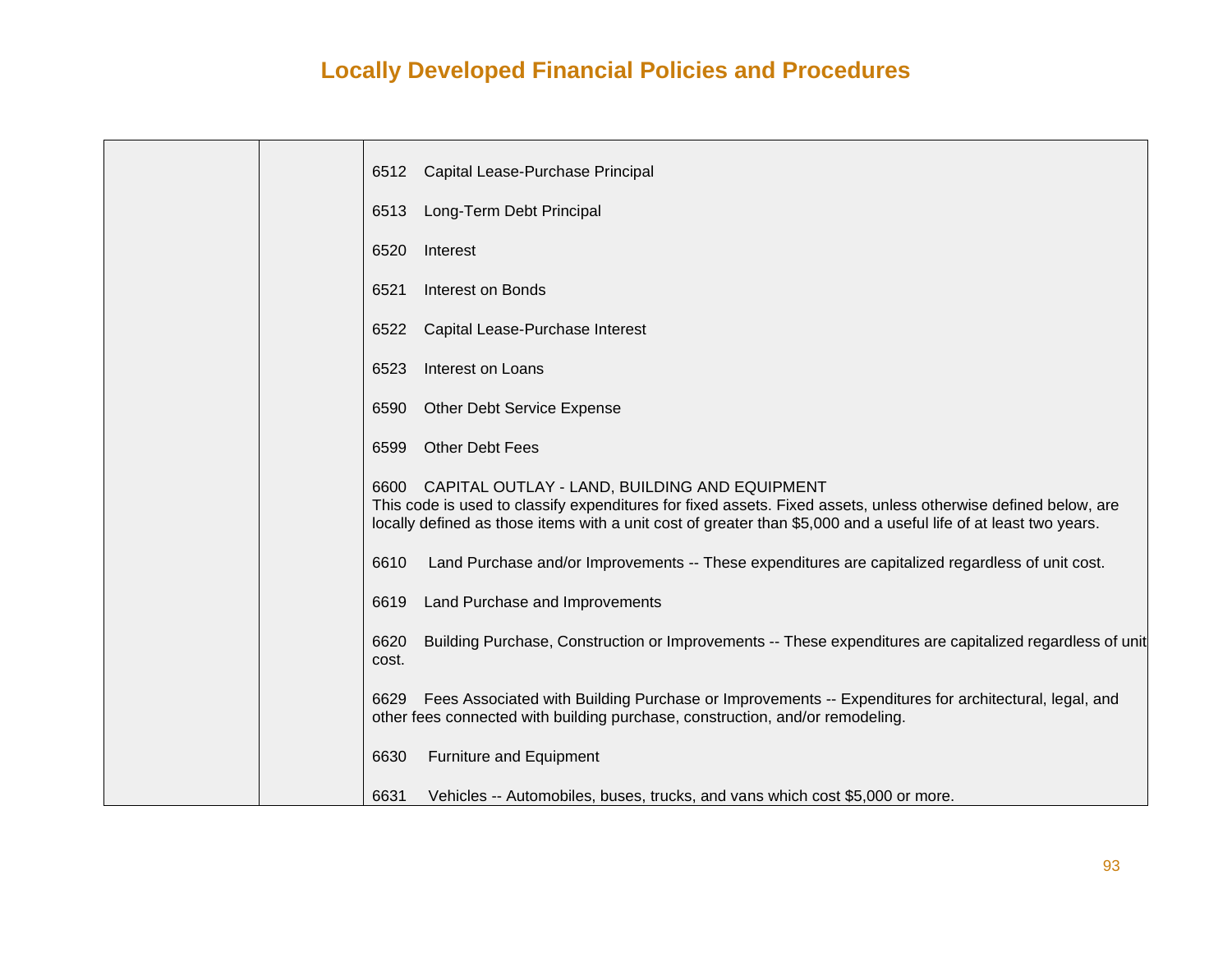|  | 6639<br>6650<br>6651 | Fixed Assets Under Capital Lease / Purchase<br><b>Capital Lease of Buildings</b> |    | Furniture & Equipment -- Furniture with a unit cost of \$5,000 or more and a life expectancy of at least 2<br>years. Expenditures for all other equipment and capital outlay items not classified elsewhere. |
|--|----------------------|----------------------------------------------------------------------------------|----|--------------------------------------------------------------------------------------------------------------------------------------------------------------------------------------------------------------|
|  | 6659                 | Capital Lease of Equipment                                                       |    |                                                                                                                                                                                                              |
|  |                      |                                                                                  |    |                                                                                                                                                                                                              |
|  |                      | <b>SUB-OBJECT CODES</b>                                                          |    |                                                                                                                                                                                                              |
|  |                      | 1st Local Code for:                                                              |    |                                                                                                                                                                                                              |
|  |                      | Function 11                                                                      |    | Function 36                                                                                                                                                                                                  |
|  | 01                   | Computer                                                                         | 01 | Football                                                                                                                                                                                                     |
|  | 02                   | English                                                                          | 02 | <b>Boys Basketball</b>                                                                                                                                                                                       |
|  | 03                   | Math                                                                             | 03 | <b>Boys Track</b>                                                                                                                                                                                            |
|  | 04                   | <b>Advanced Placement</b>                                                        | 04 | Golf                                                                                                                                                                                                         |
|  | 05                   | <b>IPC</b>                                                                       | 05 | <b>Bobcat Relays</b>                                                                                                                                                                                         |
|  | 06                   | <b>Content Mastery</b>                                                           | 06 | Tennis                                                                                                                                                                                                       |
|  | 07                   | Chemistry                                                                        | 07 | <b>Cross Country</b>                                                                                                                                                                                         |
|  | 08                   | Biology/Science                                                                  | 08 | <b>Athletic Director</b>                                                                                                                                                                                     |
|  | 09                   | <b>Social Studies</b>                                                            | 09 | <b>Baseball</b>                                                                                                                                                                                              |
|  | 10                   | Spanish                                                                          | 10 | Sponsors                                                                                                                                                                                                     |
|  | 12                   | <b>Guided Reading</b>                                                            | 11 | District Spring Exp.                                                                                                                                                                                         |
|  | 13                   | Art                                                                              | 12 | <b>Girls Basketball</b>                                                                                                                                                                                      |
|  | 14                   | <b>Business</b>                                                                  | 13 | <b>Girls Track</b>                                                                                                                                                                                           |
|  | 15                   | Health                                                                           | 14 | Filming                                                                                                                                                                                                      |
|  | 16                   | <b>Instructional Computing</b>                                                   | 15 | <b>Ticket Printing</b>                                                                                                                                                                                       |
|  | 17                   | P.E.                                                                             | 17 | Volleyball                                                                                                                                                                                                   |
|  | 18                   | Speech                                                                           | 18 | <b>Girls Coaching School</b>                                                                                                                                                                                 |
|  | 19                   | <b>TAKS</b>                                                                      | 19 | <b>Boys Coaching School</b>                                                                                                                                                                                  |
|  | 20                   | <b>Theater Arts</b>                                                              | 21 | Photographer                                                                                                                                                                                                 |
|  | 21                   | <b>Extended Year Services</b>                                                    | 22 | Trainer                                                                                                                                                                                                      |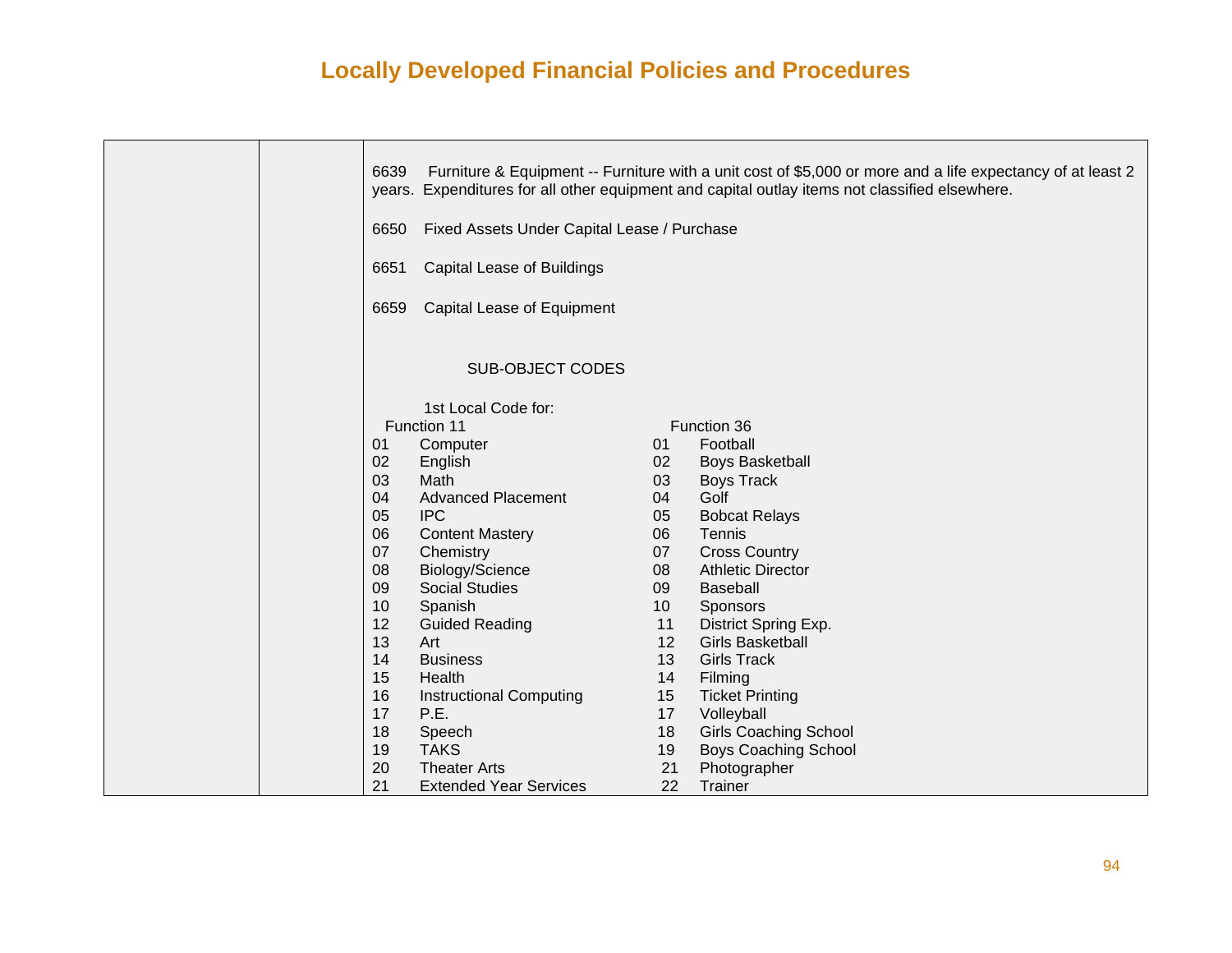|  | 22                | <b>Band</b>                     | 23 | <b>Training Supplies</b> |
|--|-------------------|---------------------------------|----|--------------------------|
|  | 23                | Music                           | 24 | <b>Athletic Banquet</b>  |
|  | 25                | Lair Lab                        | 25 | Weight Equipment         |
|  | 26                | <b>Drivers Ed</b>               | 27 | Softball                 |
|  | 27                | Homemaking                      | 30 | <b>Power Lifting</b>     |
|  | 28                | <b>NAEIR</b>                    | 46 | <b>UIL Academics</b>     |
|  | 31                | <b>Vocational Ag</b>            | 51 | OAP                      |
|  | 32                | <b>VAC Students</b>             | 52 | <b>Student Council</b>   |
|  | 33                | Yearbook                        | 53 | <b>FFA</b>               |
|  | 34                | Assemblies                      | 55 | Cheerleaders             |
|  | 35                | <b>Spelling Bee</b>             | 56 | <b>NHS</b>               |
|  | 37                | New Technology                  | 59 | <b>District Expenses</b> |
|  | 38                | <b>ISS</b>                      | 60 | <b>Band</b>              |
|  | 39                | Physics                         | 93 | Postage                  |
|  | 40                | Summer School                   | 94 | Letterman's Jacket       |
|  | 42                | <b>Caught Being Good</b>        | 97 | Opponents Share of Gate  |
|  | 44                | Drug Dog                        | 98 | <b>Drivers</b>           |
|  | 45                | Ink Cartridges                  | 99 | Workers                  |
|  | 47                | Newspaper                       |    |                          |
|  | 48                | <b>AEP</b>                      |    | Function 51              |
|  | 49                | Academic Banquet                | 01 | <b>Flower Fund</b>       |
|  | 53                | Regional Prg, for Deaf          | 02 | Summer Help              |
|  | 85                | Meals                           | 03 | Grounds/Upkeep           |
|  | 92                | Reading                         | 04 | <b>Bid Notices</b>       |
|  | 93                | Speech Therapy                  | 05 | Part-Time Workers        |
|  | 94                | <b>Life Skills</b>              | 07 | Water                    |
|  |                   |                                 |    |                          |
|  |                   | ORGANIZATION CODES              |    |                          |
|  |                   | <b>High School</b><br>001       |    |                          |
|  |                   | 751<br><b>Fiscal Agent</b>      |    |                          |
|  |                   | <b>Elementary School</b><br>103 |    |                          |
|  |                   | 999<br><b>District Wide</b>     |    |                          |
|  |                   | Superintendent<br>701           |    |                          |
|  |                   | <b>Board Members</b><br>702     |    |                          |
|  | <b>Tax Office</b> | 703                             |    |                          |
|  |                   |                                 |    |                          |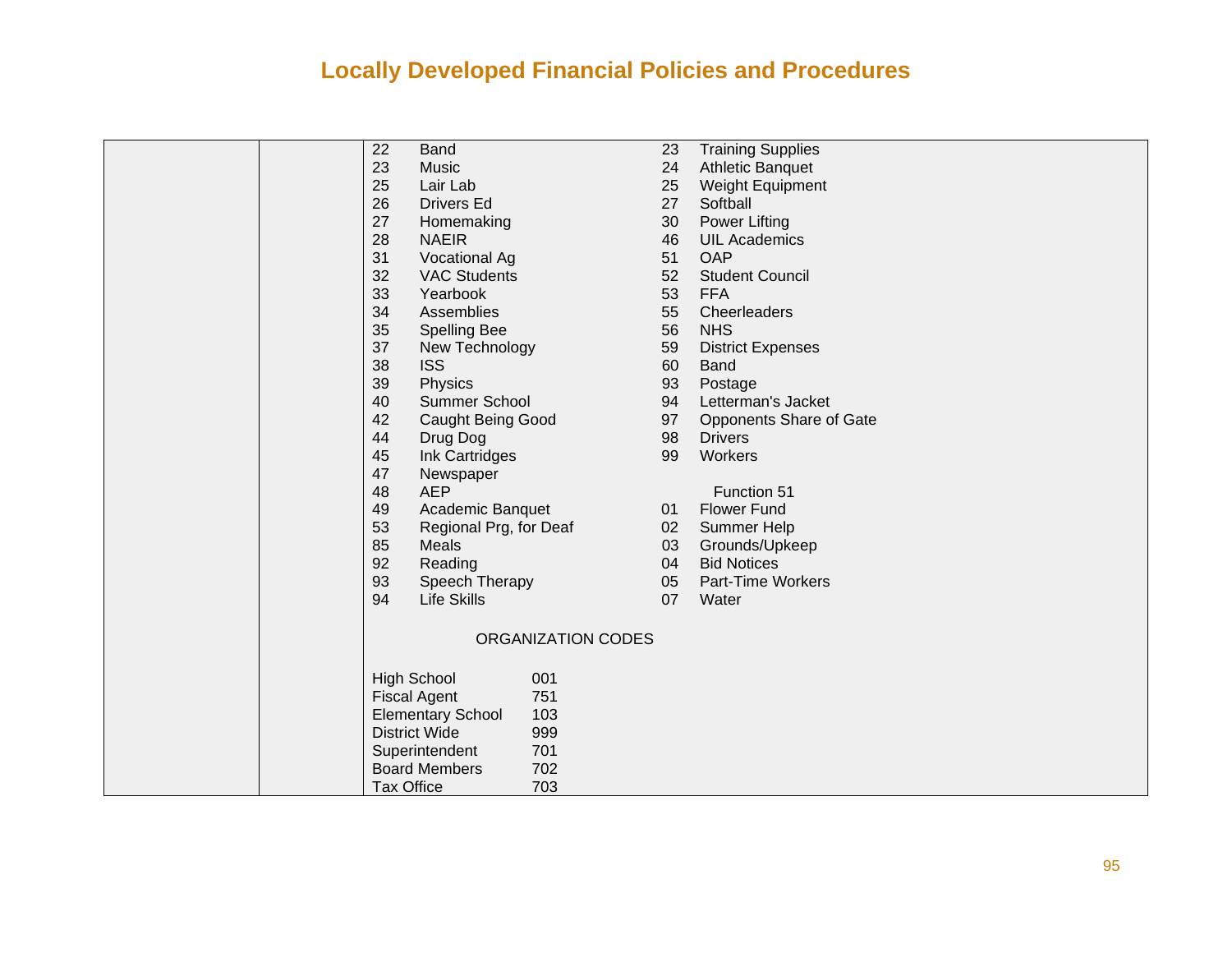| <b>Business Office</b><br>750                                                                                                                                                                                                                                                                        |
|------------------------------------------------------------------------------------------------------------------------------------------------------------------------------------------------------------------------------------------------------------------------------------------------------|
| PROGRAM INTENT CODES                                                                                                                                                                                                                                                                                 |
| Program Intent codes (two digits) are used to account for the cost of instruction and other services that are directed<br>toward a particular need of a specific set of students. The "intent" determines the program intent code, not the<br>demographic makeup of the students served.             |
| <b>BASIC SERVICES</b><br>10                                                                                                                                                                                                                                                                          |
| Basic Education Services -- The cost incurred to provide the primary level of education/instruction to<br>11<br>students in grades K-12.                                                                                                                                                             |
| <b>ENHANCED SERVICES</b><br>20                                                                                                                                                                                                                                                                       |
| Gifted and Talented Education Program -- This code is used to identify costs for programs established for<br>21<br>students who have been identified as functioning at a higher intellectual plane.                                                                                                  |
| Career and Technology -- This code is used to identify costs that can be specifically identified with those<br>22<br>vocational education programs approved by the Texas Education Agency.                                                                                                           |
| Services to Students with Disabilities (Special Education) -- This code is used to identify costs that can be<br>23<br>specifically identified with instruction and related services for those programs for handicapped children approved<br>by the Texas Education Agency.                          |
| Accelerated Education -- The cost incurred to use instructional strategies to provide services in addition to<br>24<br>those provided at the basic level of instruction, thereby increasing the amount and quality of instructional time for<br>students at risk of dropping out of school.          |
| Bilingual Education and Special Language Programs -- The cost incurred to evaluate, place and provide<br>25<br>educational or other services that are intended to make the students proficient in the English language.                                                                              |
| Disciplinary Alternative Education Program – DAEP Basic Services -- All costs incurred to provide the base<br>28<br>line program (non supplemental) services to students who are separated from the regular classroom to a<br>disciplinary alternative education program. Services must be described |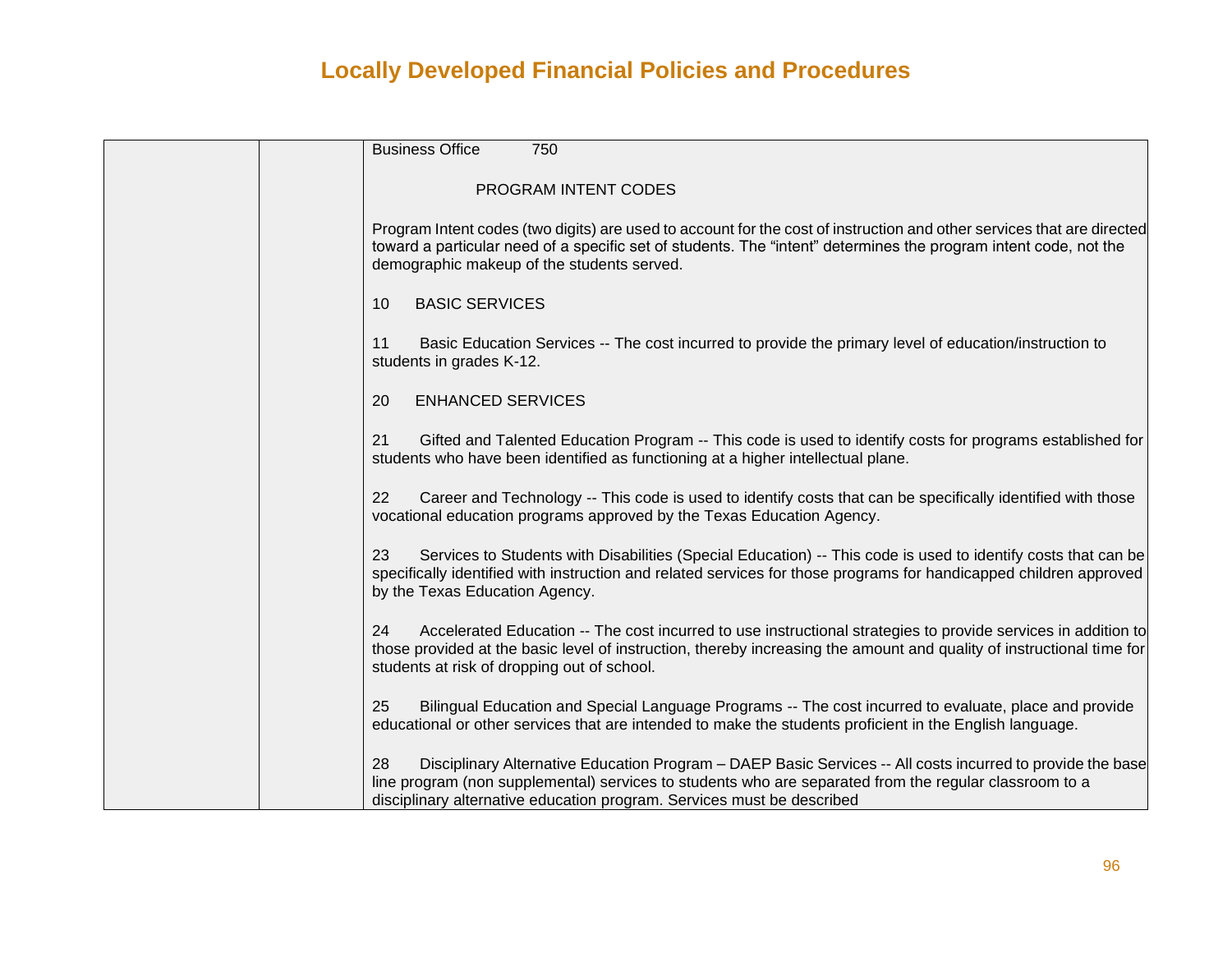|                   |                                                            | in the campus improvement plan.                                                                                                                                                                                                                                                                                                                                                                                                                                                                                                                                                                                                                                                                                  |
|-------------------|------------------------------------------------------------|------------------------------------------------------------------------------------------------------------------------------------------------------------------------------------------------------------------------------------------------------------------------------------------------------------------------------------------------------------------------------------------------------------------------------------------------------------------------------------------------------------------------------------------------------------------------------------------------------------------------------------------------------------------------------------------------------------------|
|                   |                                                            |                                                                                                                                                                                                                                                                                                                                                                                                                                                                                                                                                                                                                                                                                                                  |
|                   |                                                            | 30<br>Title I, Part A Schoolwide Activities Related to State Compensatory Education Costs on Campuses with<br>40% or More Educationally Disadvantaged Students - The SCE costs incurred to supplement federal awards for<br>use on Title I, Part A schoolwide campuses with at least 40% educationally disadvantaged students (including fund<br>code 211,) in the amount of the SCE allotment used to supplement federal<br>awards. This program intent code is also used in the Special Revenue Fund for fiscal budgets approved in notice<br>of grant awards (NOGA) for schoolwide federal projects benefiting Title I, Part A schoolwide campuses with at<br>least 40% educationally disadvantaged students. |
|                   |                                                            | Other                                                                                                                                                                                                                                                                                                                                                                                                                                                                                                                                                                                                                                                                                                            |
|                   |                                                            | 91<br>Athletics and Related Activities – The costs incurred to provide for participation in competitive athletic<br>activities such as football, basketball,                                                                                                                                                                                                                                                                                                                                                                                                                                                                                                                                                     |
|                   |                                                            | golf, swimming, wrestling, gymnastics, baseball, tennis, track, volleyball, etc. This includes costs associated with<br>coaching as well as sponsors for drill team, cheerleaders, pep squad or any other organized activity to support<br>athletics. However, this does not include band.                                                                                                                                                                                                                                                                                                                                                                                                                       |
|                   |                                                            | 99<br>Undistributed -- This code is used to identify costs for expenditure functions not specifically identified with<br>the major program areas listed above.                                                                                                                                                                                                                                                                                                                                                                                                                                                                                                                                                   |
| <b>APPENDIX B</b> | Appendix B:<br>Periodic<br>(Semi-Annual<br>) Certification |                                                                                                                                                                                                                                                                                                                                                                                                                                                                                                                                                                                                                                                                                                                  |
|                   | Form for<br>Time<br><b>Distribution</b>                    |                                                                                                                                                                                                                                                                                                                                                                                                                                                                                                                                                                                                                                                                                                                  |
|                   | Reporting<br>(Sample)                                      |                                                                                                                                                                                                                                                                                                                                                                                                                                                                                                                                                                                                                                                                                                                  |
| <b>APPENDIX C</b> | Appendix C:<br>Time and<br>Effort                          |                                                                                                                                                                                                                                                                                                                                                                                                                                                                                                                                                                                                                                                                                                                  |
|                   | Personnel                                                  |                                                                                                                                                                                                                                                                                                                                                                                                                                                                                                                                                                                                                                                                                                                  |
|                   | Activity                                                   |                                                                                                                                                                                                                                                                                                                                                                                                                                                                                                                                                                                                                                                                                                                  |
|                   | Report (PAR)                                               |                                                                                                                                                                                                                                                                                                                                                                                                                                                                                                                                                                                                                                                                                                                  |
|                   | for Time                                                   |                                                                                                                                                                                                                                                                                                                                                                                                                                                                                                                                                                                                                                                                                                                  |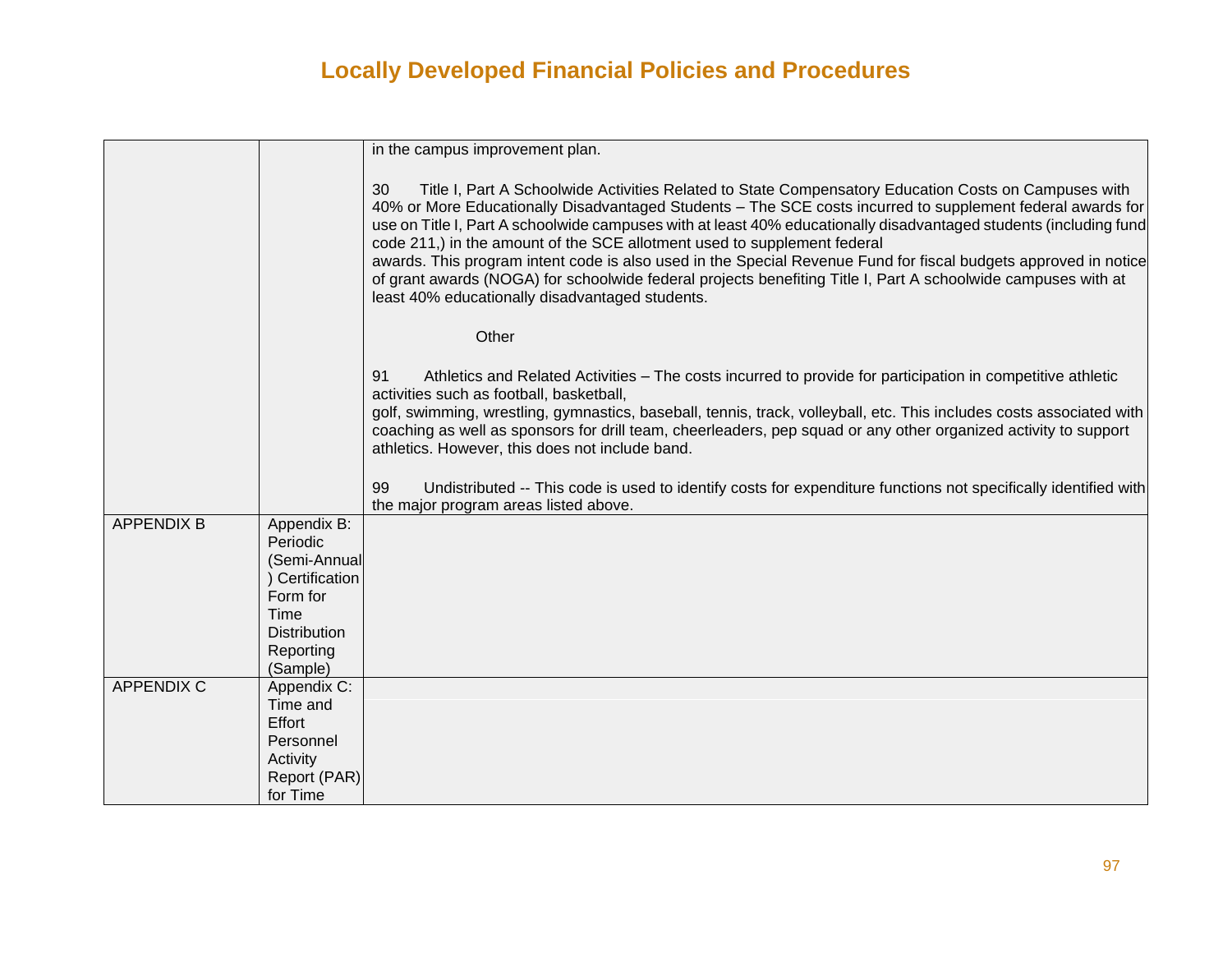|                   | <b>Distribution</b><br>(Time and<br>Effort)<br>Reporting |                                                                                                                  |
|-------------------|----------------------------------------------------------|------------------------------------------------------------------------------------------------------------------|
|                   | (Sample)                                                 |                                                                                                                  |
| <b>APPENDIX D</b> | Appendix D:                                              |                                                                                                                  |
|                   | Substitute                                               |                                                                                                                  |
|                   | System for                                               |                                                                                                                  |
|                   | Time and                                                 |                                                                                                                  |
|                   | Effort                                                   |                                                                                                                  |
|                   | Reporting -                                              |                                                                                                                  |
|                   | Employee                                                 |                                                                                                                  |
|                   | Schedule and                                             |                                                                                                                  |
|                   | Certification                                            |                                                                                                                  |
|                   | Form                                                     |                                                                                                                  |
|                   | (Sample) [If                                             |                                                                                                                  |
| <b>APPENDIX E</b> | applicable]<br>Appendix E:                               |                                                                                                                  |
|                   | Substitute                                               |                                                                                                                  |
|                   | System for                                               |                                                                                                                  |
|                   | Time and                                                 |                                                                                                                  |
|                   | Effort                                                   |                                                                                                                  |
|                   | Reporting -                                              |                                                                                                                  |
|                   | <b>LEA</b>                                               |                                                                                                                  |
|                   | Management                                               |                                                                                                                  |
|                   | Certificate                                              |                                                                                                                  |
|                   | Form                                                     |                                                                                                                  |
|                   | (Sample) [If                                             |                                                                                                                  |
|                   | applicable]                                              |                                                                                                                  |
| Adoption of the   | Adoption of                                              | I hereby approve and adopt the Refugio ISD 2014-2015 Financial Policies and Procedures Manual.                   |
| Manual            | the Manual                                               |                                                                                                                  |
|                   |                                                          | I understand that the information in this manual is subject to change. I understand that changes in LEA policies |
|                   |                                                          | may supersede, modify, or render obsolete the information summarized in this manual.                             |
|                   |                                                          |                                                                                                                  |
|                   |                                                          | NAME (Printed):                                                                                                  |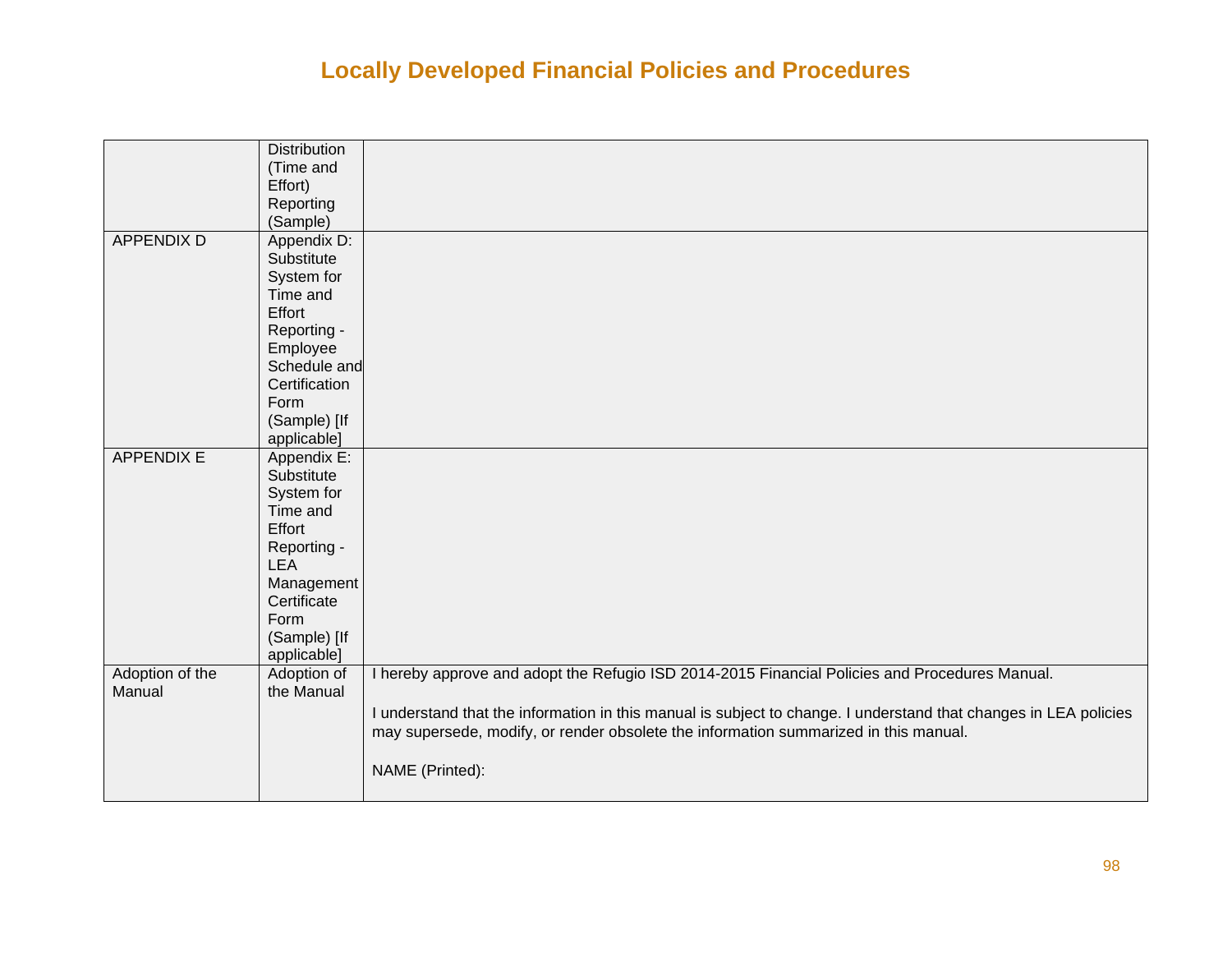|                         |                          | TITLE:                                                                                                                                                                                                                                                |
|-------------------------|--------------------------|-------------------------------------------------------------------------------------------------------------------------------------------------------------------------------------------------------------------------------------------------------|
|                         |                          | SIGNATURE:                                                                                                                                                                                                                                            |
|                         |                          | DATE SIGNED:                                                                                                                                                                                                                                          |
|                         |                          |                                                                                                                                                                                                                                                       |
|                         |                          | NAME (Printed):                                                                                                                                                                                                                                       |
|                         |                          | TITLE:                                                                                                                                                                                                                                                |
|                         |                          | SIGNATURE:                                                                                                                                                                                                                                            |
|                         |                          | DATE SIGNED:                                                                                                                                                                                                                                          |
| Acknowledgement<br>Form | Acknowledge<br>ment Form | I hereby acknowledge receipt of my personal copy of the Refugio ISD 2014-2015 Financial Policies and<br>Procedures Manual. I agree to read the manual and abide by the standards, policies, and procedures defined or<br>referenced in this document. |
|                         |                          | I understand that the information in this manual is subject to change.                                                                                                                                                                                |
|                         |                          | I understand that changes in LEA policies may supersede, modify, or render obsolete the information summarized<br>in this manual. As the LEA provides updated policy information, I accept responsibility for reading and abiding by<br>the changes.  |